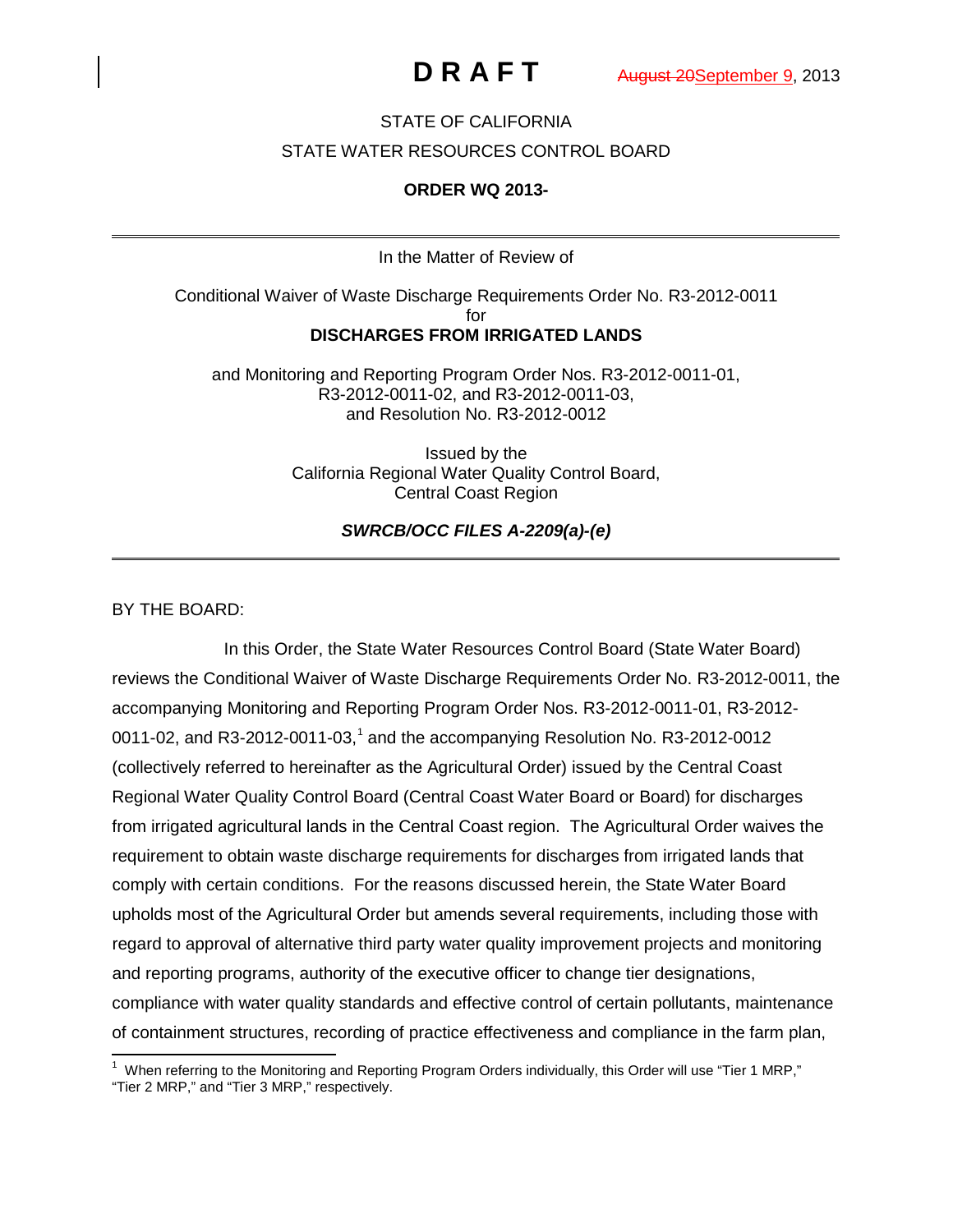cooperative groundwater monitoring, photo monitoring, monitoring of individual surface water discharges, reporting of total nitrogen application, reporting of elements of the irrigation and nutrient management plan, and compliance with nitrogen balance ratio milestones. $2$ 

# **I. BACKGROUND**

The Central Coast Region has approximately 435,000 acres of irrigated land. The Agricultural Order, adopted pursuant to Water Code section 13269, regulates the discharge of irrigation return flows and storm water from irrigated lands in the region and supersedes a conditional waiver of waste discharge requirements in effect since 2004 (2004 Agricultural Order).<sup>[3](#page-1-1)</sup> The provisions of the Agricultural Order address discharges to both surface water and groundwater.

The Agricultural Order defines three tiers of agricultural dischargers based on the risk of water quality impacts. A number of criteria are considered in determining the appropriate tier for a discharger. These include the proximity of the discharger's farm to a surface waterbody listed as impaired by toxicity, pesticides, nutrients, turbidity, or sediment; whether the discharger applies the pesticides chlorpyrifos or diazinon; and whether the discharger grows crop types with high potential to lead to discharge of nitrogen to groundwater. The Agricultural Order categorizes dischargers that pose the lowest threat to water quality as Tier 1 dischargers, and those that pose the highest risk as Tier 3 dischargers, with Tier 2 dischargers representing an intermediate risk level. The tier to which a discharger is assigned then determines the requirements that apply to that discharger. Tier 2 dischargers face more stringent requirements compared to Tier 1 dischargers; Tier 3 dischargers, in turn, must comply with the most stringent requirements.

The Agricultural Order requires dischargers to implement a number of controls to reduce discharge of pollutants from agricultural operations. The controls include, but are not limited to, the installation of backflow prevention devices, maintenance of containment

<span id="page-1-0"></span> <sup>2</sup> The Central Coast Water Board has submitted a request for official notice of the "Report to the Legislature – Addressing Nitrate in California's Drinking Water" (Harter, T. et al., UC Davis Groundwater Nitrate Project, prepared for the State Water Board, March 2012) (UCD Nitrate Report). The UCD Nitrate Report was prepared for the State Water Board and we recognize the high significance of the information and analysis contained in the Report in understanding the impact of nitrate on drinking water and potential solutions to that issue. As discussed elsewhere in this Order, the State Water Board has committed to convening an expert panel to consider the findings of the UCD Nitrate Report and to assess agricultural nitrate control practices. However, for the short-term purposes of resolving the Petitions, we find that the administrative record already before us contains sufficient evidence of the impact of agricultural practices on drinking water in the Central Coast region as well as practices that may ameliorate the problem. The request to take official notice of the UCD Nitrate Report is therefore denied.

<span id="page-1-1"></span> $^3$  While the 2004 Agricultural Order expired in 2009, the Central Coast Water Board, or its Executive Officer, due to a lack of quorum of board members eligible to act, administratively extended it several times.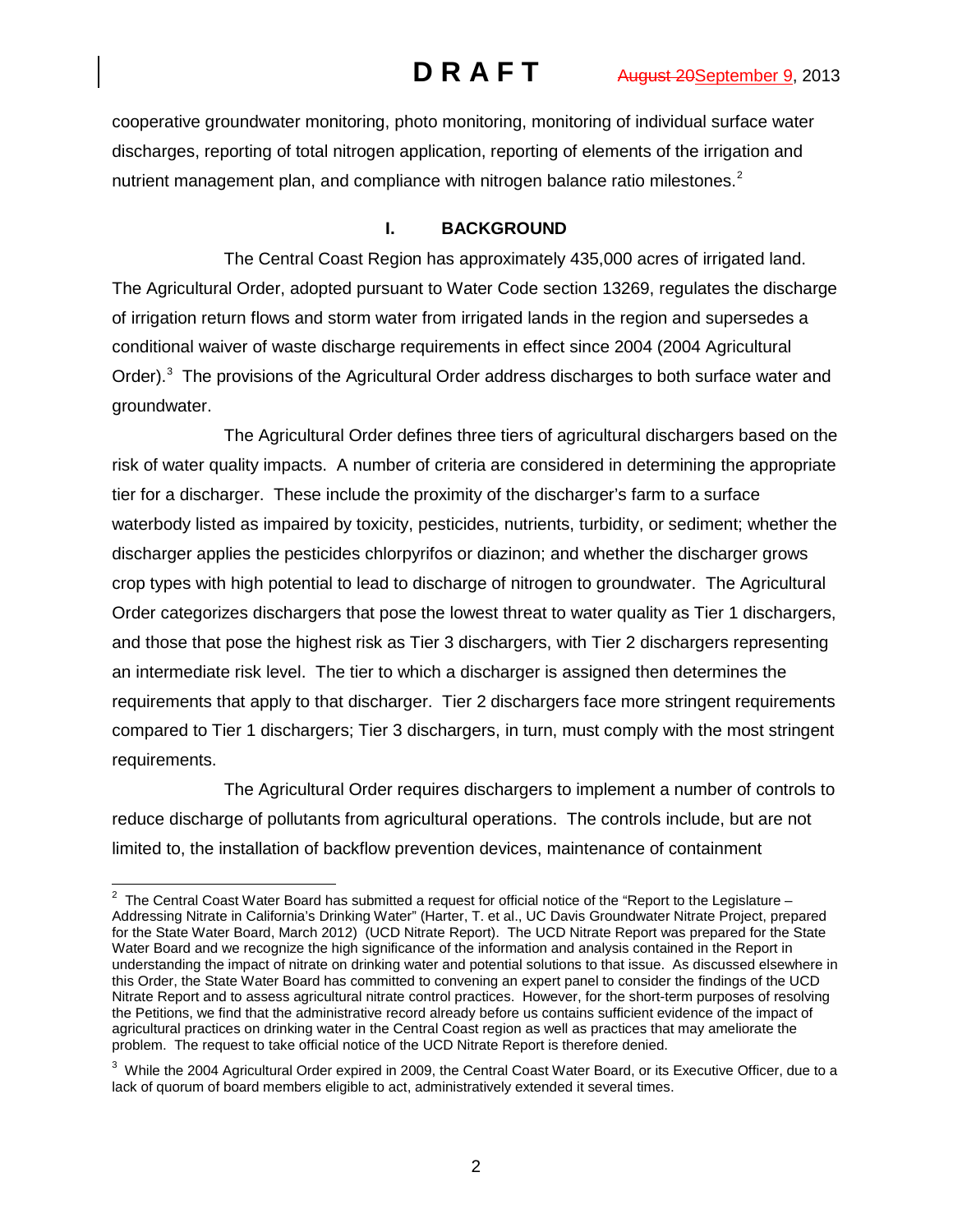structures, maintenance of riparian vegetative cover and riparian areas, and preparation of a farm plan for dischargers in all three tiers, initiation of certain irrigation and nutrient management practices to control nitrates for Tier 2 and Tier 3 dischargers, and maintenance of water quality buffers for Tier 3 dischargers. The Agricultural Order also has extensive monitoring and reporting requirements, including receiving water monitoring and groundwater monitoring for dischargers in all three tiers, photo monitoring and submission of an annual compliance form for Tier 2 and Tier 3 dischargers, and individual surface water discharge monitoring for Tier 3 dischargers. The Central Coast Water Board staggered compliance deadlines for the provisions of the Agricultural Order over its five-year term.

The Central Coast Water Board adopted the Agricultural Order and certified an associated Subsequent Environmental Impact Report (SEIR) on March 15, 2012, following a multi-year public process that included issuance of several draft orders and associated staff reports, with public comment periods and multiple public workshops and hearings before the Board.<sup>[4](#page-2-0)</sup> The State Water Board received timely petitions for review of the Agricultural Order from five groups of petitioners: Monterey Coastkeeper, Santa Barbara Channelkeeper, San Luis Obispo Coastkeeper (collectively, Keepers); Ocean Mist Farms and RC Farms (collectively, Ocean Mist); Grower-Shipper Association of Central California, Grower-Shipper Association of Santa Barbara and San Luis Obispo Counties, and Western Growers (collectively, Grower-Shipper); California Farm Bureau Federation, Monterey County Farm Bureau, San Benito County Farm Bureau, San Luis Obispo County Farm Bureau, San Mateo County Farm Bureau, Santa Barbara County Farm Bureau, Santa Clara County Farm Bureau, and Santa Cruz County Farm Bureau (collectively, Farm Bureau); and Jensen Family Farms, Inc., and William Elliott (collectively, Jensen).[5](#page-2-1)

Ocean Mist and Grower-Shipper also submitted complete requests that the State Water Board stay certain provisions of the Agricultural Order pending our resolution of the petitions for review on the merits. Following an evidentiary hearing to consider the requests for

<span id="page-2-0"></span> <sup>4</sup> These included a Board workshop on September 2, 2010, Board panel hearings on March 17 and May 4, 2011, a Board workshop on February 1, 2012, and a Board hearing on March 14-15, 2012.

<span id="page-2-1"></span><sup>5</sup> Ocean Mist, Grower-Shipper, Farm Bureau, and Jensen are collectively referred to herein as the "Agricultural Petitioners." Not all of the arguments attributed to the Agricultural Petitioners in this Order were made by all four of these petitioners; however, for ease of reference, we refer to arguments made by one or more of Ocean Mist, Grower-Shipper, Farm Bureau, and Jensen as being made by the Agricultural Petitioners.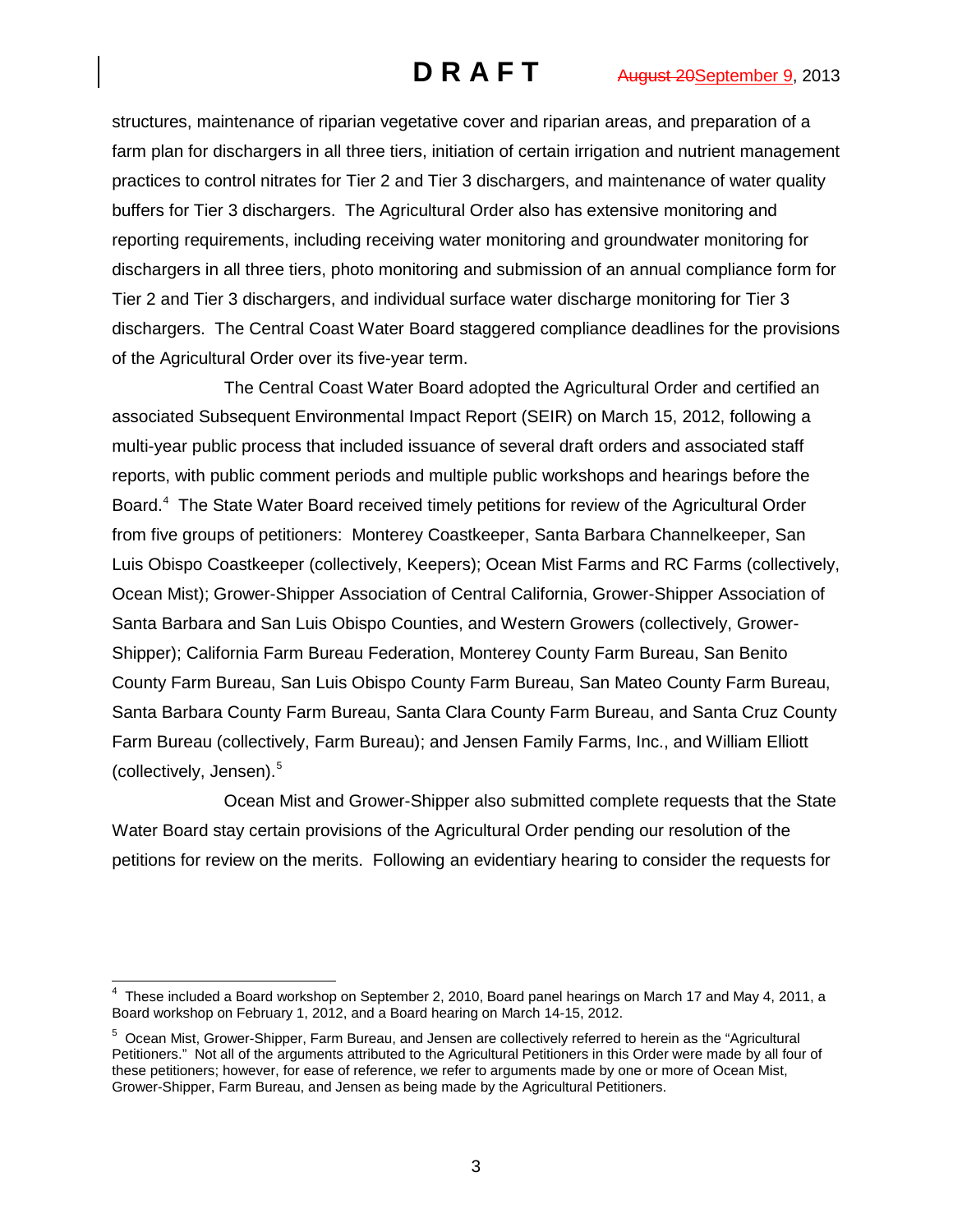stay on August 30, 2012, we adopted an order on September 19, 2012 (Stay Order), [6](#page-3-0) granting the requests in part and denying the remainder of the stay requests.

Having deemed the petitions complete, received the record and a response to the petitions from the Central Coast Water Board, and received responses to the petitions from interested persons, we now turn to the merits of petitioners' arguments. As permitted under our regulations, $7 \text{ we will conclude the partitions and address all five partitions in this Order.}$  $7 \text{ we will conclude the partitions and address all five partitions in this Order.}$ 

As an initial matter, in addressing the merits, we acknowledge that the State Water Board committed in a report to the Legislature in February of this year to convene a panel of experts to assess existing agricultural nitrate control practices and propose new practices to protect groundwater as appropriate (Expert Panel).<sup>[8](#page-3-2)</sup> The Expert Panel, which the State Water Board is currently in the process of convening, will consist of a broad spectrum of experts from relevant disciplines and will hold several public workshops to take input and comment before making proposals to the State Water Board. Many of the groundwater issues contested in the petitions are best addressed by the Expert Panel, and we will task the Expert Panel with certain issues related to the impact of agricultural discharges on surface water as well.

While we have not delayed arriving at some resolution of the contested provisions of the Agricultural Order, we have in a number of instances indicated in this Order that we will pose the issue to the Expert Panel. We expect the panel to conduct a more thorough analysis and to provide long-term recommendations that may be applied statewide. Broadly, the issues we will request the Expert Panel to consider include: the indicators and methodologies for determining risk to surface and groundwater quality, the appropriate targets for measuring progress in lowering that risk, and the efficacy of groundwater and surface water discharge monitoring in evaluating practice effectiveness. More specific questions that will be posed to the Expert Panel are stated in the relevant sections of this Order. Answers to these broad and specific questions will inform the development of the agricultural regulatory program in the Central Coast and elsewhere in the State. We therefore emphasize, at the outset of our discussion of the issues, that this Order constitutes only an interim determination as to how to move forward on the difficult and complex questions presented in the petitions, pending the Expert Panel's more thorough examination of the underlying issues. If, following release of the

<span id="page-3-0"></span> <sup>6</sup> State Water Board Order WQ 2012-0012 (*Ocean Mist et al*.). With adoption of this Order, the stay has no further effect and is dissolved.

<span id="page-3-1"></span> $7$  Cal. Code Regs., tit. 23, § 2054.

<span id="page-3-2"></span><sup>&</sup>lt;sup>8</sup> State Water Board, Report to the Legislature, *Recommendations Addressing Nitrate in Groundwater* (Feb. 20, 2013), available at [<http://www.swrcb.ca.gov/water\\_issues/programs/nitrate\\_project/docs/nitrate\\_rpt.pdf>](http://www.swrcb.ca.gov/water_issues/programs/nitrate_project/docs/nitrate_rpt.pdf) (as of Jun. 4, 2013).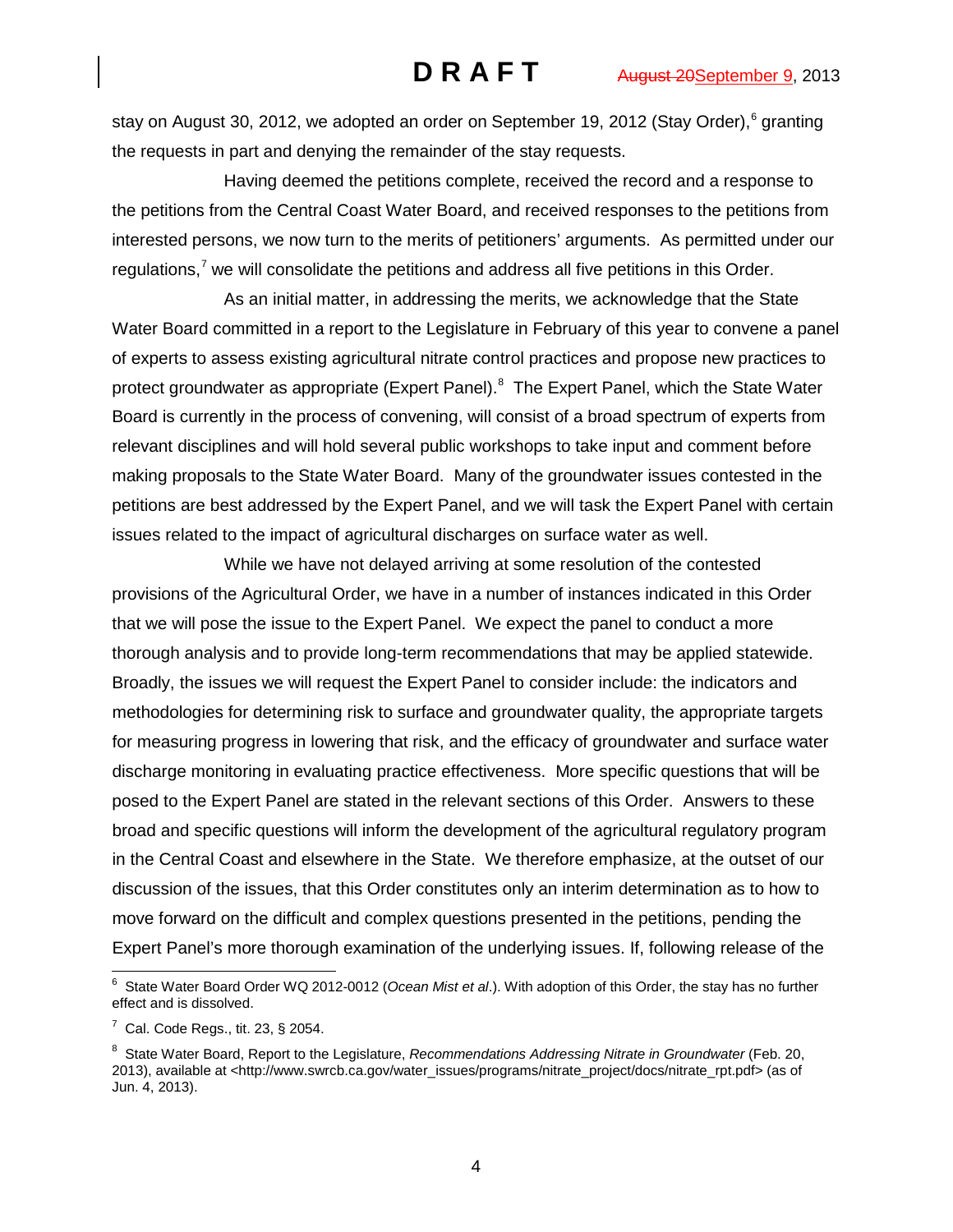Expert Panel's findings, we determine that additional revisions to the Agricultural Order are warranted, we will provide appropriate direction at that time. $^{\text{\textregistered}}$ 

## **II. ISSUES AND FINDINGS**

Between the five petitions, over forty contentions were raised claiming deficiencies in the Agricultural Order. Several issues were resolved, in whole or in part, in the Stay Order. We do not see the need to revisit these issues.<sup>[10](#page-4-1)</sup> This Order addresses the most significant remaining contentions. To the extent petitioners raised issues that were not resolved in the Stay Order or are not discussed in this Order, such issues are dismissed as not raising substantial issues appropriate for State Water Board review.<sup>[11](#page-4-2)</sup>

Following circulation of a first proposed draft of this Order on June 6, 2013, the State Water Board received a comment letter from representatives of the environmental justice community (Environmental Justice Groups).<sup>[12](#page-4-3)</sup> Grower-Shipper submitted objections to certain references and comments in the comment letter,<sup>[13](#page-4-4)</sup> specifically asking us to disregard (1) all references to the UCD Nitrate Report; (2) all comments related to Assembly Bill 685's<sup>[14](#page-4-5)</sup> directive to consider the human right to safe, clean, affordable, and accessible water; (3) all comments related to antidegradation requirements; and (4) all comments addressing the recent approval by the Central Coast Water Board of cooperative monitoring plans. With regard to the UCD Nitrate Report, we agree that the report is not a part of the administrative record of this proceeding and we will not rely on the report in this Order.<sup>15</sup> We also agree with Grower-Shipper that the recently approved cooperative groundwater plans are not properly before us at

<span id="page-4-0"></span> $9$  We note that unlike a National Pollutant Discharge Elimination System permit, a general, conditional waiver is not subject to stringent limitations on re-opening and modification. (Compare 40 C.F.R §§ 122.62 & 122.64 [limiting modification and termination] with Wat. Code, § 13269, subd. (a)(2) [recognizing that termination may occur at any time].) Revisions to the Agricultural Order would be subject to the applicable public notice requirements.

<span id="page-4-1"></span> $10$  Issues we will not revisit because they were sufficiently resolved in the Stay Order include TMDL compliance (*id.*Stay Order*,* pp. 9-10); installation of backflow prevention devices (*id.,* pp. 10-12); and maintenance of riparian areas (*id.*, p. 14). While the Stay Order has no further effect following adoption of this Order, we decline to revise the provisions regarding TMDL compliance, installation of backflow prevention devices, and maintenance of riparian areas for the same reasons articulated in the Stay Order regarding the lack of substantial questions of fact and law raised by these issues.

<span id="page-4-2"></span><sup>11</sup> *People v. Barry* (1987) 194 Cal.App.3d 158, 175-177; *Johnson v. State Water Resources Control Bd.* (2004) 123 Cal.App.4th 1107, 1114; Cal. Code Regs., tit. 23, § 2052, subd. (a)(1).

<span id="page-4-3"></span><sup>&</sup>lt;sup>12</sup> Comment Letter from Clean Water Action et al. (Jul. 16, 2013).

<span id="page-4-4"></span><sup>&</sup>lt;sup>13</sup> Grower Shipper Motion to Strike (Jul. 22, 2013).

<span id="page-4-5"></span> $14$  AB 685 (Stats. 2012, ch. 524) added section 106.3 to the Water Code. While the Environmental Justice Groups refer to the legislative measure, for the remainder of this order we will refer to its statutory codification in Water Code section 106.3.

<span id="page-4-6"></span><sup>15</sup> See footnote 2, *ante*.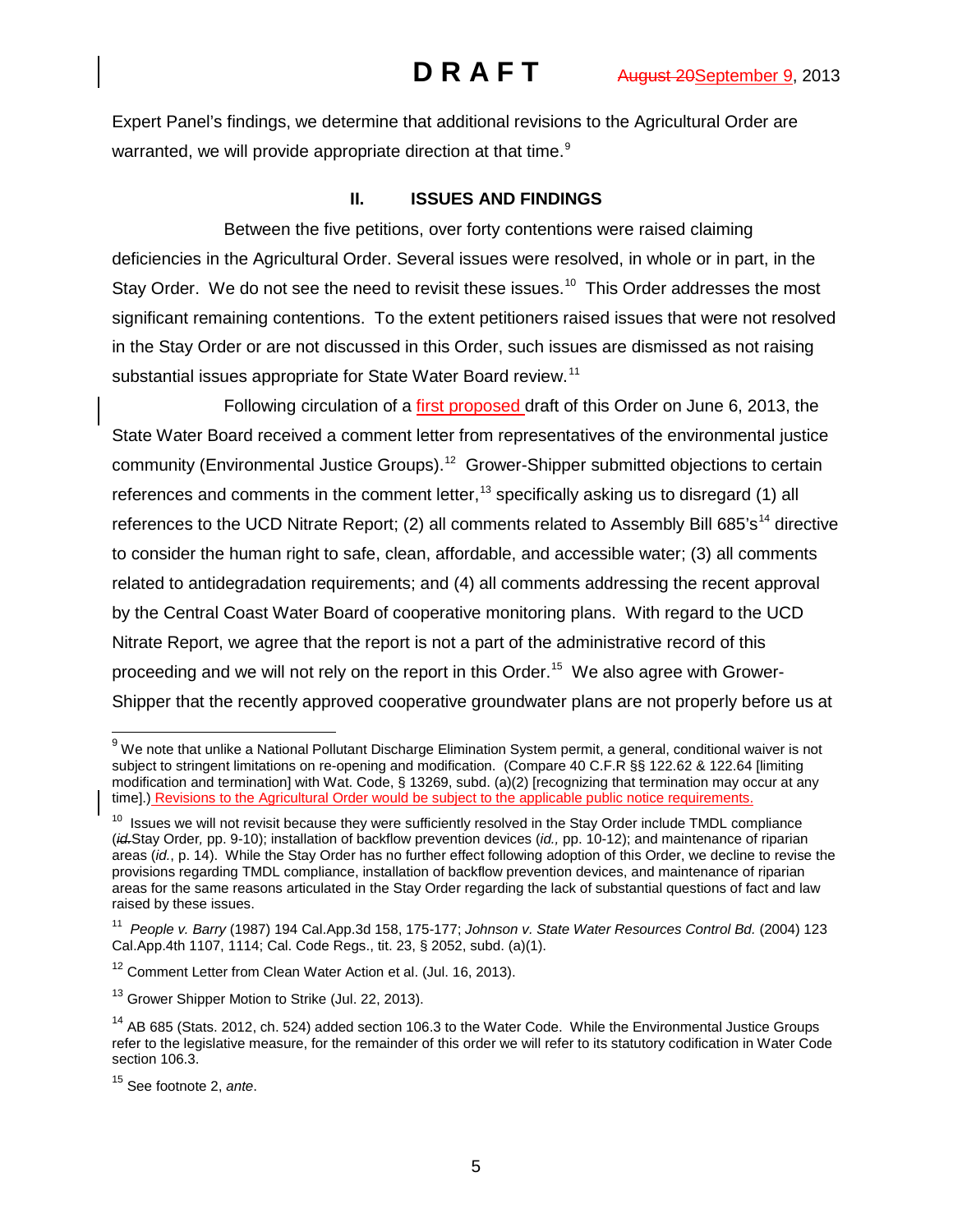this time as they reflect actions taken after adoption of the Agricultural Order that are not part of the administrative record. However, we distinguish in Section G of this Order between reviewing the approved cooperative groundwater monitoring programs that are outside the scope of these proceedings and reviewing the provisions of the Agricultural Order that relate to cooperative groundwater monitoring. With regard to whether the State Water Board should consider Water Code section 106.3 and antidegradation requirements in adopting this Order, we address those questions in greater depth following our discussion of the issues raised in the petitions.

Following circulation of a second proposed draft of this Order on August 20, 2013, the State Water Board received comments from the Central Coast Groundwater Coalition (CCGC) and from Grower-Shipper discussing, in part, specific elements of a cooperative groundwater program submitted by CCGC and approved by the Central Coast Water Board (CCGC Program). Antonia Manzo, a petitioner challenging approval of the CCGC Program in a separate action, but represented by California Rural Legal Assistance, one of the Environmental **Justice Groups participating in the current proceedings, filed an objection to all comments** discussing the substance of the CCGC Program.<sup>16</sup> Manzo stated that comments not properly before the Board included, but were not limited to, (1) statements in the CCGC comment letter, including on page 1, asserting that the CCGC Program is consistent with the Tier 1, 2, and 3 MRPs; (2) the detailed description of the work plan of the CCGC Program on pages 3-4 of the CCGC comment letter; (3) various other comments on pages 2, 3, and 5 of the CCGC letter speaking to the adequacy and efficacy of the approved work plan; and (4) similar statements regarding the adequacy and efficacy of the approved work plan on pages 6-7 in the Grower-Shipper comment letter. As above, we hold that the recently approved cooperative groundwater plans, including the CCGC Program, are not properly before us at this time as they reflect actions taken after adoption of the Agricultural Order that are not part of the administrative record. The comments discussing the substance of the CCGC Program will not be made part of the record of these proceedings and we will not consider those comments in resolving issues in the proceedings. However, we continue to distinguish in Section G of this Order between reviewing the approved cooperative groundwater monitoring programs that are outside the scope of these proceedings and considering options for and potential effects of revisions to the cooperative groundwater monitoring provisions that are in the Order.

<span id="page-5-0"></span>Antonia Manzo Motion to Strike (Sept. 5, 2013).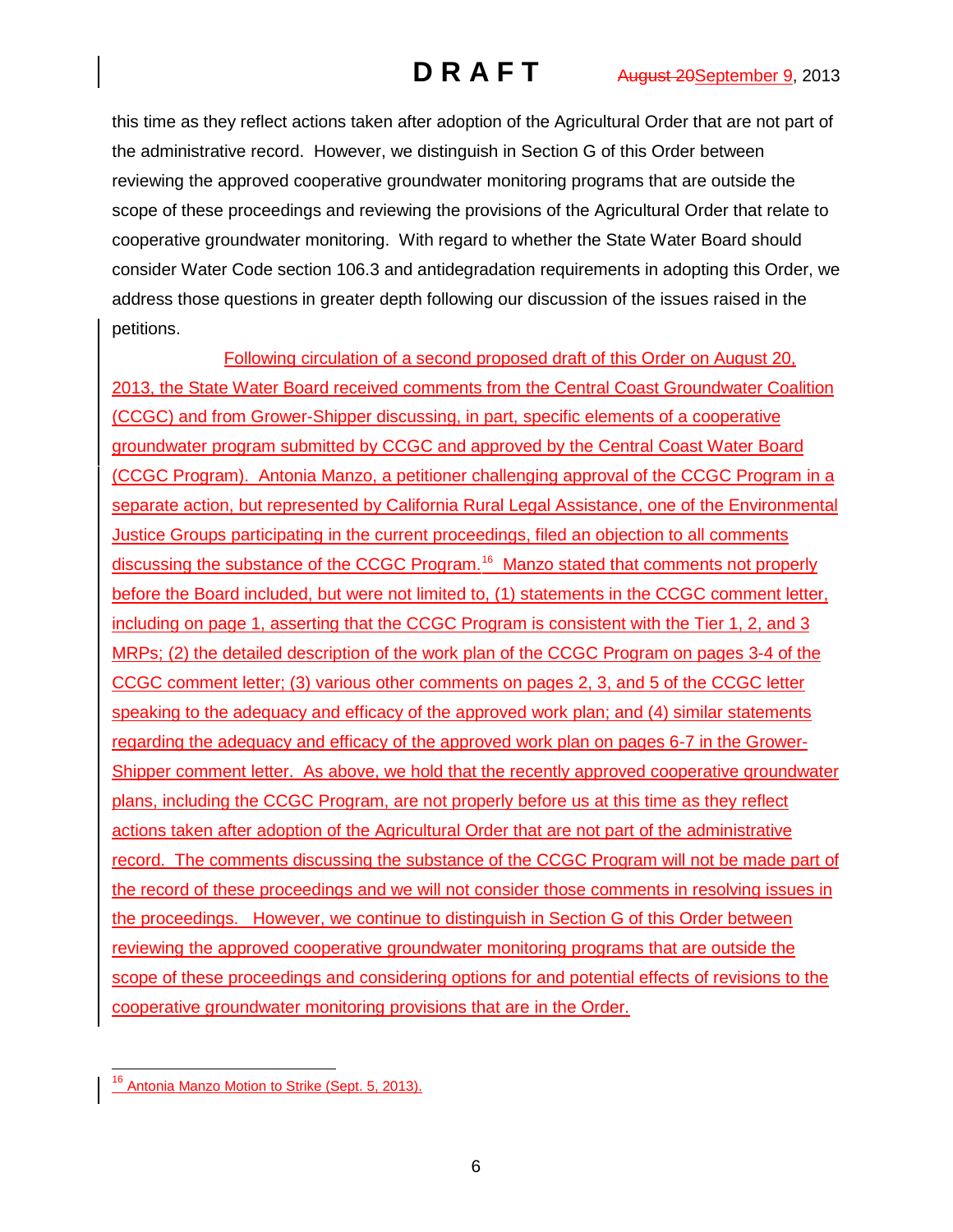## **A. Due Process Considerations and Third Party Compliance Options, Provision 11**

At the March 14-15, 2012 hearing, after the close of public testimony and during Central Coast Water Board member deliberations, Board member Michael Johnston introduced a proposal that would allow third party approaches to implementation of controls and monitoring requirements (Johnston Proposal). The Central Coast Water Board then adopted the Agricultural Order with the Johnston Proposal. The Agricultural Petitioners argue that the inclusion of the Johnston Proposal violated their due process rights because it was developed based on impermissible ex parte communications and because they were not given an opportunity to comment on the Johnston Proposal.<sup>[17](#page-6-0)</sup>

Allowing third party approaches to meeting permit obligations was a recurring discussion throughout the development of the Agricultural Order. There is a wide range and scope of potential third party approaches, but the distinguishing characteristic of all third party approaches is that they involve a group of dischargers organized around an entity other than a regional water quality control board (regional water board) that assists the dischargers with compliance with some or all of a regulatory program like the Agricultural Order. The Farm Bureau proposed third party based monitoring and data collection options in the first set of public comments in early 2010 and in correspondence thereafter.<sup>[18](#page-6-1)</sup> A coalition of agricultural organizations (Farmers for Water Quality), which included the Agricultural Petitioners, presented a third party alternative to the Central Coast Water Board at the March 17, 2011 and May 4, 2011 Board meetings, and in written comments.<sup>[19](#page-6-2)</sup> Farmers for Water Quality continued to refine its third party proposal with presentations at the February 1, 2012 Board workshop, and finally, at the Board adoption hearing on March 14-15, [20](#page-6-3)12. $^{20}$  In essence, this third party approach (referred to hereinafter as the "Agricultural Proposal") contemplated that dischargers would have the option of joining a coalition of dischargers in lieu of meeting certain Tier 2 and Tier 3 requirements, including annual compliance reporting, photo monitoring, surface water discharge monitoring, and implementation of a water quality buffer plan. The coalition would, with the assistance of a technical advisory committee (TAC), develop an auditable farm water quality management plan and a program for auditing twenty percent of members each year to evaluate management practice implementation, as well as develop a practice effectiveness evaluation

7

<span id="page-6-0"></span> <sup>17</sup> See Gov. Code, § 11425.10, subd. (a)(1) & (8).

<span id="page-6-1"></span><sup>&</sup>lt;sup>18</sup> See Administrative Record (AR) File Nos. 96 & 213.

<span id="page-6-2"></span><sup>&</sup>lt;sup>19</sup> AR File Nos. 242, 264, 278 & 287.

<span id="page-6-3"></span><sup>&</sup>lt;sup>20</sup> AR File Nos. 311 & 344.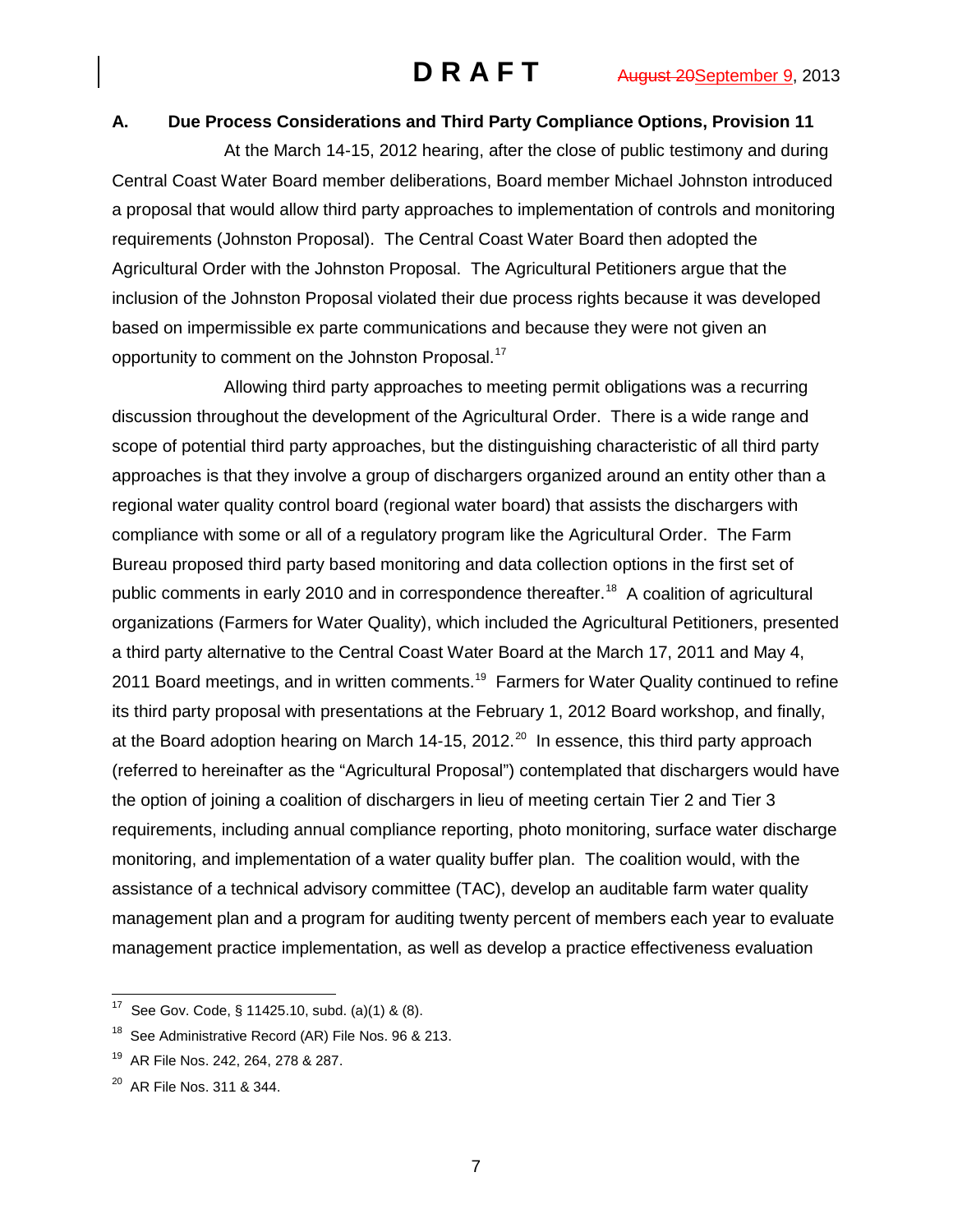program. The coalition would submit aggregated compliance data to the Central Coast Water Board, in contrast to the farm-level data required to be submitted by the draft order proposed by Central Coast Water Board staff. [21](#page-7-0)

In February 2012, in response to the Agricultural Proposal, Steve Shimek, representing Monterey Coastkeeper, drafted a proposed compromise to allow for the development of third party approaches subsequent to adoption of the Agricultural Order (Shimek Proposal). The compromise did not specify any particular third party compliance option, but allowed for a third party administered program to be reviewed by a TAC and approved by the Central Coast Water Board's Executive Officer subsequent to adoption by the Central Coast Water Board of the Agricultural Order. Shimek shared his Proposal with several interested parties, including Agricultural Petitioners' experts Marc Los Huertos and Ross Clark, Rick Tomlinson with the Strawberry Commission, California Environmental Protection Agency Undersecretary Gordon Burns, Executive Officer of the Central Coast Water Board, Roger Briggs, and Central Coast Water Board staff Lisa McCann and Angela Schroeter. The Shimek Proposal did not garner full support from either the agricultural community or the environmental community and Shimek did not present it during testimony at the March 14-15, 2012, Central Coast Water Board hearing.<sup>[22](#page-7-1)</sup>

At some point shortly before the March 2012 hearing, Board Member Johnston communicated with Executive Officer Briggs about developing language for the Agricultural Order that would allow the dischargers to propose third party options for compliance subsequent to permit adoption. Mr. Briggs, in collaboration with Board Counsel Frances McChesney, drafted language that became the Johnston Proposal, borrowing some of that language from the Shimek Proposal.<sup>[23](#page-7-2)</sup> Board Member Johnston introduced his proposal during Board member deliberations on March 15, 2012, as an alternative to adopting the Agricultural Proposal. Although Central Coast Water Board staff had proposed during the hearing to incorporate some changes responsive to comments from Farmers for Water Quality, staff had not recommended adopting an order with the Agricultural Proposal, primarily because of concerns with moving away from farm-level accountability. Board Member Johnston suggested that his proposal would allow the Board to adopt the Agricultural Order as proposed by staff, but retain the option

<span id="page-7-0"></span> $21$  AR File No. 344.

<span id="page-7-1"></span><sup>&</sup>lt;sup>22</sup> Declaration of Steve Shimek, attached to Response of Monterey Coastkeeper, San Luis Obispo Coastkeeper, and Santa Barbara Channelkeeper (Oct. 31, 2012), pp. 3-4, ¶¶ 4-9, Exh. A & B; Petition for Review and Statement of Points and Authorities of Grower-Shipper et al. (Apr. 16, 2012) (Grower-Shipper Petition), Exh. G.

<span id="page-7-2"></span><sup>&</sup>lt;sup>23</sup> AR File No. 352; Grower-Shipper Petition, Exh. G.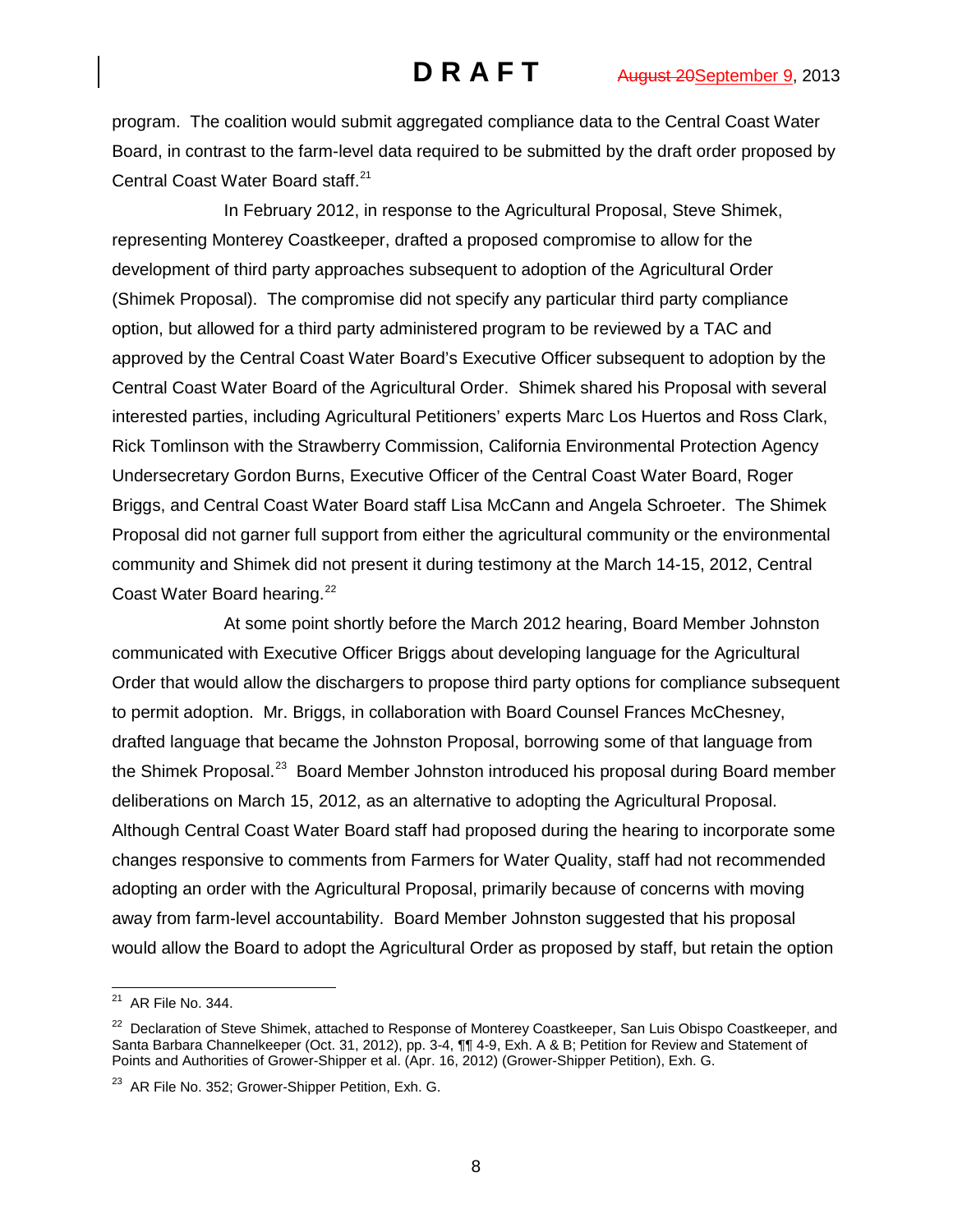of approving third party approaches to compliance in the future, including potentially the Agricultural Proposal in some modified form. After extensive discussion on whether it was preferable to instead spend the additional time to iron out any issues with the Agricultural Proposal for incorporation into a final order, the Board unanimously<sup>[24](#page-8-0)</sup> chose to adopt the Agricultural Order with the Johnston Proposal instead. Neither Board Member Johnston nor the other Board members appear to have been aware that the Johnston Proposal included ideas and language from the Shimek Proposal.<sup>[25](#page-8-1)</sup>

# **1. Ex Parte Communications Claims**

Adoption of the Agricultural Order was an adjudicative proceeding, subject to the provisions of chapter 4.5 of the Administrative Procedures Act, including the prohibition against ex parte communications.<sup>[26](#page-8-2)</sup> Although the Legislature has since created certain exceptions to the ex parte communications prohibition for general orders such as the Agricultural Order, the prohibition against both direct and indirect communications to Board members from parties or interested persons applied to the adoption of the Agricultural Order while it was pending before the Central Coast Water Board. The Agricultural Petitioners argue that the Johnston Proposal resulted from prohibited, indirect ex parte communications with a Board member, with Executive Officer Briggs acting as a conduit communicating Mr. Shimek's proposal to Board Member Johnston.

We disagree. The prohibition against ex parte communications does not apply to a board member's communications with advisory staff $^{27}$  $^{27}$  $^{27}$  as long as advisory staff does not (1) augment, diminish, or modify evidence in the record or (2) act as a conduit, or intermediary, between a party and a board member. Mr. Briggs and Ms. McChesney were advisory staff to the Board in the proceeding. Throughout development of a permit, advisory staff engages with parties and interested persons in the proceedings. Staff evaluates and synthesizes the feedback it receives through this ongoing process, and pushes forward ideas and solutions to

<span id="page-8-0"></span><sup>&</sup>lt;sup>24</sup> Board Member Dr. Jean-Pierre Wolff recused himself from the proceedings and vote.

<span id="page-8-1"></span><sup>25</sup> AR File No. 352.

<span id="page-8-2"></span><sup>26</sup> Gov. Code, § 11430.10 et seq.

<span id="page-8-3"></span><sup>27</sup> *Id.*, § 11430.30; s*ee also* State Water Board, Chief Counsel Michael A.M. Lauffer*, Ex Parte Questions and Answers* (Sep. 17, 2008) [version in effect at time of Agricultural Order adoption], p. 9, Question No. 22. Jensen argues that, regardless of whether Executive Officer Briggs was acting as a conduit for the communication from Mr. Shimek, his communications with Board Member Johnston were prohibited ex parte communications from a staff member acting as an advocate. Jensen misconstrues the facts of the proceedings before the Central Coast Water Board. Unlike in enforcement actions, in permitting actions such as the adoption of the Agricultural Order, the State Water Board and regional water boards do not separate functions between prosecutorial and advisory staff members. In permitting actions, staff members are expected to make recommendations to the board members and doing so does not convert their role from advisory staff to independent advocates.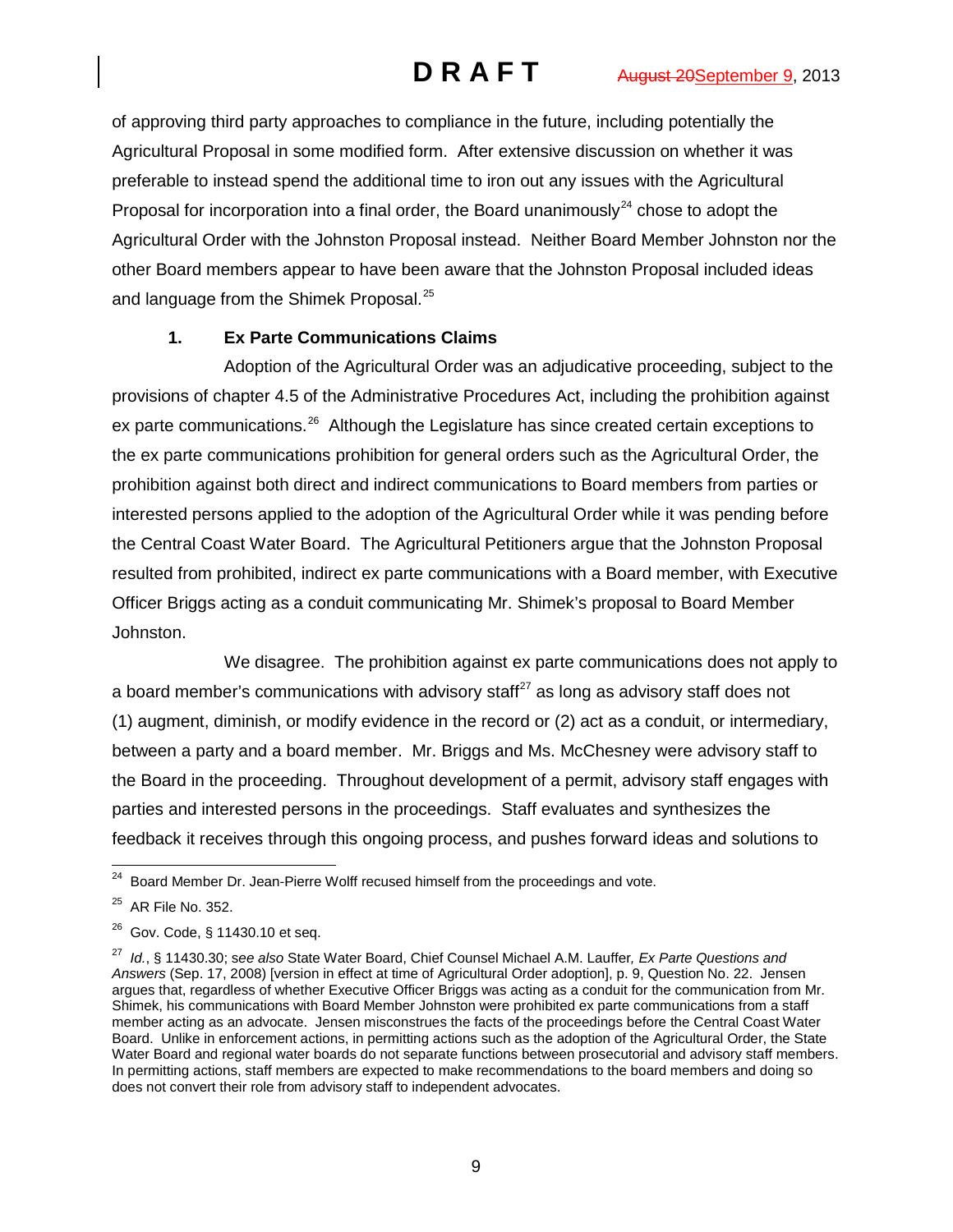problems it finds to have merit. This process would be unreasonably hampered if staff were prohibited from communicating such ideas and solutions to board members seeking advice on permitting challenges, simply because some of those ideas and solutions may have originated in discussions with stakeholders.

Here, Central Coast Water Board staff met with both agricultural representatives and environmental representatives numerous times throughout the multiple-year process of developing the Agricultural Order, both in formal stakeholder settings and informally in meetings. Staff released several public drafts that were informed by these discussions, incorporating, in many instances, proposals made by agricultural representatives. Similarly, when asked to draft language for a compromise third party approach, it was not inappropriate for Executive Officer Briggs to turn to the input he had received from Mr. Shimek proposing a similar approach and to rework that input to address Mr. Johnston's inquiry. While the line between acting as a conduit to an indirect ex parte communication and proposing a solution based, in part, on a stakeholder's advocated position may be admittedly difficult to pinpoint, in the context discussed, we find that the Johnston proposal did not cross that line. It was not a result of a prohibited indirect ex parte communication, but rather a legitimate advisory action by the Board Executive Officer and Counsel.<sup>[28](#page-9-0)</sup>

# **2. Notice and Opportunity to be Heard**

The Agricultural Petitioners additionally argue that they were deprived of due process because they were not given notice and opportunity to be heard on the Johnston Proposal.<sup>[29](#page-9-1)</sup> We again disagree. As a preliminary matter, the Central Coast Water Board staff and members were certainly not required to bring the process of revising the Agricultural Order to a halt with the release of the final proposed draft for comment. In most permitting actions, revisions continue to be made through adoption of the permit. The Agricultural Petitioners themselves anticipated this when they brought a revamped Agricultural Proposal to the March 14-15, 2012 Board Hearing and presented it to the Board. The law recognizes a

<span id="page-9-0"></span><sup>&</sup>lt;sup>28</sup> We also note that recent legislation added Water Code section 13287, which, effective January 1, 2013, created an exception to the ex parte communications prohibition for certain proceedings concerning general orders. Under Water Code section 13287, Mr. Shimek would have been allowed to bring his proposal directly to the Board members up to 14 days prior to Board adoption, as long as he disclosed that communication. The exception was not in effect at the time and does not control resolution of this matter, but we nevertheless view the subsequent legislative endorsement of these types of communications as further grounds for resolving any ambiguity in favor of the Board. Finally, we note that to the extent there has been full consideration of the underlying proposals by us during this petition review process, any procedural defect at the Central Coast Water Board has either been cured or rendered harmless by our review and this Order.

<span id="page-9-1"></span> $29$  The Agricultural Petitioners cite to Government Code section 11425.10, subdivision (a)(1).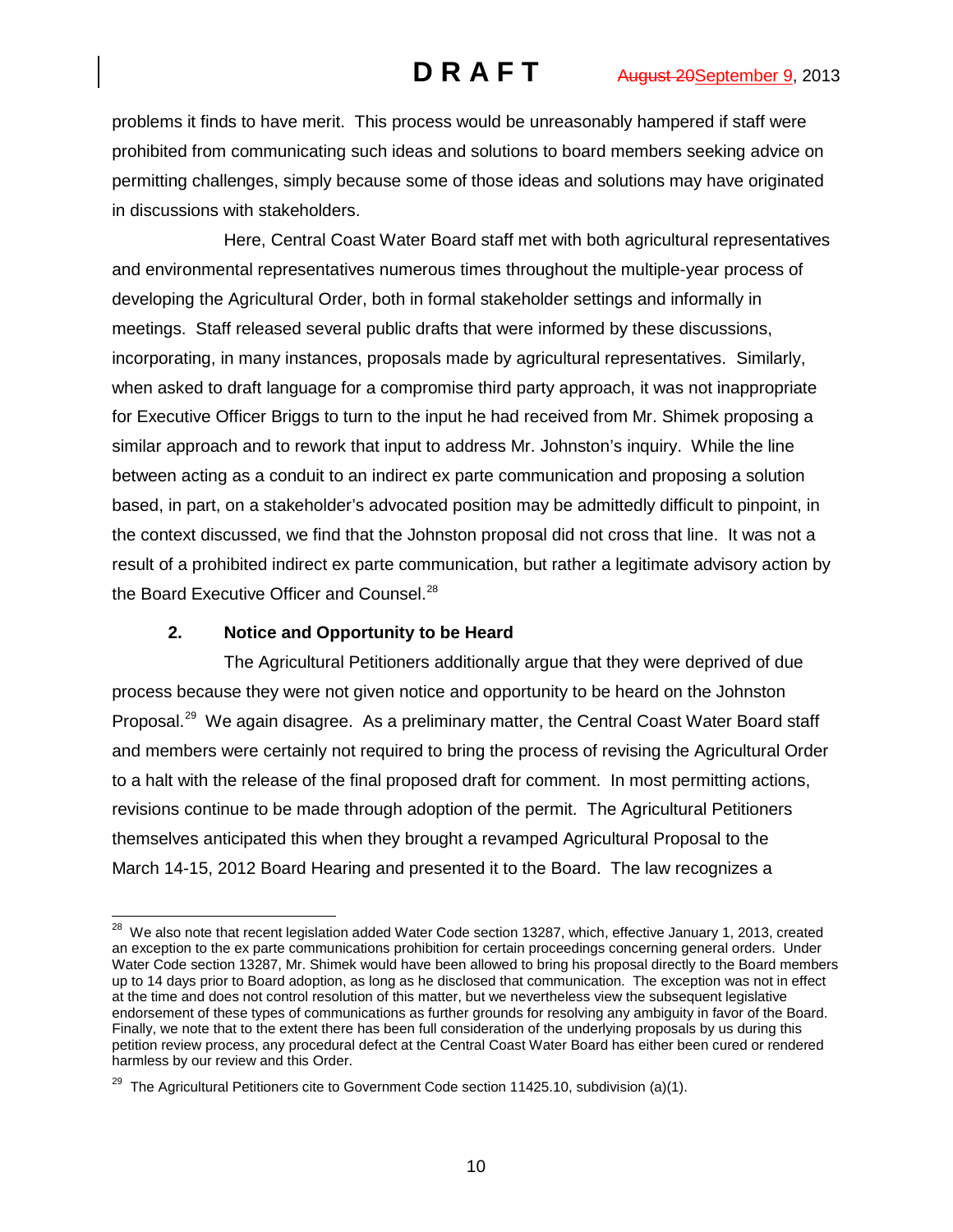dynamic process in which revisions will be made in response to comments received on the proposed draft and requires that a new opportunity for comment be created only if the revisions were not a "logical outgrowth" of comments received. If the interested parties reasonably could have anticipated the final version from the draft permit, then an additional opportunity for notice and comment is not required.<sup>[30](#page-10-0)</sup>

As stated previously, proposals for third party compliance options had been discussed throughout the process of developing the Agricultural Order. Although the final draft that went before the Board on March 14-15, 2012, did not include the Agricultural Proposal,  $31$ that alternative was clearly on the table as Farmers for Water Quality continued to push for the proposal in written and oral comments before the Board and in a presentation at the Board hearing.<sup>32</sup> The Johnston Proposal was an attempt to acknowledge the potential of third party approaches while declining to adopt the particular third party option presented in the Agricultural Proposal. As such, Board Member Johnston's proposal was a direct outgrowth of the extensive comments received on the proposed Agricultural Order.<sup>[33](#page-10-3)</sup>

We understand, however, that the argument made by the Agricultural Petitioners is more nuanced. They point out that Board Member Johnston waited to introduce his proposal until after the close of public testimony and that as a result there was no opportunity for them to weigh in orally on the proposal. They also argue that this late introduction of a new proposal shifted the focus of the deliberations away from how to re-work the Agricultural Proposal such that the Board might agree to adopt some version of it at the hearing<sup>[34](#page-10-4)</sup> by, in essence, giving the Board members the appearance of an option to postpone those difficult determinations to a future date. Had the Agricultural Petitioners been given an opportunity to engage the Board members on the Johnston Proposal earlier in the proceedings, they assert, the Board members may have reconsidered whether the Johnston Proposal in fact was the reasonable compromise it appeared to be. It is not clear to the Agricultural Petitioners that the Johnston Proposal, and in

<span id="page-10-0"></span><sup>&</sup>lt;sup>30</sup> See Natural Resources Defense Council v. U.S. E.P.A. (9<sup>th</sup> Cir. 2002) 279 F.3d 1180, 1186; *First American Discount Corp. v. Commodity Futures Trading Com.* (D.C. Cir. 2000) 222 F.3d 1008, 1015; State Water Board Order WQ 2012-0013 (*Sacramento Regional Wastewater Treatment Plant*), p. 39.

<span id="page-10-1"></span><sup>31</sup> AR File No. 338.

<span id="page-10-2"></span><sup>32</sup> AR File Nos. 287, 311, & 344.

<span id="page-10-3"></span> $33$  We also note that the Proposal did not change any of the future requirements of the proposed final draft of the Agricultural Order, but merely added a path that allowed for consideration of alternative compliance options.

<span id="page-10-4"></span> $34$  Here, the Agricultural Petitioners appear also to be arguing that the Board members were misled into thinking they could not adopt the Agricultural Proposal as presented and were therefore drawn to the Johnston Proposal because staff had misrepresented that the Agricultural Proposal failed to meet certain legal or policy requirements. On this point, we find that Board members were entitled to rely on Board staff and counsel's advice regarding asserted policy and legal deficiencies in the Agricultural Proposal and to decline to adopt the Proposal wholesale.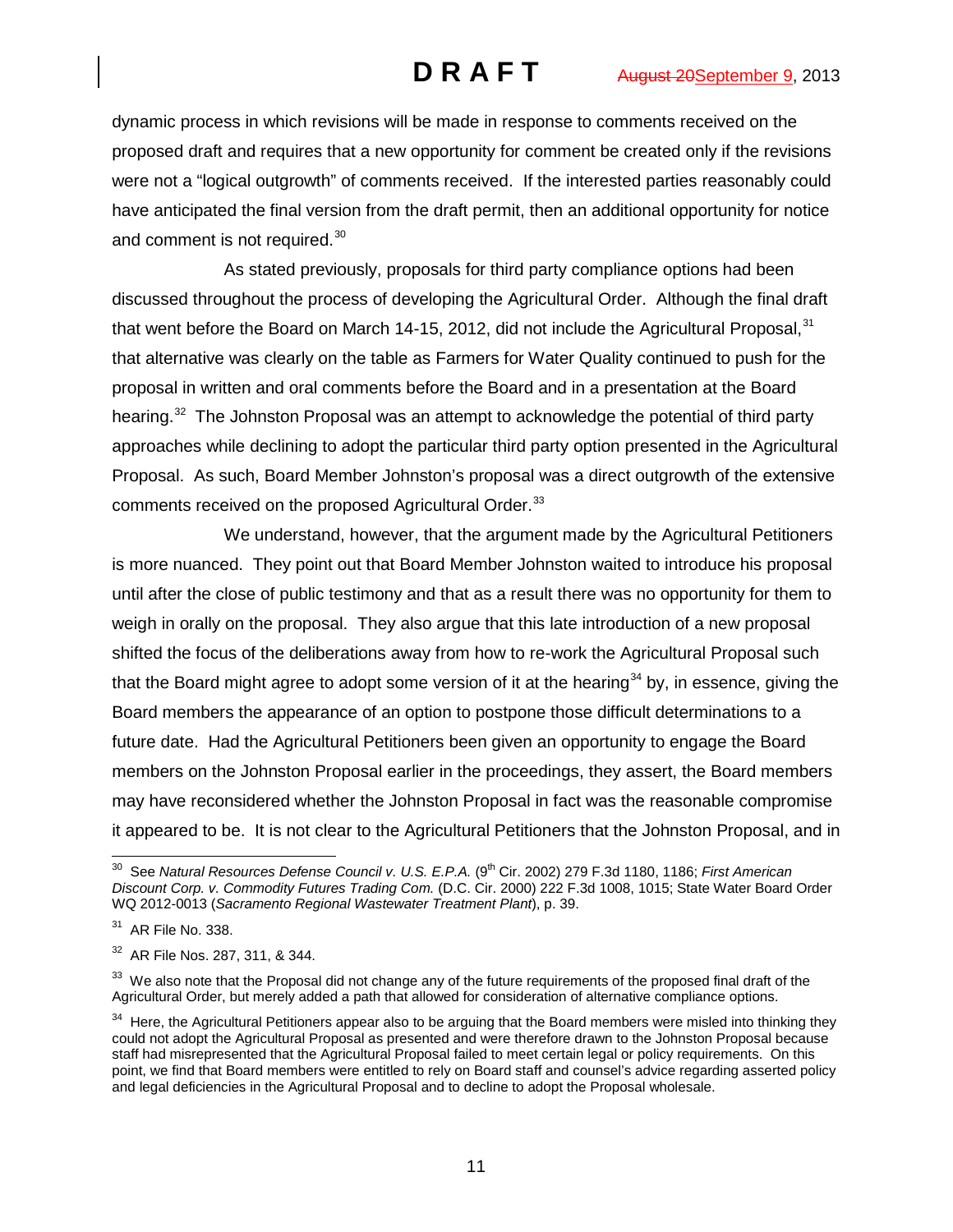particular the Agricultural Order's resulting Provision 11 would, in fact, accommodate approval of a proposal similar to the Agricultural Proposal in the future, even if the differences between Board staff and Farmers for Water Quality were resolved. This is so because Provision 11 primarily contemplated water quality improvement projects rather than third party monitoring and reporting programs.

On this last point, we are somewhat sympathetic to the Agricultural Petitioners' position. As apparent during deliberations, the Central Coast Board members anticipated that the Johnston Proposal was broad enough to be inclusive of future consideration of the type of third party proposal advocated by Farmers for Water Quality, albeit with changes to address certain legal and policy concerns.<sup>[35](#page-11-0)</sup> Provision 11 as written, however, is confusing and arguably too narrow to allow for the approval of third-party auditing, monitoring, and reporting proposals because such proposals focus on the methodologies for data gathering and reporting and may be neutral as to practice implementation for water quality achievement.<sup>36</sup> Provision 11 mentions both water quality management "projects" and cooperative monitoring and reporting "programs" but does not clarify the distinction in the criteria for evaluation of these separate categories.

This is not to say that we find that the process for adoption of Provision 11 was legally flawed. The Board members had the record before them and had heard extensive comments from interested persons. We expect regional water board members to evaluate the evidence before them and deviate from staff or stakeholder-proposed options to formulate their own solutions when appropriate. Nothing in the law precludes Board members from introducing their own proposals during Board deliberations and other Board members from signing on to those solutions. Adoption of the Johnston Proposal was accordingly a legitimate and legal exercise of the Board's discretion.

Yet, it appears that in this particular case, because the issue of third party alternatives had been so central to the proceedings, all parties, including the Board itself, would have benefited had the Board sought at least some brief oral input on the Johnston Proposal from the interested persons present at the hearing. The Board Chair has the discretion to reopen a hearing when he or she believes that additional comment would benefit the Board's

<span id="page-11-0"></span> $35$  AR File No. 352, pp. 24-38; see also AR File No. 331 (showing that Johnston Proposal edits to Finding 11 included discussion of aggregate monitoring and reporting programs).

<span id="page-11-1"></span> $36$  Certain provisions of the proposed draft Agricultural Order, notably the surface receiving water monitoring and groundwater monitoring provisions, allowed for cooperative monitoring alternatives prior to introduction of Provision 11 in the final adopted Agricultural Order. (See Tiers 1, 2, & 3 MRPs, Part 1, Section A.1 & Part 2, Section A.6). As a result, Provision 11 is in certain instances duplicative of (but not inconsistent with) alternative monitoring requirements in the Agricultural Order.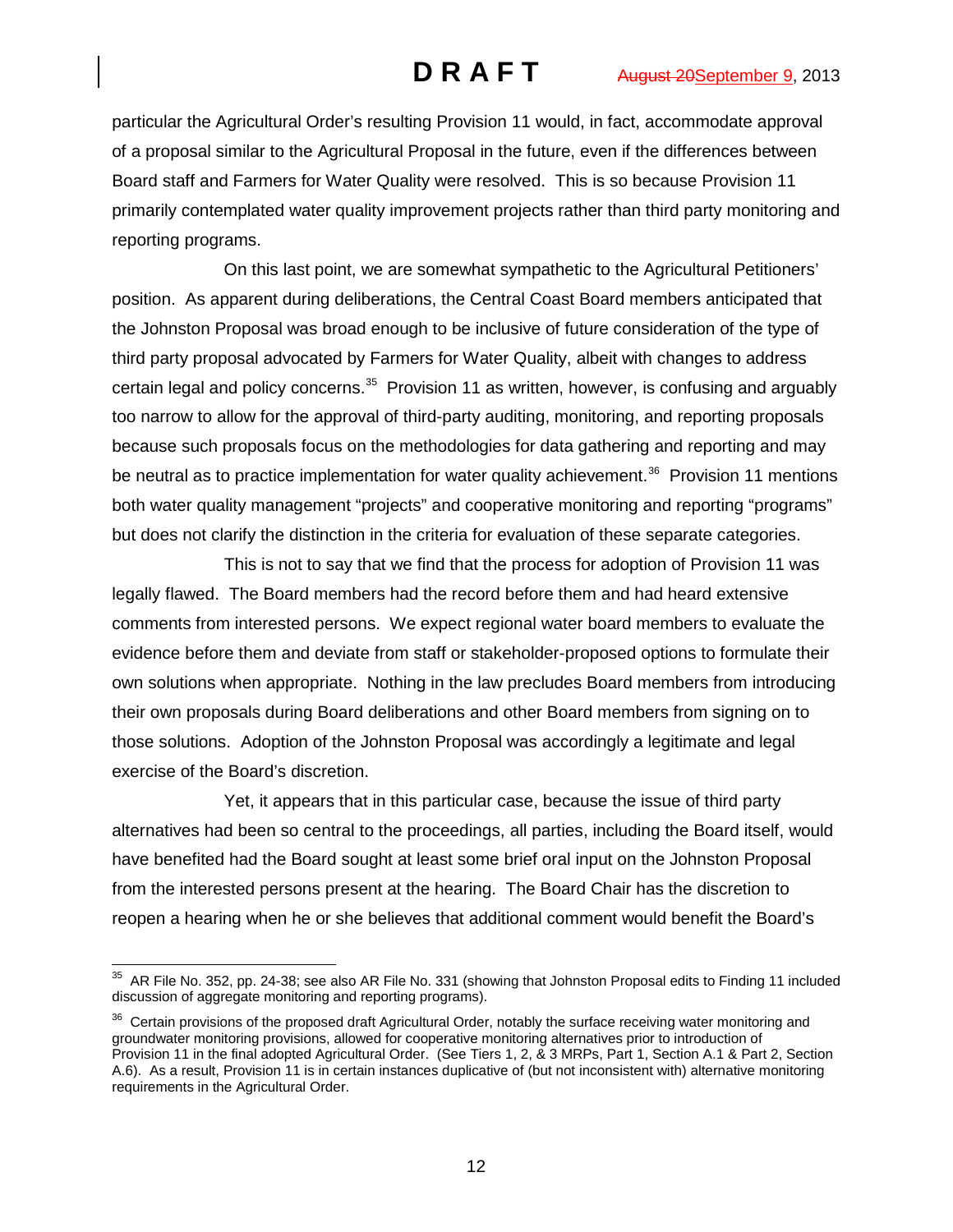decision. The value of such input would have been in helping the Board to refine the Johnston Proposal to ensure that it captured the Board's intent in adopting it. Accordingly, while we decline to overturn or amend the Agricultural Order on grounds of due process violations, we will address the ambiguity in the scope of Provision 11, as set out in the edits below. Specifically, we draw out the options of proposing third party water quality improvement programs and monitoring and reporting programs<sup>[37](#page-12-0)</sup> in addition to third party water quality improvement projects and clarify the criteria for evaluating such program proposals.

We make two additional revisions to Provision 11. First, with regard to third party water quality improvement projects and programs, we revise the requirement regarding the chance of success of the project or program with the goal of permitting consideration of a range of water quality improvement projects and programs, not just those that may address toxicity or nutrients on a large scale. Second, we expand the role of the Central Coast Water Board in considering third party proposals. Provision 11 allows the Board's review only when the Executive Officer denies approval of a project or program. We have not found an articulated basis in the record for limiting review to denial of a project or program approval, when approval of a project or program may be equally concerning to interested persons – for instance, because a proposed project may not be sufficiently protective of water quality or a third party monitoring program may be designed to obscure accountability.<sup>[38](#page-12-1)</sup>

Finally, while this last point is not reflected in specific revisions to Provision 11, we believe it is important here for us to express our support of third party approaches generally. There are a number of advantages to utilizing a third party approach to regulation of agricultural discharges. From a resource perspective, third parties allow a regional water board to leverage limited regulatory staff by acting as intermediaries between the regional water board staff and the growers, freeing regional water board resources to focus on problem areas or actors. Third parties also may have the expertise to provide technical assistance and training to growers at a scale that cannot be matched by regional water board staff resources, and, in many cases, third parties already have relationships in place with the dischargers. We recognize the need to be wary of third party programs that report compliance at too high a level of generality. As a result,

<span id="page-12-0"></span><sup>&</sup>lt;sup>37</sup> In the new language describing third party monitoring and reporting programs, we state that "aggregate monitoring and reporting must be on a scale sufficient to track progress in small sub-basins and be sufficiently representative of conditions in the sub-basins." The program proponents have flexibility to propose the appropriate scale for such subbasins. We expect small sub-basins to be areal representations that are dictated by local conditions and constitute a reasonable unit for follow-up practice implementation for water quality improvement.

<span id="page-12-1"></span><sup>38</sup> See discussion of Executive Officer discretion, *post*, at section II.C "Reasonableness of Tiering Criteria, Provisions 13-21."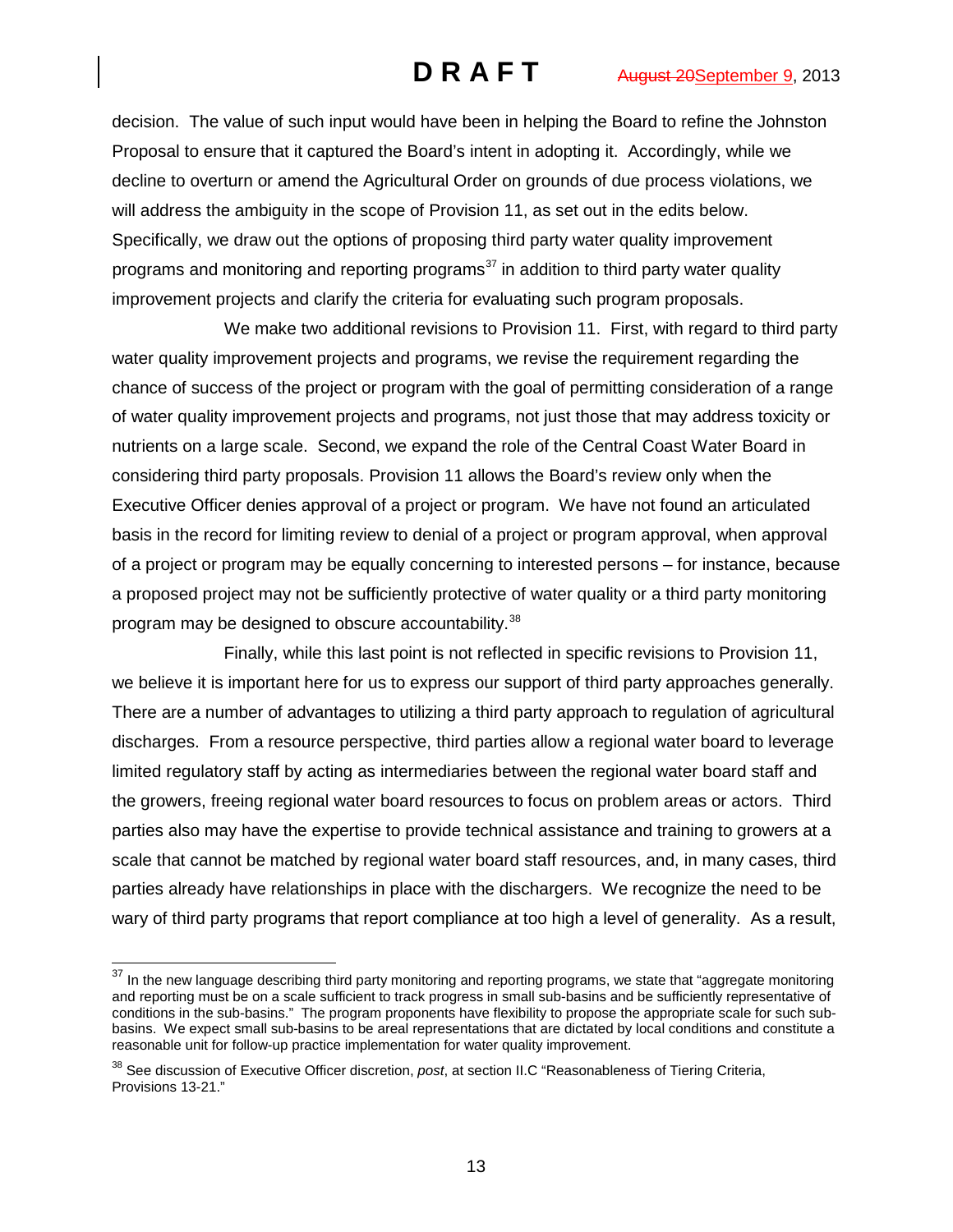we expect the Central Coast Water Board to review proposals carefully to ensure consistency with legal requirements to verify the adequacy and effectiveness of waiver conditions and provide sufficient feedback mechanisms for determination of whether the required controls are achieving the Agricultural Order's stated purposes.<sup>[39](#page-13-0)</sup> However, we also expect the Central Coast Water Board to give fair and due consideration to proposed third party proposals-projects and programs and work with third party groups in good faith to develop viable alternatives. Depending on the scope of any proposed third party program under the current Agricultural Order, the Central Coast Water Board may consider developing a separate order specific to the third party program. Further, in the next iteration of the Agricultural Order, the Central Coast Water Board should strongly consider developing orders for both third party programs and individual dischargers.

We shall amend Provision 11 as follows:<sup>[40](#page-13-1)</sup>

11. Dischargers may form third party groups to develop and implement alternative water quality management practices (i.e., group projects) **improvement projects or programs** or cooperative monitoring and reporting programs to comply with this Order. At the discretion of the Executive Officer, Dischargers that are a participant in a third party group that implements Executive Officer-approved water quality improvement projects **or programs** or Executive Officer-approved alternative monitoring and reporting programs may be moved to a lower Tier (e.g., Tier 3 to Tier 2, Tier 2 to Tier 1) and/or provided alternative project **or program**-specific **requirements,** timelines, and**/or** milestones.

To be subject to **qualify for** Tier changes or alternative **requirements,** timelines, **and/or milestones,** Projects **third party water quality improvement projects and programs** will be evaluated for, among other elements:

- Project **or Program** Description. Description must include identification of participants, methods, and time schedule for implementation.
- Purpose. Proposal must state desired outcomes or goals of the project **or program** (e.g., pollutants to be addressed, amount of pollution load to be reduced, water quality improvement expected).
- Scale. Solutions must be scaled to address impairment.
- Chance of Success. Projects **or programs** must demonstrate a reasonable chance of eliminating toxicity within the permit term (five years) or reducing discharge of nutrients to surface and groundwater **improving water quality and/or reducing pollutant loading**.

<span id="page-13-0"></span> <sup>39</sup> Wat. Code, § 13269, subd. (a)(2); Policy for Implementation and Enforcement of the Nonpoint Source Pollution Control Program, State Water Board (May 20, 2004), available at

[<sup>&</sup>lt;http://www.waterboards.ca.gov/water\\_issues/programs/nps/docs/oalfinalcopy052604.pdf>](http://www.waterboards.ca.gov/water_issues/programs/nps/docs/oalfinalcopy052604.pdf) (as of Jun. 4, 2013) (Non-Point Source Policy), p. 13.

<span id="page-13-1"></span><sup>&</sup>lt;sup>40</sup> Throughout this Order we will use strikeout text to indicate text to be removed from the Agricultural Order and **boldunderline** text to indicate our additions. All other emphasis is maintained from the existing Agricultural Order.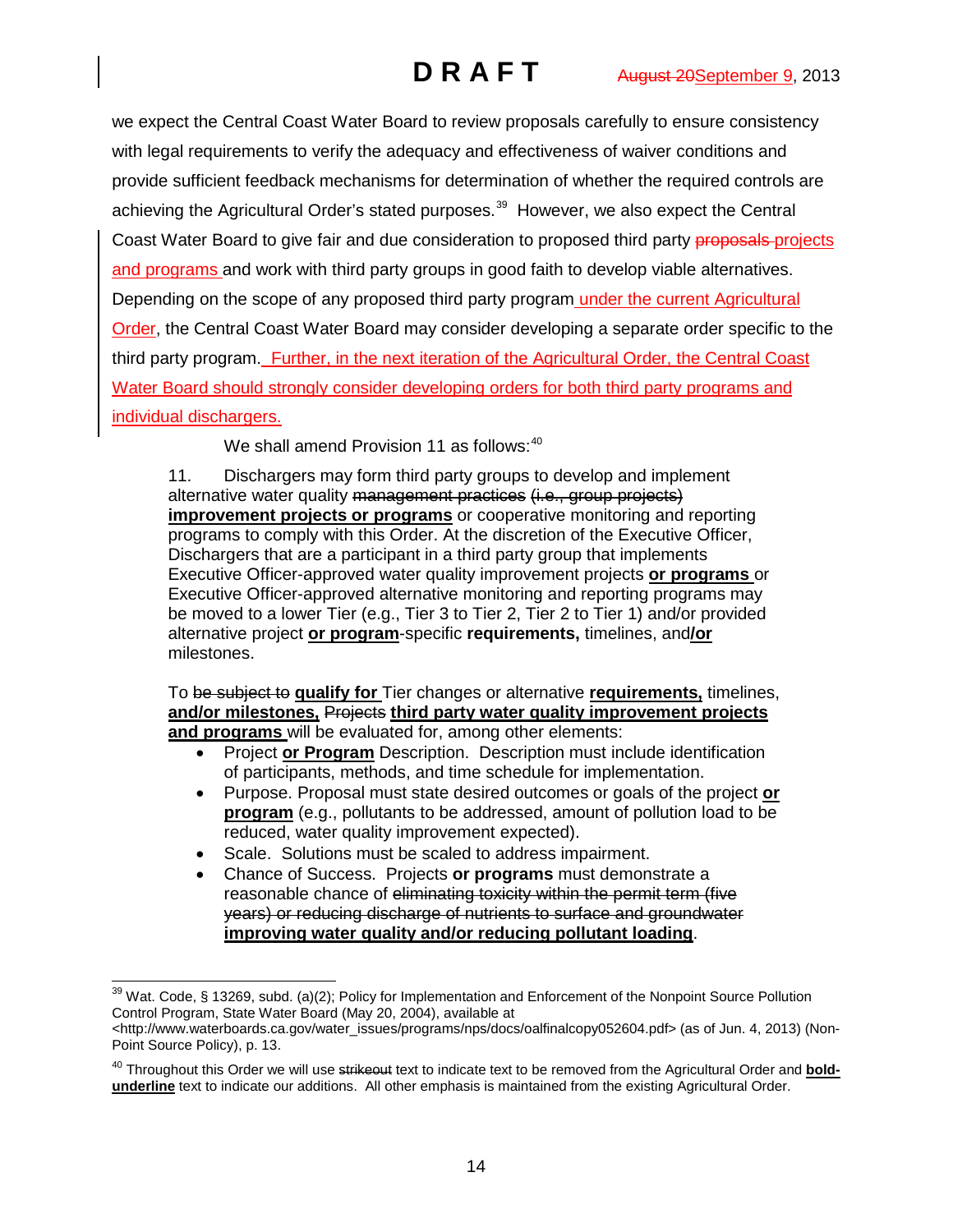- Long term solutions and contingencies. Proposals must address what new actions will be taken if the project **or program** does not meet goals and how the project **or program** will be sustained through time.
- Accountability. Proposals must set milestones that indicate progress towards goals stated as above in "purpose."
- M **Project or program m**onitoring and reporting. Description of monitoring and measuring methods, and information to be provided to the Water Board. Monitoring points must be representative but may not always be at the edge-of-farm so long as monitoring results demonstrate **provide indicators of** water quality improvement **and/or pollutant load reductions,** and the efficacy of a project **or program**. **The monitoring and reporting may be a third party monitoring and reporting program consistent with the requirements in the next paragraph.** In addition, monitoring must 1) characterize and be representative of discharge to receiving water, 2) demonstrate project effectiveness, 3) and verify progress towards water quality improvement and pollutant load reduction,

### **To qualify for Tier changes or alternative requirements, timelines, and/or milestones, third party monitoring and reporting programs will be evaluated for, among other elements:**

- **Program Description: Description of monitoring methodologies, schedule, and reporting.**
- **Purpose: Third party monitoring and reporting programs must include collection of data that will provide indicators of water quality improvement and/or pollution pollutant load reduction and aggregate monitoring and reporting must be on a scale sufficient to track progress in small sub-basins and be sufficiently representative of conditions in the sub-basins.**

Project **Third party water quality improvement project or program and third party monitoring and reporting program** proposals will be evaluated by a Technical Advisory Committee (TAC) comprised of: Two researchers or academics skilled in agricultural practices and/or water quality, one farm advisor (e.g., from Natural Resources Conservation Service or local Resource Conservation Districts), one grower representative, one environmental representative, one environmental justice or environmental health representative, and one Regional Board staff. The TAC must have a minimum of five members to evaluate project **or program** proposals and make recommendations to the Executive Officer. The Executive Officer has discretion to approve any **third party water quality improvement** project **or program or third party monitoring and reporting program** after receiving project **or program**  evaluation results and recommendations from the committee. If the Executive Officer denies approval, the third party group **The Executive Officer may waive the requirement for TAC review of a project or program if the Executive Officer determines that three or more of the seven specified representatives are unavailable for serving on a TAC. The Executive Officer shall document efforts to convene representatives from each category. Third party projects or programs specifically allowed elsewhere in this Order, such as cooperative receiving water monitoring and**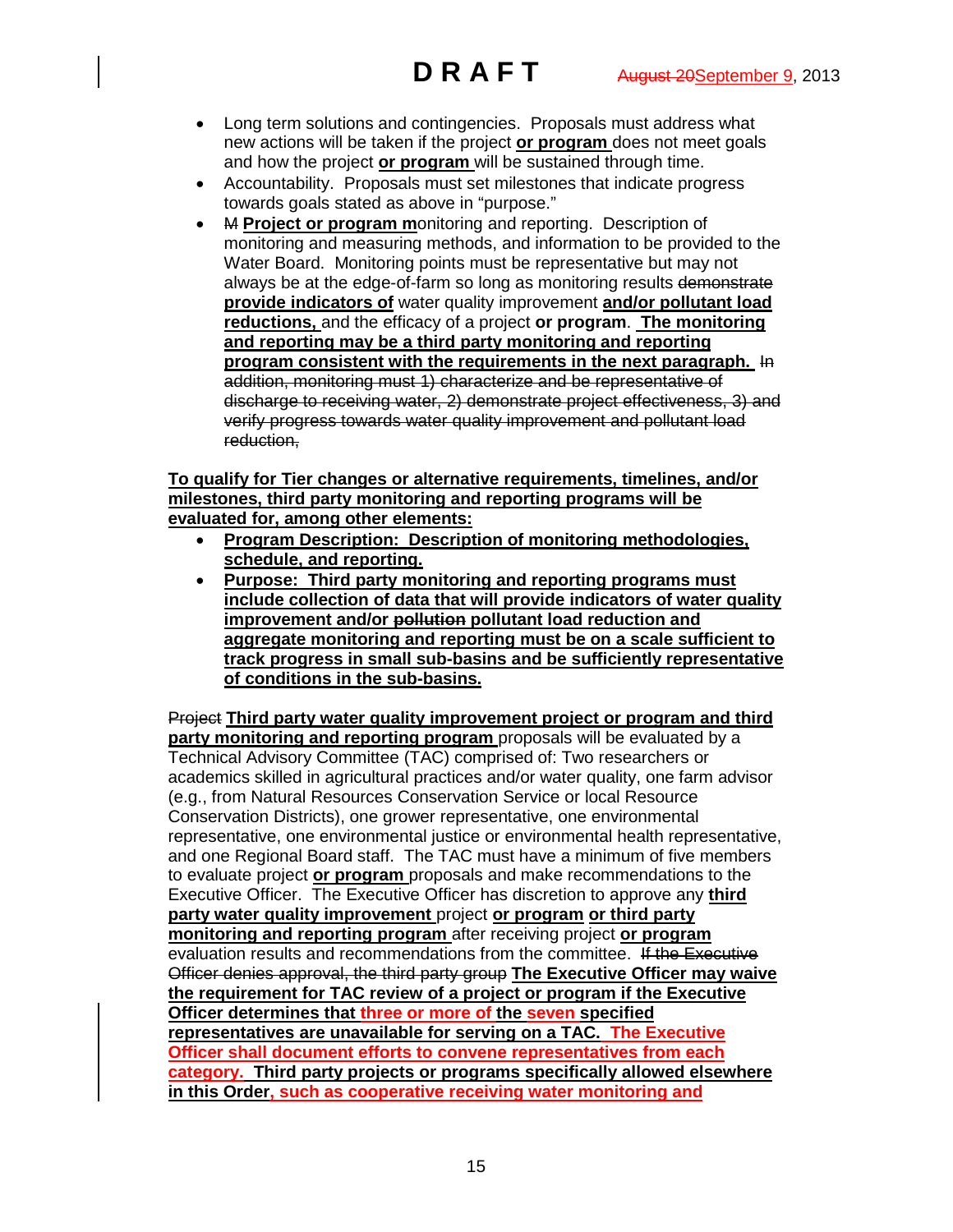**cooperative groundwater monitoring, are not subject to the specific provisions authorizing such third party projects and programs, rather than the requirements of Provision 11.** 

**An interested person** may seek **discretionary** review by the Regional Board **of the Executive Officer's approval or denial of a third party project or program**. As stated in the NPS Policy, management practice implementation is not a substitute for compliance with water quality requirements. If the project is not effective in achieving water quality standards, additional management practices by individual Dischargers or the third party group will be necessary.

## **B. Water Code Sections 13141 and 13241**

Water Code section 13141 states:

State policy for water quality control adopted or revised in accordance with the provisions of this article, and regional water quality control plans approved or revised in accordance with Section 13245, shall become a part of the California Water Plan effective when such state policy for water quality control, and such regional water quality control plans have been reported to the Legislature at any session thereof.

However, prior to implementation of any agricultural water quality control program, an estimate of the total cost of such a program, together with an identification of potential sources of financing, shall be indicated in any regional water quality control plan.

The Agricultural Petitioners point to Water Code section 13141 to argue that the Central Coast Water Board is required to amend the Water Quality Control Plan for the Central Coastal Basin (Central Coast Basin Plan) to add a cost analysis for the Agricultural Order prior to implemention. Section 13141 is in article 3 of chapter 3 of division 7 of the Water Code, which addresses state policy for water quality control, not permitting. The second paragraph of section 13141 simply modifies the first paragraph. We therefore read the second paragraph as applicable only to an agricultural water quality control program that is adopted within a water quality control plan. We do not read section 13141 to require amendment of a water quality control plan prior to reissuance of a conditional waiver regulating agricultural discharges, especially given later-enacted amendments to Water Code section 13269.<sup>41</sup> We also note that the Central Coast Water Board in fact engaged in an extensive analysis of the costs of the Agricultural Order requirements to the agricultural dischargers and of sources of financing to

<span id="page-15-0"></span><sup>&</sup>lt;sup>41</sup> Stats. 1999, ch. 686 (adding provisions to Water Code section 13269 terminating all existing waivers, including agricultural waivers, and specifying that future waivers must be reconsidered at least every five years). Water Code section 13269 also requires that waivers must be consistent with any water quality control plan.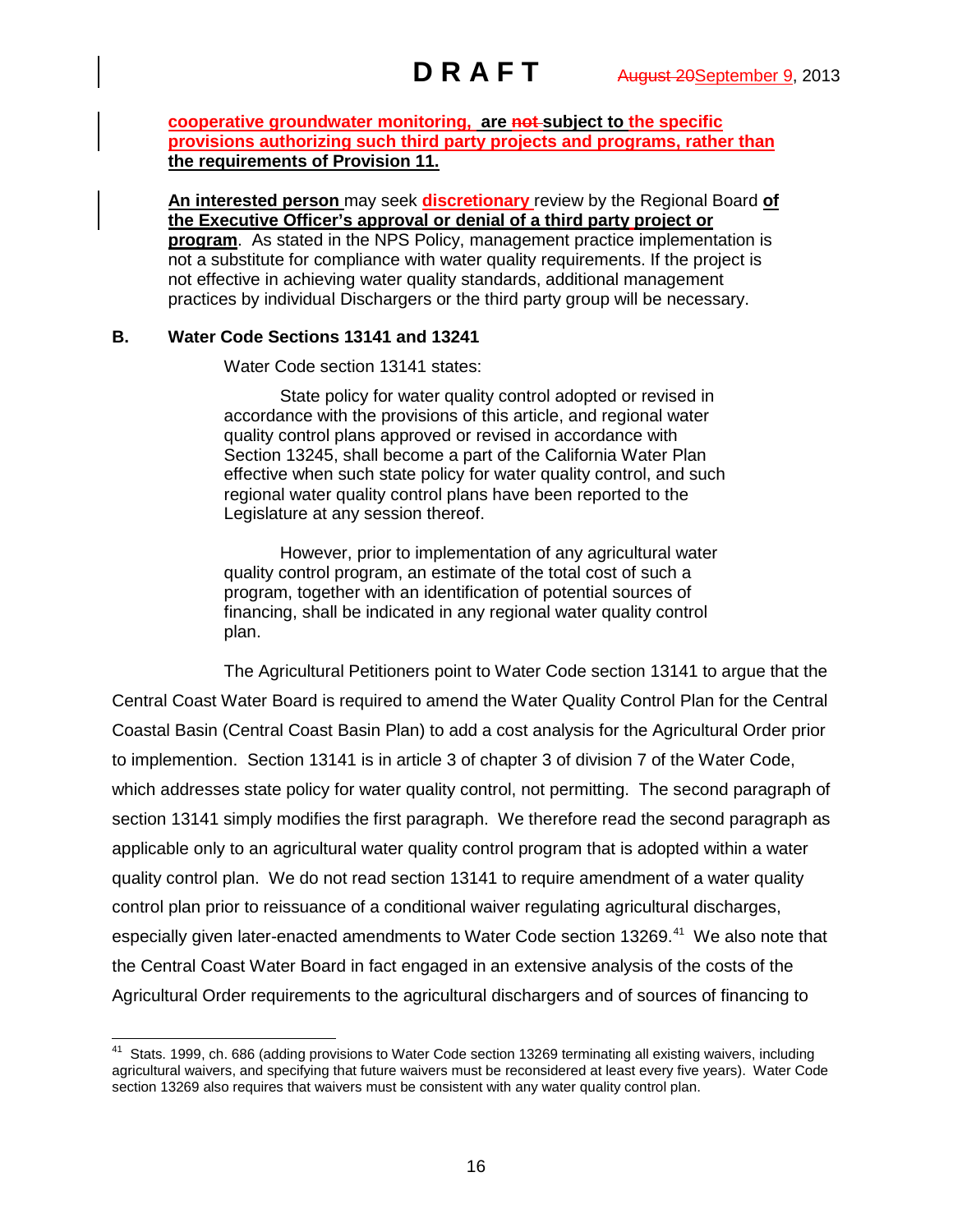meet such costs.<sup>[42](#page-16-0)</sup> As such, the Central Coast Water Board met the intent of section 13141 by considering the economic impact of the Agricultural Order on the dischargers.

The Agricultural Petitioners also argue that Water Code section 13241 required the Central Coast Water Board to conduct an analysis of the economic costs to the agricultural dischargers prior to adoption of the Agricultural Order. Water Code section 13241 requires the regional water boards to take into account "economic considerations" when establishing water quality objectives. Water Code section 13269, the authority under which the Central Coast Water Board adopted the Agricultural Order, does not reference Water Code section 13241.<sup>[43](#page-16-1)</sup> Regardless, as stated above, the Central Coast Water Board did consider the economic implications of the Agricultural Order.

Accordingly, for the stated reasons, we find neither Water Code section 13141 nor section 13241 barred the Central Coast Water Board from adoption or implementation of the Agricultural Order.

# **C. Reasonableness of Tiering Criteria, Provisions 13-21**

The Agricultural Order assigns each discharger to one of three "tiers," which determine the requirements applicable to the discharger. The tier designations are based on a number of criteria intended to capture the risk posed by the operation to water quality, including whether the discharger uses the pesticides chlorpyrifos or diazinon, proximity of discharger's farm to a surface waterbody listed as impaired for toxicity, pesticides, nutrients, turbidity or sediment,<sup>[44](#page-16-2)</sup> and whether the discharger grows crop types with high potential to discharge nitrogen to groundwater.<sup>[45](#page-16-3)</sup>

Specifically, a discharger is classified as a Tier 3 discharger – the tier expected to pose the highest threat to water quality  $-$  if (a) the discharger grows crop types with high potential to discharge nitrogen to groundwater and the farm total irrigated acreage is 500 acres or more, *or* (b) the discharger applies chlorpyrifos or diazinon at the farm, and the farm discharges irrigation or stormwater runoff to a waterbody listed as impaired for toxicity or pesticides.

<span id="page-16-0"></span> <sup>42</sup> AR File No. 234.

<span id="page-16-1"></span><sup>&</sup>lt;sup>43</sup> Water Code section 13263 explicitly references section 13241 in establishing the factors to be taken into consideration when adopting waste discharge requirements. (See *City of Burbank v. State Water Resources Control Bd.* (2005) 35 Cal.4<sup>th</sup> 613, 625.) Unlike section 13263, section 13269 contains no reference to section 13241.

<span id="page-16-2"></span><sup>&</sup>lt;sup>44</sup> Relevant Central Coast region waterbodies are listed in Table 1 of the Agricultural Order based on the 2010 Clean Water Act Section 303(d) List of Impaired Waterbodies.

<span id="page-16-3"></span><sup>&</sup>lt;sup>45</sup> The definitions section of the Agricultural Order specifies the crop types with high potential to discharge nitrogen to groundwater. (Agricultural Order, Att. A., Part C, & Prov. 10.)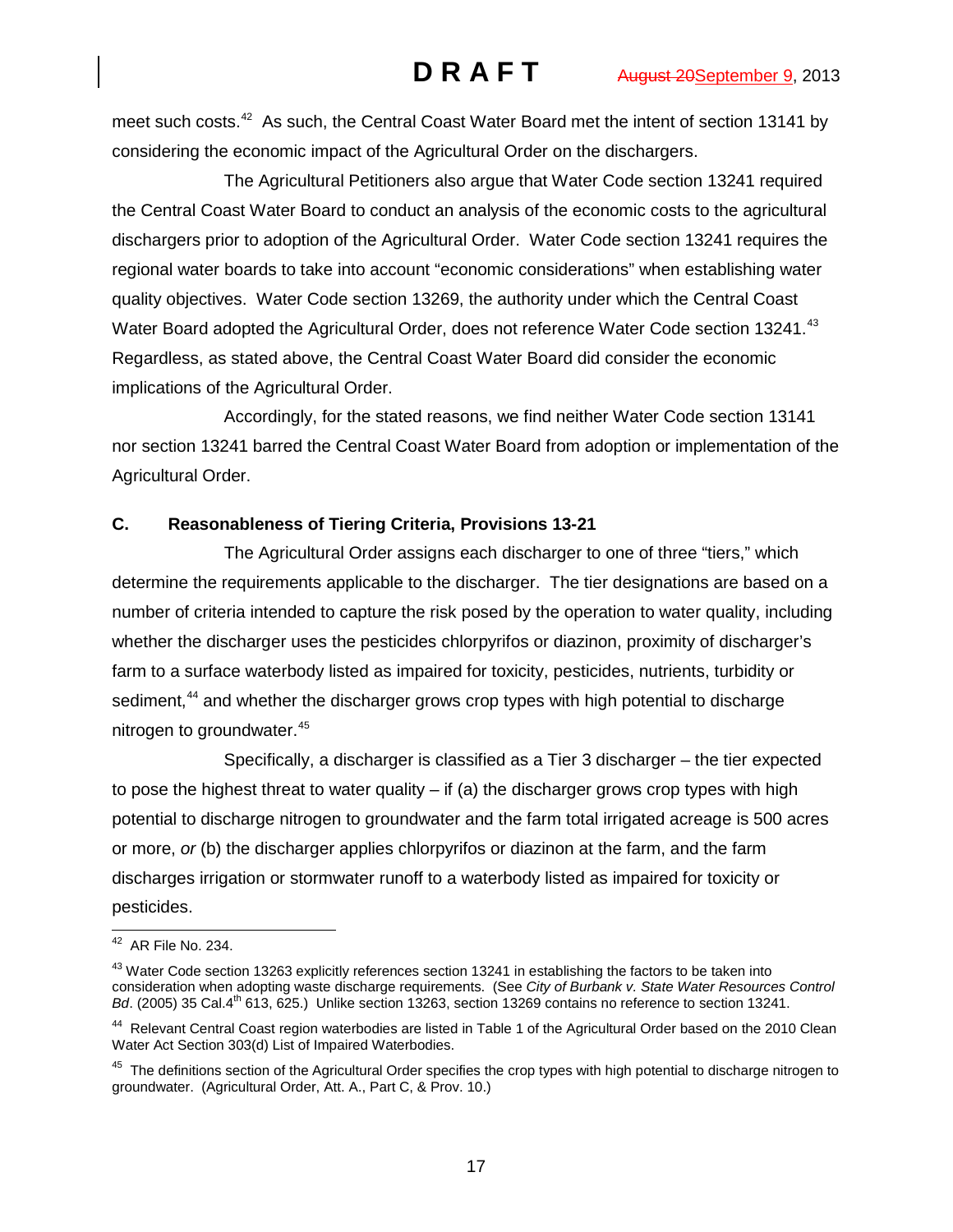On the other hand, a discharger is classified as a Tier 1 discharger – the lowest threat tier – if (a) if the discharger does not use chlorpyrifos or diazinon at the farm; *and* (b) the discharger's farm is located more than 1,000 feet from a surface waterbody listed as impaired for toxicity, pesticides, nutrients, turbidity, or sediment; *and* (c) the discharger either does not grow crop types with high potential to discharge nitrogen to groundwater or, if the discharger does grow such crops, the farm has less than 50 acres of total irrigated area and is not within 1,000 feet of a well that is part of a public water system that exceeds the maximum contaminant level (MCL) for nitrogen-related pollutants. Additionally, a discharger is classified as Tier 1 if the farm is certified by Sustainability in Practice (SIP), a sustainable agriculture program certified by a group of Central Coast vineyards, or a similar certified sustainable agriculture program approved by the Executive Officer of the Central Coast Water Board.

Dischargers that do not meet the criteria for Tier 1 or Tier 3 are classified as Tier 2 dischargers.[46](#page-17-0)

Consistent with the expectation of threat to water quality, Tier 3 dischargers must comply with more stringent requirements than Tier 2 dischargers. Tier 2 dischargers, in turn, must meet more stringent requirements than Tier 1 dischargers. For example, while dischargers in all three tiers must prepare Farm Plans, only Tier 2 and Tier 3 dischargers are subject to annual reporting on their practices. And only Tier 3 dischargers are required to conduct and report individual surface water discharge monitoring.

The Agricultural Petitioners argue that the tiering criteria used by the Central Coast Water Board do not necessarily correlate to risk to water quality and are therefore arbitrary. They argue, for example, that there may be farms smaller than 50 acres that pose a greater risk to water quality than larger farms.<sup>[47](#page-17-1)</sup> They posit that some farms using diazinon and chlorpyrifos may have no discharges to surface water. $48$  They point out that the tiers do not capture the geology of a farm's soil or the depth to groundwater, both of which affect impacts to

<span id="page-17-0"></span>In general, the following categories of dischargers will be in Tier 2: dischargers that apply chlorpyrifos or diazinon at the farm, but do not discharge to a waterbody listed as impaired for toxicity or pesticides; dischargers with farms located within 1000 feet of a surface waterbody listed for impairment for toxicity, pesticides, nutrients, turbidity, or sediment, or dischargers that grow crop types with high potential to discharge nitrogen to groundwater and that are 50 acres or more but less than 500 acres or are within 1000 feet of a public water well that exceeds the MCL for nitrogen-related pollutants.

<span id="page-17-1"></span><sup>&</sup>lt;sup>47</sup> Petition for Review of Farm Bureau et al. (Apr. 16, 2012) (Farm Bureau Petition), p. 67; Grower-Shipper Petition, p. 37, Request for Stay and Petition for Review of Ocean Mist and RC Farms (Apr. 16, 2012) (Ocean Mist Petition), p. 24. Ocean Mist appears to have misinterpreted the tiering criteria on this issue. Size is relevant to tiering only to the extent the farm already grows crops that have high potential to discharge nitrogen to groundwater.

<span id="page-17-2"></span><sup>&</sup>lt;sup>48</sup> Grower-Shipper Petition, p. 37.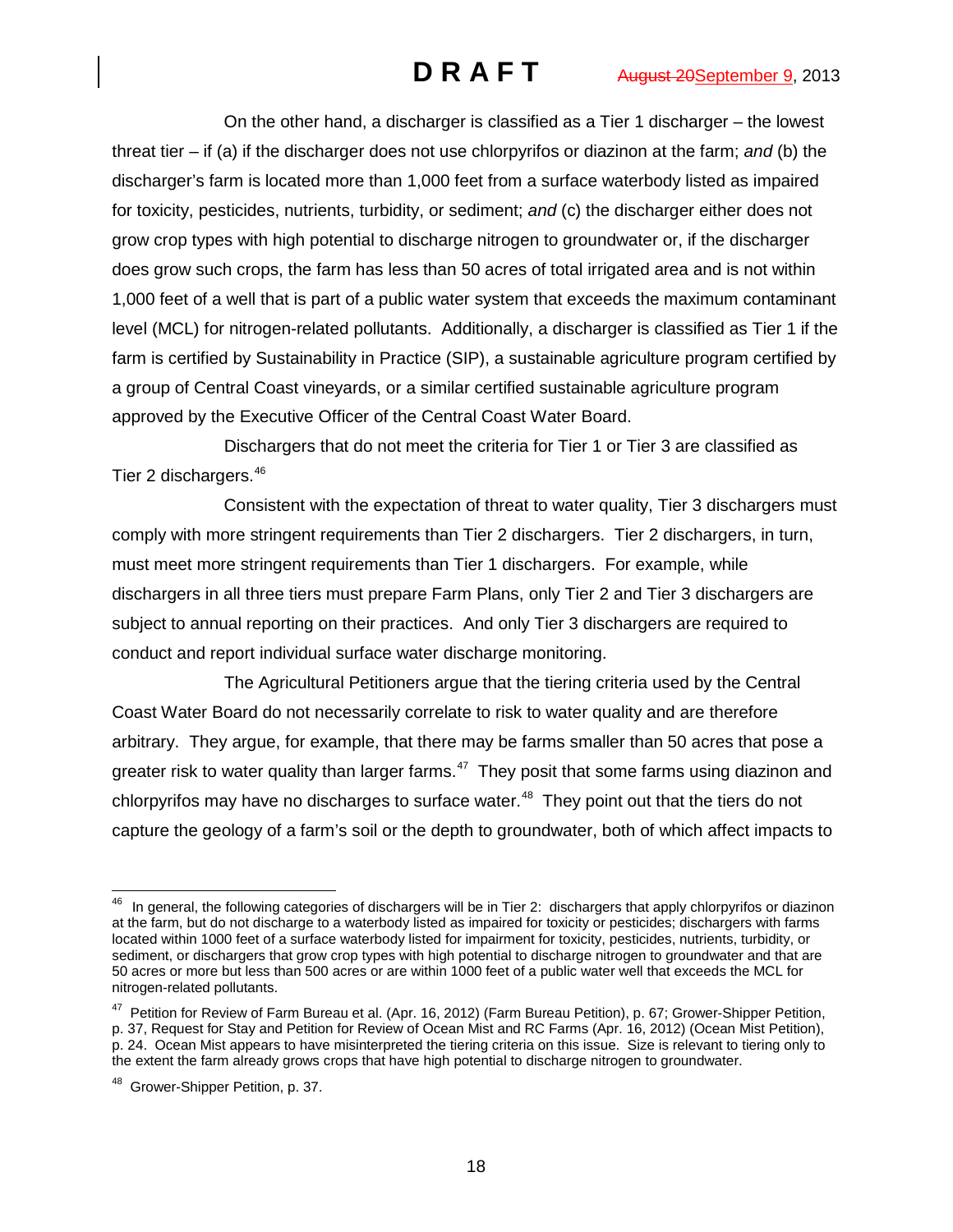groundwater.<sup>49</sup> They argue that the management and cultural practices of certain commodities may be a better indicator of threat to water quality than the physical characteristics of the farms.<sup>[50](#page-18-1)</sup> But the Agricultural Petitioners do not appear to be advancing a proposed, welldefined, alternative, and they are not advocating for uniform requirements for all dischargers.

The Central Coast Water Board chose to use a general order in the form of a conditional waiver, rather than farm-specific orders, to regulate agricultural discharges. The State Water Board supports the use of a general order given the general similarity of operations and discharges for the agricultural community in the Central Coast and in particular the considerations of efficiency in regulating a large number of dischargers. A general order necessitates either a one-size-fits-all approach or a scheme for grouping the dischargers into different categories to enable assigning different requirements. With as many farms as are covered by the Agricultural Order, it is no surprise that the categories chosen by the Central Coast Water Board may not fit each circumstance perfectly. The question for the State Water Board is not whether the Central Coast Water Board's criteria capture the risk level posed by each farm with perfect accuracy, but, rather, whether the Board chose rational distinctions between the farms to create those different categories.

We recognize that the tiering approach used by the Central Coast Water Board was not the only reasonable option available to it. There are numerous factors that determine the threat a given farm will pose to water quality and multiple variations on how those factors may be organized to provide a reasonable framework for assigning the farm to a risk category. Moreover, while the Central Coast Water Board utilized an approach based on individual farm characteristics, the Board could instead have chosen an approach based on regional characteristics, where dischargers are placed in a higher risk category commensurate with the vulnerability of the groundwater in the larger geographic area rather than individual farm characteristics.<sup>[51](#page-18-2)</sup>

Yet, while the approach that was ultimately chosen by the Central Coast Water Board may not be perfect, it is a reasonable approach based on the evidence in the record<sup>[52](#page-18-3)</sup>

<span id="page-18-2"></span><sup>51</sup> This type of approach is utilized by the Central Valley Water Board in waste discharge requirements issued to growers in the Eastern San Joaquin River Watershed. (Order R5-2012-0116, <http://www.swrcb.ca.gov/rwqcb5/board\_decisions/adopted\_orders/general\_orders/r5-2012-0116.pdf> [as of Jun. 4, 2013].) For illustrative purposes, we take official notice of the Central Valley Water Board's order (Cal. Code Regs., tit. 23, § 648.2 and Evid. Code, § 452, subd. (c)), although we express no opinions here on the merits of its approach.

<span id="page-18-0"></span><sup>&</sup>lt;sup>49</sup> Petition to Review of Jensen (Apr. 13, 2012), pp. 18-20.

<span id="page-18-1"></span><sup>50</sup> Grower-Shipper Petition, p. 36.

<span id="page-18-3"></span> $52$  Such evidence includes, but is not limited to, the following: AR Reference Nos. 35, 47, 72, 74, 75, 132, 133, 134, 137, 145, 146, 147, 148, 149, 165, 226, 227, 228, & 258.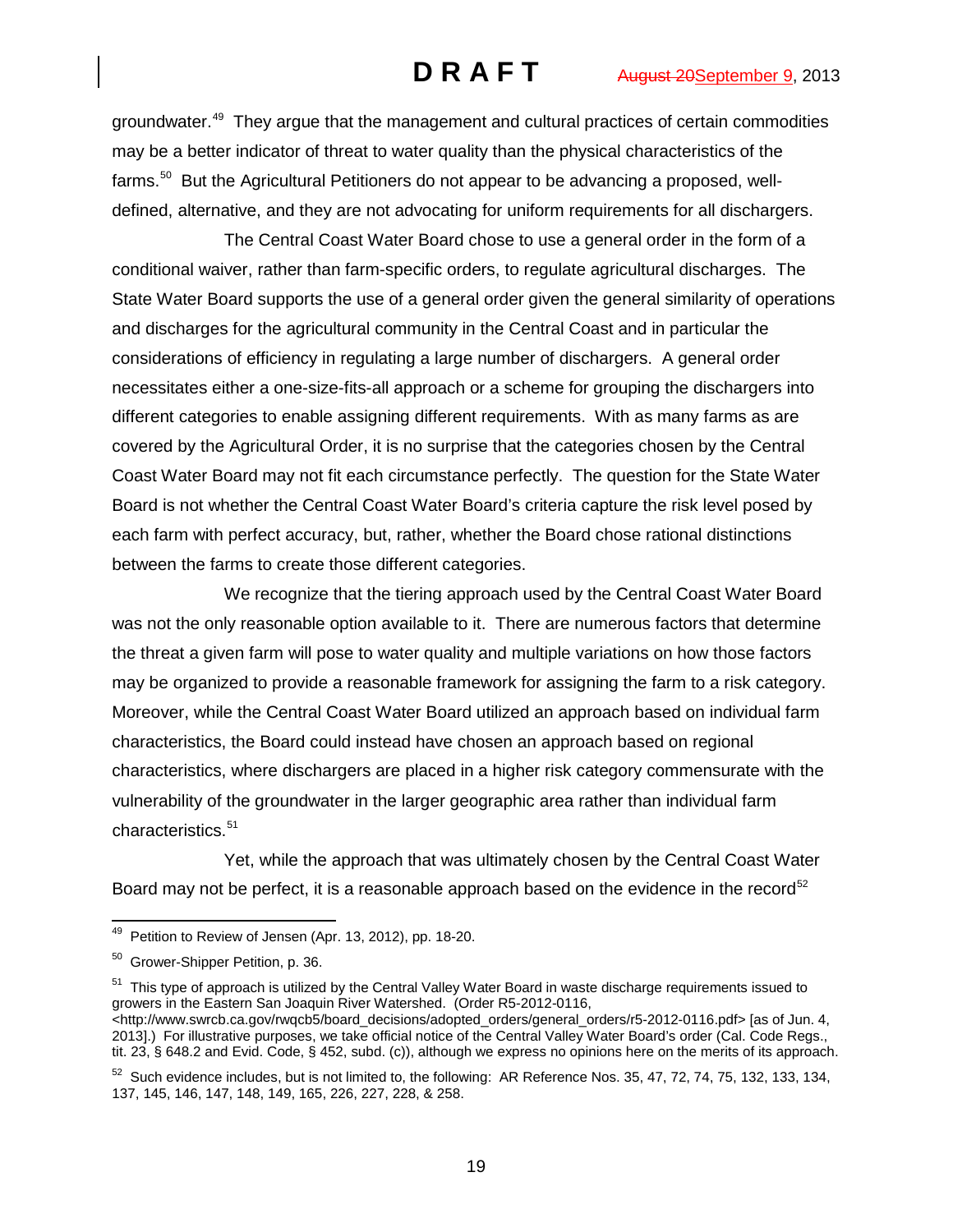and based on a rationale articulated in the staff reports and responses to comments supporting the Agricultural Order.<sup>[53](#page-19-0)</sup> For example, the criteria make distinctions in risk to water quality based on use of pesticides that are currently documented as a primary cause of toxicity in the Central Coast region.<sup>54</sup> As another example, with regard to farms growing crops with high potential to discharge nitrogen, the Central Coast Water Board analyzed the impact of size of the farm on such potential and explained that the numbers less than 50 acres and more than 500 acres were chosen as the thresholds for placing a discharger in Tiers 1 or 3 respectively because 50-500 acres represented an average loading appropriate for Tier 2 categorization. [55](#page-19-2) The Board further articulated that, regardless of size, proximity of a farm to a public water system polluted by nitrate should trigger Tier 2 requirements consistent with proximal distances recommended by the Department of Public Health for source water assessment and protection.[56](#page-19-3) The Central Coast Water Board also pointed out that the particular tiering criteria were selected in part because they reflect already available information and do not require additional data collection or complicated or expensive site evaluations.<sup>[57](#page-19-4)</sup> Finally, the Central Coast Water Board included provisions that allow the Executive Officer to adjust the tier for any given farm, which helps ameliorate any potentially unreasonable result of the tiering scheme.

We are reluctant to substitute another reasonable, but imperfect, set of criteria for those selected by the Central Coast Water Board. Further, we will ask the Expert Panel to evaluate the selection of appropriate indicators of risk to water quality as one of the long-term, state-wide issues it considers. Accordingly, in the short-term, we will not disturb the tier structure set out in the Agricultural Order.

The Agricultural Petitioners also contend that the Agricultural Order inappropriately delegates authority to the Executive Officer to elevate the tier of a given discharger. On this point, we agree with the Agricultural Petitioners, but reach the broader conclusion that the Agricultural Order's unconfined delegation of authority to the Executive Officer in provisions 18 and 19 to move a discharger up *or down* the tiering scheme is problematic. The categorization of a farm in a specific tier under the Agricultural Order is determinative of the requirements that the discharger must comply with. For example, if the Executive Officer determines that a particular discharger will be in Tier 3 instead of Tier 2, that

<span id="page-19-0"></span> <sup>53</sup> AR File Nos. 228, pp. 21-27; 232, pp. 6-16; 233; 260.

<span id="page-19-1"></span><sup>&</sup>lt;sup>54</sup> See discussion of toxicity related to chlorpyrifos and diazinon at AR File No. 228, p. 23.

<span id="page-19-2"></span> $55$  See AR File Nos. 260, slides 18-23; 265, pp. 586-591; 283, p. 25.

<span id="page-19-3"></span><sup>56</sup> See AR File No. 228, p. 26.

<span id="page-19-4"></span><sup>57</sup> *Id.*, p. 22.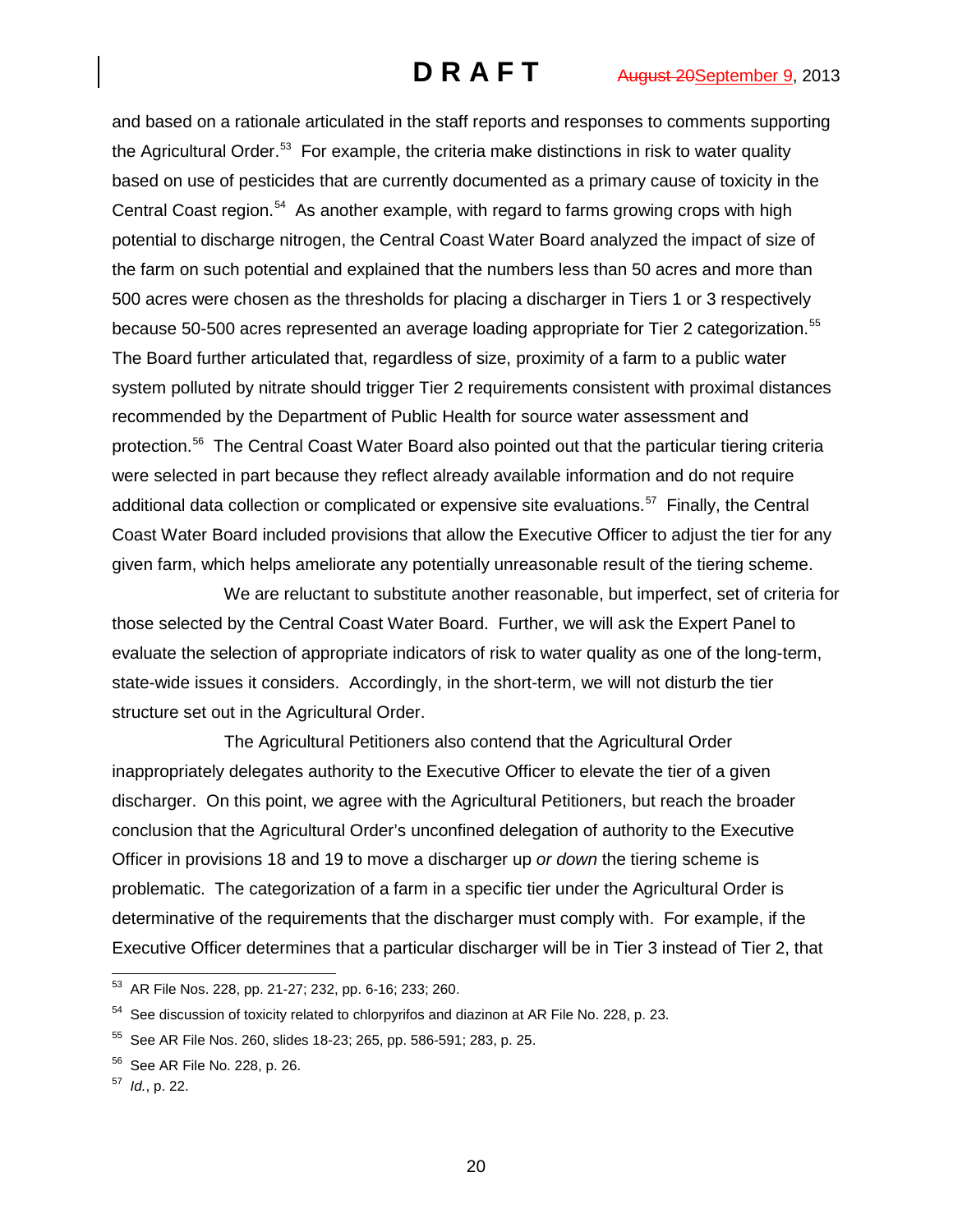discharger will be required to implement a number of additional measures, including preparation of an Irrigation and Nutrient Management Plan and conducting of individual surface water discharge monitoring, with corresponding expenditures. Conversely, if the Executive Officer determines that a discharger qualifying as a Tier 2 discharger under the tiering criteria is more appropriately treated as a Tier 1 discharger, that discharger is no longer obligated to submit an annual compliance report or conduct photo monitoring, a reduction in requirements that could have significant implications for water quality protection.

As we have discussed, no tiering structure can perfectly account for all individual farm characteristics. There is accordingly a benefit to providing some flexibility for individual review of tier placement. However, the discretion provided to an Executive Officer to do so should not substitute for the role of the Central Coast Water Board in determining the appropriate requirements imposed on a discharger when the Board has issued an order broadly categorizing and prescribing requirements for a class of dischargers.<sup>58</sup> Provisions 18 and 19 state that the Executive Officer will make a determination based on information indicating a lower or higher threat to water quality than indicated by the assigned tier, but we find the concepts of "lower threat" or "higher threat" too vague to sufficiently circumscribe the Executive Officer's discretion. Nor are these concepts tied, even indirectly, to the tiering criteria of the Agricultural Order in any manner that would provide transparency about why a given discharger's water quality risk is not appropriately accounted for by the default tier under the Agricultural Order. While such a delegation may be appropriate with more specific criteria for the Executive Officer to evaluate, those criteria are lacking here.

In order to balance the need for some flexibility in tier determination with the need to confine that flexibility when carried out by the Executive Officer, we will amend the Agricultural Order to provide for discretionary Central Coast Water Board review, upon

<span id="page-20-0"></span><sup>&</sup>lt;sup>58</sup> Water Code section 13223 excepts the issuance, modification, or revocation of waste discharge requirements from powers that a regional water board may delegate to its executive officer. By analogy, regional water boards should be cautious in delegating to an executive officer the power to determine a discharger's substantive requirements under a waiver of waste discharge requirements, when the boards themselves have issued the waivers in the first instance.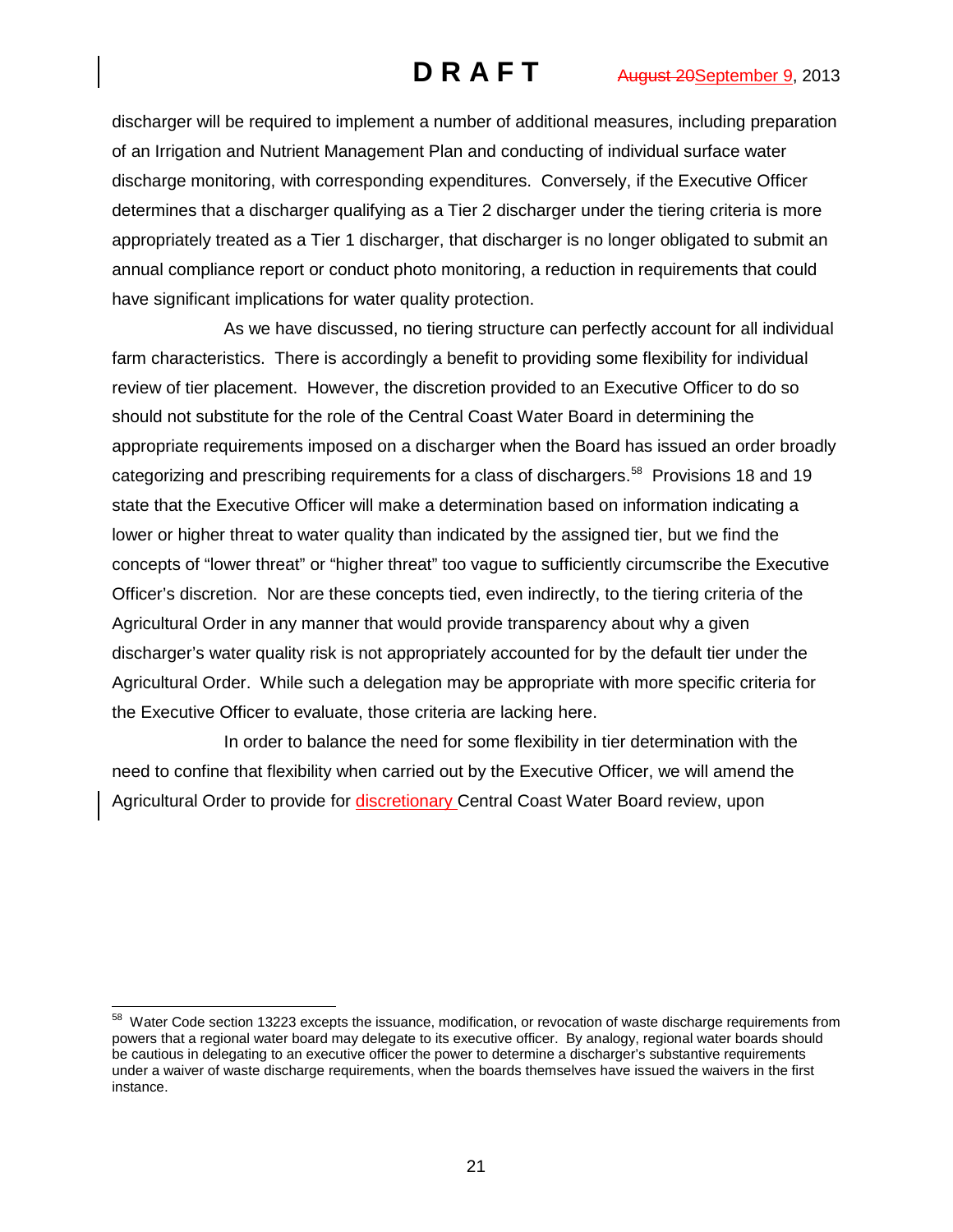request,<sup>[59](#page-21-0)</sup> of any Executive Officer determination of a tier when that determination deviates from the assignment of a tier under the tiering criteria.<sup>[60](#page-21-1)</sup>

Although no petitioner contested the particular provision, we have similar concerns with the authority given to the Executive Officer to approve proposed sustainable agriculture programs, the result of which is that all certified participant dischargers in an approved program are lowered to Tier 1. Because approval of a sustainable agriculture program would allow a whole set of dischargers to be moved to a lower Tier, we believe the approval should be carried out by the Board in the first instance, rather than by the Executive Officer.<sup>[61](#page-21-2)</sup>

We shall amend Provisions 15, 18, and 19 as follows:

15. **Tier 1** – Applies to all Dischargers whose individual farm/ranch meets all of the criteria described in **(1a), (1b), and (1c)**, or whose individual farm/ranch is certified in a sustainable agriculture program identified in **(1d)** that requires and verifies effective implementation of management practices that protect water quality:

- 1a. Discharger does not use chlorpyrifos or diazinon at the farm/ranch, which are documented to cause toxicity in surface waters in the Central Coast Region;
- 1b. Farm/ranch is located more than 1000 feet from a surface waterbody listed for toxicity, pesticides, nutrients, turbidity or sediment on the 2010 List of Impaired Waterbodies $9$  (Table 1):
- 1c. If the Discharger grows crop types with high potential to discharge nitrogen to groundwater (as defined in Attachment A) at the farm/ranch, and the farm/ranch total irrigated acreage is *less than* 50 acres, and is *not*  within 1000 feet of a well that is part of a public water system (as defined by the California Health and Safety Code, section 116275) that exceeds

<span id="page-21-0"></span><sup>&</sup>lt;sup>59</sup> The Executive Officer is expected to provide notice of the determination through appropriate methods to facilitate a request for review. Where review by the Central Coast Water Board of an Executive Officer decision is expressly provided in the Agricultural Order, we would expect that any person not satisfied with the Executive Officer's determination would seek-file a request for Central Coast Water Board review prior to filing a petition for review with the State Water Board. We understand that the Central Coast Water Board may not have the opportunity to review the Executive Officer's decision within the 30 day deadline for filing a petition for review with the State Water Board; in such a situation, the petitioner may ask that the petition for review be held in abeyance.

<span id="page-21-1"></span> $60$  In the case of Provision 11, we added review by the Board for both approval and denial of a third party project or program. Here, it is appropriate to limit review to instances where the Executive Officer makes a determination that deviates from a tier assignment based on the Agricultural Order's established criteria since the Board has already carefully considered the standard outcomes from application of the criteria.

<span id="page-21-2"></span> $61$  We support SIP's approval as a sustainable agricultural program protective of water quality. We expect, however, that the Executive Officer will exercise his authority to elevate an individual SIP farm to a higher tier if the farm is either out of compliance with the requirements of the SIP program or unique physical characteristics of the farm render the management practices recommended by the certified program ineffective at that particular location.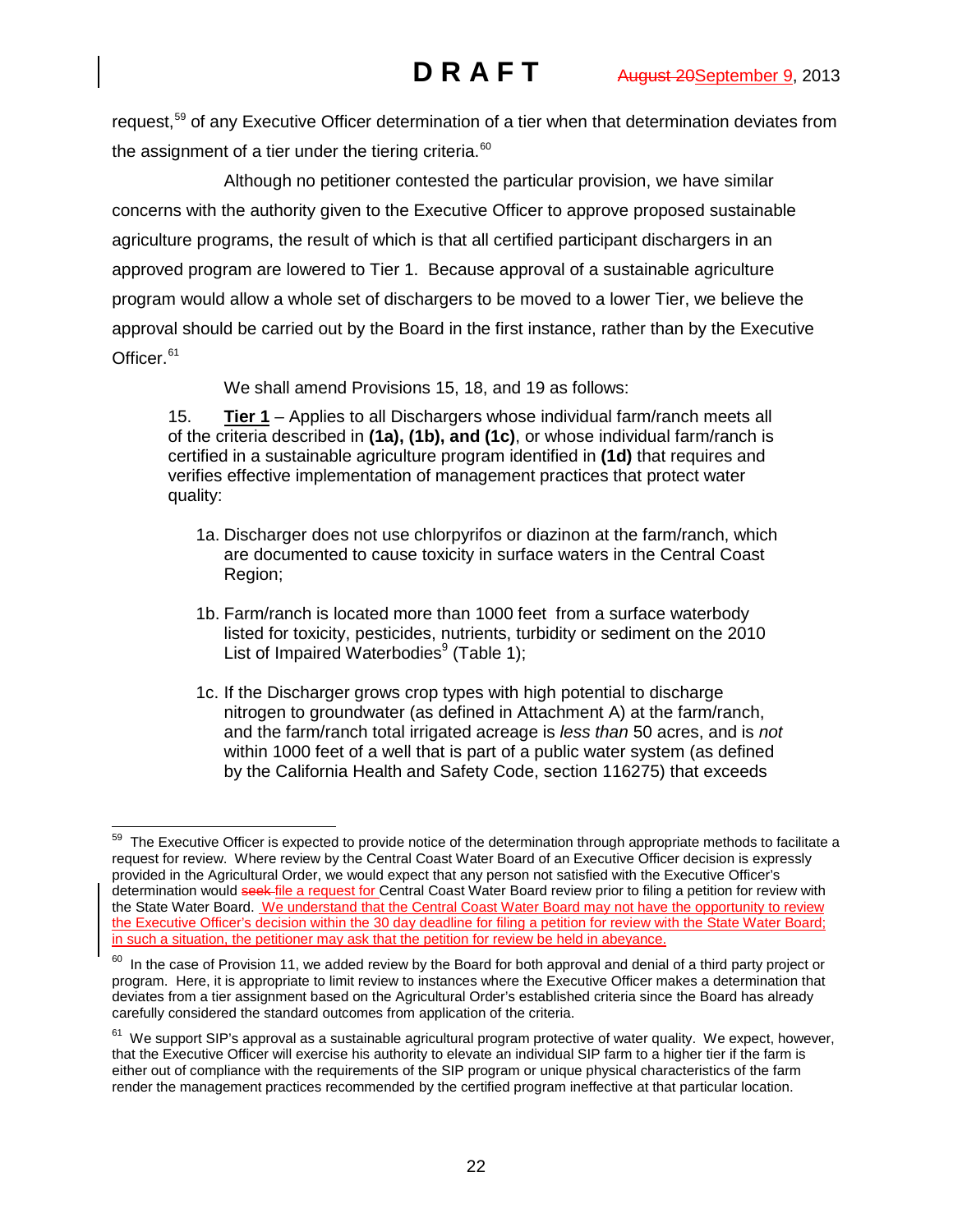the maximum contaminant level (MCL) for nitrate, nitrite, or nitrate + nitrite $10$ :

1d. Sustainability in Practice (SIP, certified by the Central Coast Vineyard Team) or other certified programs approved by the Executive Officer **Central Coast Water Board**. \* \* \*

18. Dischargers may submit a request to the Executive Officer to approve transfer to a lower tier. The Discharger must provide information to demonstrate a lower level of waste discharge and a lower threat to water quality, including site-specific operational and water quality information to characterize the waste discharge and resulting effect on water quality. Dischargers remain in the tier determined by the criteria above and must meet all conditions for that tier until the Executive Officer approves the request to transfer to a lower tier. At a minimum, information provided by Dischargers requesting transfer to a lower tier must include the following:

- a. Farm/ranch maps(s) identifying discharge points and any water quality sampling locations;
- b. Schematic showing the flow of irrigation and stormwater runoff, including where it leaves the farm/ranch and where the discharge enters receiving water;
- c. Description of the volume of discharges and when the discharge is present;
- d. Description of type of chemicals applied (e.g., pesticide and fertilizer use);
- e. Description of estimated pollutant loading to groundwater;
- f. Description and results of any individual discharge water quality sampling information available (e.g., irrigation runoff and stormwater sampling, lysimeter sampling);

**If the Executive Officer approves a transfer to a lower tier, any interested person may request that the Central Coast Water Board conduct a discretionary review the Executive Officer's determination.**

19. The Executive Officer may elevate Tier 1 or Tier 2 Dischargers to a higher tier if the Discharger poses a higher threat to water quality based on information submitted as part of the NOI, MRP, or information observed upon inspection of a ranch/farm, or any other appropriate evidence that indicates the ranch/farm meets the criteria for a higher tier. **If the Executive Officer requires a transfer to a higher tier, any interested person may request that the Central Coast Water Board conduct a discretionary review the Executive Officer's determination.**

# **D. Water Quality Standards Compliance, Provisions 22-23; Effective Control of Pollutant Discharges, Provisions 82, 84-87**

The Agricultural Petitioners contest Provisions 22 and 23 of the Agricultural

Order on grounds that the provisions expose dischargers to immediate liability for non-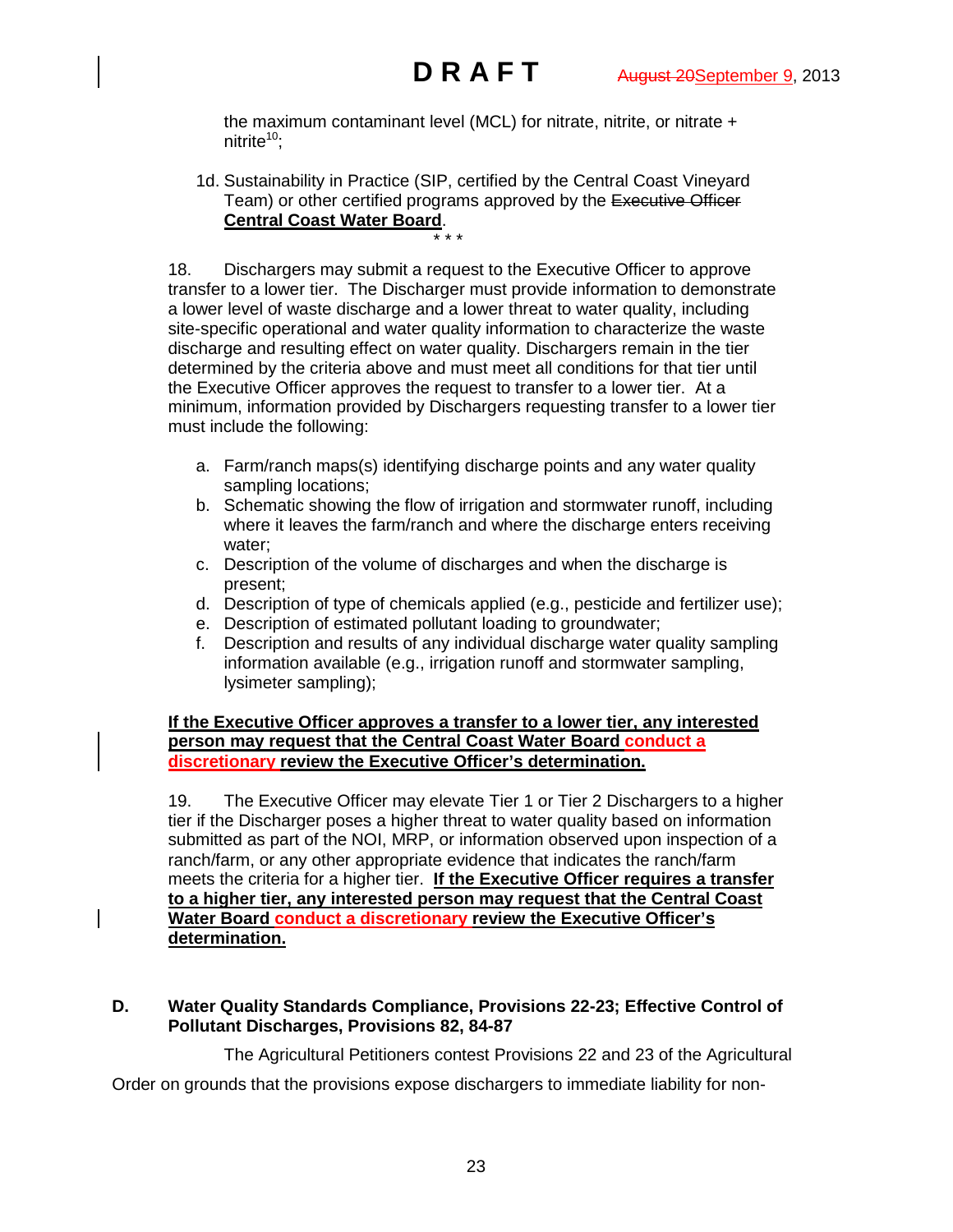compliance with water quality standards and other provisions of the Central Coast Basin Plan. Although Provisions 22 and 23 are not qualified by any time schedule, we found in the Stay Order that, read in the context of other provisions and findings of the Order, the provisions do not require immediate compliance. Provision 12 of the Agricultural Order states that "[d]ischargers who are subject to this Order shall implement management practices, as necessary, to improve and protect water quality and to achieve compliance with applicable water quality standards." Finding 10 of the Agricultural Order similarly states that [d]ischargers must implement, and where appropriate update or improve, management practices . . . to effectively control discharges, meet water quality standards and achieve compliance with this Order. $^{\prime\prime}$ <sup>62</sup> We accordingly declined to stay Provisions 22 and 23 because we found that the Central Coast Water Board made it sufficiently clear in the Agricultural Order that it will not take enforcement action against a discharger for violations of Provisions 22 and 23 where that discharger is implementing and or improving management practices to address discharges impacting water quality.

The Agricultural Petitioners also challenge Provisions 84 through 87 of the Agricultural Order, which were not before us in the stay proceedings. These provisions prescribe dates by which Tier 3 dischargers must "effectively control" discharges of pesticides and toxic substances, sediment and turbidity, nutrients, and nitrate to groundwater, respectively. The Agricultural Petitioners argue that the provisions are unreasonable and render dischargers vulnerable to enforcement for failing to control all relevant discharges by the prescribed dates. According to the Central Coast Water Board, provisions 84-87 were intended to be read in the context of Provision 82, which states that the Central Coast Water Board will consider a wide set of factors in determining whether a Tier 3 discharger is effectively controlling the relevant pollutants. Those factors include effectiveness of management practice implementation, effectiveness of treatment or control measures, results of individual discharge monitoring and downstream surface water monitoring, and information obtained from inspections. Provision 82 also references Table 4, which sets targets and milestones for reaching those targets for the pollutants referenced in Provisions 84-87. The Central Coast Water Board's Response to the Petitions clarifies that the Board intended to use multiple indicators, including the milestones in Table 4, which are non-enforceable indicators, to determine whether a discharger is effectively controlling a pollutant. The Central Coast Water Board also states that, consistent with Finding 10 and Provision 12 of the Agricultural Order, and similar to its approach to water quality

<span id="page-23-0"></span><sup>&</sup>lt;sup>62</sup> See also Agricultural Order, Attachment A, Finding 2.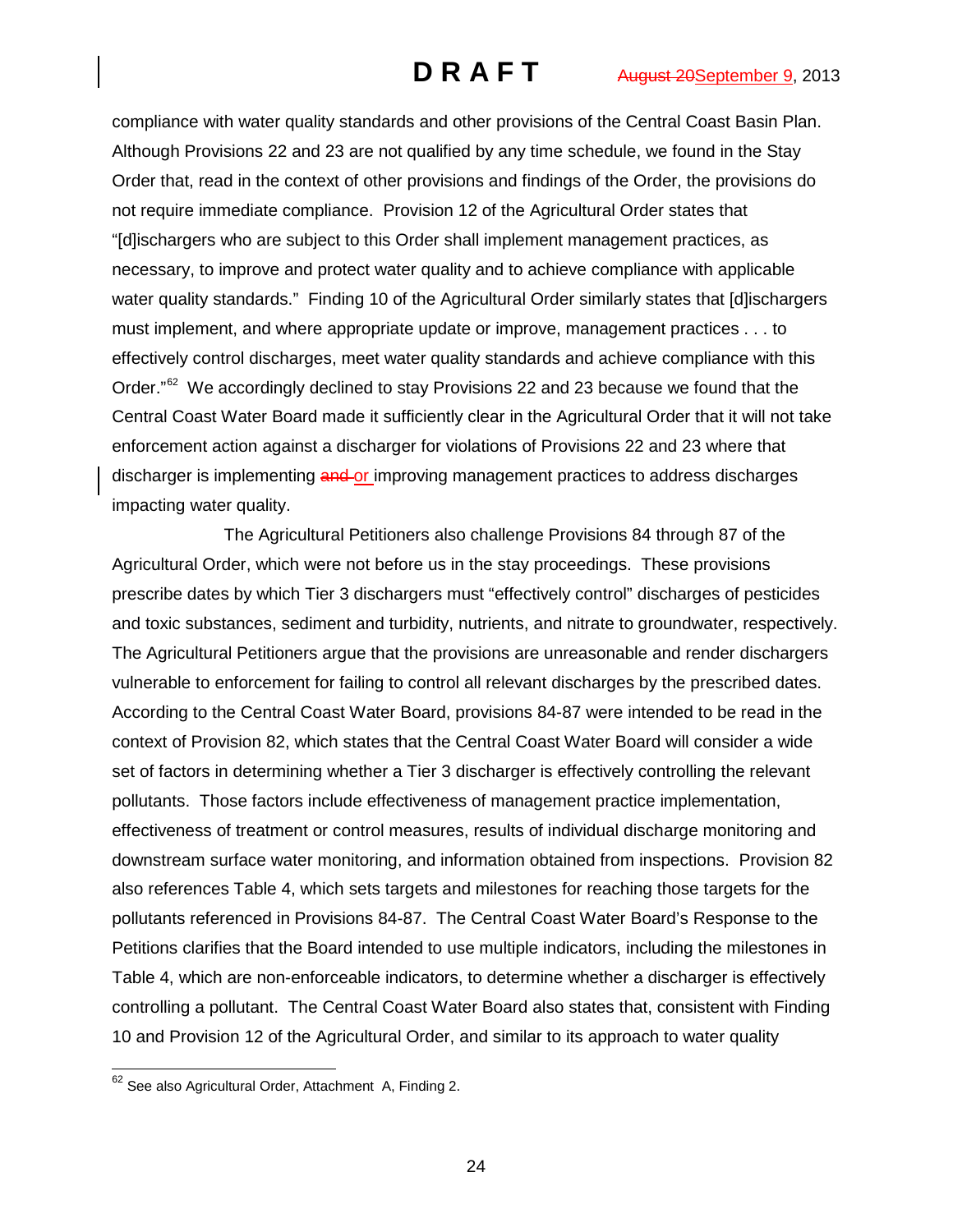standards, the Board will not take enforcement action against a discharger that is implementing and improving management practices to address discharges impacting water quality. $^{63}$  We find that, while Provision 82 gives some context to the term "effectively control," the factors to be considered are phrased in terms of the "effectiveness" of practice implementation and "results" of monitoring, so that it is not entirely clear whether a discharger may be in violation of Provisions 84-87 even if the discharger is implementing management practices in good faith to address problem discharges. We will add a new provision to the Order to make explicit the Central Coast Water Board's intent that implementation of increasingly more effective management practices in an iterative manner as necessary constitutes compliance with Provisions 22-23 and Provisions 84-87 of the Agricultural Order. While agricultural regulatory programs must in the long-term achieve actual quantifiable reductions in pollutant discharges in order to protect and restore water quality, in this permit term, it is appropriate for the Central Coast Water Board to attribute determine that a discharger is in compliance with these provisions where a discharger is engaged in a conscientious effortprocess to implement appropriate effective controls.<sup>[64](#page-24-1)</sup> Dischargers must make a conscientious effort to identify and implement management practices that effectively address the relevant water quality issue. While we encourage innovation, we expect that most dischargers will implement known and available management practices in the near term.

We will also edit Provision 22 to clarify that the appropriate requirement is for dischargers to not "cause or contribute to exceedances of water quality standards," rather than "comply with water quality standards."[65](#page-24-2)

We shall amend Provision 22 as follows:

**22.** Dischargers must comply with **shall not cause or contribute to exceedances of** applicable water quality standards, as defined in Attachment A, **shall** protect the beneficial uses of waters of the State and **shall** prevent nuisance as defined in Water Code section 13050.

We shall add Provision  $87A-87.5$  as follows<sup>[66](#page-24-3)</sup>:

<span id="page-24-0"></span><sup>&</sup>lt;sup>63</sup> Central Coast Water Board Petition Response, pp. 81-82.

<span id="page-24-1"></span><sup>&</sup>lt;sup>64</sup> The approach taken in the Agricultural Order to achieving compliance with the Central Coast Basin Plan requirements over time through management practice implementation is consistent with the State Water Board's Non-Point Source Policy (pp. 12-13) and consistent with the public interest in addressing a water quality issue that has few immediate and easy solutions.

<span id="page-24-2"></span> $65$  Although we have not revised every reference to compliance with water quality standards in the Agricultural Order, in all appropriate places, we interpret the requirement to "comply" with water quality standards to mean "not cause or contribute to exceedances of" water quality standards.

<span id="page-24-3"></span><sup>&</sup>lt;sup>66</sup> Provision 8<u>7.5 is to be inserted between provisions 87 and 88 as a new provision; it is not to be inserted as a</u> subsection of provision 87.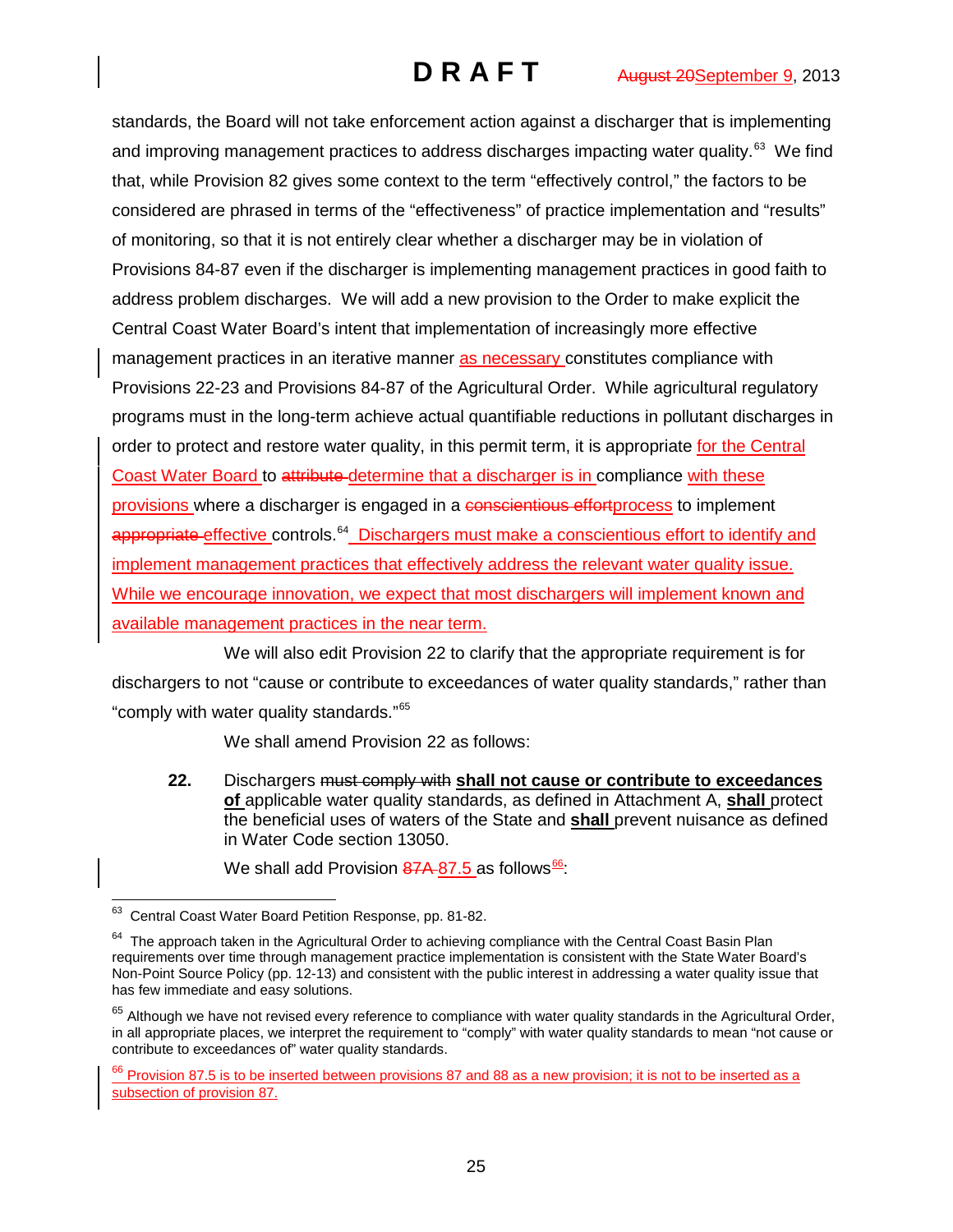**87A87.5**. **To comply with Provisions 22, 23, and 84-87 of this Order, Dischargers must (1) implement management practices that prevent or reduce discharges of waste that are causing or contributing to exceedances of water quality standards; and (2) to the extent practice effectiveness evaluation or reporting, monitoring data, or inspections indicate that the implemented management practices have not been effective in preventing the discharges from causing or contributing to exceedances of water quality standards, the Discharger must implement modified management practices.**

# **E. Containment Structures, Provision 33**

The Agricultural Petitioners assert that Provision 33 of the Agricultural Order, requiring that dischargers "manage, construct, or maintain" containment structures "to avoid percolation of waste to groundwater" and to "minimize surface water overflows," constitutes an unreasonable restriction on the use of retention ponds. In particular, the Agricultural Petitioners argue that compliance with this provision would require dischargers to design or construct new containment structures or replace or upgrade existing containment structures, possibly requiring lining the structures. The Central Coast Water Board has stated that Provision 33 does not require lining of containment structures and that dischargers are expected to simply make iterative progress toward meeting the requirement "to avoid percolation to groundwater."<sup>67</sup> In the Stay Order, we stayed Provision 33 on the grounds that the plain language of the provision does not align with the Central Coast Water Board's stated intentions for it. We now make the necessary changes to make Provision 33 consistent with its intended purpose. We retain the word "avoid" in the provision because we disagree that requiring the avoidance of "percolation of waste" to groundwater constitutes a prohibition on all percolation of water to groundwater and further because the specific compliance options added to the provision make it sufficiently clear that dischargers may comply with the provision through measures that avoid the discharge of waste yet continue to allow percolation of water.

We shall amend Provision 33 as follows:

33. Dischargers who utilize containment structures (such as retention ponds or reservoirs) to achieve treatment or control of the discharge of wastes must manage, construct, or **and** maintain such containment structures to avoid percolation of waste to groundwater that causes or contributes to exceedances of water quality standards, and to minimize surface water overflows that have the potential to impair water quality **the percolation of waste to groundwater, minimize surface water overflows, and avoid degrading groundwater or surface water quality**. **Dischargers may choose the method of compliance appropriate for the individual farm, which may include, but is not limited to:**

<span id="page-25-0"></span> $67$  See Stay Order, pp. 12-13; Central Coast Water Board Written Response to Petitions (Oct. 31, 2012) (Central Coast Water Board Response to Petitions), pp. 75-77.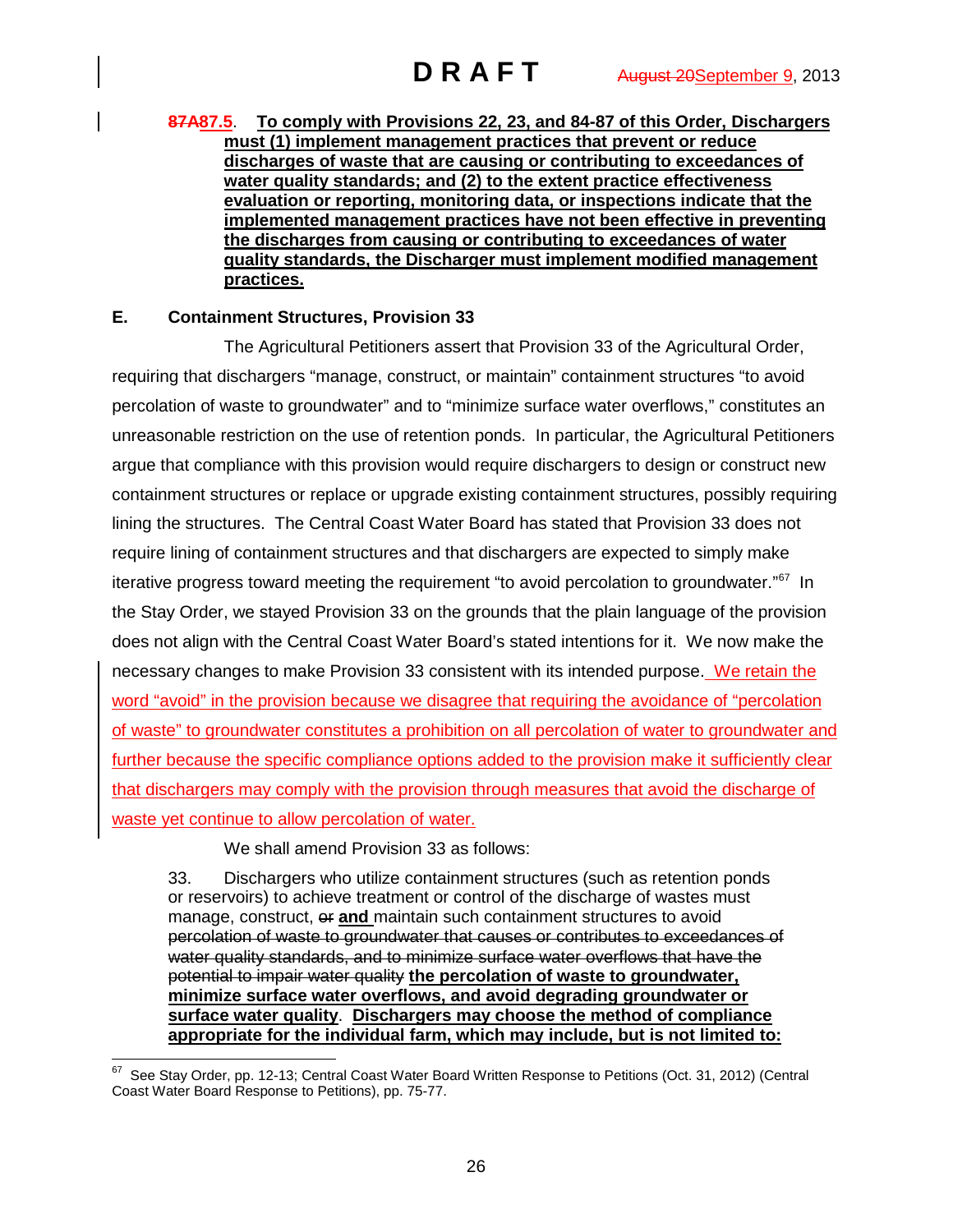- **- implementing chemical treatment (e.g., enzymes);**
- **- implementing biological treatment (e.g., wood chips);**
- **- recycling or reusing contained water to minimize infiltration or discharge of waste;**
- **- minimizing volume of water in the containment structure to minimize percolation of waste;**
- **- minimizing percolation of waste via a synthetic, concrete, clay, or low permeability soil liner.** [[68\]](#page-26-0)

# **F. Farm Plan/Practice Effectiveness and Compliance, Provision 44**

The Agricultural Petitioners argue that Provision 44.g, which requires the Farm Plan to include a "description and results of methods used to verify practice effectiveness," is unreasonable because the term "verify" implies the need for costly studies and statistical analyses. During the stay proceedings, the Central Coast Water Board testified that Provision 44.g does not dictate how the discharger would evaluate practice effectiveness and that it was the Board's expectation that dischargers could meet the requirements of 44.g by reporting on standard farming practices, such as evaluating irrigation efficiency to determine water use, combined with visual inspection and record keeping.<sup>[69](#page-26-1)</sup> We stayed Provision 44.g pending resolution of the petitions on the merits, finding it ambiguous as written.

In its Response to the Petitions, the Central Coast Water Board has recommended that the State Water Board provide clarifying language for Provision 44.g, consistent with its position that practice effectiveness verification may rely on standard farming practices, visual inspections, and record keeping.<sup>[70](#page-26-2)</sup> With this clarification, we find that the burden of the reporting required under 44.g bears a reasonable relationship to its anticipated benefits, as dischargers will not be required to hire consultants for study design and analysis. The practice effectiveness reporting, along with the water quality monitoring and photo monitoring required by the Agricultural Order, inform a determination of the adequacy and effectiveness of the Agricultural Order's conditions, as required by Water Code section 13269, subdivision  $(a)(2)$ .<sup>[71](#page-26-3)</sup>

<span id="page-26-0"></span><sup>&</sup>lt;sup>68</sup> The edits to Provision 33 generally track those suggested by the Central Coast Water Board in its Response to the Petitions, pp. 75-77.

<span id="page-26-1"></span><sup>&</sup>lt;sup>69</sup> See Stay Order, pp. 14-16.

<span id="page-26-2"></span><sup>70</sup> Central Coast Water Board Response to Petitions. p. 15.

<span id="page-26-3"></span> $71$  We decline to amend subsection c because we do not construe the word "locations" in 44.c to mean only "points," as Ocean Mist appears to construe it. "Locations" includes both points (e.g., outfalls such as pipes/culverts) and areas (e.g., low points on the edge of the field). We also will not amend subsection d. The phrase "description of the typical volume of discharges and when the discharge is typically present" is sufficiently descriptive of the type of estimated, general information sought by the Central Coast Water Board under the provision. Similar information is required to be reported in Section E of the Annual Compliance Form (see Exhibit 1 attached hereto). To the extent there is any remaining confusion as to what should be recorded in the Farm Plan under subsection d, the information *(Continued)*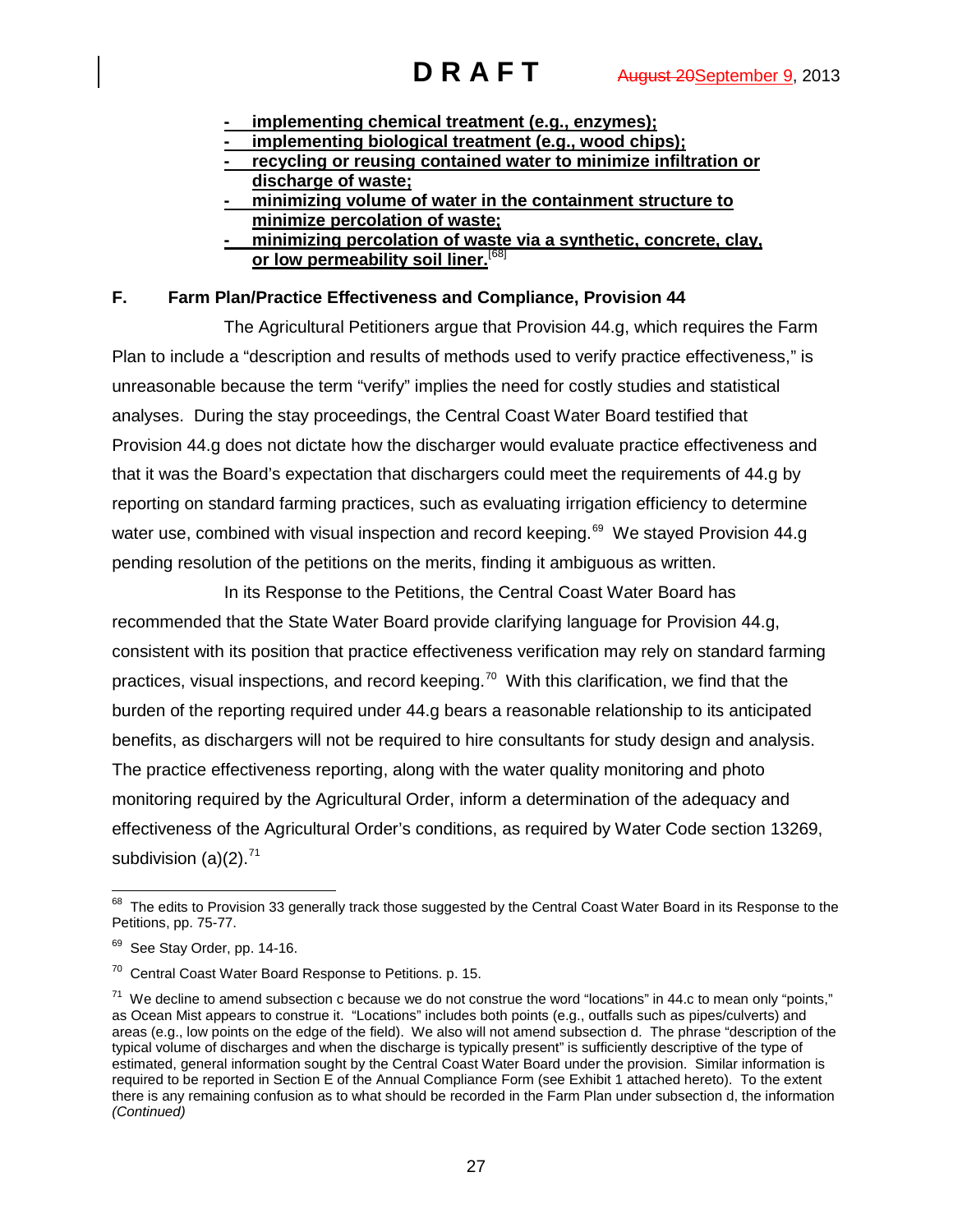The Agricultural Petitioners additionally argue that privacy and competitive advantage concerns should preclude the requirement in Provision 44 that a current copy of the Farm Plan be made available to the Central Coast Water Board staff upon request. Petitioners' concern appears to be that proprietary information contained in the submitted Farm Plan could then be disclosed in response to a Public Records Act request.<sup>[72](#page-27-0)</sup> We recognize the concern with disclosure of sensitive business information; however, the existing exceptions to the Water Code and to the Public Records Act, which allow withholding of information deemed trade secrets and secret processes, is sufficient to protect the most sensitive submitted data.<sup>73</sup> We must strike a balance between the need of the Central Coast Water Board to obtain information for compliance determination and the need of the public for transparency on the one hand, and the need of the agricultural community to innovate and compete on the other hand. Given the significant water quality problems facing the Central Coast region due to agricultural discharges, we decline to strike that balance in a manner more protective of business information than that established by the Legislature in the Water Code and the Public Records Act. The Central Coast Water Board has established an appropriate process in the Agricultural Order in Provision 65 for identifying information that is asserted to be exempt from disclosure.

We shall amend Provision 44 as follows:

44. **By October 1, 2012**, Dischargers must develop a farm water quality management plan (Farm Plan), or update the Farm Plan as necessary, and implement it to achieve compliance with this Order. Farm Plans must be kept current, kept on the farm, and a current copy must be made available to Central Coast Water Board staff, upon request. At a minimum, Farm Plans must include:

- a. Copy of this Order and a copy of the Notice of Intent (NOI) submitted to the Central Coast Water Board for reference by operating personnel and inspection by Central Coast Water Board staff;
- b. Date the Farm Plan was last updated;
- c. Farm/ranch maps(s) identifying irrigation and stormwater runoff discharge locations where irrigation and stormwater runoff leaves or may leave the farm/ranch and where the discharge enters or may enter receiving water;
- d. Description of the typical volume of discharges and when the discharge is typically present;

 $\ddot{ }$ *(continued from previous page)*

requested in the Annual Compliance Form may act as an example. Finally, we will not remove the requirement in subsection f to identify management practices implemented to minimize the impact of tile drain discharges to water quality. Discharges from tile drains carry pollutants to surface waters and are appropriate for management practice implementation. (See AR File Nos. 207 [Letter 85]; 228. p. 50; 265, p. 483.) Requiring ongoing management practice implementation to minimize the impact of tile drain discharges on water quality is not inconsistent with the Central Coast Water Board staff's acknowledgment that tile drain discharges will require longer term study and cooperative solutions. (See AR File Nos. 233, pp.48-50; 295, pp. 8-10).

<span id="page-27-0"></span> $72$  Gov. Code, §§ 6250 et seq.

<span id="page-27-1"></span><sup>&</sup>lt;sup>73</sup> Wat. Code, § 13267, subd. (b)(2); Gov. Code, § 6254, subd. (k); Evid. Code, § 1060.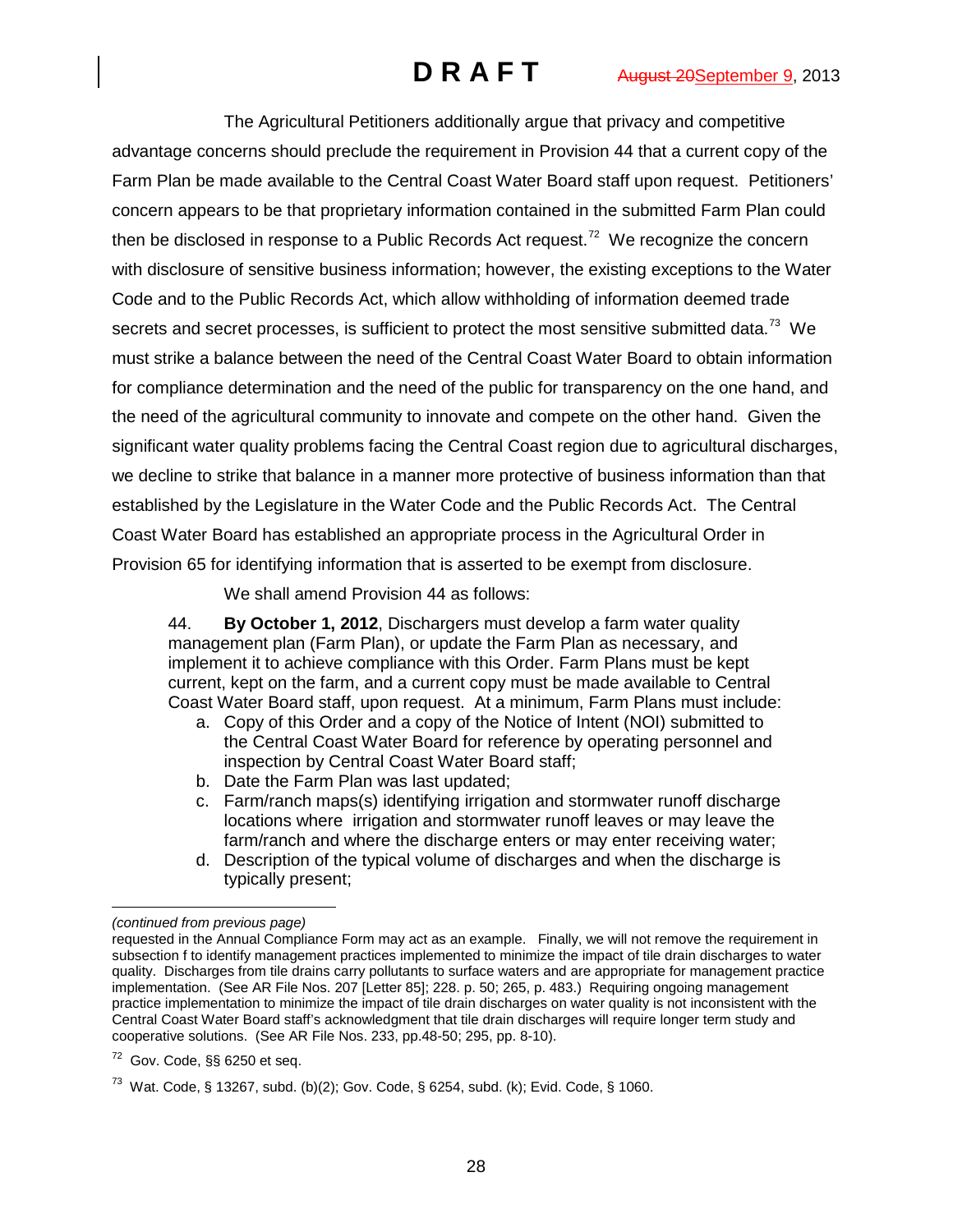- e. Description of type of chemicals applied (e.g., pesticide and fertilizer use);
- f. Description and time schedule for any farm water quality management practices, treatment and/or control measures implemented to comply with this Order. This includes, but is not limited to, management practices related to irrigation efficiency and management, pesticide management, nutrient management, salinity management, sediment and erosion control (including stormwater management), and aquatic habitat protection to achieve compliance with this Order. In addition, Farm Plans must describe tile drain discharges and the management measures Dischargers have implemented or will implement to minimize impacts to water quality:
- g. Description and results of methods used to verify practice effectiveness and compliance with this Order (e.g., water quality sampling, discharge characterization, reductions in pollutant loading); **A description of the method and schedule for assessing the effectiveness of each management practice, treatment, and control measure identified in accordance with subsection (f). Such methods for assessing effectiveness are expected to be based on standard practices such as, but not limited to: visual inspections, photographs, soil nutrient testing, soil moisture measurements, and recordkeeping. Dischargers may also choose more advanced methods for assessing effectiveness, such as water quality sampling, modeling software, calculated reductions in pollutant loading, toxicity testing, biological indicators evaluations, and other measurement types that prove useful to determining the effectiveness of a management practice. The use of advanced methods is not required.**

## **G. Groundwater Monitoring, Provision 51 and Part 2 of Tier 1-3 MRPs**

The Agricultural Order requires dischargers in all tiers to sample private domestic drinking water wells and at least one irrigation water well on the farm to evaluate groundwater conditions. All dischargers must conduct two rounds of monitoring over the course of the first year of the Agricultural Order and must submit the results by October 1, 2013. Tier 3 dischargers must additionally sample once per year and submit the results annually thereafter. In each case, the dischargers may choose to participate in a cooperative groundwater monitoring effort in lieu of individual monitoring and reporting, and Tier 1 and Tier 2 dischargers also have the option of submitting existing data instead of conducting new sampling.<sup>74</sup> The Agricultural Petitioners assert that the burden of conducting the groundwater monitoring does not bear a reasonable relationship to the need for the monitoring and reporting and that the monitoring is therefore contrary to the requirements of Water Code section 13267.<sup>[75](#page-28-1)</sup>

<span id="page-28-0"></span> <sup>74</sup> Agricultural Order, Prov. 51, MRPs 1, 2, & 3, Part 2, §§ A, B.

<span id="page-28-1"></span> $75$  We see no merit in the argument made by the Agricultural Petitioners that, for all contested monitoring and reporting provisions, the Central Coast Water Board failed to provide dischargers "with a written explanation with regard to the need for the reports" and to "identify the evidence that supports requiring that person to provide the *(Continued)*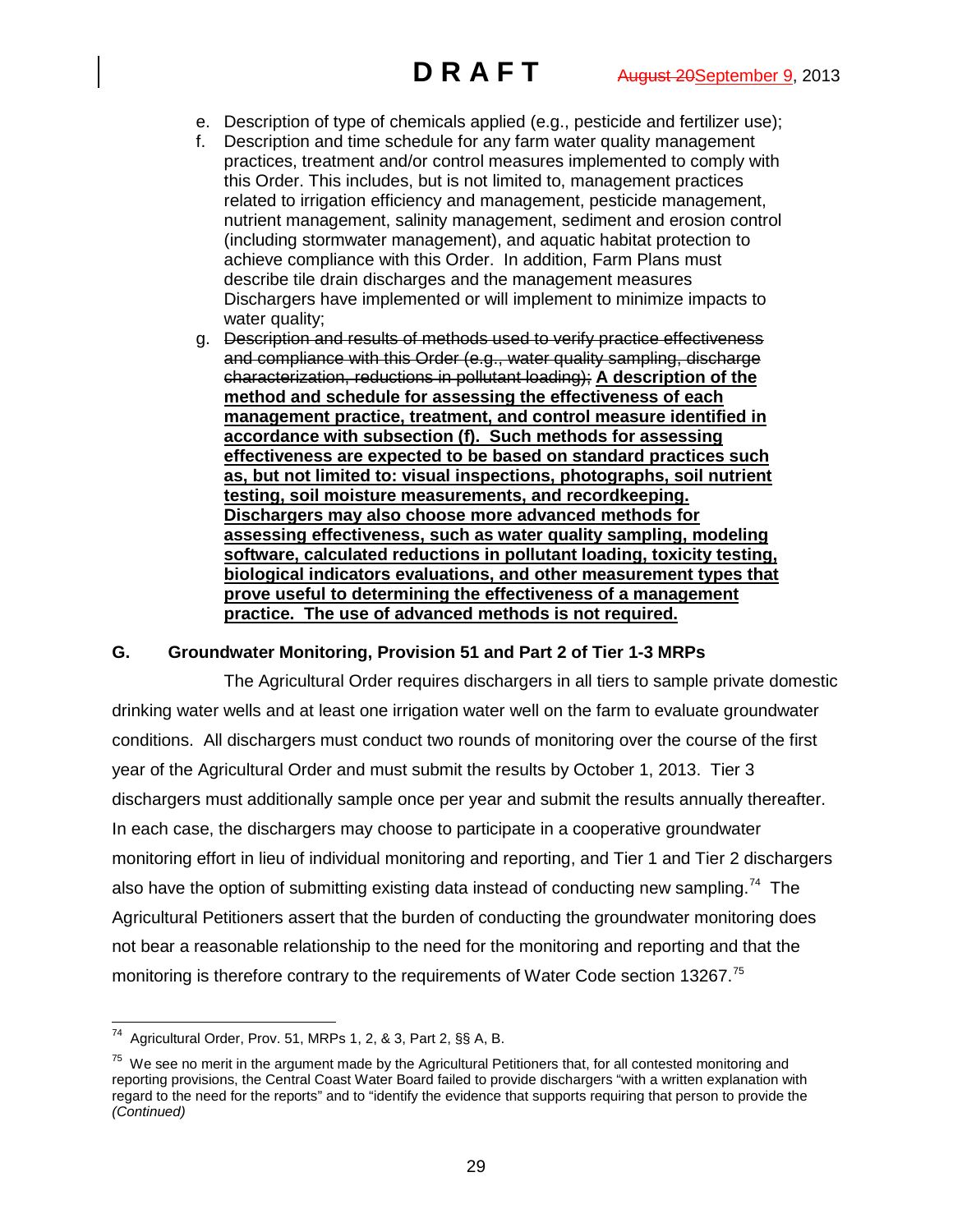We declined to stay the groundwater monitoring provisions when we considered the issue as part of the stay proceedings, pointing to the compelling concerns regarding drinking water safety and nitrates in groundwater.<sup>76</sup> We decline to strike them now for the same and additional considerations as explained below.

The Agricultural Petitioners' primary objection to the monitoring of drinking water and irrigation water wells appears to be that such information does not accurately measure compliance with the Agricultural Order. In other words, the current levels of nitrate in supply wells may be unrelated to current management activities. Therefore, they posit, the burden of conducting the monitoring is not reasonably related to the benefit of compliance determination. We do not disagree with Agricultural Petitioners' position that groundwater monitoring is an inexact measure of compliance. Nitrate measured in the groundwater now may reflect historic practices, not current practices. Further, in some areas – but not all – trends must be measured over the course of a number of years, often decades, so that even annual data over the course of the five-year term of the Agricultural Order may reveal little about whether concurrently implemented management practices are leading to improvements. We will task the Expert Panel with considering appropriate structures and methodologies for monitoring that may support long-term nitrate control efforts.

Compliance determination is not, however, the sole, or even primary, reason the Central Coast Water Board has required groundwater monitoring. After a review of the record, we find that the Central Coast Water Board required groundwater monitoring for reasons reasonably related to the relatively low burden of conducting the monitoring. The Board asserted that the shallow or intermediate groundwater depths of agricultural and domestic drinking water wells may provide shorter-term indicators of impacts from agricultural discharges. But the Board also stated that the data is needed to characterize groundwater quality to help the Board identify and prioritize for follow up areas and individual farms that are at greater risk for pollutant loading and to inform those domestic well users who may be affected by poor drinking water quality. With regard to monitoring in individual irrigation water wells, the Central Coast Water Board also found that such monitoring will provide information to the discharger to account for nitrogen in irrigation water and inform appropriate reduction in fertilizer application.<sup>[77](#page-29-1)</sup>

*(continued from previous page)*

 $\overline{a}$ 

reports." (Wat. Code, § 13267, subd. (b)(1).) The need for the monitoring and reporting provisions, as well as the bases for including these requirements, is well documented in the various staff reports supporting the Agricultural Order as cited throughout this Order.

<span id="page-29-0"></span> $76$  Stay Order, pp. 16-17.

<span id="page-29-1"></span> $^{77}$  AR File No. 291, pp. 17-19; see also Central Coast Water Board Response to Petitions, p. 48.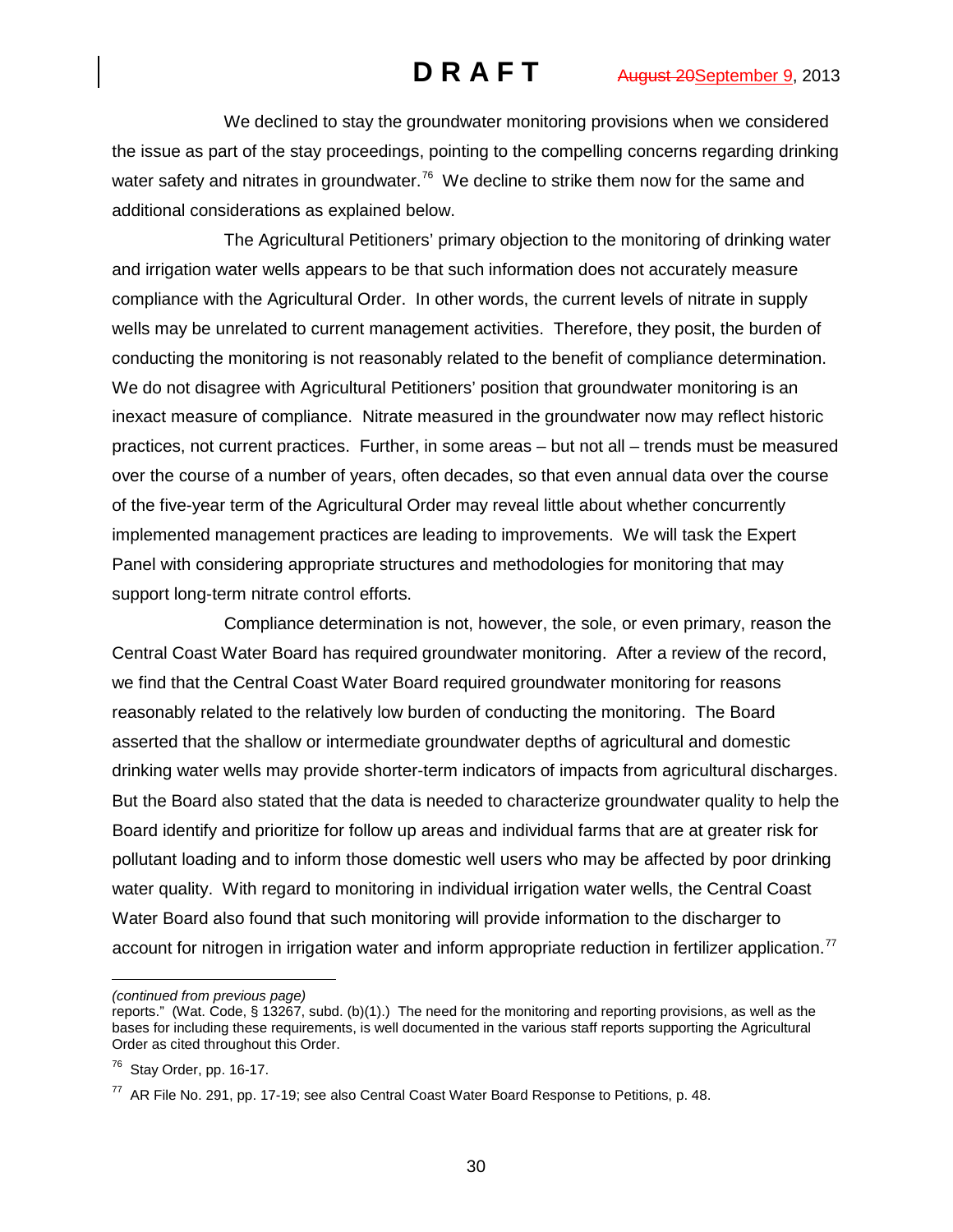We considered the cost of groundwater monitoring in the Stay Order and contrasted the \$2,000-\$3,000 per sample projected by the dischargers with laboratory quotes introduced by Central Coast Water Board estimating charges of less than \$200 per sample.<sup>[78](#page-30-0)</sup> The actual costs may fall somewhere in between, but we do not view these costs as unreasonable in light of the benefits of groundwater monitoring.<sup>[79](#page-30-1)</sup> Further, we note that dischargers have the option of sharing costs by joining a third party group for groundwater monitoring in lieu of individual monitoring and, as we discussed previously, we expect the Central Coast Water Board to work in good faith with dischargers to make this option a viable one. Given the importance of characterizing groundwater quality in the region, the significant danger to the public of consuming drinking water with high nitrate concentrations, and the need for dischargers to know the nitrogen levels in their irrigation water supply, we find that the Central Coast Water Board reasonably required initial sampling of drinking water wells and agricultural supply wells.

We see the benefits of annual groundwater monitoring for Tier 3 dischargers as less compelling. Once dischargers have conducted the first-year round of monitoring of drinking water wells and irrigation water wells, the primary purpose of such monitoring in detecting unhealthy levels of nitrates or of evaluating the nitrogen content of irrigation water is arguably accomplished. However, we cannot rule out the possibility that water quality in a well may change drasticallyfluctuate within a year, and, particularly in the context of health concerns with drinking water quality, find that annual monitoring for the highest risk dischargers is reasonable.

We deny the Agricultural Petitioners' request to strike or amend Provision 51 of the Agricultural Order and Sections A.1-5 and B of Part 2 of MRP Orders 1, 2, and 3.

However, we will make a revision to the cooperative groundwater monitoring provisions at Section A.6 of Part 2 of MRP Orders 1, 2, and 3. The revision clarifies that any cooperative groundwater monitoring program must require sampling of all domestic drinking water wells to the same extent these wells are required to be sampled under the individual groundwater monitoring provisions. Nitrate in groundwater is a significant public health threat facing the Central Coast region. Nitrate pollution is especially prevalent in the Salinas Valley area, where a large population relies on groundwater for drinking water. Nitrates consumed at concentrations above the MCL of 45 milligrams per liter (mg/L) $^{80}$  $^{80}$  $^{80}$  set by the Department of

<span id="page-30-0"></span> $^{78}$  Stay Order, pp.16-17 (citing AR File No 234 at p. 34; Central Coast Water Board Submission (Aug. 27, 2012), Exh. 21; Schroeter Testimony (Aug. 30, 2012)).

<span id="page-30-1"></span>Wat. Code, § 13267, subd. (b)(1).

<span id="page-30-2"></span> $80$  Expressed as NO<sub>3</sub>.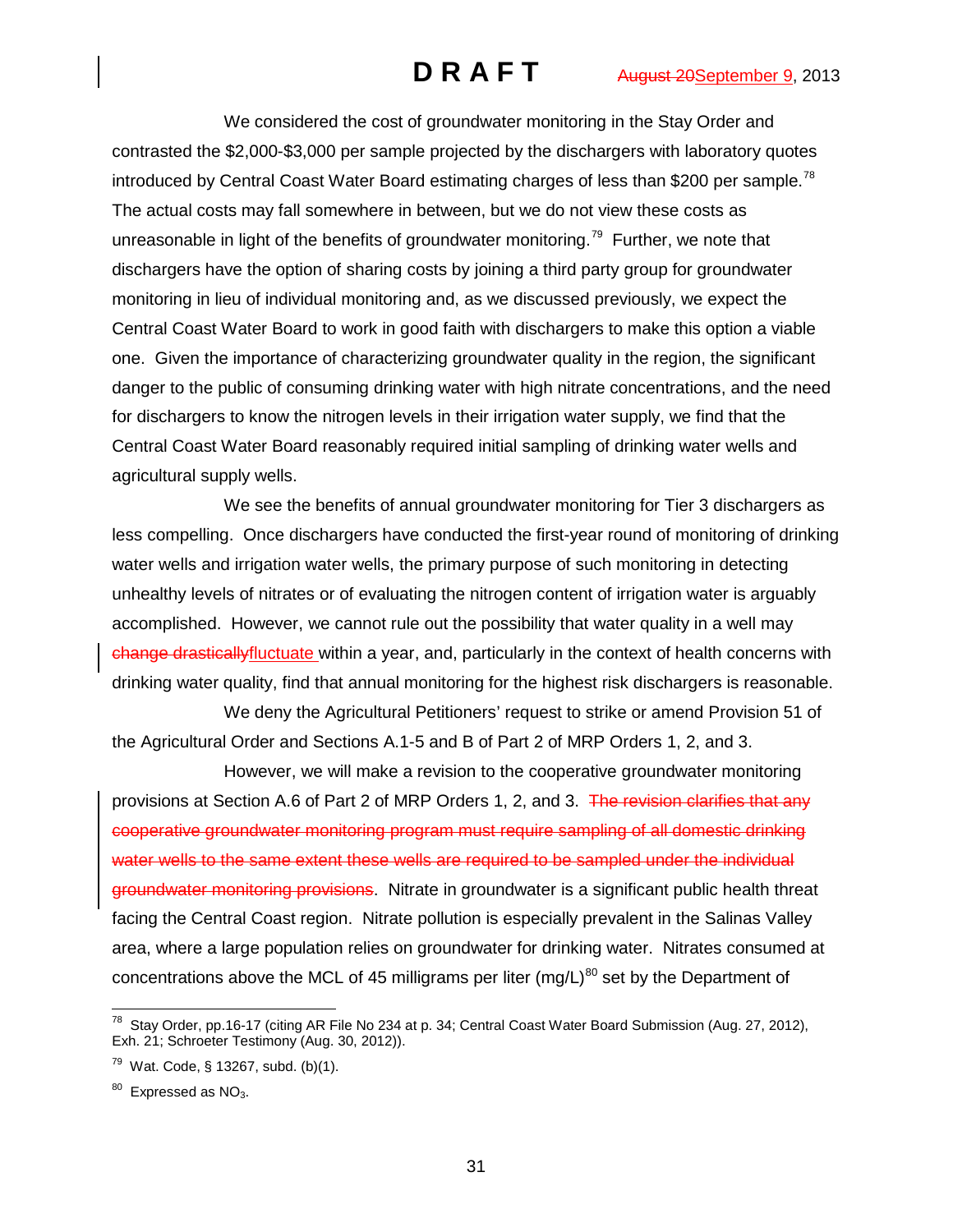Public Health can pose serious health risks to pregnant women and infants. Given the significant concerns with drinking water safety in the Central Coast Region, we find that any cooperative groundwater monitoring must still characterize drinking water at the level of the individual well if there is a concern that the nitrate concentration in the well may approach the MCL. The cooperative groundwater monitoring provision states that "at a minimum, the cooperative groundwater monitoring effort must include sufficient monitoring to . . . identify and evaluate groundwater used for domestic drinking water purposes."<sup>[81](#page-31-0)</sup> The significant health and safety concerns in conjunction with widespread evidence of elevated nitrate levels in the Central Coast Region lead us to the conclusion that identification and evaluation should encompass monitoring of all at risk wells that are used or may be used for drinking water purposes.<sup>[82](#page-31-1)</sup> Our revision states that, even where a cooperative groundwater monitoring program relies on representative sampling to determine nitrate levels in drinking water wells, follow up monitoring of the individual well, including annual monitoring, is required if the nitrate level is projected to be within 80% of the MCL. Because the data to be generated through groundwater monitoring is of significant public interest and value, we also find that it is appropriate to provide for discretionary Central Coast Water Board review of Executive Officer approvals or denials of cooperative groundwater monitoring programs, if requested by an interested person.

Finally, we recognize the potential severity and urgency of the health issues associated with drinking groundwater with high concentrations of nitrates, and we will require that the discharger conducting individual groundwater monitoring or the third party conducting cooperative groundwater monitoring notify the users when a well is identified as exceeding any MCL.

We shall amend Section A.6 of Part 2 of the Tier 1, 2, and 3 MRPs, and add Section A.7 to Part 2 of the Tier 1, 2, and 3 MRPs as follows:

> 6. In lieu of conducting individual groundwater monitoring, Dischargers may participate in a cooperative groundwater monitoring effort to help minimize costs and to develop an effective groundwater monitoring program. Qualifying cooperative groundwater monitoring and reporting programs may include, but are not limited to, regional or subregional groundwater programs developed for other purposes as long as the proposed cooperative groundwater monitoring program meets the Central

<span id="page-31-0"></span> <sup>81</sup> Tier 1, 2, & 3 MRPs, Part 2, §A.6.

<span id="page-31-1"></span><sup>&</sup>lt;sup>82</sup> In making this determination, we do not review or rely on any cooperative groundwater monitoring programs that have been proposed to or approved by the Central Coast Water Board to date. As stated previously in this Order, those programs post-date the Central Coast Water Board's adoption of the Agricultural Order and are outside the scope of these proceedings. We expect, however, that the Central Coast Water Board will reevaluate any previouslyapproved cooperative groundwater monitoring programs to ensure that they are consistent with this Order.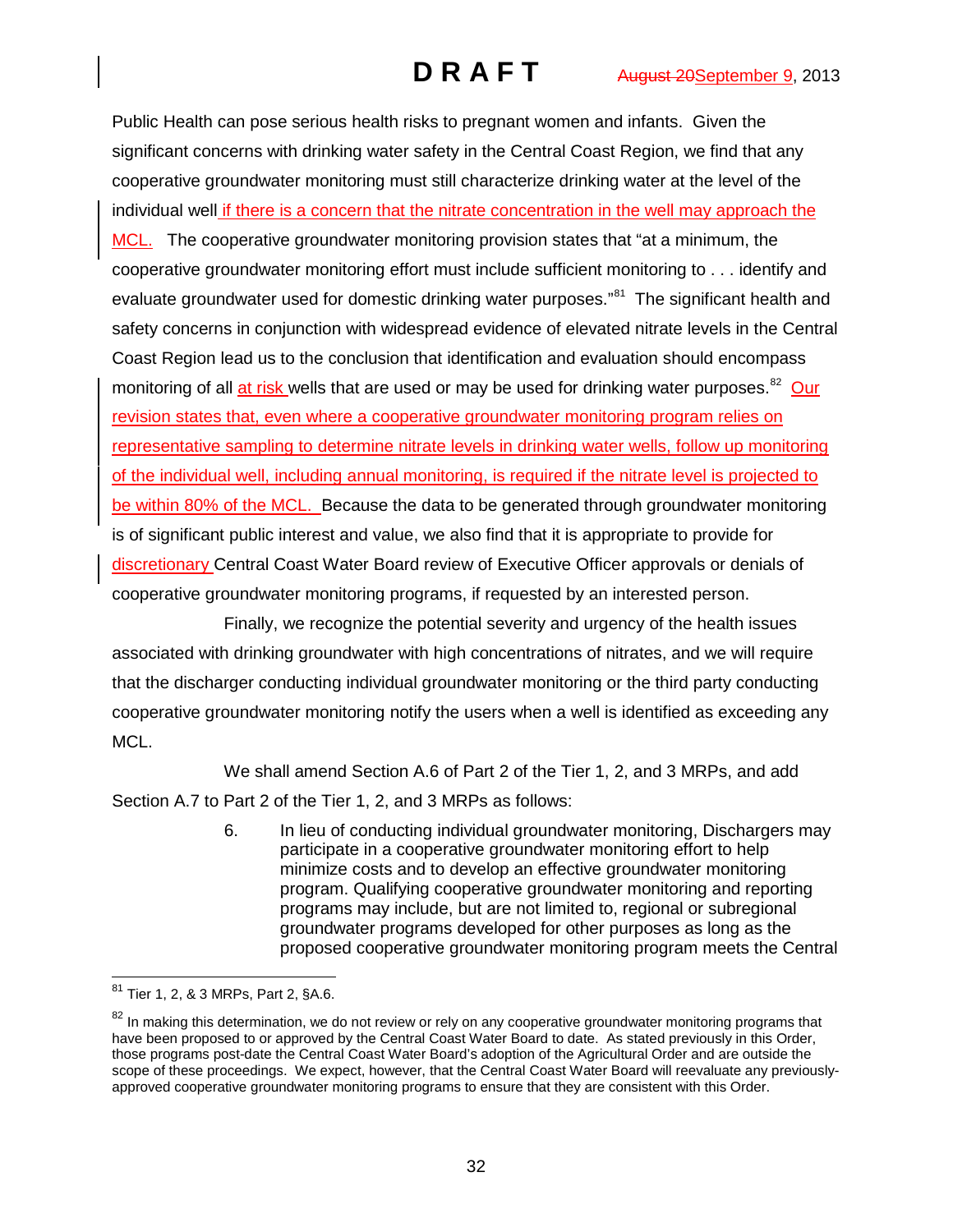Coast Water Board's general purpose of characterizing groundwater quality and ensuring the protection of drinking water sources. Proposals for cooperative groundwater monitoring efforts, including the use of other regional or subregional groundwater monitoring programs, must be approved by the Executive Officer. **An interested person may seek discretionary review by the Regional Board of the Executive Officer's approval or denial of a cooperative groundwater monitoring program.** At a minimum, the cooperative groundwater monitoring effort must include sufficient monitoring to adequately characterize the groundwater aquifer(s) in the local area of the participating Dischargers, characterize the groundwater quality of the uppermost aquifer, and identify and evaluate groundwater used for domestic drinking water purposes. **The cooperative groundwater monitoring proposals must include one or more of the following approaches for each well that is or may be used for drinking water purposes: (1) include two initial sampling rounds (one Spring, one**  Fall); of all wells that are used or may be used for drinking water **purposes, or (2) submission of appropriate existing data; or (3) statistically valid projections of groundwater quality. If projections are used, the cooperative groundwater monitoring proposal must demonstrate that the statistical methods will yield a high level of confidence. Consideration shall be given to the timing of sampling so that potential seasonal fluctuations and other variables are accounted for and either statistical projections or follow-up monitoring to sample nitrate in the wells at the highest potential value. In addition, all drinking water wells that have, or are projected to have, a nitrate concentration between 36 and 45 mg/l (nitrate as NO3) must be individually sampled with a repeat sample taken within 12 months and continuing annually unless an alternate sampling schedule based on trending data for the well is approved by the Executive Officer.** Cooperative groundwater monitoring efforts must comply with the requirements for sampling protocols and laboratory analytical methods identified in this MRP, including parameters listed in Table 3, or propose a functional equivalent that meets the same objectives and purposes as individual groundwater monitoring. The cooperative groundwater monitoring program must report results consistent with individual groundwater reporting defined in part 2.B, or report results in a manner that is consistent with that approved by the Executive Officer in his or her approval of the cooperative groundwater monitoring proposal. Dischargers electing to participate in a cooperative groundwater monitoring effort must convey this election to the Central Coast Water Board within 90 days of adoption of this Order, and the individual groundwater monitoring requirements shall not apply as long as a cooperative groundwater monitoring proposal for that Discharger's area is submitted within one (1) year of adoption of this Order. If no cooperative groundwater monitoring proposal for that Discharger's area is submitted within one (1) year, then the individual groundwater monitoring provisions shall apply and the Discharger shall have one (1) year to comply with the provisions identified in Part 2.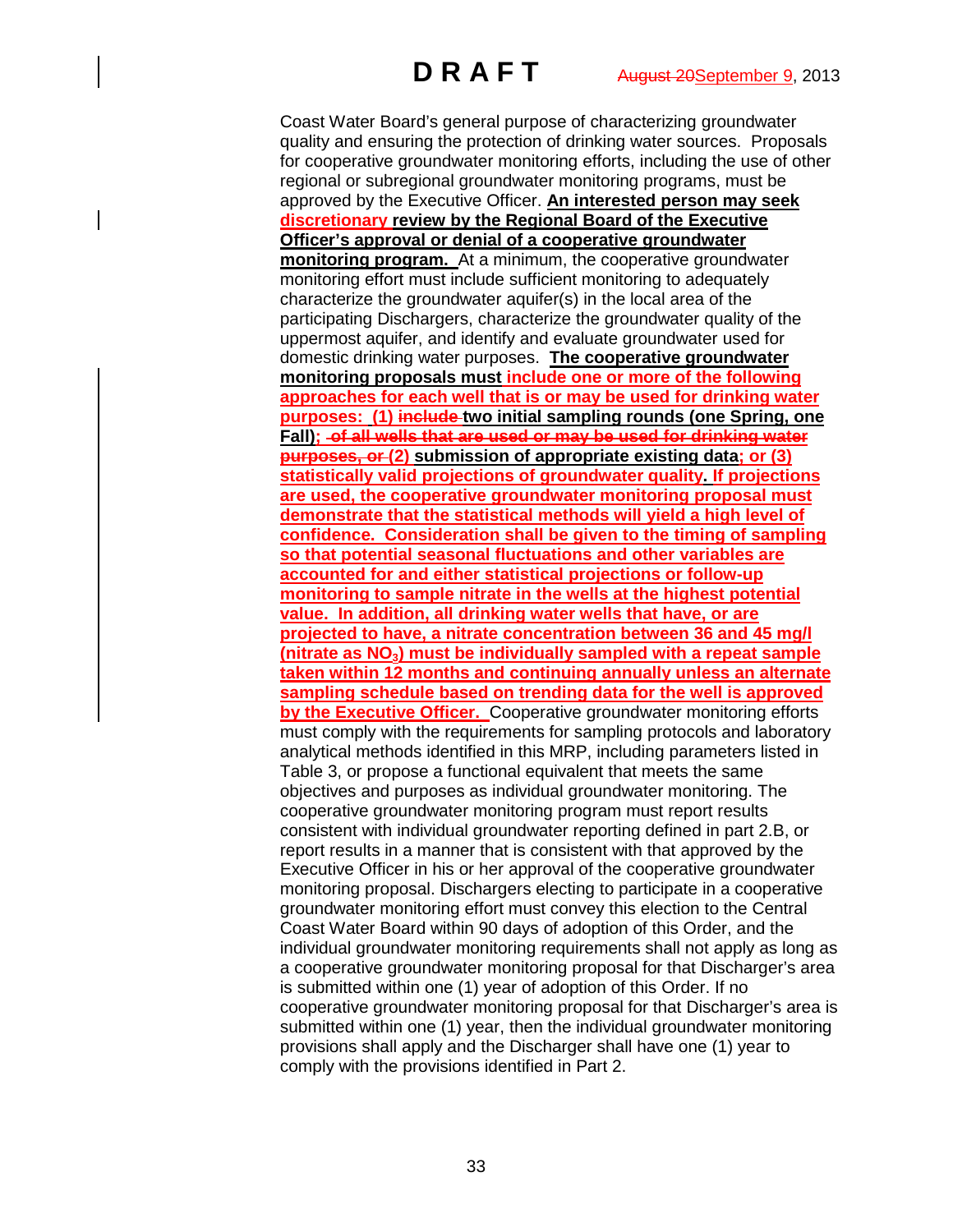- **7**. **If a discharger conducting individual groundwater monitoring or a third party conducting cooperative groundwater monitoring determines that water in a well that is used or may be used for drinking water exceeds or is projected to exceed any Primary or Secondary MCL, the discharger or third party must notify the Regional Board and users of that water of the exceedance within 30 days. Where the exceedance is of 45 mg/L of Nitrate as NO<sub>3</sub> or 10mg/L of Nitrate + Nitrite (as N), the discharger or third party must provide notice to the Regional Water Board and users within 24 hours of learning of the exceedance. and include the following information in the notice in both English and Spanish:**  • **Information identifying affected well** • **Level of Nitrate as NO3 or Nitrate + Nitrite (as N) in well**
	- **Potential health effects associated with consuming the water, including the following:**

**Nitrate: Infants below the age of six months who drink water containing nitrate in excess of the MCL may quickly become seriously ill and, if untreated, may die because high nitrate levels can interfere with the capacity of the infant's blood to carry oxygen. Symptoms include shortness of breath and blueness of the skin. High nitrate levels may also affect the oxygen-carrying ability of the blood of pregnant women.**

**Nitrite: Infants below the age of six months who drink water containing nitrite in excess of the MCL may become seriously ill and, if untreated, may die. Symptoms include shortness of breath and blueness of the skin.**

• **Direction to share the notice with all the other people who drink the well water, especially those who may not have received the notice directly (for example, people in apartments, nursing homes, schools, and businesses), by posting the notice in a public place or distributing copies by hand or mail.**

We direct the Central Coast Water Board to work with dischargers, any third-

party cooperative groundwater monitoring groups, interested stakeholder groups, and public health agencies work with the State Water Board to develop and make available English and Spanish language templates for notification consistent with new Section A.7 of Part 2 of the Tier 1, 2, and 3 MRPs. Third-party cooperative groundwater monitoring groups may develop their own language subject to approval by the Central Coast Water Board. Any templates developed shall include the following minimum information:-

- Information identifying affected well
- Level of Nitrate as  $NO<sub>3</sub>$  or Nitrate + Nitrite (as N) in well
- Potential health effects associated with consuming the water, including the following: Nitrate: Infants below the age of six months who drink water containing nitrate in excess of the MCL may quickly become seriously ill and, if untreated, may die because high nitrate levels can interfere with the capacity of the infant's blood to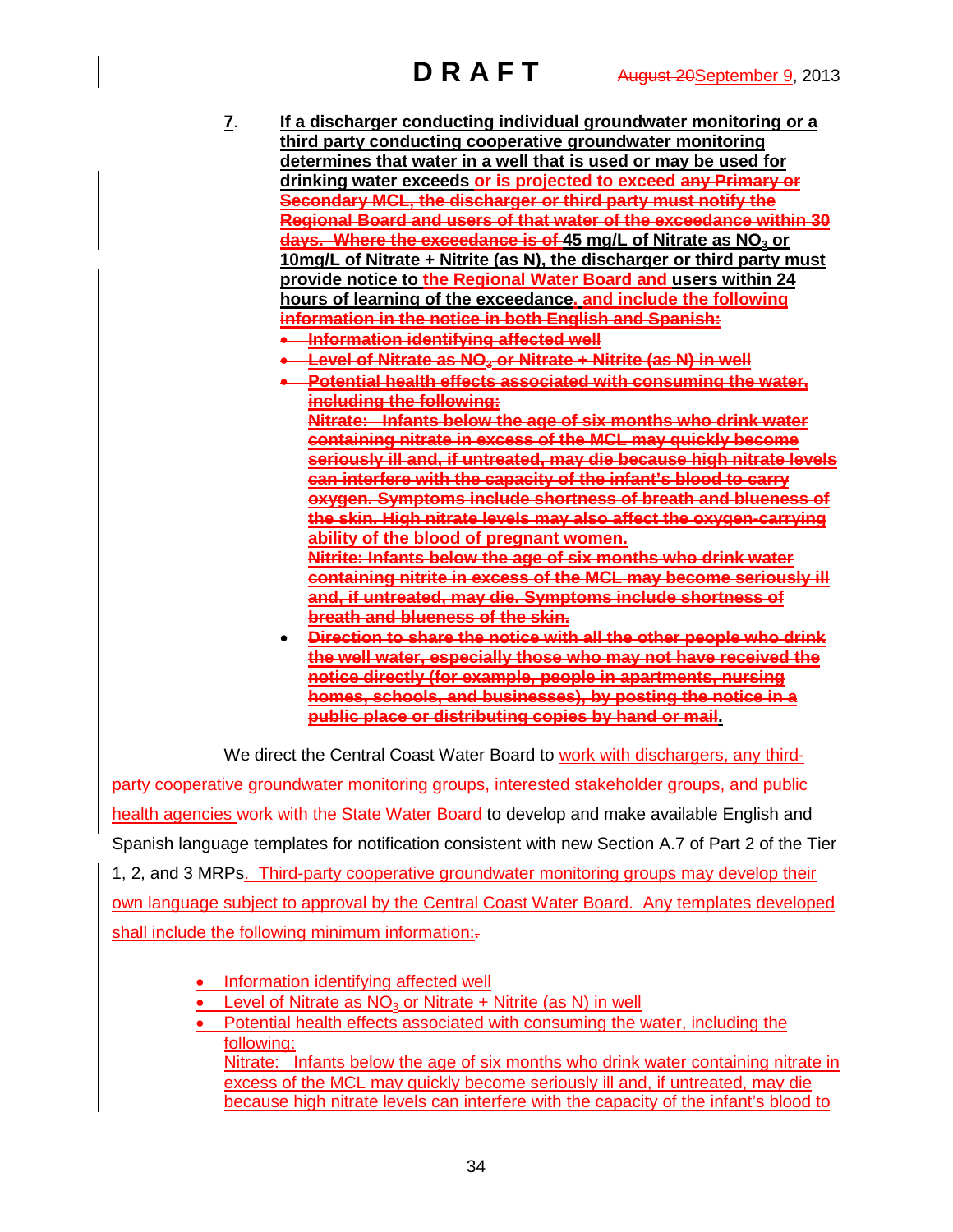carry oxygen. Symptoms include shortness of breath and blueness of the skin. High nitrate levels may also affect the oxygen-carrying ability of the blood of pregnant women. Nitrite: Infants below the age of six months who drink water containing nitrite in

excess of the MCL may become seriously ill and, if untreated, may die. Symptoms include shortness of breath and blueness of the skin.

• Direction to share the notice with all the other people who drink the well water, especially those who may not have received the notice directly (for example, people in apartments, nursing homes, schools, and businesses), by posting the notice in a public place or distributing copies by hand or mail.

# **H. Photo Monitoring, Provision 69 and Part 4 of Tier 2 and Tier 3 MRPs**

The Agricultural Order requires Tier 2 and Tier 3 dischargers with farms adjacent to impaired water bodies to photo monitor the condition of perennial, intermittent, or ephemeral streams and riparian and wetland area habitat. Dischargers are required to conduct such monitoring consistent with a protocol issued by the Executive Officer.<sup>83</sup> In the Stay Order, we found that the photo monitoring protocol issued by the Executive Officer provided implementation avenues for photo monitoring that were too limited, unnecessarily increasing the cost of monitoring for some dischargers. We stayed the requirement until June 1, 2013, and directed the Central Coast Water Board Executive Officer to amend the protocol to allow alternative documentation methods such as aerial photography or the use of elevated vantage points.<sup>[84](#page-34-1)</sup> The Executive Officer issued a revised protocol on February 28, 2013 (Revised Protocol). [85](#page-34-2)

We now find that the Revised Protocol does not fully comply with the State Water Board's direction to the Central Coast Water Board to allow alternative photo documentation methods. The Revised Protocol contemplates that the discharger may propose alternative methods, but does not provide any direction or specification on how aerial or elevated vantage point photography may be used to fulfill the photo monitoring requirements. To make clearer our intent that these alternative methods be specifically permitted and discussed in the Protocol, we will now make revisions to the photo monitoring provisions of the Agricultural Order. We recognize that the initial compliance deadline for photo monitoring has passed and that photo monitoring is required every four years with dischargers directed to use the same photo point

<span id="page-34-0"></span>Agricultural Order, Tier 2 and Tier 3 MRPs, Part 4.

<span id="page-34-1"></span>Stay Order, pp. 19-21.

<span id="page-34-2"></span><sup>&</sup>lt;sup>85</sup> Photo Monitoring and Reporting Protocol, Central Coast Water Board (Feb. 28, 2013), available at <http://www.waterboards.ca.gov/centralcoast/water\_issues/programs/ag\_waivers/docs/resources4growers/photomoni toring\_protocol\_and\_form\_28feb2013.pdf> (as of Jun. 4, 2013). To the extent necessary, we take official notice of the revised protocols on our own motion. (Cal. Code Regs., tit. 23, § 648.2 and Evid. Code, § 452, subd. (c).)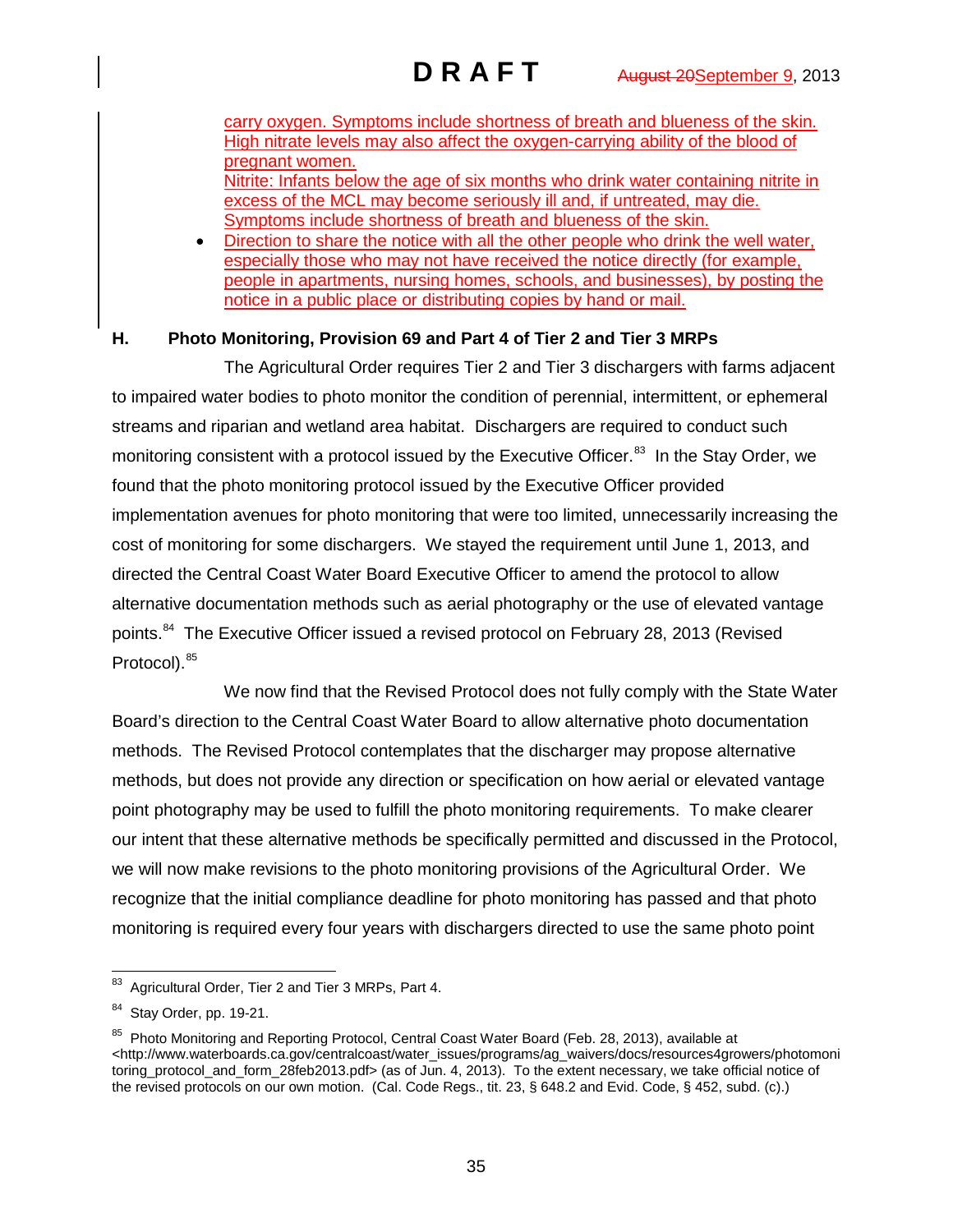locations in the next iteration.<sup>[86](#page-35-0)</sup> Nevertheless, we believe it is important to make the revision to achieve consistency with the Stay Order and to provide direction to the regional water boards that photo monitoring requirements be made more cost-effective by allowing for reasonable alternatives. Some dischargers may find it advantageous to repeat the photo monitoring using a more cost-effective methodology in order to set the baseline for future monitoring.

We will also make a revision to clarify that photo documentation must be maintained in the Farm Plan and needs to be submitted to the Executive Officer only upon request. This revision makes Provision 69 consistent with revisions made by the Central Coast Water Board Executive Officer to the Tier 2 and Tier 3 MRPs subsequent to adoption of the Agricultural Order.

We shall amend Provision 69 as follows:

69. By **October June 1, 2012, 2014, and by June 1, 2017,** and every four years thereafter, Tier 2 and Tier 3 Dischargers with farms/ranches adjacent to or containing a waterbody identified on the 2010 List of Impaired Waterbodies as impaired for temperature, turbidity, or sediment (identified in Table 1) must conduct photo monitoring per MRP Order No. R3-2012-0011-02 and MRP Order No. R3-2012-0011-03, respectively. Photo monitoring must document the condition of perennial, intermittent, or ephemeral streams and riparian and wetland area habitat, and demonstrate compliance with Basin Plan erosion and sedimentation requirements (see Part F. 80 of this Order), including the presence of bare soil vulnerable to erosion and relevant management practices and/or treatment and control measures implemented to address impairments. **Aerial photography and photography from an elevated vantage point are permitted methodologies for photo monitoring.** Photo documentation must be submitted electronically, in a format specified by the Executive Officer.**maintained in the Farm Plan and must be submitted upon request of the Executive Officer.**

Additionally, we direct the Executive Officer of the Central Coast Water Board to further revise the Revised Protocol consistent with this Order, including specifically allowing aerial photography and elevated vantage photography, and establishing an appropriate methodology for monitoring, documentation, and reporting for these alternatives.

# **I. Individual Surface Water Discharge Monitoring, Provisions 72-73 and Part 5 of Tier 3 MRP**

The Agricultural Order requires Tier 3 dischargers that discharge irrigation water (tailwater or tile drain discharges) or storm water to a surface water or a containment structure to conduct both dry and wet weather monitoring of a number of parameters, including turbidity,

<span id="page-35-0"></span><sup>&</sup>lt;sup>86</sup> Tier 3 dischargers that are required to prepare a Water Quality Buffer Plan must submit photo monitoring annually beginning October 1, 2016. (Tier 3 MRP, Part 7, Section A.2.g)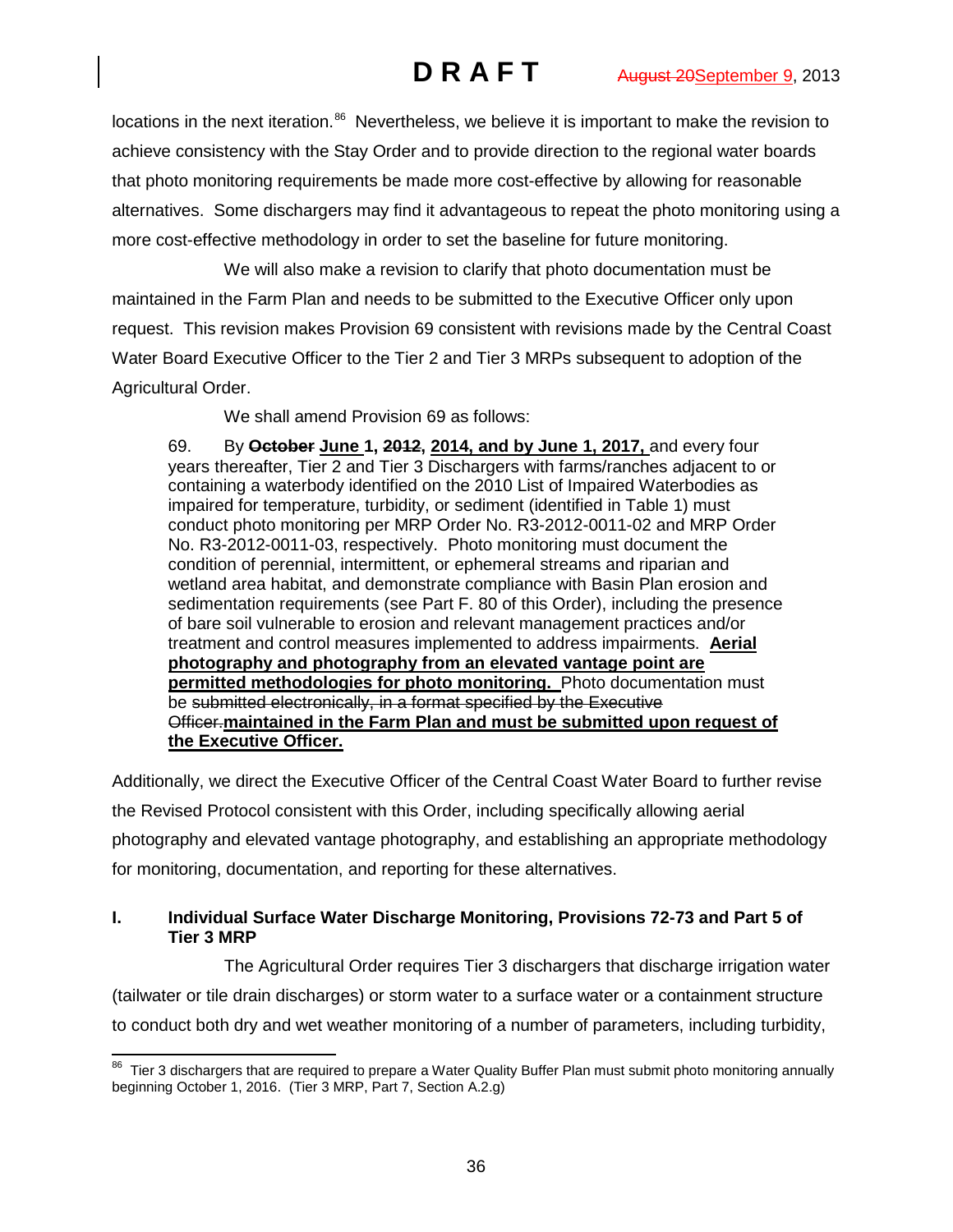chlorpyrifos, diazinon, and nitrate.<sup>[87](#page-36-0)</sup> As discussed *ante*, Tier 3 dischargers are those that either (a) grow crop types with high potential to discharge nitrogen to groundwater and are greater than or equal to 500 acres; or (b) apply chlorpyrifos or diazinon and discharge to a waterbody listed for toxicity or pesticides. Thus, for dischargers with these high-risk characteristics, the individual surface water discharge monitoring is intended to determine the characteristics of the discharges that leave the fields, through tailwater, tile drain discharges, or stormwater.

The record conveys that limitations of cooperative surface receiving water monitoring in identifying the causes and sources of measured exceedances under the 2004 Agricultural Order drove inclusion of individual surface water discharge monitoring in the Agricultural Order.<sup>88</sup> The Central Coast Water Board argues that it is appropriate for the highest risk dischargers to monitor for the presence and absence of critical water quality parameters such as toxicity, pesticides, and nitrates, and generate data that will help the Board prioritize follow up of the greatest threats to public health and the environment.<sup>[89](#page-36-2)</sup>

We are skeptical that the Central Coast Water Board has adopted the monitoring program best suited to meet the purpose of identifying and following up on high-risk discharges. The variability in the composition of end-of-field discharges makes it difficult to characterize such discharges through sampling at a limited number of locations and in a limited number of sampling events. Further, even though the surface water discharge monitoring requirements are targeted to the highest risk dischargers, problem discharges and areas are likely to be found outside of the influence of farms operated by Tier 3 dischargers. The better approach may be to rely on receiving water monitoring data and to require the third party monitoring groups administering receiving water monitoring to pursue exceedances with increasingly focused monitoring in upstream channels designed to narrow down and identify the sources of the exceedances. Although the Agricultural Order's surface receiving water monitoring contemplates that the Executive Officer may approve additional monitoring sites to "better assess the pollutant loading from individual sources"<sup>[90](#page-36-3)</sup> or may require toxicity evaluation "to

<span id="page-36-0"></span>Although the Agricultural Order and the Tier 3 MRP do not explicitly state that only those Tier 3 dischargers that have discharges to a receiving water must conduct individual surface water monitoring, the Central Coast Water Board has since made that clarification in guidance. (Central Coast Water Board, Resources for Growers, Tier 3 – Individual Surface Water Discharge Monitoring (Feb. 7, 2013, revised Mar. 4, 2013) available at [<http://www.waterboards.ca.gov/centralcoast/water\\_issues/programs/ag\\_waivers/docs/resources4growers/tier3ind\\_di](http://www.waterboards.ca.gov/centralcoast/water_issues/programs/ag_waivers/docs/resources4growers/tier3ind_discharge_overview_revised.pdf) [scharge\\_overview\\_revised.pdf>](http://www.waterboards.ca.gov/centralcoast/water_issues/programs/ag_waivers/docs/resources4growers/tier3ind_discharge_overview_revised.pdf) [as of Jun. 4, 2013].)

<span id="page-36-1"></span><sup>88</sup> Agricultural Order, Finding 16; AR File Nos. 232, pp. 22-23; 233, p. 26.

<span id="page-36-2"></span><sup>&</sup>lt;sup>89</sup> Central Coast Water Board Response to Petitions, pp. 49-50; AR File No. 233, pp. 45, 101.

<span id="page-36-3"></span> $90$  Tiers 1-3 MRPs, Part 1, § A.9.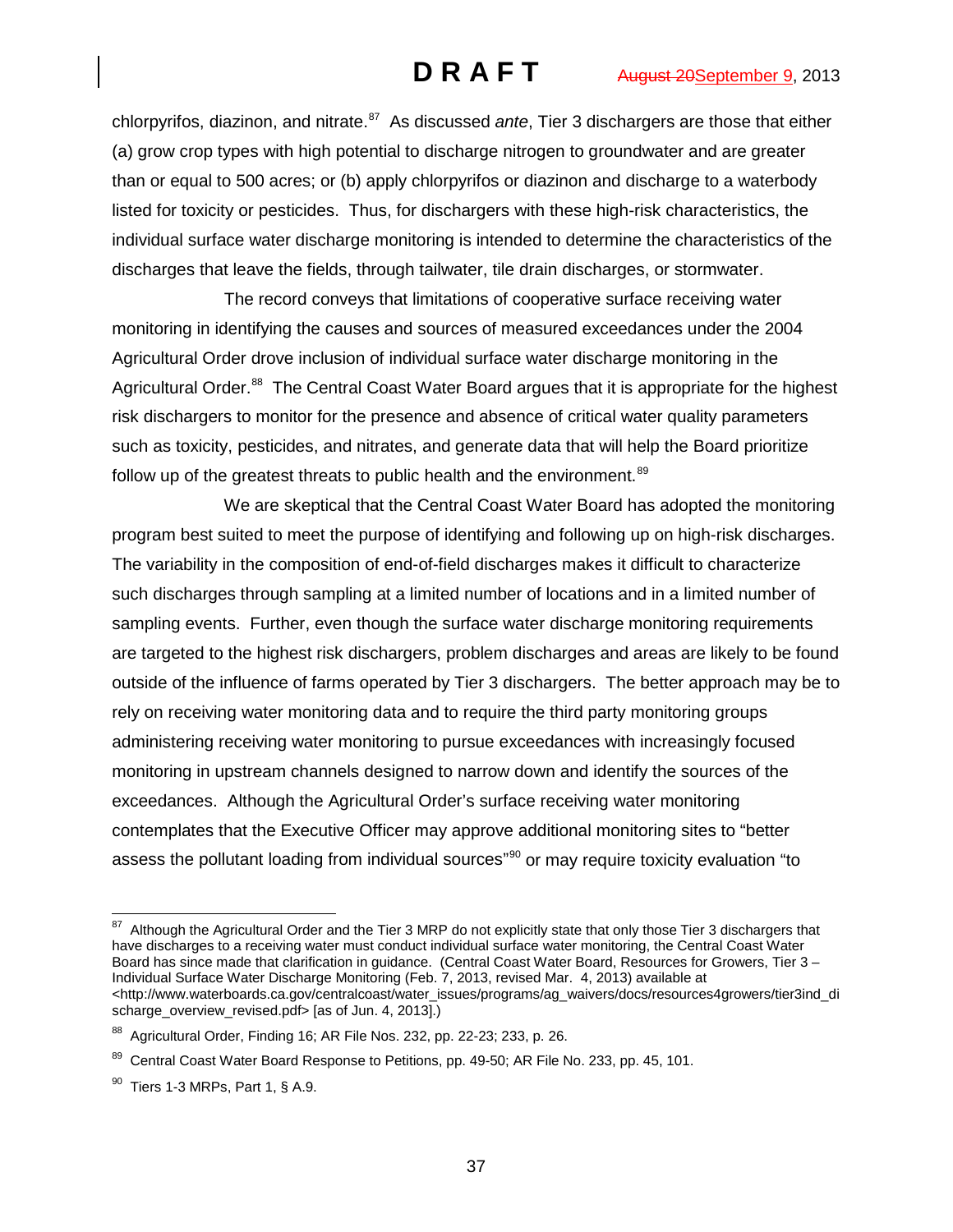identify the individual discharges causing the toxicity,"<sup>[91](#page-37-0)</sup> it does not establish the type of comprehensive process necessary to identify and address problem discharges. The surface receiving water monitoring approach recently approved by the Central Valley Regional Water Quality Control Board (Central Valley Water Board) for growers in the Eastern San Joaquin Watershed, where a detected exceedance may trigger source identification, management practice implementation, and follow up reporting,  $92$  perhaps more closely matches the type of monitoring that would assure pollutant discharges are actually addressed.

We will ask the Expert Panel to consider both the receiving water and discharge monitoring approaches to identification of problem discharges. In the interim, we believe the Agricultural Order must retain some methodology for addressing high risk discharges and some accountability for high-risk dischargers. Although we could strike the individual surface water discharge monitoring requirements and amend the receiving water monitoring section of the Agricultural Order to add the type of follow up monitoring described above, we are hesitant at this point to substitute an expanded monitoring requirement that would impact all dischargers in the region for the existing discharge monitoring impacting only a subset of Tier 3 dischargers.

We accordingly retain the requirement for Tier 3 dischargers to conduct individual surface water discharge monitoring. However, we will narrow the scope of such monitoring. As drafted, the individual surface water discharge requirements could be interpreted to be inclusive of monitoring of sheet flow, which is a burdensome requirement given the difficulty in identifying the locations of such discharges and anticipating discharge frequency. Individual surface water discharge monitoring should be limited to monitoring of discharges conveyed through pipes, ditches, swales, tile drains, and other discrete structures and features. We will also revise the requirement to monitor containment structures to clarify that such structures should be monitored only if the water is not being reused for irrigation.<sup>[93](#page-37-2)</sup> The water in some containment structures is re-applied to the fields, and there is no significant benefit to characterizing the quality of that water unless it will reach surface waters or is retained in the structure to percolate to groundwater.<sup>[94](#page-37-3)</sup> We decline, however, to eliminate monitoring requirements for discharges

<span id="page-37-0"></span> <sup>91</sup> *Id.* at Part 1, § A.13.

<span id="page-37-1"></span><sup>92</sup> Central Valley Water Board Order R5-2012-0116, Appendix MRP-1.

<span id="page-37-2"></span><sup>93</sup> Our revisions also state that the water in the containment structures need not be monitored if it is discharged to surface waters. This is because the water will then be monitored at the point of discharge, as we have clarified that locations where discharges exit the farm/ranch after being conveyed by a containment structure are considered outfalls.

<span id="page-37-3"></span><sup>&</sup>lt;sup>94</sup> The Agricultural Order already requires Tier 2 and Tier 3 dischargers to report total nitrogen applied to the fields. That reporting requirement is inclusive of the nitrogen content of the irrigation water as clarified further in the next *(Continued)*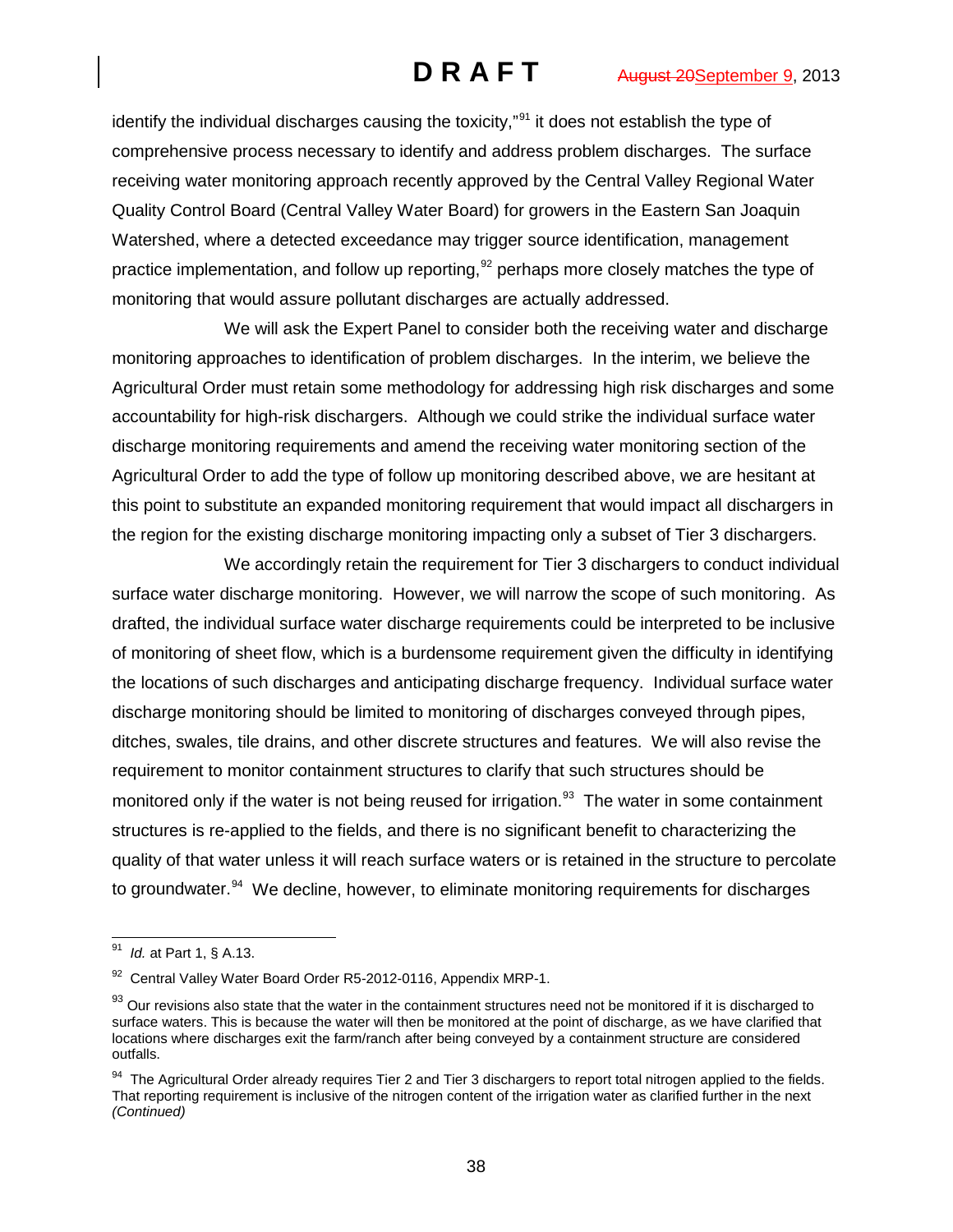conveyed to surface waters through tile drains. Discharges from tile drains carry pollutants to surface waters and are appropriate for monitoring under the Agricultural Order.<sup>[95](#page-38-0)</sup>

With the revisions below, we find that the cost of carrying out the surface water discharge monitoring requirement is reasonably related to the benefit of identifying and addressing those discharges at highest risk of impacting surface water quality.<sup>[96](#page-38-1)</sup>

The sampling and analysis plan and the quality assurance project plans for the individual surface water discharge monitoring were due by March 15, 2013, and dischargers have presumably already submitted such plans indicating the discharge points that will be sampled. $97$  While the plans may now require amending for consistency with this Order, such amendments will only result in reduced monitoring. We therefore find that it is reasonable for dischargers to make any necessary amendment to the plans in timewill, however, extend the deadline to initiate surface water discharge monitoring by from October 1, 2013, as required under the Agricultural Order, to December 1, 2013.

We shall amend Part 5, Section A, of the Tier 3 MRP as follows:

## **PART 5. INDIVIDUAL SURFACE WATER DISCHARGE MONITORING AND REPORTING REQUIREMENTS**

Monitoring and reporting requirements for individual surface water discharge identified in Part 5.A. and Part 5.B. apply to **all** Tier 3 Dischargers **with irrigation water or stormwater discharges to surface water from an outfall. Outfalls are locations where irrigation water and stormwater exit a farm/ranch, or otherwise leave the control of the discharger, after being conveyed by pipes, ditches, constructed swales, tile drains, containment structures, or other discrete structures or features that transport the water**. **Discharges that have commingled with discharges from another farm/ranch are** 

 $\ddot{ }$ *(continued from previous page)*

section. Irrigation water reapplied from a containment structure is expected to generally be only a small component of overall irrigation water and not significant enough to require characterization.

<span id="page-38-0"></span><sup>&</sup>lt;sup>95</sup> See AR File Nos. 207 (Letter 85); 228, p. 50; 265, p. 483. As previously stated, we do not see ongoing monitoring of tile drains as inconsistent with the Central Coast Water Board staff's acknowledgment in the administrative record that addressing pollutants discharged through tile drains is an issue requiring long-term perspectives and cooperative solutions. (See AR File Nos. 233, pp. 48-50, 295, pp. 8-10).

<span id="page-38-1"></span><sup>&</sup>lt;sup>96</sup> Cost information submitted in the stay proceedings primarily addressed costs associated with preparation of the sampling and analysis plans and the quality assurance project plans for individual surface water discharge monitoring. We found then that the cost estimates submitted by dischargers were inflated and declined to stay preparation of the relevant plans. (Stay Order, pp. 23-24.) Those plans were due by March 15, 2013. The Stay Request submitted by Grower-Shipper included a declaration asserting that a grower with five to ten sampling locations would incur costs ranging from \$7000 to \$11,000 per sampling event. (Grower-Shipper Request for Stay, Suverkropp Decl.[Apr. 12, 2012], ¶ 8.) The Central Coast Water Board has estimated the cost of sampling and laboratory analysis to be in the range of \$5,000 for one tailwater discharge point, one stormwater discharge point, and three sampling events. (Central Coast Water Board Response to the Petitions, p. 33; AR File No. 234, p.34)

<span id="page-38-2"></span><sup>&</sup>lt;sup>97</sup> We declined during the stay proceedings to stay the provisions for preparation of the sampling and analysis plan and the quality assurance project plan. (Stay Order at 23-24.)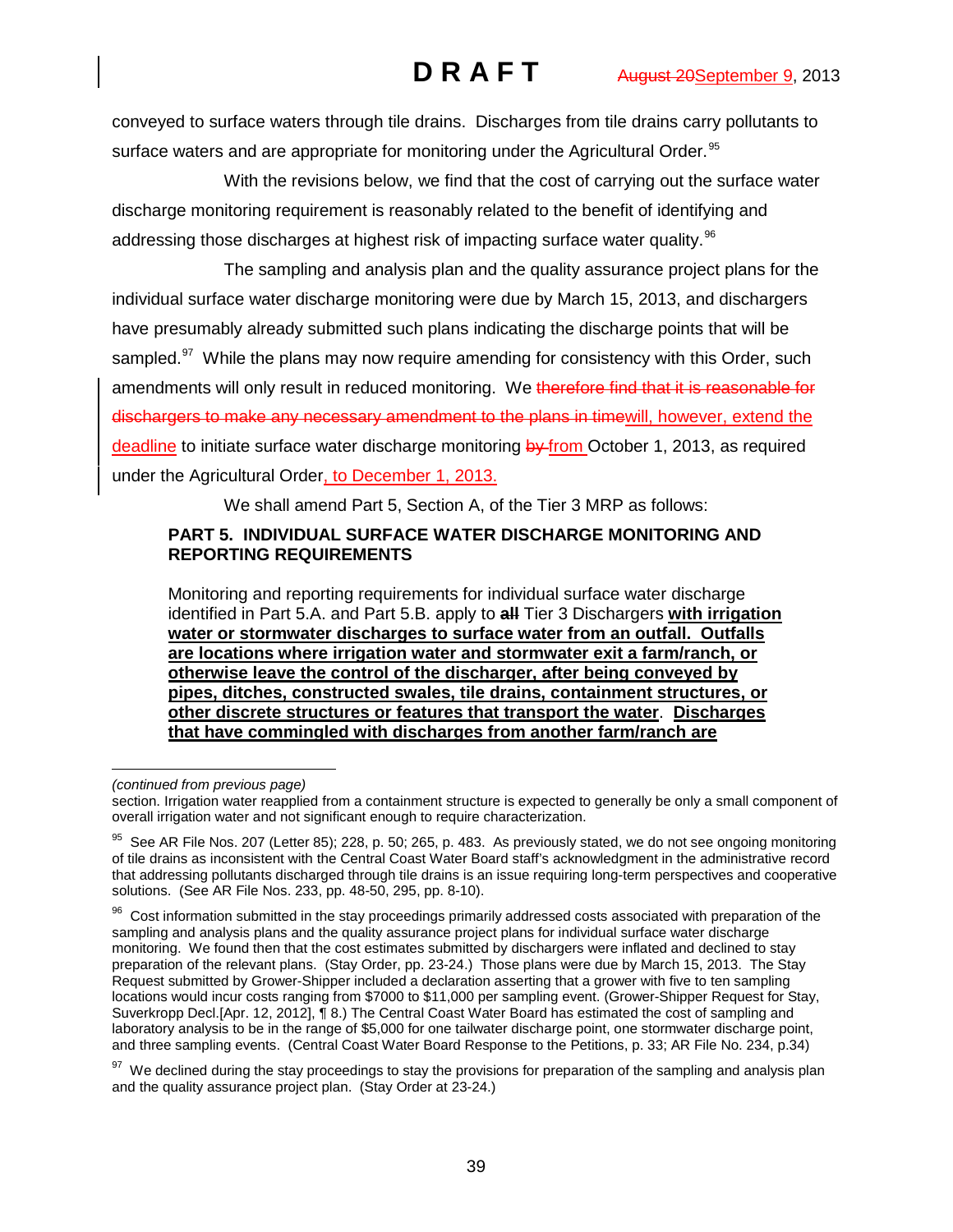**considered to have left the control of the discharger.** Key monitoring and reporting requirements for individual surface water discharge are shown in Tables 5A and 5B. Time schedules are shown in Table 6.

## **A. Individual Surface Water Discharge Monitoring**

**1.**2.Tier 3 Dischargers must conduct individual surface water discharge monitoring to a) evaluate the quality of individual waste discharges, including concentration and load of waste (in kilograms per day) for appropriate parameters, b) evaluate effects of waste discharge on water quality and beneficial uses, and c) evaluate progress towards compliance with water quality improvement milestones in the Order.

### Individual Sampling and Analysis Plan

- **2.**3.**By March 15, 2013**, Tier 3 Dischargers must submit an individual surface water discharge Sampling and Analysis Plan and QAPP to monitor individual discharges of waste **irrigation water and stormwater** from **that leaves** their farm/ranch **from an outfall**, including irrigation run-off (including tailwater discharges and discharges from tile drains, tailwater ponds and other surface water containment features unless constructed with impermeable liner), and stormwater discharges. The Sampling and Analysis Plan and QAPP must be submitted to the Executive Officer.
- **3.**4.The Sampling and Analysis Plan must include the following minimum required components to monitor irrigation **water** run-off, including tailwater discharges and discharges from tile drains, tailwater ponds and other surface water containment features and stormwater discharges:
	- a. Number and location of discharge points **outfalls** (identified with latitude and longitude or on a scaled map);
	- b. Number and location of monitoring points;
	- c. Description of typical irrigation runoff patterns;
	- d. Map of discharge and monitoring points;
	- e. Sample collection methods;
	- f. Monitoring parameters;
	- g. Monitoring schedule and frequency of monitoring events;
- **4.**5.The QAPP must include appropriate methods for sampling, measurement and analysis, data collection or generation, data handling, quality control activities, and documentation.
- **5.**6.The Sampling and Analysis Plan and QAPP, and any proposed revisions are subject to approval by the Executive Officer. The Executive Officer may require modifications to the Sampling and Analysis Plan or Tier 3 Dischargers may propose Sampling and Analysis Plan modifications for Executive Officer approval, when modifications are justified to accomplish the objectives of the MRP.

### Individual Surface Water Discharge Monitoring Points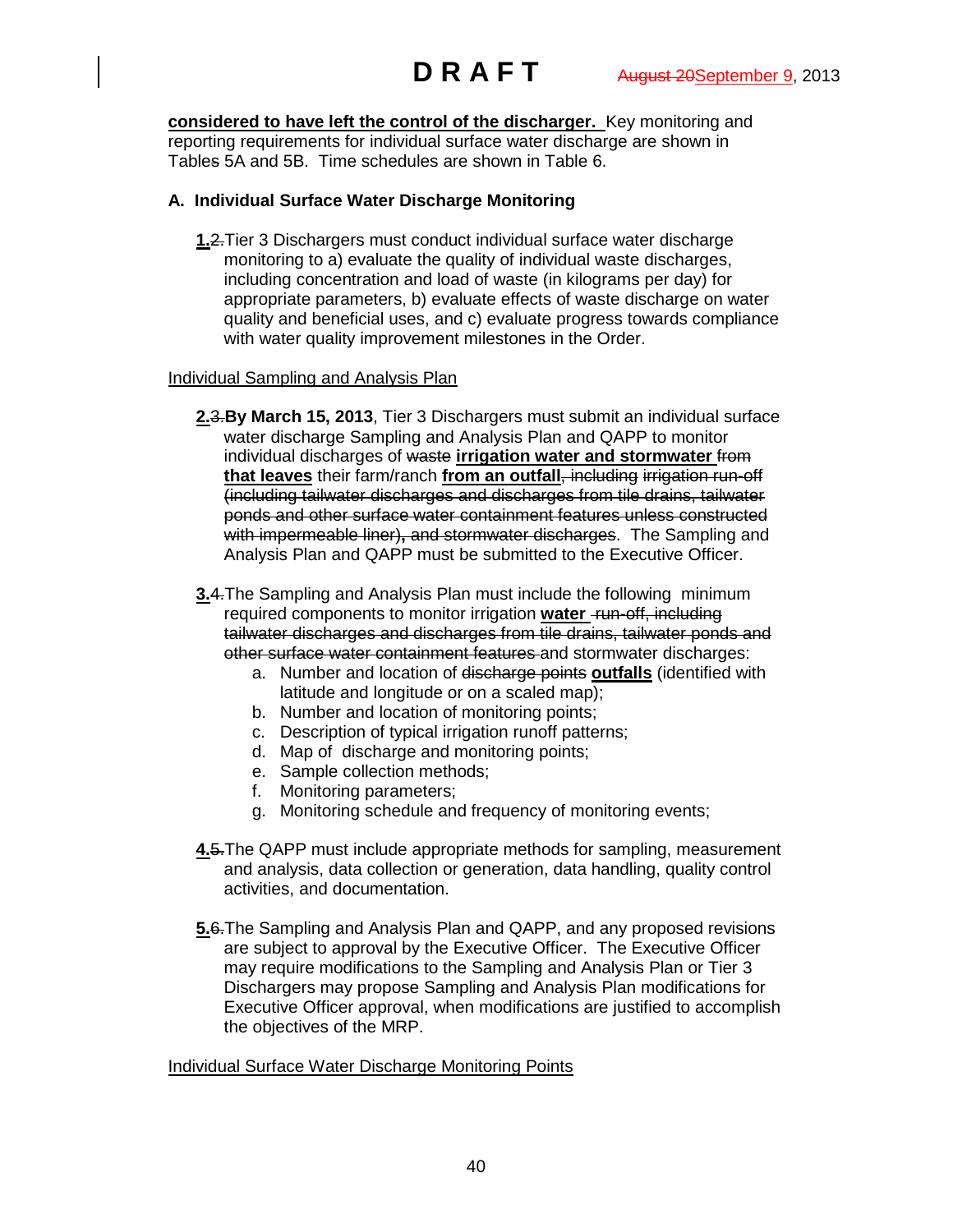- **6.**7.Tier 3 Dischargers must select monitoring points to characterize at least 80% of the estimated **maximum** irrigation run-off discharge volume from each farm/ranch at the point in time the sample is taken**based on that**  farm's /ranch's typical discharge patterns, 8<sub>7</sub> including tailwater discharges and discharges from tile drains. Sample must be taken when irrigation activity is causing maximal run-off. Load estimates will be generated by multiplying flow volume of discharge by concentration of contaminants. Tier 3 Dischargers must include at least one monitoring point from each farm/ranch which drains areas where chlorpyrifos or diazinon are applied, and monitoring of runoff or tailwater must be conducted within one week of chemical application. If discharge is not routinely present, Discharger may characterize typical run-off patterns in the Annual Report. See Table **5A**4a for additional details.
- **7.** 8.Tier 3 Dischargers must also monitor tailwater **storage** ponds and other **terminal** surface water containment features **structures that collect irrigation and stormwater runoff, unless the structure is (1) part of a tail-water return system where a major portion of the water in such structure is reapplied as irrigation water, or (2) the structure is primarily a sedimentation pond by design with a short hydraulic residence time (96 hours or less) and a discharge to surface water when functioning** . If multiple ponds are present, sampling must cover at least **those structures that would account for** 80% by **of the maximum storage** volume of the containment features, **regardless of their current stored volume**. See Table 4b **5B** for additional details. **Where water is reapplied as irrigation water, Dischargers shall document reuse in the Farm Plan.**

Individual Surface Water Discharge Monitoring Parameters, Frequency, and **Schedule** 

- **8.**9.Tier 3 Dischargers must conduct monitoring for parameters, laboratory analytical methods, frequency and schedule described in Tables **5A and 5B**4A and 4B. Dischargers may utilize in-field water testing instruments/equipment as a substitute for laboratory analytical methods if the method is approved by U.S. EPA, meets reporting limits (RL) and practical quantitation limits (PQL) specifications in the MRP, and appropriate sampling methodology and quality assurance checks can be applied to ensure that QAPP standards are met to ensure accuracy of the test.
- **9.**10.**By October December 1, 2013** of the adoption of the Order, Tier 3 Dischargers must initiate individual surface water discharge monitoring per the Sampling and Analysis Plan and QAPP, unless otherwise directed by the Executive Officer.

**<sup>8</sup>** The requirement to select monitoring points to characterize at least 80% of the estimated **maximum** irrigation run-off **based on typical discharge patterns** is for the purposes of **attempting to** collecting samples that represent a majority of the volume of irrigation run-off discharged**; however, the Board recognizes that predetermining these locations is not always possible and that sampling results may vary**. The MRP does not specify the number or location of monitoring points to provide maximum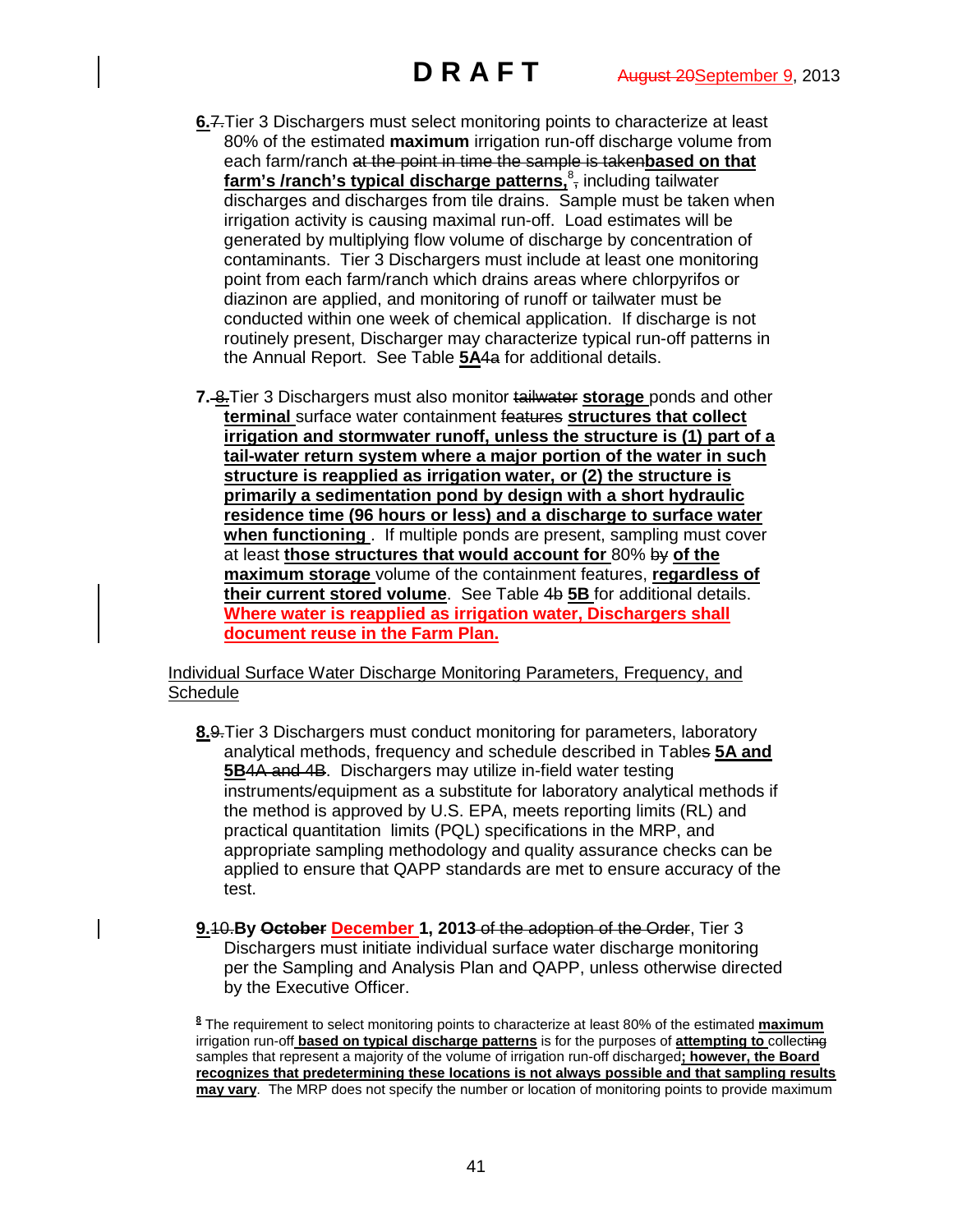flexibility for growers to determine how many sites are necessary and exact locations given **the anticipated** site-specific conditions.

# **J. Provisions Addressing Nitrogen Application**

The Agricultural Order contains a number of provisions designed to control and reduce the discharge of nitrogen to groundwater (collectively referred to herein as "nutrient management requirements"). As previously discussed, nitrate in groundwater is a significant public health threat facing the Central Coast Region. We initially proposed convening the Expert Panel primarily to study and make recommendations with regard to how to address nitrate in groundwater statewide.

We will make some revisions to the nutrient management requirements of the Agricultural Order. These revisions reflect our best judgment as to temporary measures required to keep work on this important public health and environmental issue moving forward, while we await the results of the more extensive analysis from the Expert Panel. We expect the Expert Panel to propose a comprehensive, consistent approach that will inform agricultural regulatory programs statewide. However, the work on nitrates in groundwater is too critical to await those results, and we support the Central Coast Water Board's efforts to address the issue in the interim, with the revisions directed below.

# **1. Determination of Nitrate Loading Risk Level, Provision 68 and Part 2, Section C.1-4 of Tier 2 and Tier 3 MRPs**

The nutrient management requirements of the Agricultural Order apply only to dischargers in Tier 2 and Tier 3 that are determined to have a high risk of causing nitrate loading to the groundwater. The Agricultural Order allows Tier 2 and Tier 3 dischargers to determine whether they have a high nitrate loading risk using one of two methodologies. The first is a methodology developed by the Central Coast Water Board that considers crop type, irrigation system type, and irrigation water nitrate concentration at the farm (or, at the discretion of the discharger, in smaller "nitrate loading risk units") and assigns a risk based on these factors.<sup>98</sup> Alternatively, dischargers may use the Groundwater Pollution Nitrate Hazard Index developed by the University of California Agricultural and Natural Resources (UCANR) group, which assigns a risk level based on crops grown, irrigation type, and soil type at the farm, and whether the fields have been deep ripped.<sup>99</sup> Dischargers report a Nitrate Loading Risk level for

<span id="page-41-0"></span> $98$  Tier 2 and Tier 3 MRPs, Part II, §§ C.1-4 & Table 4.

<span id="page-41-1"></span><sup>99</sup> University of California, Center for Water Resources, Nitrate Groundwater Pollution Hazard Index, [<http://ucanr.org/sites/wrc/Programs/Water\\_Quality/Nitrate\\_Groundwater\\_Pollution\\_Hazard\\_Index/>](http://ucanr.org/sites/wrc/Programs/Water_Quality/Nitrate_Groundwater_Pollution_Hazard_Index/) (as of Jun. 4, 2013).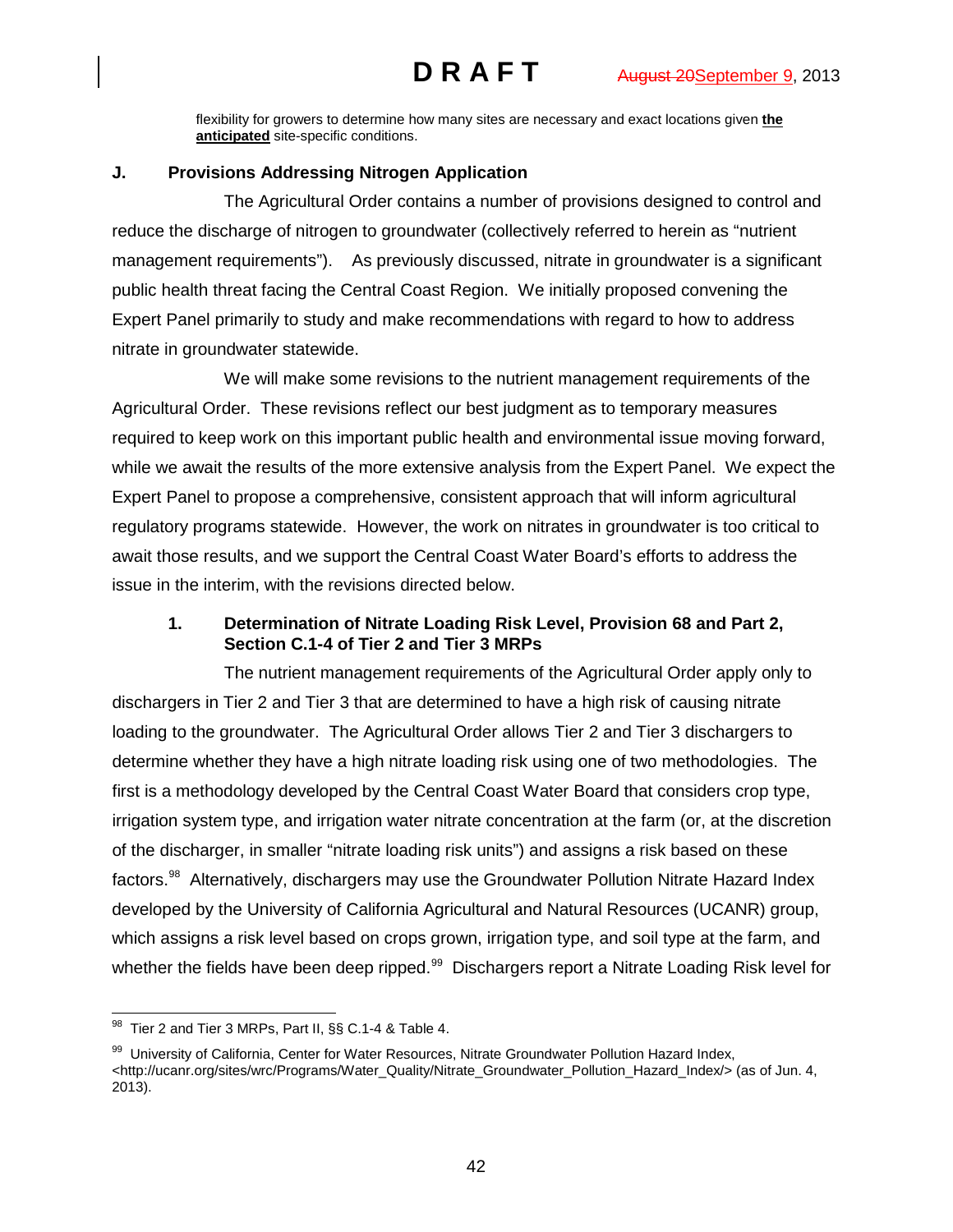each farm or each nitrate loading risk unit, which is a subdivision of the farm based on farm conditions such as irrigation system type or crop type.

We agree with the Agricultural Petitioners that neither methodology can provide a precise measurement of risk of nitrate loading to groundwater, although the UCANR methodology comes closer because of the inclusion of soil type in the risk factors. Further, as the Agricultural Petitioners point out and the Central Coast Water Board acknowledges, the dischargers will need to estimate some of the inputs; for example, they may have to rely on crop substitutions when the exact crop is not ranked for risk or enter the most permeable soil type as the input when the farm has several soil types. We will task the Expert Panel with developing or endorsing a methodology for determining when a particular farm poses a risk to loading nitrates to groundwater.

However, despite the flaws in the proposed methodologies, we will not disturb the nitrate loading risk level determination set up by the Central Coast Water Board. We previously stayed these provisions, finding that the Agricultural Petitioners had raised enough concerns and questions about the reliability of the methodologies and stating that the methodologies needed to provide meaningful and reliable information.<sup>[100](#page-42-0)</sup> Our review on the merits has not alleviated our concern that the methodologies are imprecise; however, neither has it revealed a more suitable methodology. In the absence of a clearly superior single methodology, we believe that the dischargers should have the opportunity to estimate their risk under either method. The effect of having both options is to permit a discharger with a high-risk determination under the Central Coast Water Board methodology to recalculate that result using the UCANR method. In effect, the discharger must submit to the nutrient management requirements of the Agricultural Order only if the discharger measures as high risk under both methods – a result that reduces the chances that a farm that is actually low risk will be categorized as high risk under the Agricultural Order.

The deadline for calculation of the nitrate loading risk level in the Agricultural Order is October 1, 2012, which was stayed by our Stay Order. We now direct Tier 2 and Tier 3 dischargers to calculate their Nitrate Loading Risk Level by December 1, 2013.

We shall amend Provision 68 as follows:

68. **By October December 1, 2012**, **2013,** Tier 2 and Tier 3 Dischargers must determine nitrate loading risk factor(s) in accordance with MRP Order No. R3-2012-0011-02 and MRP Order No. R3-2012-0011-03 and report the nitrate loading risk factors and overall Nitrate Loading Risk

<span id="page-42-0"></span> <sup>100</sup> Stay Order, p. 18.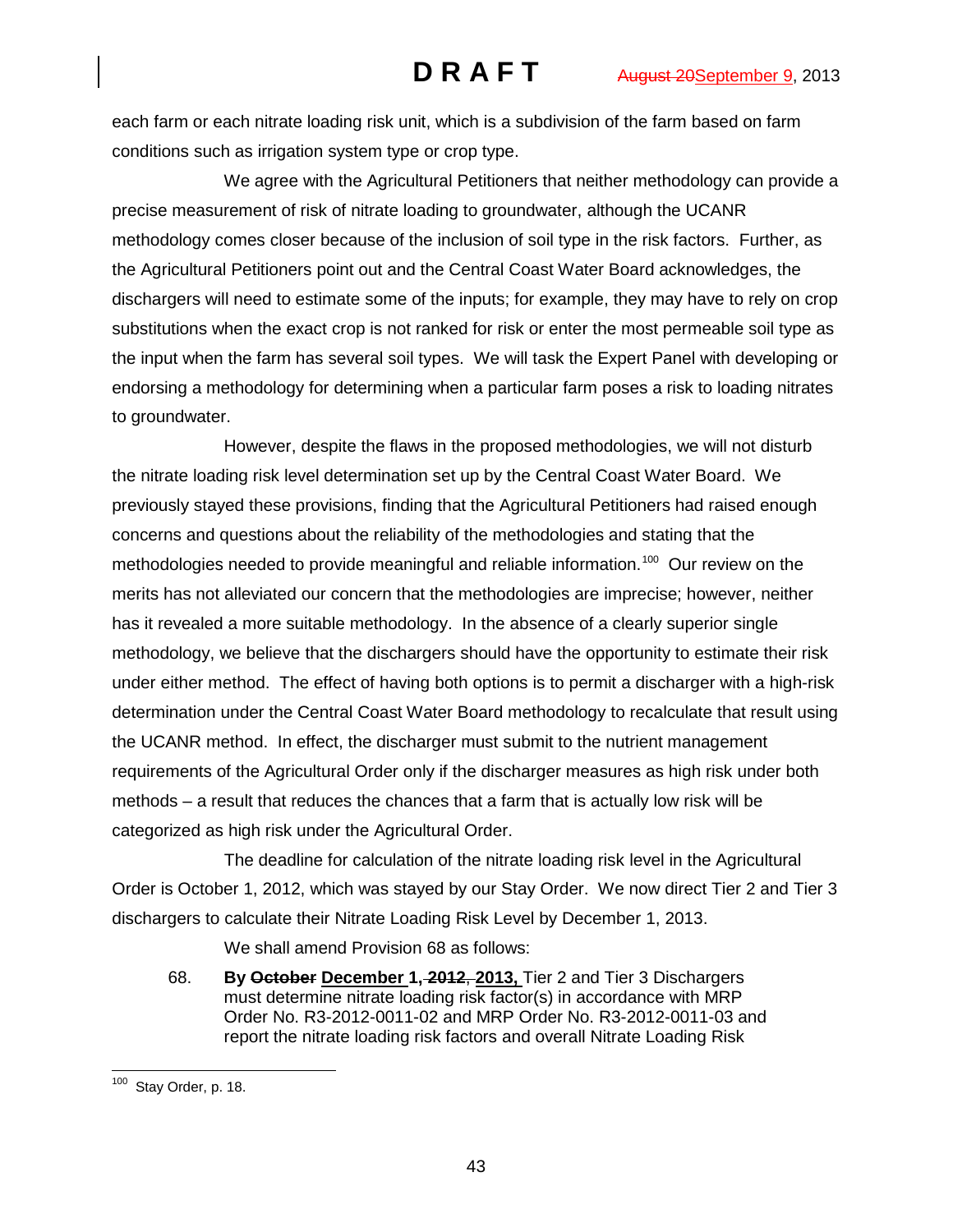level calculated for each ranch/farm or nitrate loading risk unit in the Annual Compliance Form, electronically (or in a format specified by the Executive Officer).

# **2. Total Nitrogen Applied, Provision 70 and Part 2, Section C.5 of Tier 2 and Tier 3 MRPs**

Once a Tier 2 or Tier 3 discharger is determined to have high nitrate loading risk, the requirement to report total nitrogen applied is triggered. By October 1, 2014, and by October 1 annually thereafter, the discharger must report the total annual nitrogen applied per crop per acre for each farm or nitrate loading risk unit.

We support the reporting of total nitrogen applied, but find that this requirement is confusing as written. Also, because we strike some of the requirements for reporting under the Irrigation and Nutrient Management Plan provisions as discussed in the next section, we believe it is especially important that a comprehensive set of data is reported under the provisions for total nitrogen applied. Our amendments to Part 2, Section C.5 of the Tier 2 and Tier 3 MRPs clarify the set of data expected to be reported by creating two methods for reporting. The first method requires reporting for each field or management block that is planted with a single crop and requires breaking down reporting for of nitrogen applied through fertilizers, nitrogen in the irrigation water, and nitrogen present in the soil.<sup>[101](#page-43-0)</sup> Our revisions also require reporting to be done at the field level or at a management block level, as that term is defined in the revisions. The This method is preferred because it will assist the discharger in determining how much nitrogen should be applied to the field or management block. total nitrogen reporting requirements will only produce meaningful data, particularly with regard to how that data should be employed by the discharger, if the data is viewed at the level of the segment of a farm where a single crop is planted. We note that the practice of recording and budgeting of nitrogen application is a relatively low-cost, standard industry practice that is widely recommended by agronomists and crop specialists and already utilized by many growers in the Central Coast region.<sup>[102](#page-43-1)</sup> However, we recognize that for some farms that have multiple crops planted over multiple rotations, this reporting requirement may be overly burdensome. As a result, we provide a second method of reporting that allows for aggregated data to be reported at the nitrate loading risk unit level. While the second method does not assist the discharger in effectively managing nitrogen inputs, it will provide sufficient data to the Central Coast Water

<span id="page-43-1"></span><span id="page-43-0"></span><sup>&</sup>lt;sup>101</sup> The Central Coast Water Board has acknowledged in its Response to the Petitions that the provisions on total nitrogen applied require revision and clarification. (Central Coast Water Board Response to the Petitions, pp. 18-20.) 102 See AR File Nos. 23, 177, 178, & 234.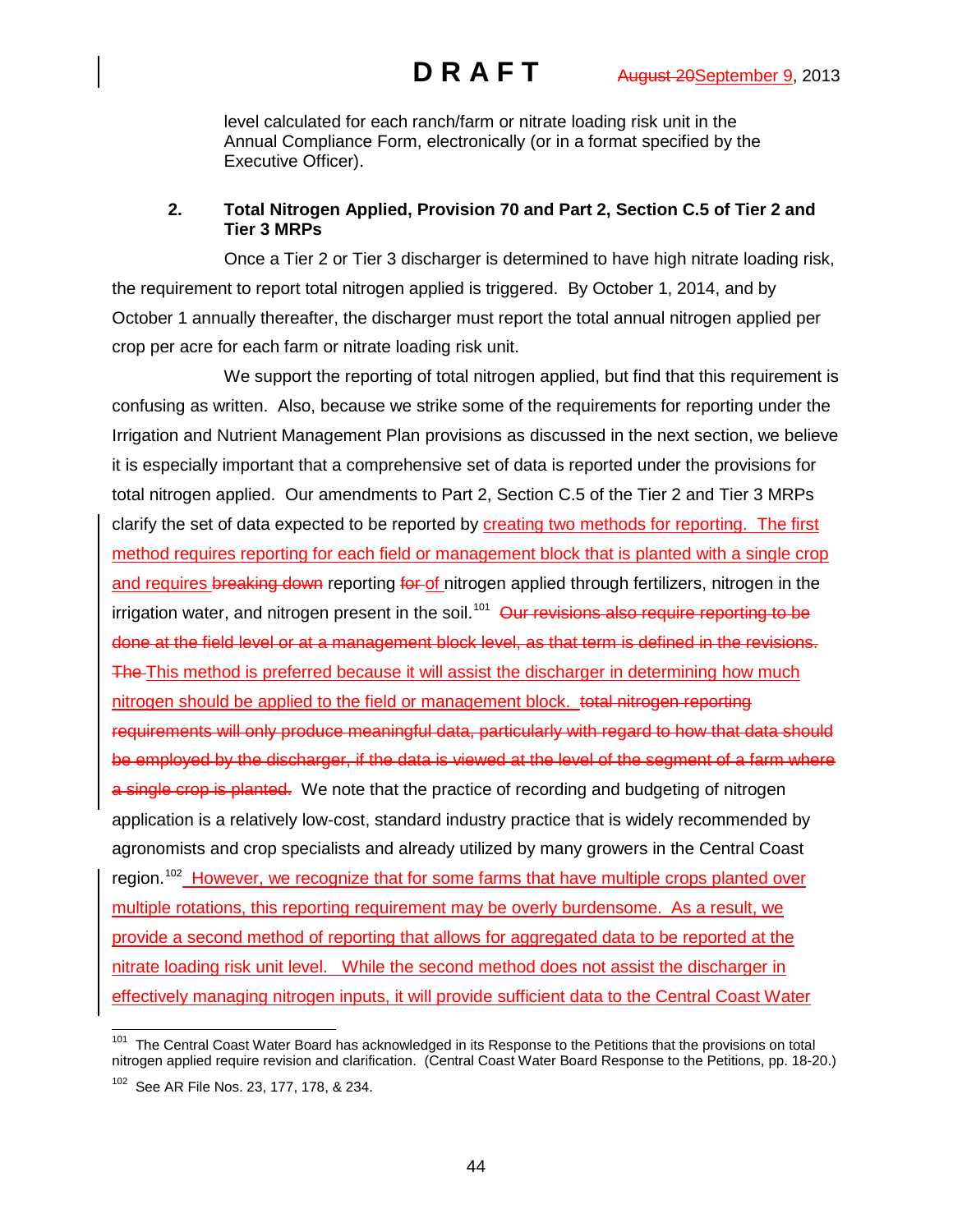Board to identify dischargers who are applying relatively high levels of nitrogen for any appropriate follow up action. We will ask the Expert Panel to evaluate both methods of reporting.

The Agricultural Order allows dischargers to develop an individual discharge groundwater monitoring and reporting program in lieu of reporting total nitrogen applied. We do not see this alternative as one that will produce data of use to the Central Coast Water Board in the absence of an ambitious and costly approach that would include drilling and monitoring of monitoring wells. We will strike that alternative and instead require all Tier 2 and Tier 3 dischargers to report total nitrogen applied.<sup>[103](#page-44-0)</sup>

We shall amend Sections C.2 and C.5 of Part 2 of the Tier 2 and Tier 3 MRPs as

follows:

Tier 2 MRP, Part 2, Section C:

2. Tier 2 Dischargers may choose to subdivide the ranch/farm into "nitrate loading risk units," based on the variability of ranch/farm conditions for the purposes of complying with this Order. A nitrate loading risk unit is a subdivided unit of the ranch/farm with different farming conditions**. Factors that a discharger may consider in subdividing the farm into nitrate loading risk units include but are not limited to** (irrigation system type, crop type, nitrate concentration in the irrigation water, **soil type, ease of monitoring and reporting, etc.).** The nitrate loading risk unit may be the total ranch, a number of blocks, or an individual block. If a Discharger chooses to subdivide the ranch/farm into individual nitrate loading risk units, the Discharger must maintain individual record keeping, and conduct monitoring and reporting for each nitrate loading risk unit.

5. Tier 2 Dischargers with individual farms/ranches or nitrate loading risk units that have a HIGH nitrate loading risk must report **application of nitrogen annually using Method 1 or 2:**

**Method 1 (by field or management block):**

**a.** total nitrogen applied **in lbs/acre per crop<sup>1</sup> for each field or management block and identification of the crop type. <sup>2</sup>** per crop, per acre, per year to each farm/ranch or nitrate loading risk unit in the electronic Annual Compliance Form. Total nitrogen must be reported in units of nitrogen, for **applied includes** any product, form or concentration including, but not limited to, organic and inorganic fertilizers, slow release products, compost, compost teas, manure, **and** extracts, nitrogen present in the soil, and nitrate in irrigation water;**;**

<span id="page-44-0"></span>We reject the argument made by the Agricultural Petitioners that total nitrogen applied is sensitive proprietary information not appropriate for reporting for the same reasons articulated in our discussion of Farm Plans. We have already stated in this Order that, with regard to the proprietary of information submitted by dischargers, we will defer to the protections for sensitive business information created by the Legislature in the Water Code and the Public Records Act. Further, we see the timing and frequency of applications, which are not required to be reported, rather than data regarding total amount, as more relevant to competitive business practices.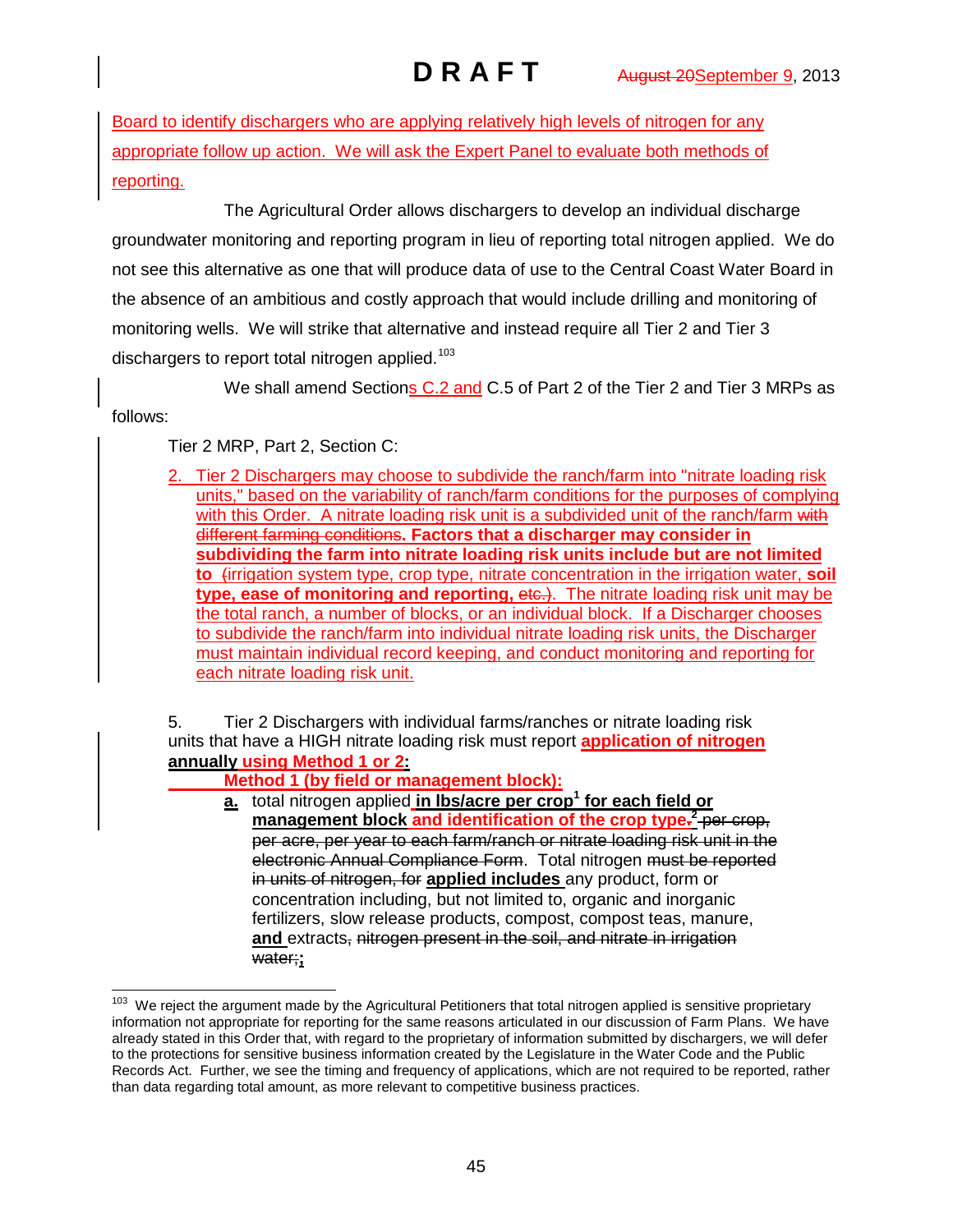- **b. average annual nitrogen concentration in irrigation water during the annual reporting period, reported as total nitrogen in mg/L, applied to each farm/ranch or nitrate loading risk unit;**
- **c. total nitrogen present in the soil in lbs/acre for each field or management block prior to the first application of fertilizer to the crop.**
	- a. As an alternative to reporting total nitrogen, Tier 2 Dischargers with high nitrate loading risk may propose an individual discharge groundwater monitoring and reporting program (GMRP) plan for approval by the Executive Officer. The GMRP plan must evaluate waste discharge to groundwater from each ranch/farm or nitrate loading risk unit and assess if the waste discharge is of sufficient quality that it will not cause or contribute to exceedances of any nitrate water quality standards in groundwater.

**Method 2 (by nitrate loading risk unit):**

- **a. Total acres of each nitrate loading risk unit;**
- **b. total nitrogen applied (sum of all applications) to each nitrate loading risk unit annually in lbs. 1 Total nitrogen applied includes any product, form or concentration including, but not limited to, organic and inorganic fertilizers, slow release products, compost, compost teas, manure, and extracts;**
- **c. average nitrogen concentration in irrigation water during the annual reporting period, reported as total nitrogen in mg/L, applied to each farm/ranch or nitrate loading risk unit;**
- **d. Total acres of each crop type grown3 within the nitrate loading risk unit during the annual reporting period.**

**1 This reporting requirement is for the nitrogen content of fertilizer and not the total lbs of fertilizer. For example, if 100 lbs/acre of fertilizer is applied with 12 percent nitrogen, 12 lbs/acre is reported.**

**2 In order to report on a field basis, the entire field must be planted with the same crop and receive the same fertilizer inputs. A management block is any portion of a discharger's land that is planted with the same crop and receives the same fertilizer inputs. Management blocks may consist of multiple fields and/or divisions of a single field.**

**3 If a crop type is grown in more than one rotation during the annual reporting period, then total acres of the crop type equals the sum of the acres planted in each rotation.** 

Tier 3 MRP, Part 2, Section C:

**2.** Tier 3 Dischargers may choose to subdivide the ranch/farm into "nitrate loading risk units," based on the variability of ranch/farm conditions for the purposes of complying with this Order. A nitrate loading risk unit is a subdivided unit of the ranch/farm with different farming conditions**. Factors that a discharger may consider in subdividing the farm into nitrate loading risk units include but are not limited to** (irrigation system type, crop type, nitrate concentration in the irrigation water, **soil type, ease of monitoring and reporting, etc.).** The nitrate loading risk unit may be the total ranch, a number of blocks, or an individual block. If a Discharger chooses to subdivide the ranch/farm into individual nitrate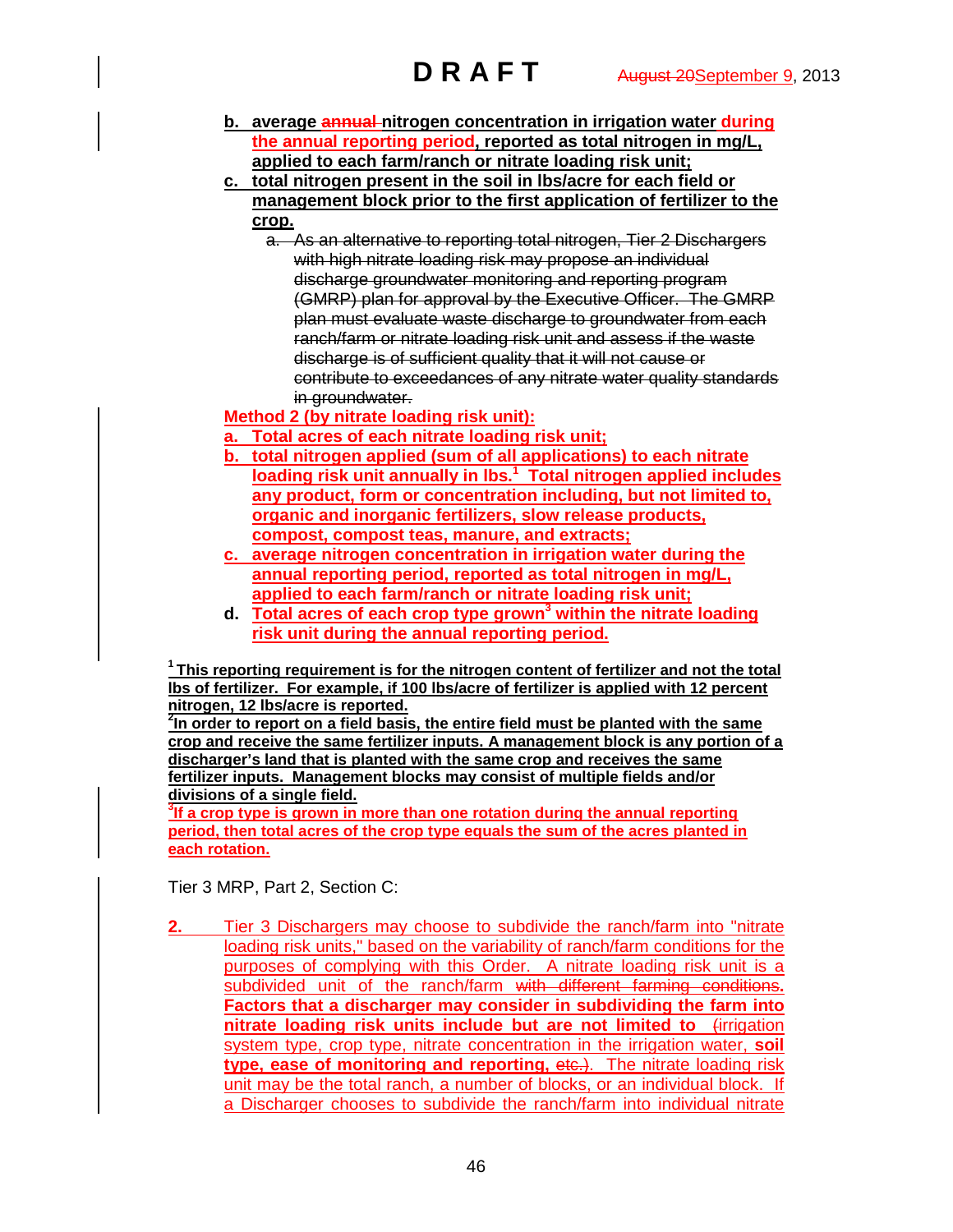loading risk units, the Discharger must maintain individual record keeping, and conduct monitoring and reporting for each nitrate loading risk unit.

5. Tier 3 Dischargers with individual farms/ranches or nitrate loading risk units that have a HIGH nitrate loading risk must report **application of nitrogen annually using Method 1 or 2:**

**Method 1 (by field or management block):**

- **a.** total nitrogen applied **in lbs/acre1 per crop for each field or management block and identification of the crop type. <sup>2</sup>** per crop, per acre, per year to each farm/ranch or nitrate loading risk unit in the electronic Annual Compliance Form. Total nitrogen must be reported in units of nitrogen, for **applied includes** any product, form or concentration including, but not limited to, organic and inorganic fertilizers, slow release products, compost, compost teas, manure, **and** extracts,**.** nitrogen present in the soil, and nitrate in irrigation water;**;**
- **b. average annual nitrogen concentration in irrigation water during the annual reporting period, reported as total nitrogen in mg/L, applied to each farm/ranch or nitrate loading risk unit;**
- **c. total nitrogen present in the soil in lbs/acre for each field or management block prior to the first application of fertilizer to the crop.**
	- a. As an alternative to reporting total nitrogen, Tier 3 Dischargers with high nitrate loading risk may propose an individual discharge groundwater monitoring and reporting program (GMRP) plan for approval by the Executive Officer. The GMRP plan must evaluate waste discharge to groundwater from each ranch/farm or nitrate loading risk unit and assess if the waste discharge is of sufficient quality that it will not cause or contribute to exceedances of any nitrate water quality standards in groundwater.

# **Method 2 (by nitrate loading risk unit):**

- **a. Total acres of each nitrate loading risk unit;**
- **b. total nitrogen applied (sum of all applications) to each nitrate loading risk unit annually in lbs.<sup>1</sup> Total nitrogen applied includes any product, form or concentration including, but not limited to, organic and inorganic fertilizers, slow release products, compost, compost teas, manure, and extracts;**
- **c. average nitrogen concentration in irrigation water during the annual reporting period, reported as total nitrogen in mg/L, applied to each farm/ranch or nitrate loading risk unit;**
- **d. Total acres of each crop type grown3 within the nitrate loading risk unit during the annual reporting period.**

**1 This reporting requirement is for the nitrogen content of fertilizer and not the total lbs of fertilizer. For example, if 100 lbs/acre of fertilizer is applied with 12 percent nitrogen, 12 lbs/acre is reported.**

**<sup>2</sup> In order to report on a field basis, the entire field must be planted with the same crop and receive the same fertilizer inputs. A management block is any portion of a discharger's land that is planted with the same crop and receives the same**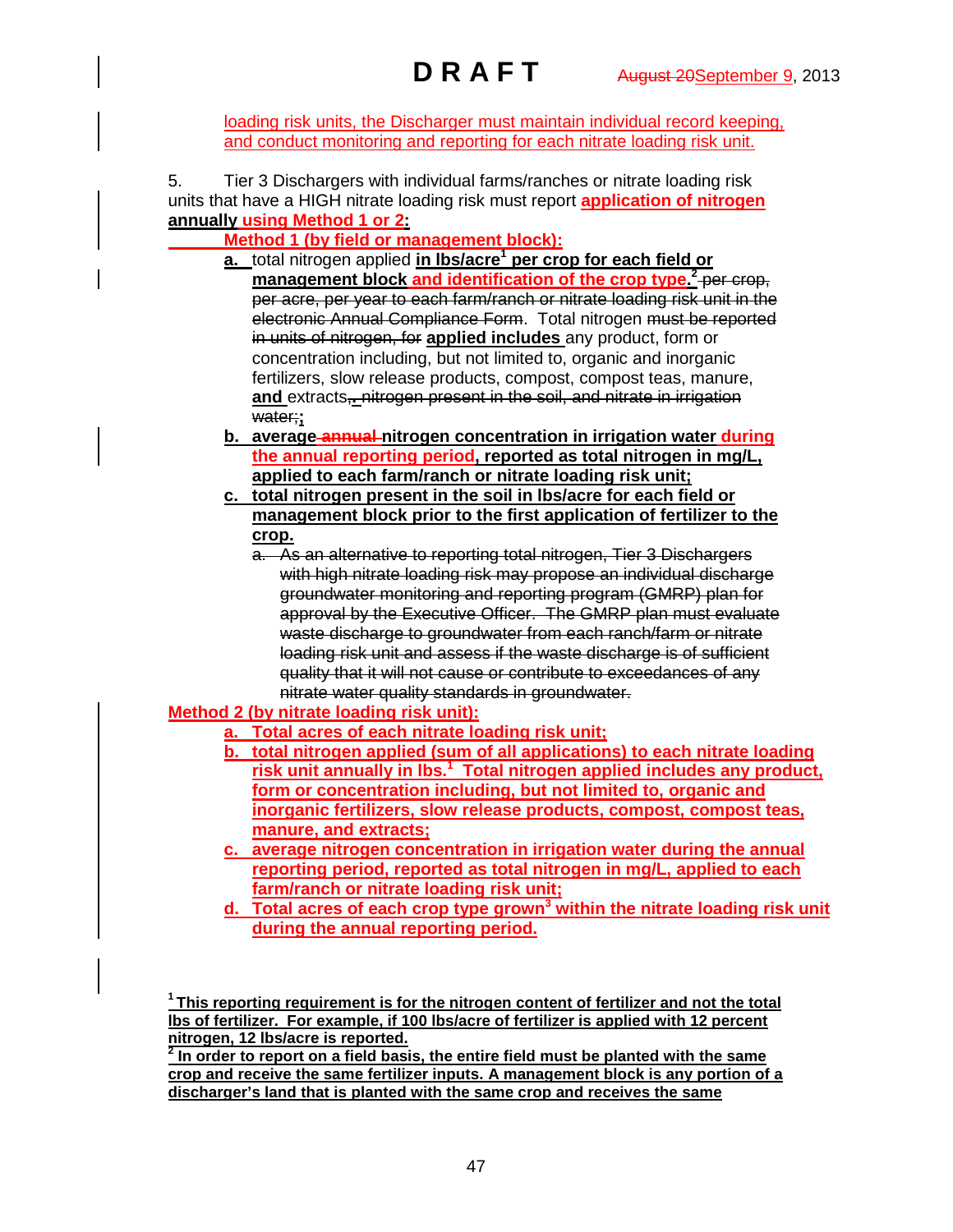**fertilizer inputs. Management blocks may consist of multiple fields and/or divisions of a single field. 3 If a crop type is grown in more than one rotation during the annual reporting period, then total acres of the crop type equals the sum of the acres planted in each rotation.**

## **3. Irrigation and Nutrient Management Plan, Provisions 74-77 and 79 and Part 6 of Tier 3 MRP**

Tier 3 dischargers with a high nitrate loading risk must prepare and implement an Irrigation and Nutrient Management Plan (INMP) and have it certified by a qualified professional. The INMP is a plan to help the dischargers budget and manage nutrients applied to the fields<sup>[104](#page-47-0)</sup> and requires identification of crop nitrogen needs, record keeping of nitrogen applied, balancing nitrogen applied and nitrogen uptake, and identification of practices to reduce nitrogen loading to groundwater. The Agricultural Petitioners do not object generally to the requirement to prepare and implement an INMP, but challenge four elements of the INMP that must be reported on the annual compliance form: (1) identification of crop nitrogen uptake values; (2) annual balance of nitrogen applied per crop compared to typical crop nitrogen uptake for each farm or nitrate loading risk unit; (3) annual estimation of nitrogen loading to groundwater and surface water; and (4) annual evaluation of reductions in nitrate loading to groundwater due to practice implementation. The Agricultural Petitioners argue that the information gathered and calculated for these elements is speculative and therefore not appropriate for inclusion in the INMP and for public reporting, as it might be misinterpreted or misused.<sup>105</sup> For the same reasons, the Agricultural Petitioners argue that an INMP effectiveness report to be submitted by October 1, 2016, will be speculative and should not be required. The Agricultural Petitioners additionally posit that the certification requirement for the INMP constitutes an unnecessary expense and that the dischargers can prepare the INMP without expert assistance.

With regard to the four reportable elements of the INMP, we agree with the Agricultural Petitioners that they result in at best an estimate of the nutrient balance ratio at a given farm and of the nitrate load leaving the farm. Crop nitrogen uptake values are not widely available and will require crop substitution, making the accuracy of the balance ratio questionable. An accurate calculation of the load discharged to surface water and groundwater

<span id="page-47-0"></span> <sup>104</sup> Tier 3 MRP, Part 6, § A.2.

<span id="page-47-1"></span><sup>&</sup>lt;sup>105</sup> The Agricultural Petitioners also argue that the requested information is proprietary. Because we strike the reporting requirement based on other grounds, *post*, we do not need to address this contention. Additionally, we have already stated in this Order that, with regard to the proprietary of information submitted by dischargers, we will defer to the protections for sensitive business information created by the Legislature in the Water Code and the Public Records Act.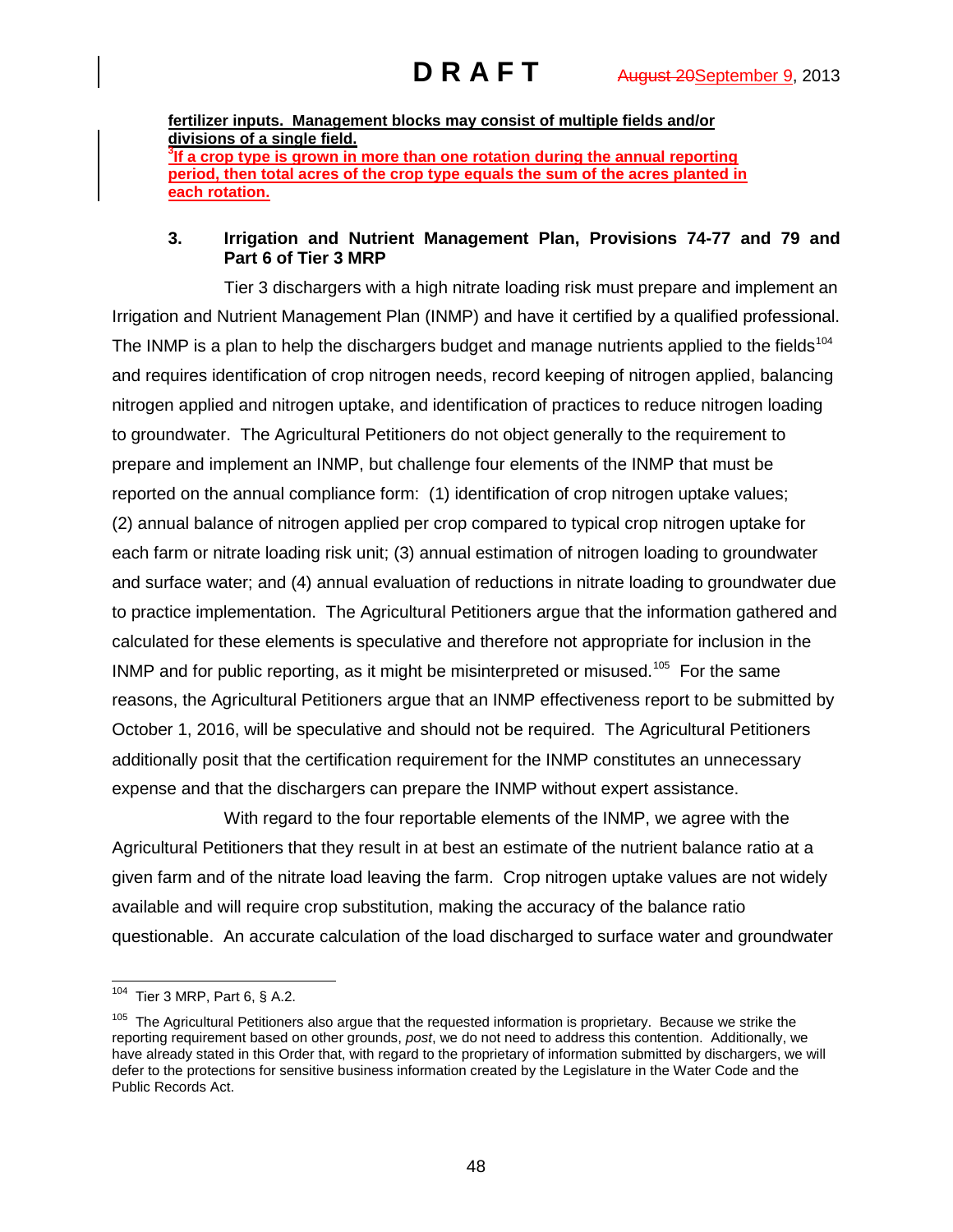requires a much more nuanced calculation than simply comparing the nitrogen applied to the fields and the amount expected to be taken up by the crops. Without reliable data on annual nitrate loading to groundwater in the first place, estimates of annual reductions in that loading are also unreliable. For these reasons, we will strike the requirements in the Agricultural Order to include calculations of the balance ratio of nitrogen applied to nitrogen uptake, the estimation of annual loading of nitrogen to groundwater and surface water, and the annual reduction in nitrogen loading to groundwater, as well as the requirement to report this information to the Central Coast Water Board. We will retain the requirement to determine crop nitrogen uptake values as part of preparation of the INMP, as this information is important to both the discharger and the professional certifying the INMP in determining the appropriate amount of nitrogen to be applied at the farm, but we will strike the requirement to have that information reported.

We recognize the value to the Central Coast Water Board of collecting data that will help identify dischargers that significantly overapply nitrogen. Such data allows the Central Coast Water Board to follow up and work with these dischargers to reduce nitrogen loss to groundwater and surface water. But we do not agree with the Central Coast Water Board that the balance ratio constitutes the appropriate data for identifying excess application. We think the more detailed and accurate data that we have required to be reported under the total nitrogen applied provisions, which does not suffer from the same level of unreliability as the balance ratio (and which must be reported by both Tier 2 and Tier 3 dischargers that have high nitrate loading risk), will allow the Central Coast Water Board to easily identify outliers in nitrogen application and to prioritize these dischargers for follow up.

Further, while we strike the nitrogen balance requirements in the short-term, we will ask the Expert Panel to develop a template for nutrient balance determinations. We will also ask the Expert Panel to consider the best approaches to evaluating nitrate discharges to groundwater. For example, a more promising approach may be to require dischargers to do a soil profile analysis designed to determine the extent to which nitrogen applied to the fields moves below the root zone, a measure of excessive application. In the interim, we see little benefit to the Central Coast Water Board in collecting data upon which it cannot draw any reliable conclusions.

We will also strike Provision 76, which allows dischargers to develop an individual discharge groundwater monitoring and reporting program in lieu of the development and implementation of an INMP. As with the similar alternative provided under the total nitrogen reporting requirements, we do not see this alternative to the INMP as one that will produce data of use to the Central Coast Water Board in the absence of an ambitious technical undertaking.

49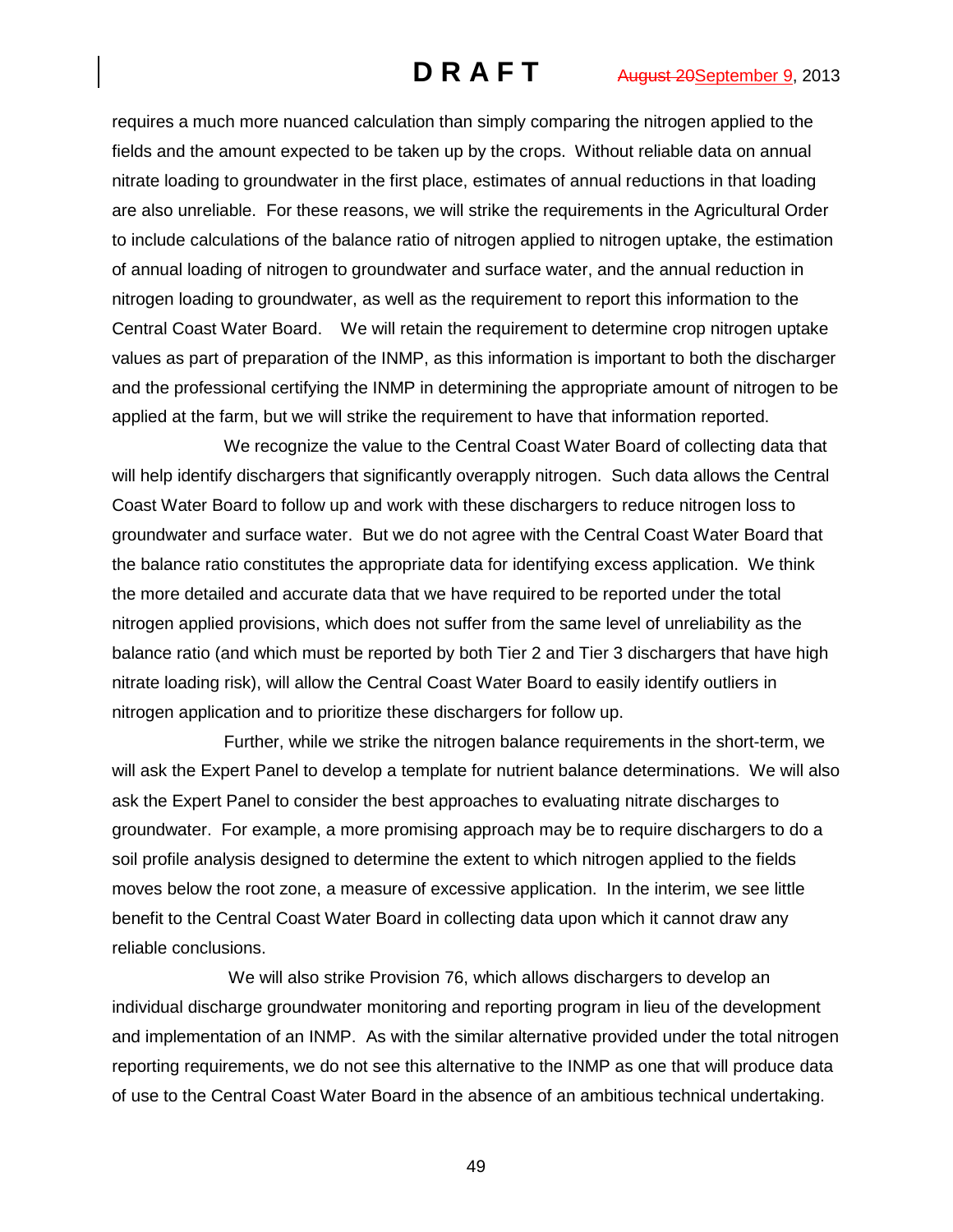The INMP is a management practice that is generally supported by agricultural experts,<sup>[106](#page-49-0)</sup> and we believe preparation of the INMP, rather than an alternative, is appropriate for Tier 3 dischargers with high nitrate loading risk.

We will not strike the requirements for certification of the INMP. The Central Coast Water Board convincingly argues that the certification requirement assures the Board that the INMPs will be agronomically sound and environmentally effective.<sup>107</sup> We will also retain the effectiveness report, but with revisions to clarify that the evaluation may be carried out by the dischargers, as opposed to a qualified professional, based on data that the discharger is already required to collect under the Agricultural Order. Unlike the reporting of elements of the INMP that we will strike, the effectiveness evaluation, as revised, constitutes a more qualitative assessment of the discharger's experience in implementing the INMP and, as a result, does not suffer from the same level of imprecision as the individual numbers required to be reported for balance ratios, loads, and load reductions.

We shall delete Provisions 74, 76, and 77 and Section B.1 of Part 6 of the Tier 3 MRP. <sup>[108](#page-49-2)</sup> We shall amend Sections A.3-5 and Section B.2 of Part 6 of the Tier 3 MRP as follows:

Section A:

- 3. The professional certification of the INMP must indicate that the relevant expert has reviewed all necessary documentation and testing results, evaluated nutrient balance calculations (total nitrogen applied relative to typical crop nitrogen uptake and nitrogen removed at harvest), evaluated estimated **with consideration to potential**  nitrate loading to groundwater, evaluated progress towards nutrient management targets, and conducted field verification to ensure accuracy of reporting.
- 4. Tier 3 Dischargers with High Nitrate Loading Risk must include the following elements in the INMP. The INMP is not submitted to the Central Coast Water Board, with the exception of key elements identified in Part 6B**with the exception of the INMP Effectiveness Report**:
	- a. Proof of INMP certification;
	- b. Map locating each farm/ranch or nitrate loading risk unit;

<span id="page-49-0"></span> $106$  See AR File Nos. 23; 177; 178; 233, p. 61; 287 (Letter 12), pp. 5-6; see also Ocean Mist Petition, p. 19, & Grower-Shipper Petition, p. 46 (stating that petitioners do not generally oppose a requirement for an irrigation and nutrient management plan).

<span id="page-49-1"></span><sup>&</sup>lt;sup>107</sup> Central Coast Water Board Response to the Petitions, p. 21; AR File Nos. 233, p. 146; 265, pp. 490-91.

<span id="page-49-2"></span><sup>&</sup>lt;sup>108</sup> Throughout this Order, when we order deletion of an entire provision from the Agricultural Order, the strikeout text will not reflect that deletion. For example, the text below does not reproduce the stricken Table 5B. At the end of this Order, we identify for clarity the specific provisions deleted from the Agricultural Order.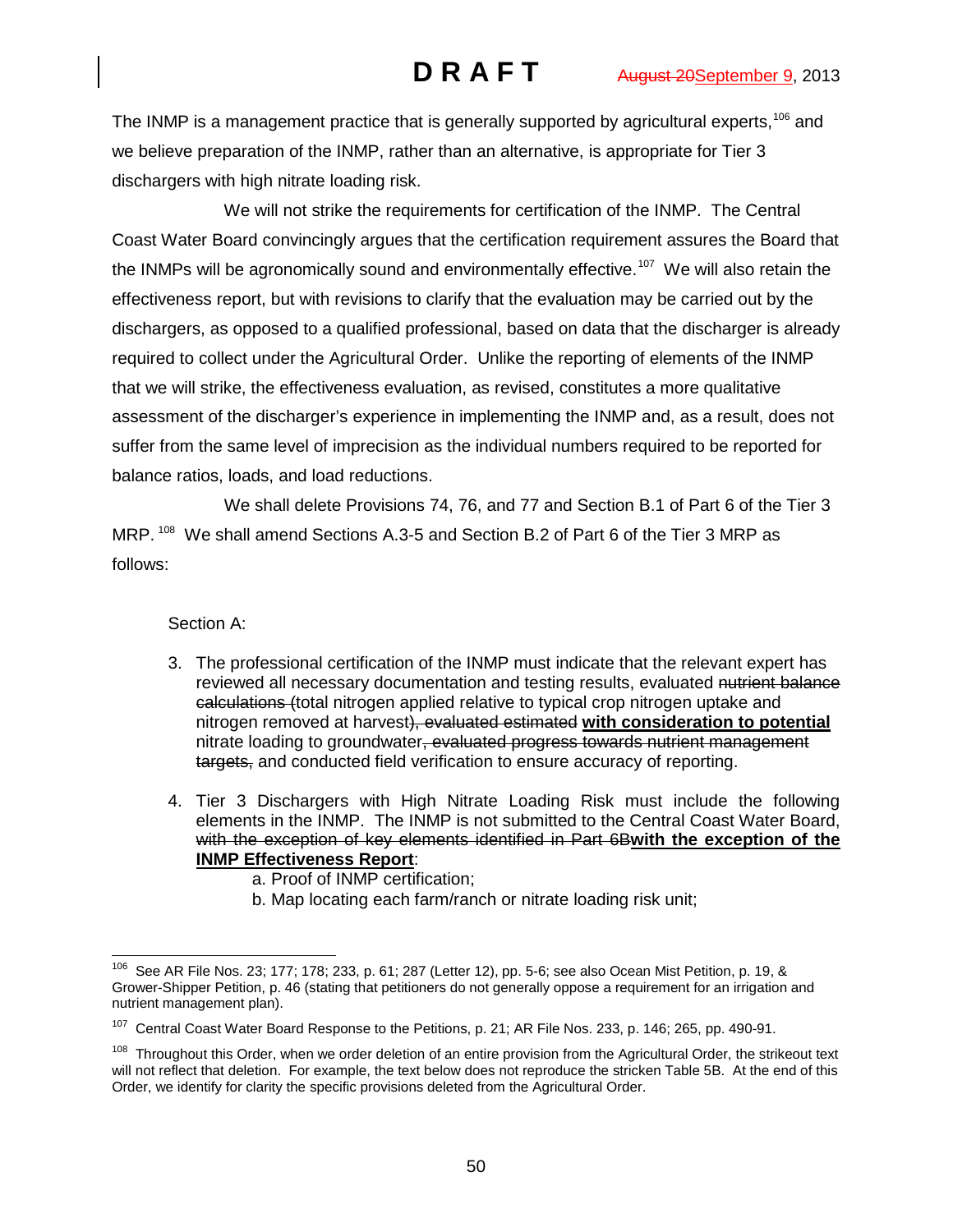- c. Identification of nitrate loading risk factors or input to the Groundwater Pollution Nitrate Hazard Index and overall Nitrate Loading Risk level calculation for each ranch/farm or nitrate loading risk unit;
- d. Identification of crop nitrogen uptake values for use in nutrient balance calculations;
- e. Record keeping **annually** of **by either Method 1 or Method 2: Method 1 (by field or management block):**
	- **i.** the total nitrogen applied **in lbs/acre** per crop, per acre to each farm/ranch or nitrate loading risk unit **for each field or management block and identification of the crop type.** (in units of nitrogen, in **Total nitrogen applied includes** any product, form or concentration) including, but not limited to, organic and inorganic fertilizers, slow release products, compost, compost teas, manure, **and** extracts, nitrogen present in the soil, and nitrate in irrigation water:
	- **ii. average annual nitrogen concentration in irrigation water during the annual reporting period, reported as total nitrogen in mg/L, applied to each farm/ranch or nitrate loading risk unit;**
	- **iii. total nitrogen present in the soil in lbs/acre for each field or management block prior to the first application fertilizer to the crop.**
	- **Method 2 (by nitrate loading risk unit):**
	- **i. Total acres of each nitrate loading risk unit;**
	- **ii. total nitrogen applied (sum of all applications) to each nitrate loading risk unit annually in lbs. Total nitrogen applied includes any product, form or concentration including, but not limited to, organic and inorganic fertilizers, slow release products, compost, compost teas, manure, and extracts;**
	- **iii. average nitrogen concentration in irrigation water during the annual reporting period, reported as total nitrogen in mg/L, applied to each farm/ranch or nitrate loading risk unit;**
	- **iv. Total acres of each crop type grown within the nitrate loading risk unit during the annual reporting period.**
- f. Dischargers must**To meet the requirement to record total nitrogen in the soil in 4.e.iii. of Method 1, dischargers may** take a nitrogen soil sample (e.g. laboratory analysis or nitrate quick test) or use an alternative method to evaluate nitrogen content in soil, prior to planting or seeding the field or prior to the time of pre-sidedressing. The amount of nitrogen remaining in the soil must be accounted for as a source of nitrogen when budgeting, and the soil sample or alternative method results must be maintained in the INMP.
- g. Annual balance of nitrogen applied compared to typical crop nitrogen uptake for each ranch/farm or nitrate loading risk unit (Nitrogen Balance ratio);
- h. Annual estimation of nitrogen loading to groundwater and surface water, including subsurface drainage (e.g., tile drains), from each ranch/farm or nitrate loading risk unit;
- i. **g**. Identification of irrigation and nutrient management practices in progress (identify start date), completed (identify completion date), and planned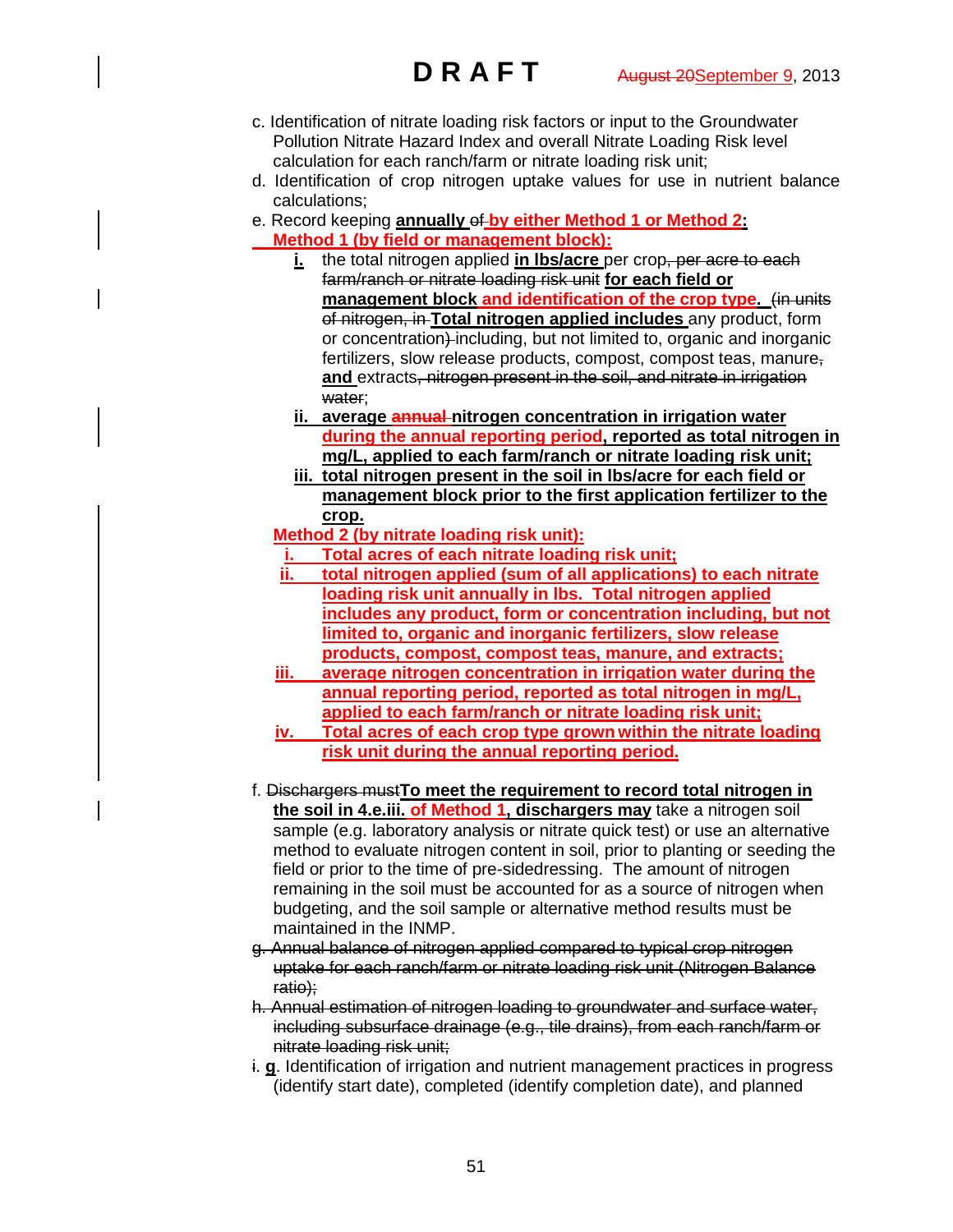(identify anticipated start date) to reduce nitrate loading to groundwater to achieve compliance with this Order.

- j. Annual evaluation of reductions in nitrate loading to groundwater resulting from decreased fertilizer use and/or implementation of irrigation and nutrient management practices;
- k. **h.** Description of methods Discharger will use to verify overall effectiveness of the INMP.
- 5. Tier 3 Dischargers must evaluate the effectiveness of the INMP. Irrigation and Nutrient Management Plan effectiveness monitoring must be conducted or supervised by a registered professional engineer, professional geologist, Certified Crop Advisor, or similarly qualified professional. Monitoring must evaluate measured progress towards protecting, preserving, and restoring groundwater quality in the upper-most aquifer (or perched aquifer, whichever is first encountered), resulting from reductions in loading based on reduced fertilizer use and improved irrigation and nutrient management practices **in order to minimize nitrate loading to surface water and groundwater**. Monitoring **Evaluation** methods used may include, but are not limited to**,** lysimeter monitoring, shallow groundwater or soil monitoring, or **analysis of** groundwater well monitoring **data or soil sample data, or analysis of trends in nitrogen application data**. If the physical monitoring by itself cannot demonstrate progress towards compliance with the Order, the Discharger may need to supplement physical monitoring with contaminant transport and flow modeling.

### Section B:

- **1.** 2. **By October 1, 2016**, Tier 3 Dischargers that have farms/ranches with high nitrate loading risk to groundwater must submit an INMP Effectiveness Report to evaluate measured progress towards protecting, preserving, and restoring groundwater quality in the upper-most aquifer, including reductions in **nitrate** loading **to surface water and groundwater** based on the implementation of irrigation and nutrient management practices. The INMP Effectiveness Report must be prepared by a state registered professional engineer, professional geologist, Certified Crop Advisor, or similarly qualified professional. Dischargers in the same groundwater basin or subbasin may choose to comply with this requirement as a group by submitting a single report that evaluates the overall effectiveness of the broad scale implementation of irrigation and nutrient management practices identified in individual INMPs to protect groundwater and achieve water quality standards for nitrate. Group efforts must use data from each farm/ranch (e.g., **data from** individual groundwater wells, lysimeters, and/or soil samples, **or nitrogen application**) to adequately represent groundwater quality and progress towards groundwater protection for all farms/ranches in the group. The INMP Effectiveness Report must include **a description of the methodology used to evaluate and verify effectiveness of the INMP.** the following elements and submitted with the electronic Annual Compliance Form:
	- a. A description of the methodology used to evaluate and verify effectiveness of the INMP (e.g., lysimeter monitoring, shallow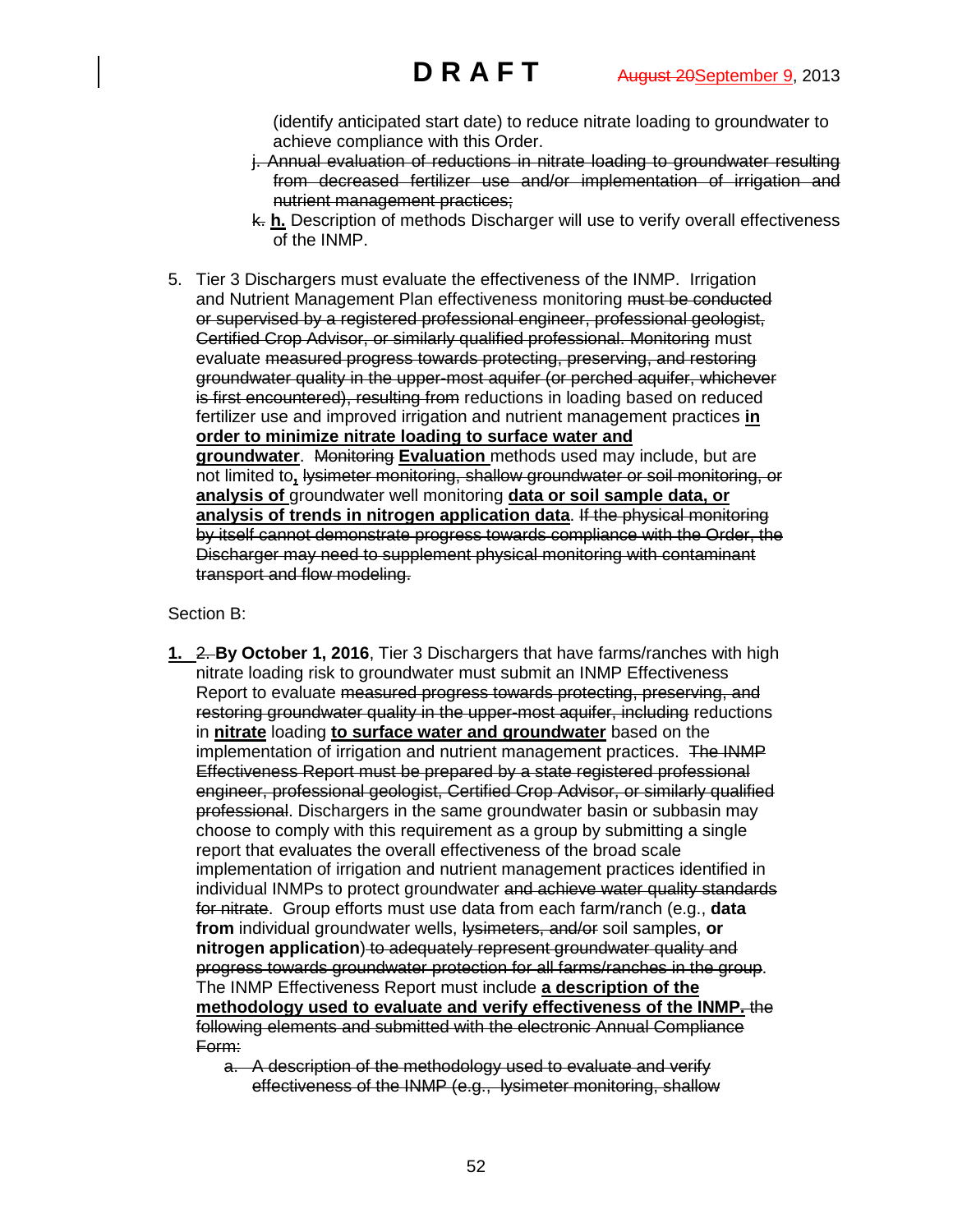groundwater or soil monitoring, groundwater well monitoring, contaminant transport and flow modeling);

- b. An evaluation of how discharges of waste and any associated reductions in nitrate loading will decrease the concentration of nitrate in the upper-most aquifer, commensurate with water quality standards, within a reasonable and foreseeable time frame, and compared to milestones identified in the Order;
- c. Based on estimated nitrate loading reductions to the groundwater basin or subbasin, the estimated number of years to achieve water quality standards in receiving water;

# **4. Nitrogen Balance Ratios, Provision 78**

Provision 78 requires Tier 3 dischargers with high nitrate loading risk level to "report progress toward certain nitrogen balance ratios by October 1, 2015." Dischargers producing crops in annual rotation must report progress toward a nitrogen balance ratio target of 1.0. Dischargers producing annual crops occupying the ground for the entire year must report progress towards a nitrogen balance ratio target of 1.2. The Agricultural Petitioners argue that the ratios represent an oversimplification of crop nutrient needs compared to nutrient applied and are therefore inappropriate targets. They further contend that the requirement constitutes the Central Coast Water Board dictating the manner of compliance in contravention of Water Code section 13360. Because our conclusion below rests on the former issue, we need not address the latter argument.

Going into the March 14-15, 2012 Central Coast Water Board hearing, the proposed Draft Agricultural Order Provision 78 stated that the relevant dischargers "must meet," as opposed to "report progress toward," the nitrogen balance ratio targets.<sup>[109](#page-52-0)</sup> The provision was amended in response to comments at the hearing. The Keepers argue that elimination of the firm and measurable requirement that would have applied to nitrate discharges to groundwater rendered the Agricultural Order inconsistent with the water quality objectives in the Central Coast Basin Plan<sup>[110](#page-52-1)</sup> and with Water Code section 13269's mandate that any waiver of waste discharge requirements be in the public interest.

We have already stated above that we view the balance ratio required to be calculated by the dischargers in the INMP to be at best an estimate of the relationship between

<span id="page-52-0"></span> <sup>109</sup> AR File No. 338, p. 29.

<span id="page-52-1"></span> $110$  The Keepers reference the Central Coast Basin Plan requirements that 1) all waters be maintained free of toxic substances in concentrations which are toxic to, or which produce detrimental physiological responses in, human, plant, animal or aquatic life (Central Coast Basin Plan, § III-4); that 2) waters not contain biostimulatory substances in concentrations that promote aquatic growths to the extent that such growths cause nuisance or adversely affect beneficial uses (*id*. at § III-3); and that 3) nitrate concentrations in domestic water supplies shall not exceed 45 mg/l (*id.* at §§ III-5, III-7). (Petition Requesting Review by Monterey Coastkeeper et al. (Apr. 16, 2012), p. 10.)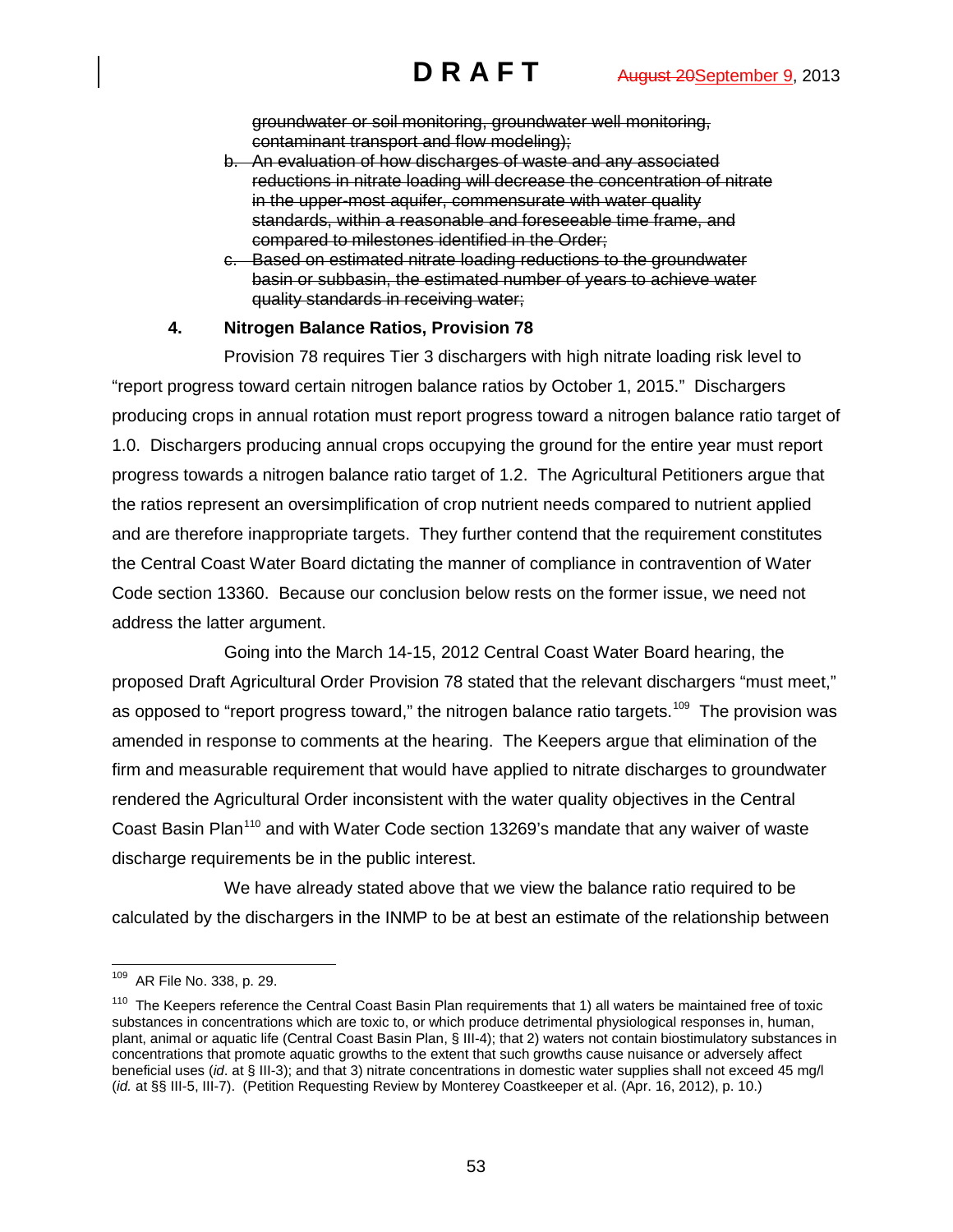the nitrogen employed by the discharger and the nitrogen needed by the crop. Similarly, the target ratios advocated by the Central Coast Water Board and the Keepers are approximations of a complex relationship between nitrogen application and crop uptake.<sup>[111](#page-53-0)</sup> We are keenly aware of the benefit and necessity of providing targets to encourage and measure progress in reducing pollutant discharges in agricultural regulatory programs. However, because of the speculative and overly simplistic nature of both the calculated ratios relevant to each farm and of the target ratios, we see little to be gained from asking the dischargers to even "make progress toward" these particular targets. As such, we disagree with the Keepers that the nitrogen balance ratio targets are in fact firm and measurable requirements.<sup>112</sup> We will ask the Expert Panel to determine whether the targets can be reformulated to support some firm and measurable requirement or if an alternative approach, such as soil profile monitoring or monitoring of a regional network of monitoring wells would be preferable.

We shall delete Provision 78.

# **K. Water Quality Buffer Plan, Provision 80 and Part 7 of Tier 3 MRP**

Provision 80 and Tier 3 MRP Part 7 require a subset of Tier 3 dischargers, specifically those with farms adjacent to or containing a waterbody listed as impaired for temperature, turbidity, or sediment, to prepare and implement a Water Quality Buffer Plan. The Water Quality Buffer Plan must propose a 30-foot or more buffer of undisturbed soil and riparian vegetation along the impaired waterbody or justify a smaller buffer based on an analysis of sitespecific conditions approved by the Executive Officer.<sup>113</sup> As an alternative to the development and implementation of the Water Quality Buffer Plan, the affected dischargers may submit evidence to the Executive Officer demonstrating that any discharge of waste is sufficiently treated or controlled such that it will not cause or contribute to exceedances of water quality standards.

<span id="page-53-0"></span> <sup>111</sup> AR File Nos. 254, pp. 52-57; 287 (Letter 12), pp. 6-8.

<span id="page-53-1"></span> $112$  As discussed, the Agricultural Order requires compliance with applicable water quality standards and with applicable provisions of the Central Coast Basin Plan at Provisions 22 and 23. The approach taken in the Agricultural Order to achieving compliance with the Central Coast Basin Plan requirements over time through management practice implementation is consistent with the State Water Board's Non-Point Source Policy (pp. 12-13) and consistent with the public interest in addressing a water quality issue that has few immediate and easy solutions.

<span id="page-53-2"></span><sup>&</sup>lt;sup>113</sup> To the extent the Central Coast Water Board picked the buffer width of 30 feet based on the Basin Plan language cited in the Agricultural Order, the Board was misguided. A filter strip width of 30 feet is specified in the Basin Plan only for construction activities, not all land disturbance activities. (Central Coast Basin Plan, § V-13.) However, we find no harm as the provisions contemplate that the buffer width may be less (or more) than 30 feet based on sitespecific conditions.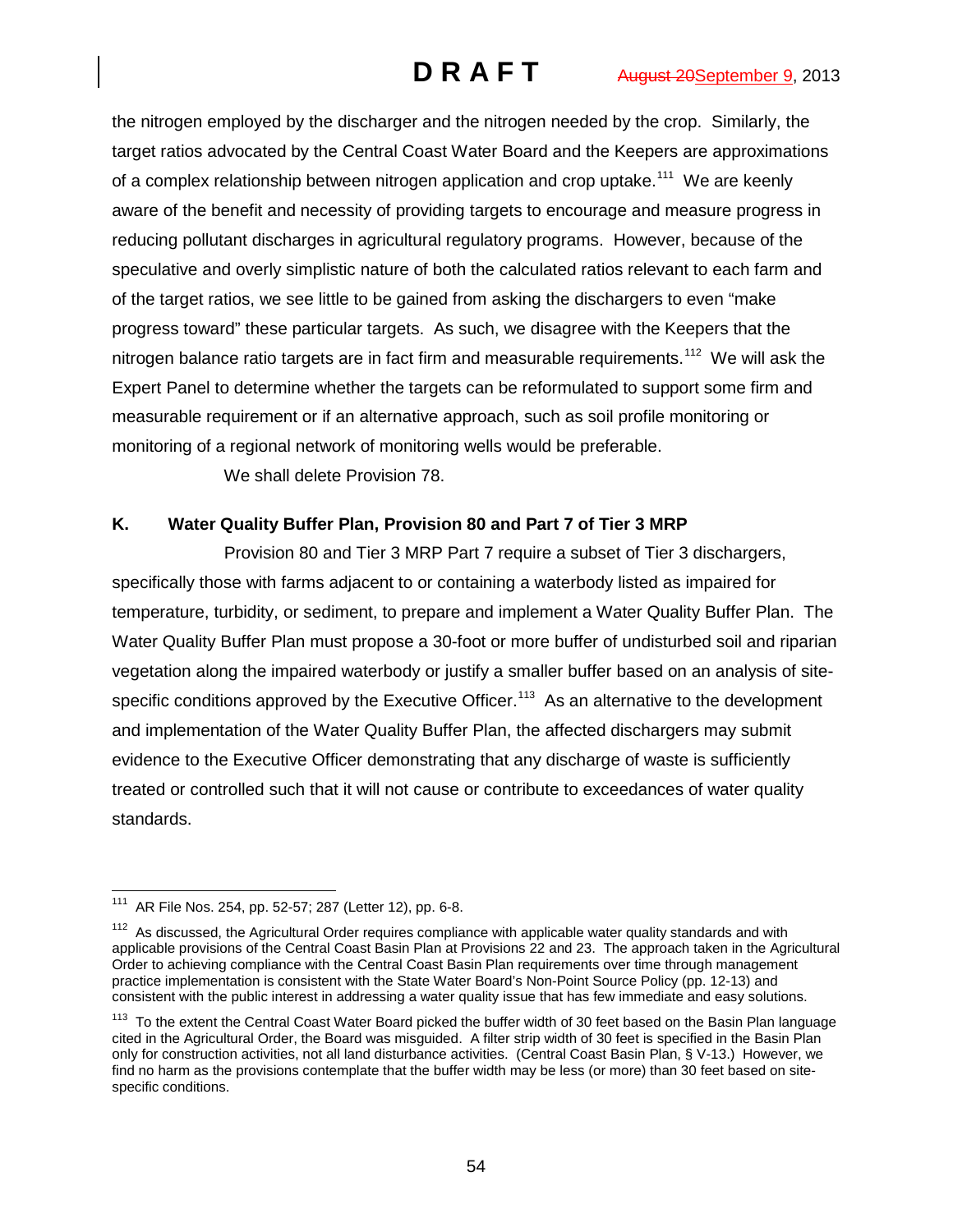The Agricultural Petitioners make two arguments that the Water Quality Buffer Plan is contrary to law. First, they argue that the requirement dictates the manner of compliance in contravention of Water Code section 13360. Given the alternative compliance option whereby a discharger can choose instead to demonstrate that the discharge is treated or controlled to a level of not causing or contributing to violations of water quality standards, we find that the Central Coast Water Board is not dictating the dischargers' manner of compliance here. $114$ 

Second, the Agricultural Petitioners argue that the requirement to implement the Water Quality Buffer Plan effects a regulatory taking prohibited by the Fifth Amendment by interfering with the investment-backed expectations of the dischargers who would otherwise utilize the buffer strips for agricultural use. A regulatory taking is an economic loss resulting from a regulatory action, as opposed to the government physically taking property through its power of eminent domain. The seminal case on regulatory takings is *Penn Central Transp. Co. v. City of New York* (1978) 438 U.S. 104 (*Penn Central*). *Penn Central* held that determining whether a regulatory action constitutes a taking requires a fact-specific consideration of "[t]he economic impact of the regulation on the claimant and, particularly, the extent to which the regulation has interfered with distinct investment-backed expectations," as well as the nature of the taking, i.e. whether it is "a physical invasion by government . . . or arises from some public program adjusting the benefits and burdens of economic life to promote the common good."<sup>[115](#page-54-1)</sup>

Here, the alleged taking – the requirement that a subset of Tier 3 dischargers devote a strip of land along impaired water bodies to uses consistent with providing a filter to pollutants – is the result of regulatory action to promote environmental and public health protection. Further, with regard to the economic impact, the reduction in agricultural production is limited by the fact that the buffer strips will in most cases constitute a small portion of any given farm.<sup>[116](#page-54-2)</sup> Finally, we note that dischargers may avoid the Water Quality Buffer Plan requirements by utilizing the alternative compliance option or by opting out of the Agricultural

<span id="page-54-0"></span> <sup>114</sup> See *Tahoe-Sierra Preservation Council v. State Water Resources Control Bd.* (1989) 210 Cal.App.3d 1421, 1438 (recognizing that preserving freedom of compliance options does not violate Water Code section 13360).

<span id="page-54-1"></span><sup>115</sup> *Penn Central,* 438 U.S. at 124; see also *Keystone Bituminous Coal Assoc. v. DeBenedictis* (1987) 480 U.S. 470, 487-493 (emphasizing the importance of the state's purpose in takings analysis and finding no taking where regulation was enacted to prevent subsidence resulting from coal extraction).

<span id="page-54-2"></span><sup>&</sup>lt;sup>116</sup> "Taking' jurisprudence does not divide a single parcel into discrete segments and attempt to determine whether rights in a particular segment have been entirely abrogated." (*Penn Central*, *supra,* 438 U.S. at 130; see also *Keystone Bituminous Coal Assoc., supra, 480 U.S. at 497; MacLeod v. Santa Clara County (9<sup>th</sup> Cir. 1984) 749 F.2d* 541, 547.) The case before us is not a total taking where a discharger is deprived of "all economically beneficial or productive use of land." (*Lucas v. South Carolina Coastal Council* (1992) 505 U.S.1003; see also *Palazzolo v. Rhode Island* (2001) 533 U.S. 606, 631-632.)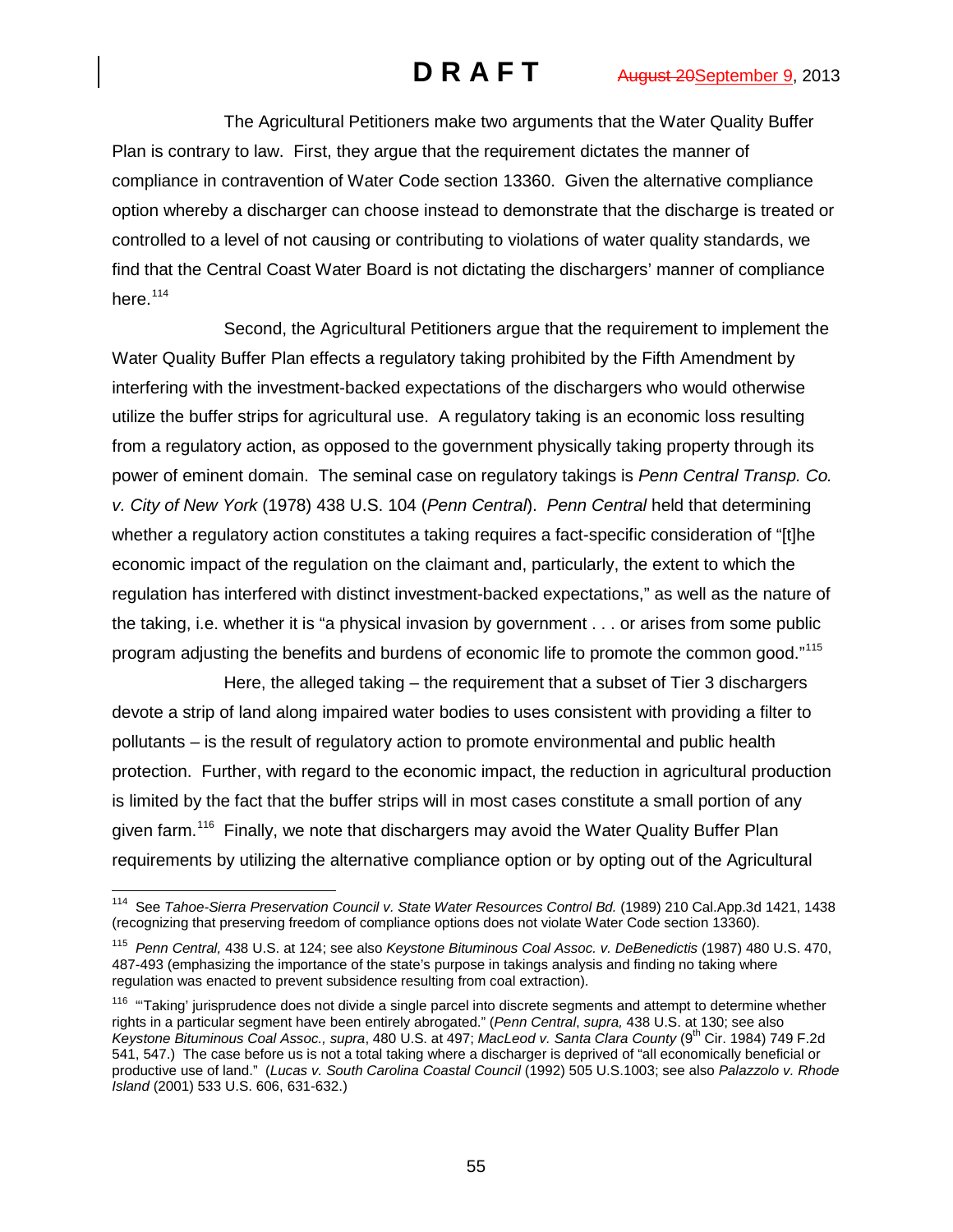Order altogether in favor of individual waste discharge requirements. We reject the argument that the requirement to implement the Water Quality Buffer Plan constitutes a taking.

Accordingly, we will make no changes to the Water Quality Buffer Plan provisions. We emphasize that the buffers required by the relevant provisions will be along water bodies with known impairments due to pollutants associated with agricultural discharges. We support the Central Coast Water Board's determination that providing a buffer for filtration of the pollutants in these discharges is one of the most effective practices for protecting these most vulnerable waterways.<sup>[117](#page-55-0)</sup>

We shall deny the request to delete Provision 80 and Part 7 of the Tier 3 MRP.

# **L. Annual Compliance Form, Provision 67 and Part 3 of Tier 2 and Tier 3 MRPs**

The Agricultural Order requires Tier 2 and Tier 3 dischargers to electronically submit an Annual Compliance Form to the Central Coast Water Board on October 1, 2012, and to update it annually thereafter. In the Stay Order, we endorsed the use of the Annual Compliance Form generally,<sup>[118](#page-55-1)</sup> but stayed certain provisions and required revisions consistent with the Stay Order directives.<sup>[119](#page-55-2)</sup> We now make revisions to the Tier 2 and Tier 3 MRPs to make the Annual Compliance Form requirements consistent with our revisions elsewhere in this Order.

We shall amend Part 3 of the Tier 2 and Tier 3 MRPs as follows:

Tier 2 MRP, Part 3:

# **A. Annual Compliance Form**

- 1. **By October 1, 2012 and updated annually thereafter by October 1**, Tier 2 Dischargers must submit an Annual Compliance Form electronically, in a format specified by the Executive Officer. The electronic Annual Compliance Form includes, but is not limited to the following minimum requirements $3$ 
	- a. Signed transmittal letter;

b. Verification that any change in general operation or farm/ranch information (e.g., crop type, irrigation type, discharge type) is reported on update to Notice of Intent (NOI);

<span id="page-55-2"></span><sup>119</sup> Stay Order, pp. 21-22. The Annual Compliance Form is available at

<span id="page-55-0"></span> <sup>117</sup> See AR File No. 232, pp. 71-74.

<span id="page-55-1"></span><sup>&</sup>lt;sup>118</sup> Our endorsement of the use of the Annual Compliance Form was based in part on the Central Coast Water Board's representation that it would be a user-friendly document facilitating ease of reporting. We reiterate our expectation here that the form be clear and user-friendly, and that it facilitate efficient reporting as well as allow easy updating and revising of submissions. We see the Annual Compliance Form more as a means of communicating the iterative process that the dischargers are undertaking, and less as a strict compliance point, since the iterative process of trying management practices and adjusting to changing conditions is a continuous process.

 $\lt$ http://www.waterboards.ca.gov/centralcoast/water\_issues/programs/ag\_waivers/docs/resources4growers/2012\_09\_ 26\_acf\_instructions\_sampleform.pdf> (as of Jun. 4, 2013).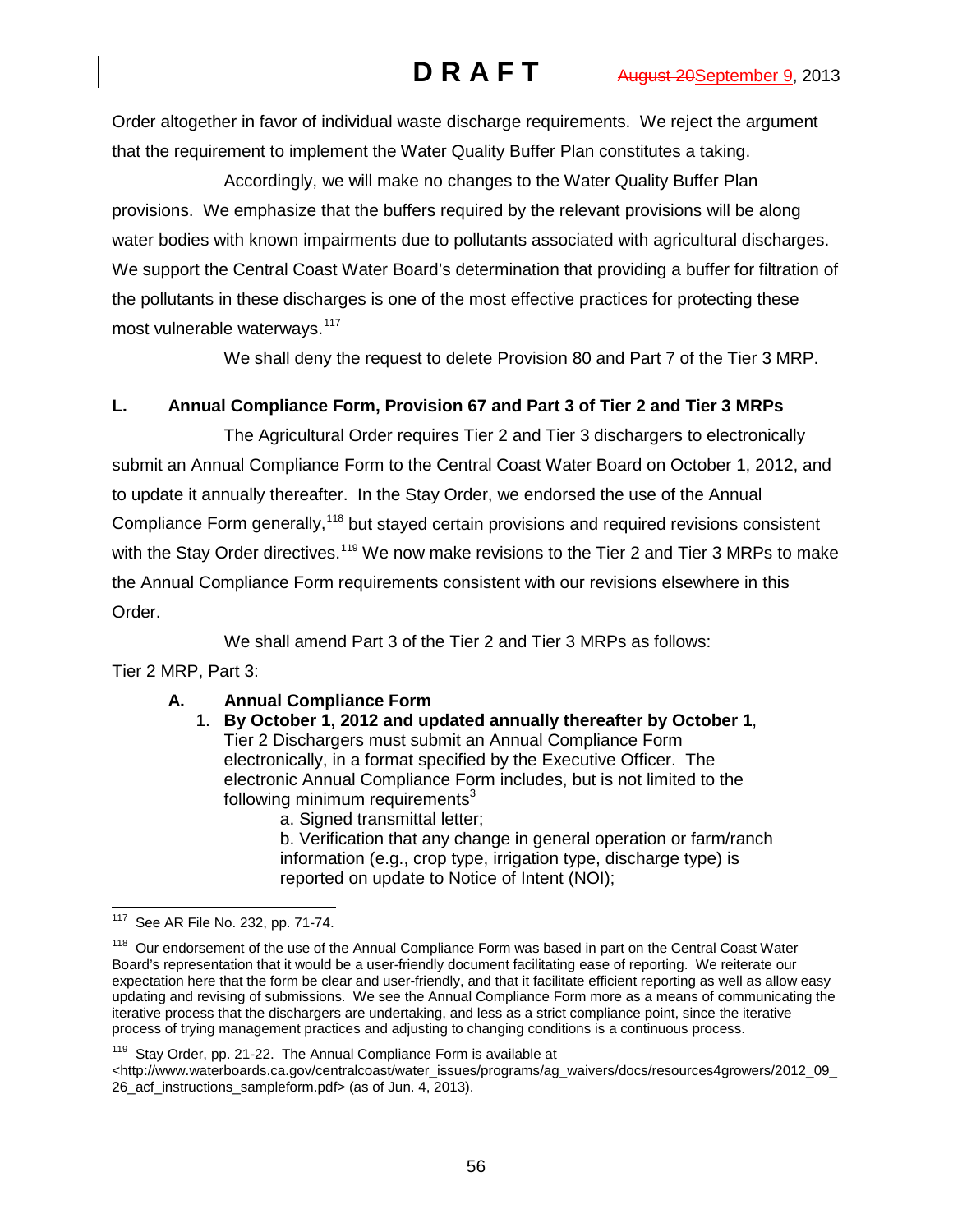c. Verification of compliance with monitoring requirements, including any cooperative monitoring fees;

d. Verification of completed Farm Plan and date of last update; e. Information regarding type and characteristics of discharge

(e.g., number of discharge points, estimated flow/volume number of tailwater days);

f. Identification of any direct agricultural discharges to a stream, lake, estuary, bay, or ocean;

g. Identification of specific farm water quality management practices completed, in progress, and planned to address water quality impacts caused by discharges of waste including irrigation management, pesticide management, nutrient management, salinity management, stormwater management, and sediment and erosion control to achieve compliance with this Order**, and** 

**identification of specific methods used, and described in the Farm Plan consistent with Order Provision 44.g., for the purposes of assessing the effectiveness of management practices implemented and the outcomes of such assessments** ;

h. Nitrate concentration of irrigation water **average annual nitrogen concentration in irrigation water during the annual reporting period, reported as total nitrogen in mg/L applied for each farm/ranch or nitrate loading risk unit**;

i. Identification of the application of any fertilizers, pesticides. fumigants or other chemicals through an irrigation system (e.g. fertigation or chemigation) and proof of proper backflow prevention devices;

j. Description of method and location of chemical applications relative to surface water;

k. Nitrate Loading Risk factors in Table 4 or Nitrate Groundwater Pollution Hazard Index input and Nitrate Loading Risk level; l. Proof of approved California Department of Fish and Game (CDFG) Streambed Alteration Agreement, as required by CDFG for any work proposed within the bed, bank or channel of a lake or stream, including riparian areas, that has the potential to result in erosion and discharges of waste to waters of the State;

### *Tier 2 Dischargers with farms/ranches that contain or are adjacent to a waterbody impaired for temperature, turbidity or sediment:*

m. Photo monitoring to document condition of streams, riparian, and wetland area habitat and the presence of bare soil within the riparian habitat area that is vulnerable to erosion;**<sup>4</sup>**

### *Tier 2 Dischargers with farms/ranches that have High Nitrate Loading Risk:***<sup>5</sup>**

### **Either:**

**Method 1 (by field or management block):**

**n.** m. Total nitrogen applied per acre to each farm/ranch or nitrate loading risk unit **in lbs/acre per crop for each field or management block and identification of the crop type..** (in units of nitrogen, in **Total nitrogen applied includes** any product,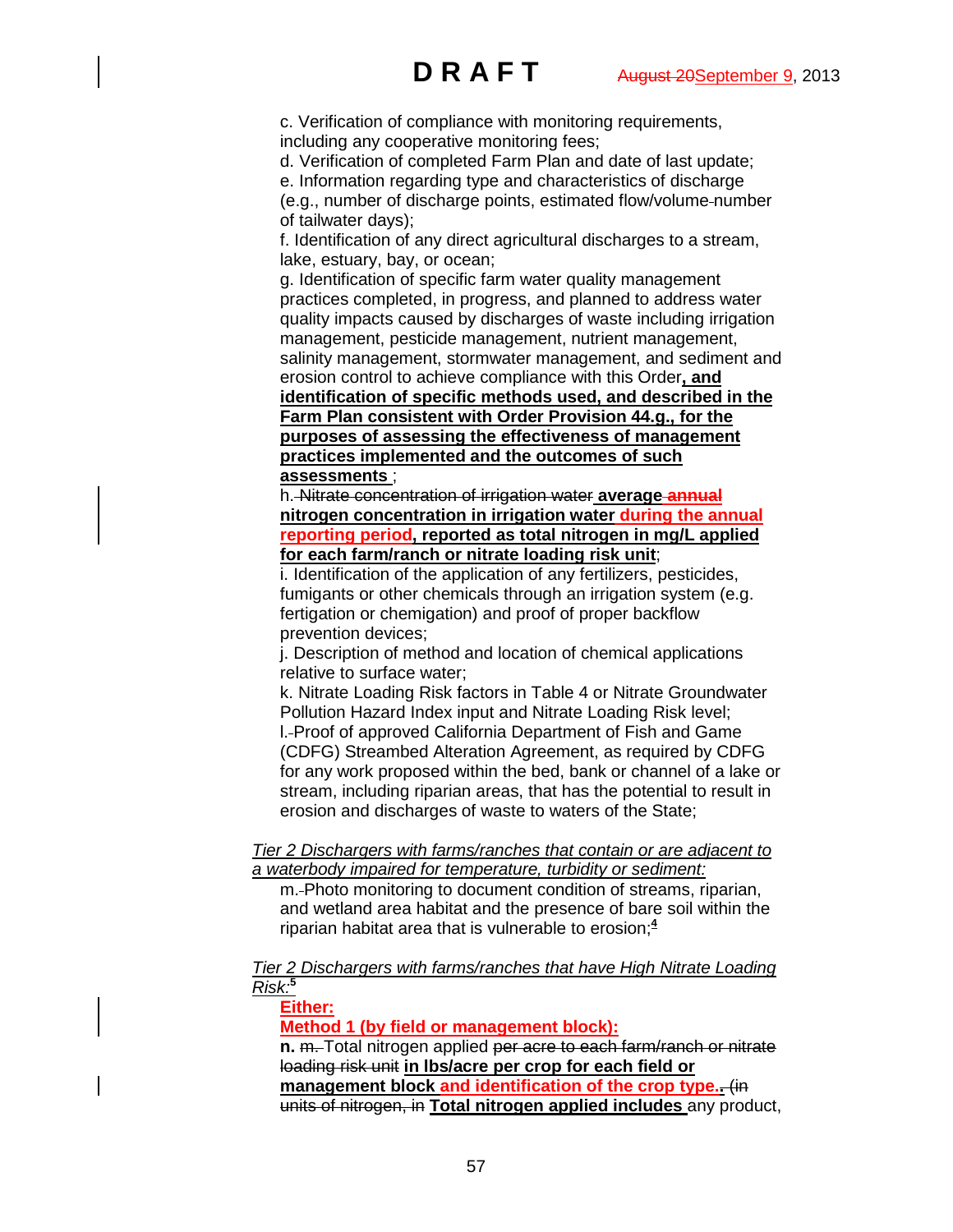form or concentration) including, but not limited to, organic and inorganic fertilizers, slow release products, compost, compost teas, manure, **and** extracts,**;** nitrogen present in the soil, and nitrate in irrigation water;

**o. total nitrogen present in the soil in lbs/acre for each field or management block prior to the first application of fertilizer to the crop.**;

**or**

**Method 2 (by nitrate loading risk unit):**

**p. Total acres of each nitrate loading risk unit;**

**q. total nitrogen applied (sum of all applications) to each nitrate loading risk unit annually in lbs. Total nitrogen applied includes any product, form or concentration including, but not limited to, organic and inorganic fertilizers, slow release products, compost, compost teas, manure, and extracts;**

**r. average nitrogen concentration in irrigation water during the annual reporting period, reported as total nitrogen in mg/L, applied to each farm/ranch or nitrate loading risk unit;**

**s. Total acres of each crop type grown within the nitrate loading risk unit during the annual reporting period.**

 $3$ Items reported in the Annual Compliance Document are due by October 1, 2012 and annually thereafter, unless otherwise specified.

# **4 Reporting due by October 1, 2014.**

**5** Due by October 1, 2014 and annually thereafter by October 1.

Tier 3 MRP, Part 3:

# **A. Annual Compliance Form**

### 1. **By October 1, 2012 and updated annually thereafter by October 1**, Tier 3 Dischargers must submit an Annual Compliance Form electronically, in a format specified by the Executive Officer. The electronic Annual Compliance Form includes, but is not limited to the following minimum requirements $^3$ :

a. Signed transmittal letter;

b. Verification that any change in general operation or farm/ranch information (e.g., crop type, irrigation type, discharge type) is reported on update to Notice of Intent (NOI);

c. Verification of compliance with monitoring requirements, including any cooperative monitoring fees;

d. Verification of completed Farm Plan and date of last update;

e. Information regarding type and characteristics of discharge

(e.g., number of discharge points, estimated flow/volume, number of tailwater days);

f. Identification of any direct agricultural discharges to a stream, lake, estuary, bay, or ocean;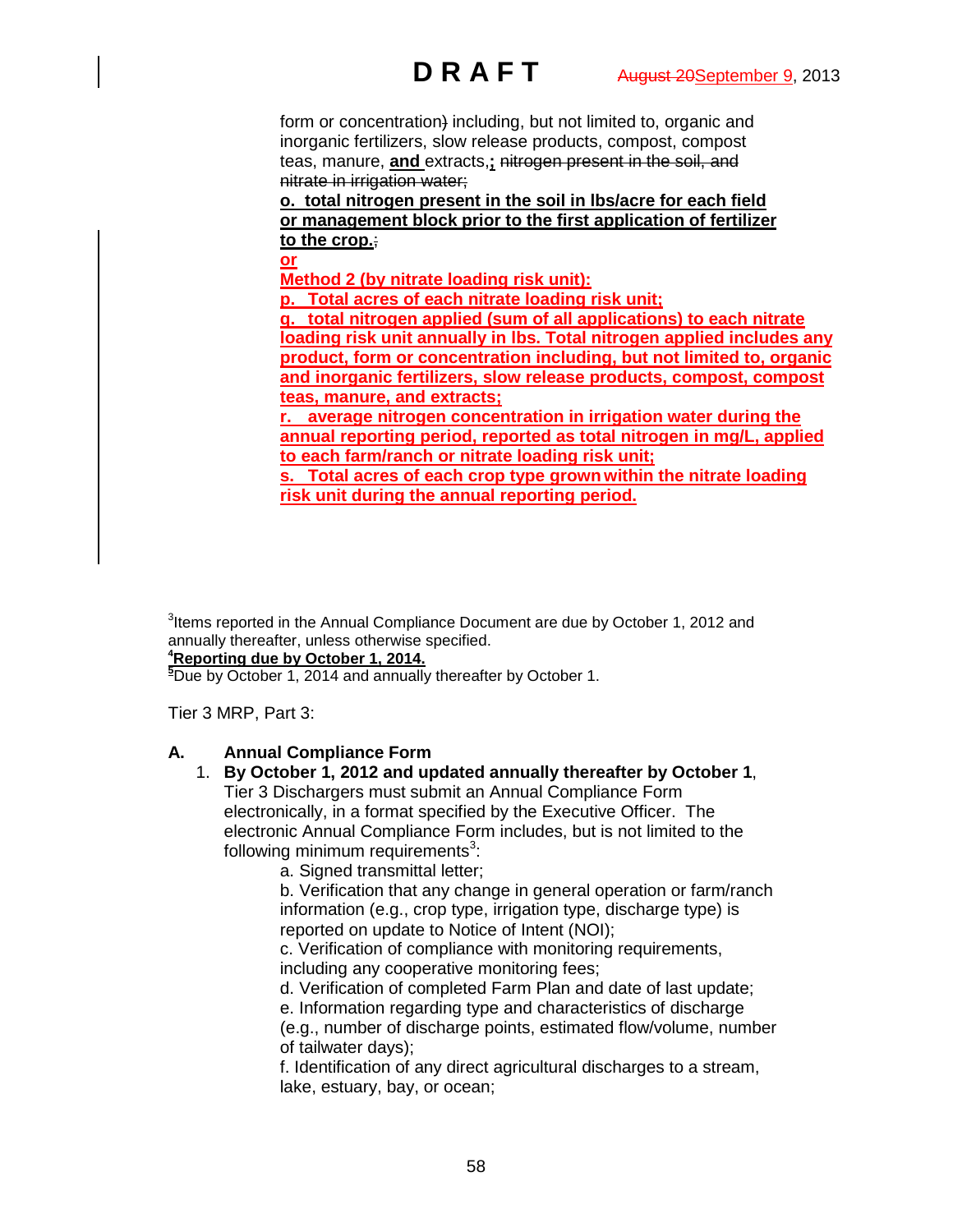g. Identification of specific farm water quality management practices completed, in progress, and planned to address water quality impacts caused by discharges of waste including irrigation management, pesticide management, nutrient management, salinity management, stormwater management, and sediment and erosion control to achieve compliance with this Order**, and identification of specific methods used, and described in the Farm Plan consistent with Order Provision 44.g., for the purposes of assessing the effectiveness of management practices implemented and the outcomes of such assessments**;

h. Nitrate concentration of irrigation water **Average annual nitrogen concentration in irrigation water during the annual reporting period, reported as total nitrogen in mg/L applied for each farm/ranch or nitrate loading risk unit**;

i. Identification of the application of any fertilizers, pesticides, fumigants or other chemicals through an irrigation system (e.g. fertigation or chemigation) and proof of proper backflow prevention devices;

j. Description of method and location of chemical applications relative to surface water;

k. Nitrate Loading Risk factors in Table 4 or Nitrate Groundwater Pollution Hazard Index input and Nitrate Loading Risk level; l. Proof of approved California Department of Fish and Game (CDFG) Streambed Alteration Agreement, as required by CDFG for any work proposed within the bed, bank or channel of a lake or stream, including riparian areas, that has the potential to result in erosion and discharges of waste to waters of the State;

*Tier 3 Dischargers with farms/ranches that contain or are adjacent to a waterbody impaired for temperature, turbidity or sediment:*

m. Photo monitoring to document condition of streams, riparian, and wetland area habitat and the presence of bare soil within the riparian habitat area that is vulnerable to erosion;**<sup>4</sup>** n.-Water Quality Buffer Plan or alternative<sup>54</sup>;

*Tier 3 Dischargers with farms/ranches that have High Nitrate Loading Risk:*

**Either:**

**Method 1 (by field or management block):**

o. Total nitrogen applied per acre to each farm/ranch or nitrate loading risk unit **in lbs/acre per crop for each field or management block and identification of the crop type.** (in units of nitrogen, in **Total nitrogen applied includes** any product, form or concentration)**,** including, but not limited to, organic and inorganic fertilizers, slow release products, compost, compost teas, manure, **and** extracts,**;** nitrogen present in the soil, and nitrate in irrigation water<sup>5</sup>;<sup>6</sup>

**p. Total nitrogen present in the soil in lbs/acre for each field or management block prior to the first application of fertilizer to the crop**; **6**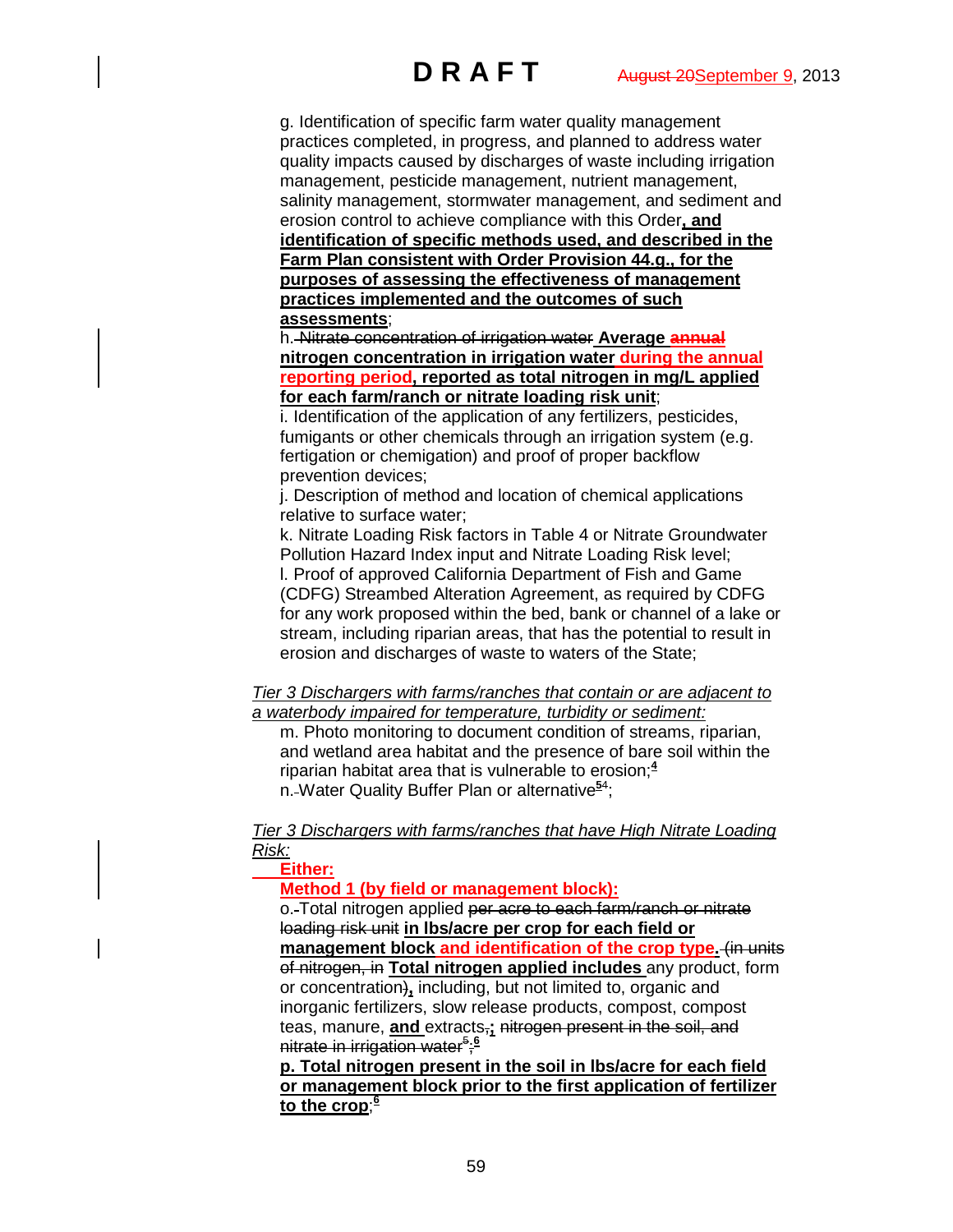p. Specific elements of the INMP (e.g., Proof of certification, Crop Nitrogen Uptake Values, Nitrogen Balance Ratio, Estimate of Nitrate Loading to Groundwater, Estimate of Reduction in Nitrate Loading to Groundwater)<sup>6</sup>;

**or Method 2 (by nitrate loading risk unit):**

**q. Total acres of each nitrate loading risk unit; r. total nitrogen applied (sum of all applications) to each nitrate loading risk unit annually in lbs. Total nitrogen applied includes any product, form or concentration including, but not limited to, organic and inorganic fertilizers, slow release products, compost, compost teas, manure, and extracts; s. average nitrogen concentration in irrigation water during the annual reporting period, reported as total nitrogen in mg/L, applied to each farm/ranch or nitrate loading risk unit;**

**t. Total acres of each crop type grown within the nitrate loading risk unit during the annual reporting period.**

**qu.**. INMP Effectiveness Report<sup>7</sup>

 $3$ Items reported in the Annual Compliance Form are due by October 1, 2012 and annually thereafter, unless otherwise specified. **4 Reporting due by October 1, 2014 and October 1, 2017. <sup>5</sup>**<sup>4</sup> <sup>94</sup>Due by October 1, 2016<br><sup>65</sup>Due by October 1, 2014  $65$ Due by October 1, 2014 and annually thereafter by October 1  $^6$ Due by October 1, 2015 <sup>7</sup>Due by October 1, 2016

Additionally, the Executive Officer of the Central Coast Water Board is directed to revise the Annual Compliance Form consistent with the revisions made to Part 3 of the Tier 2 and Tier 3 MRPs as well as consistent with revisions made to all other sections of the Agricultural Order. We note again that, with the adoption of this Order, the Stay Order has no further effect. During the stay proceedings, the petitioners and Central Coast Water Board staff met with State Water Board staff to come to agreement on which provisions of the Annual Compliance Form would be revised or removed to make the form consistent with the Stay Order. Since the Stay Order has no further effect, the Central Coast Water Board may now restore all requirements of the Annual Compliance Form that are consistent with this Order. The Central Coast Water Board has provided a redline/strikeout of the Annual Compliance Form showing revisions made to the form as a result of the Stay Order. To prevent any confusion that may arise as to the effect of the dissolution of the stay on the Annual Compliance Form, we take official notice of the submission<sup>[120](#page-59-0)</sup> and attach it to this Order as Exhibit 1. We find that the Annual Compliance Form may be restored to its original language with the exception (1) that

<span id="page-59-0"></span> <sup>120</sup> Cal. Code Regs., tit. 23, §648.2.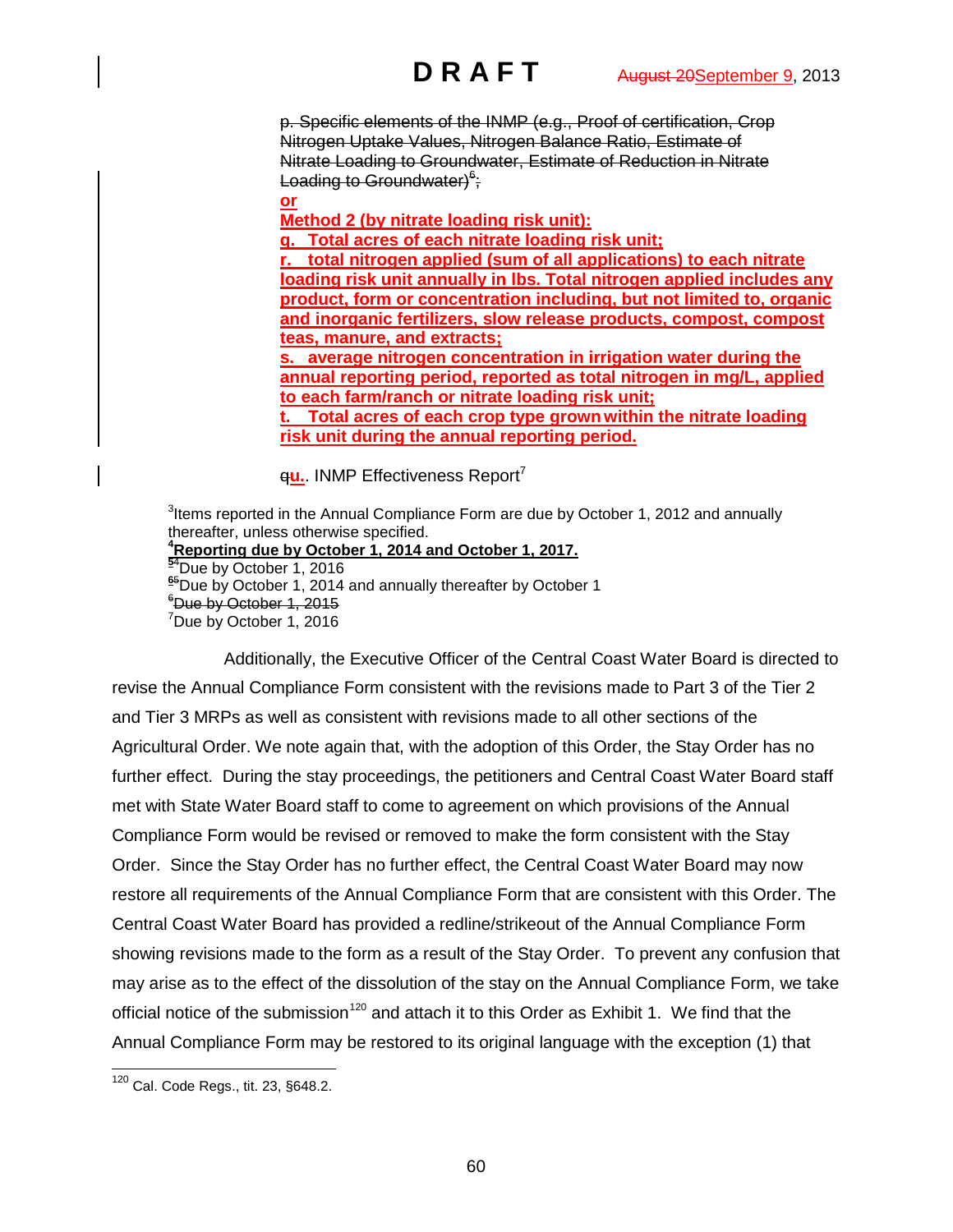Section B require reporting of the nitrate concentration in irrigation water as the annual average concentration consistent with the revisions above, and (2) that the Section K photo monitoring deadline reflect the new deadline of June 1, 2014, with the requirement to report on photo monitoring optional until October 1, 2014. We also expect the Central Coast Water Board to further revise the Annual Compliance Form prior to October 1, 2014, to include the requirements for high nitrate loading risk dischargers to report total nitrogen applied and nitrogen present in the soil consistent with our revisions,<sup>[121](#page-60-0)</sup> and as otherwise necessary to reflect the requirements in the Agricultural Order as revised by this Order.

# **M. Time Schedules, Order Tables 3 and 4, Table 5 of Tier 2 MRP, and Table 6 of Tier 3 MRP**

We make additional edits to several tables in the Agricultural Order consistent with our amendments elsewhere in this Order.

We shall amend Tables 3 and 4, Table 5 of the Tier 2 MRP, and Table 6 of the Tier 3 MRP as follows:

| <br>and Tier 3 Dischargers                                                                                                                                                      |                                                                                                        |  |
|---------------------------------------------------------------------------------------------------------------------------------------------------------------------------------|--------------------------------------------------------------------------------------------------------|--|
| <b>CONDITIONS</b>                                                                                                                                                               | <b>COMPLIANCE DATE</b>                                                                                 |  |
| <b>Tier 2 and Tier 3:</b>                                                                                                                                                       |                                                                                                        |  |
| Submit electronic Annual Compliance Form                                                                                                                                        | October 1, 2012, and updated annually<br>thereafter by October 1.                                      |  |
| Submit photo documentation of riparian or<br>wetland area habitat (if farm/ranch contains<br>or is adjacent to a waterbody impaired for<br>temperature, turbidity, or sediment) | October 1, 2012 June 1, 2014, June 1,<br>2017, and every four years thereafter<br>by October 1.June 1. |  |
| Calculate Nitrate Loading Risk level and<br>report in electronic Annual Compliance Form                                                                                         | OctoberDecember 1, 2012, 2013, and<br>annually thereafter by October 1.                                |  |
| Submit total nitrogen applied in electronic<br>Annual Compliance Form (if discharge has<br>High Nitrate Loading Risk)                                                           | October 1, 2014, and annually<br>thereafter by October 1.                                              |  |
| <b>Only Tier 3:</b>                                                                                                                                                             |                                                                                                        |  |
| Initiate individual surface water discharge<br>monitoring                                                                                                                       | October December 1, 2013                                                                               |  |
| Determine Crop Nitrogen Uptake (if<br>discharge has High Nitrate Loading Risk)                                                                                                  | October 1, 2013                                                                                        |  |
| Submit individual surface water discharge<br>monitoring data                                                                                                                    | March 15, 2014,<br>October 1, 2014                                                                     |  |

**Table 3. Additional Time Schedule for Compliance with Conditions Tier 2** 

<span id="page-60-0"></span> $121$  The Central Coast Water Board should work with the other regional water boards to develop a format for reporting total nitrogen applied and nitrogen present in the soil that can be used statewide.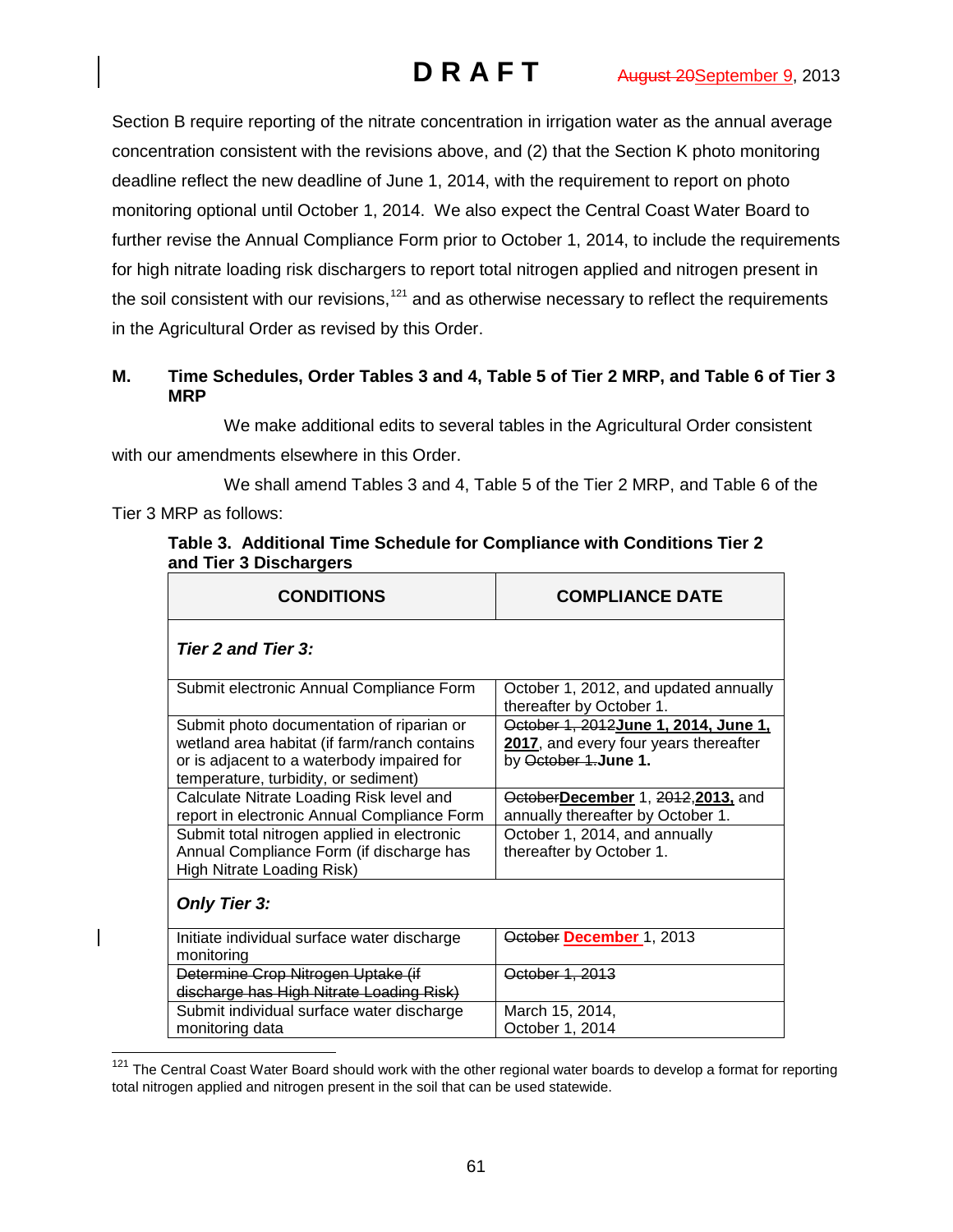|                                                   | and annually thereafter by October 1 |
|---------------------------------------------------|--------------------------------------|
|                                                   |                                      |
| <u>Submit, INMP elements in electronic Annual</u> | October 1, 2015, and annually        |
| Compliance Form (if discharge has High            | thereafter by October 1              |
| Nitrate Loading Risk), including Nitrogen         |                                      |
| <b>Balance Ratio</b>                              |                                      |
| Submit progress towards Nitrogen Balance          |                                      |
| Ratio target equal to one (1) for crops in        |                                      |
| annual rotation (e.g., cool season                |                                      |
| vegetables) or alternative, (if discharge has     |                                      |
| High Nitrate Loading Risk)                        |                                      |
| Submit progress towards Nitrogen Balance          | October 1, 2015                      |
| Ratio target equal to 1.2 for annual crops        |                                      |
| occupying the ground for the entire year          |                                      |
| (e.g., strawberries or raspberries) or            |                                      |
| alternative, (if discharge has High Nitrate       |                                      |
| Loading Risk)                                     |                                      |
| Submit Water Quality Buffer Plan or               | October 1, 2016                      |
| alternative (if farm/ranch contains or is         |                                      |
| adjacent to a waterbody impaired for              |                                      |
| temperature, turbidity, or sediment)              |                                      |
| Submit INMP Effectiveness Report (if              | October 1, 2016                      |
| discharge has High Nitrate Loading Risk)          |                                      |

# **Table 4. Time Schedule for Milestones**

| <b>MILESTONES1</b>                                                                                                         | DATF            |
|----------------------------------------------------------------------------------------------------------------------------|-----------------|
| Tier 1, Tier 2 and Tier 3:                                                                                                 |                 |
| Measurable progress towards water<br>quality standards in waters of the State<br>or of the United States <sup>1</sup> , or | Ongoing         |
| Water quality standards met in waters of<br>the State or of the United States.                                             | October 1, 2016 |
| <b>Only Tier 3:</b>                                                                                                        |                 |
| <b>Pesticide and Toxic Substances Waste</b><br>Discharges to Surface Water                                                 |                 |
| - One of two individual surface water<br>discharge monitoring samples is not<br>toxic                                      | October 1, 2014 |
|                                                                                                                            | October 1, 2015 |
| - Two of two individual surface water<br>discharge monitoring samples are not<br>toxic                                     |                 |
| <b>Sediment and Turbidity Waste</b><br>Discharges to Surface Water                                                         |                 |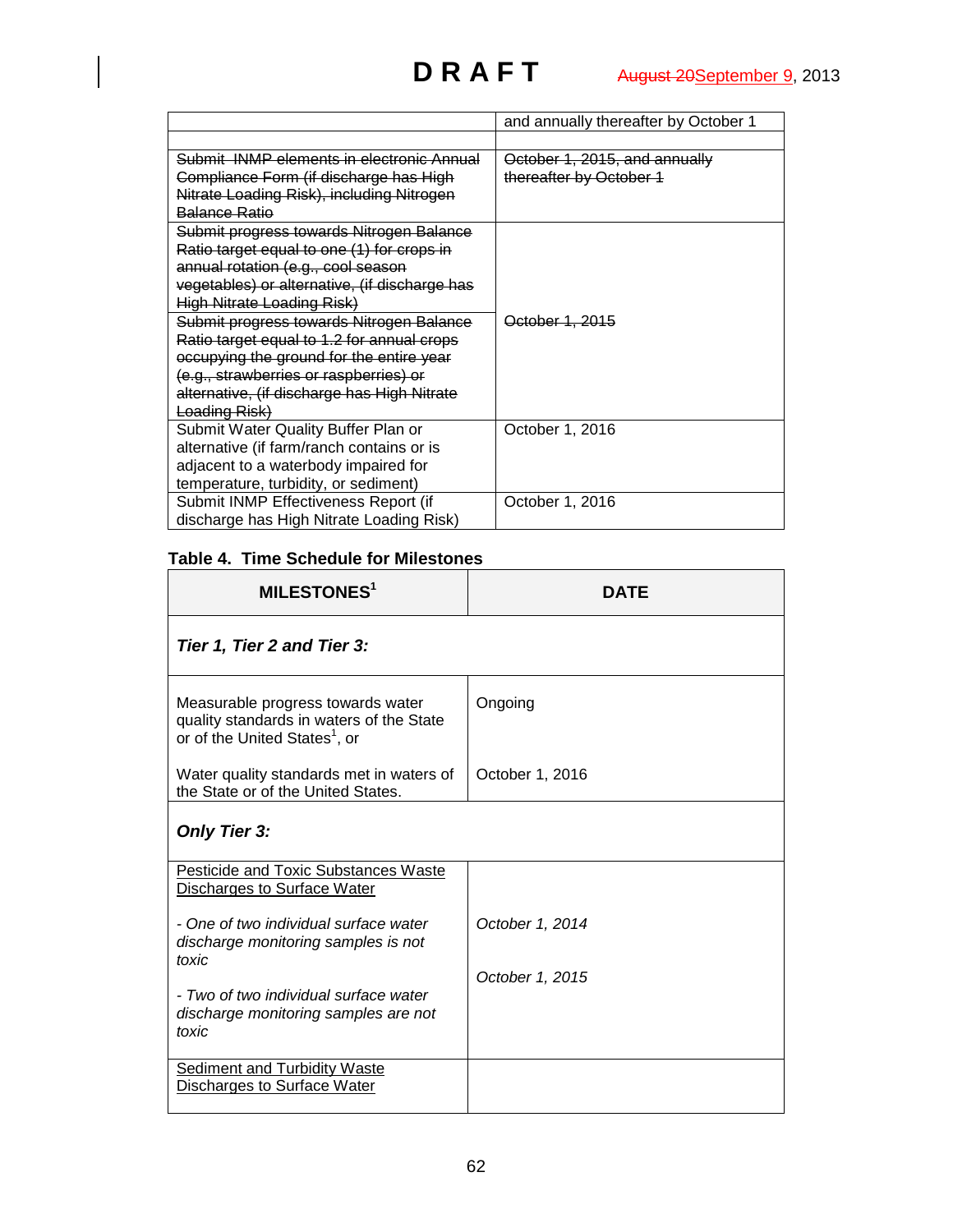| - Four individual surface water discharge<br>monitoring samples are collected and<br>analyzed for turbidity.                                                                                                                          | October 1, 2014                         |
|---------------------------------------------------------------------------------------------------------------------------------------------------------------------------------------------------------------------------------------|-----------------------------------------|
| - 75% reduction in turbidity or sediment<br>load in individual surface water<br>discharge relative to October 1, 2012<br>load (or meet water quality standards for<br>turbidity or sediment in individual surface<br>water discharge) | October 1, 2015                         |
| Nutrient Waste Discharges to Surface<br>Water                                                                                                                                                                                         |                                         |
| - Four individual surface water discharge<br>monitoring samples are collected and<br>analyzed                                                                                                                                         | October 1, 2014                         |
|                                                                                                                                                                                                                                       | October 1, 2015                         |
| - 50% load reduction in nutrients in<br>individual surface water discharge<br>relative to October 1, 2012 load (or meet<br>water quality standards for nutrients in<br>individual discharge)                                          |                                         |
| - 75% load reduction in nutrients in<br>individual surface water discharge<br>relative to October 1, 2012 load (or meet<br>water quality standards for nutrients in<br>individual surface water discharge)                            | October 1, 2016                         |
| Nitrate Waste Discharges to                                                                                                                                                                                                           |                                         |
| Groundwater                                                                                                                                                                                                                           | October 1, 2016 and annually thereafter |
| - Achieve annual reduction in nitrogen<br>loading to groundwater based on<br><b>Irrigation and Nutrient Management Plan</b><br>effectiveness and load evaluation                                                                      |                                         |
| Achieve Nitrogen Balance Ratio equal<br>to one (1) for crops in annual rotation<br>(e.g., cool season vegetables) or<br>alternative, (if discharge has High Nitrate<br><b>Loading Risk)</b>                                           |                                         |
| - Achieve Nitrogen Balance Ratio equal<br>to 1.2 for annual crops occupying the<br>ground for the entire year (e.g.,<br>strawberries or raspberries) or<br>alternative, (if discharge has High Nitrate<br><b>Loading Risk)</b>        | October 1, 2015                         |
|                                                                                                                                                                                                                                       |                                         |

Indicators of progress towards milestones includes, but is not limited to data and information related to a) management practice implementation and effectiveness, b) treatment or control measures, c) individual discharge monitoring results, d) receiving water monitoring results, and e) related reporting.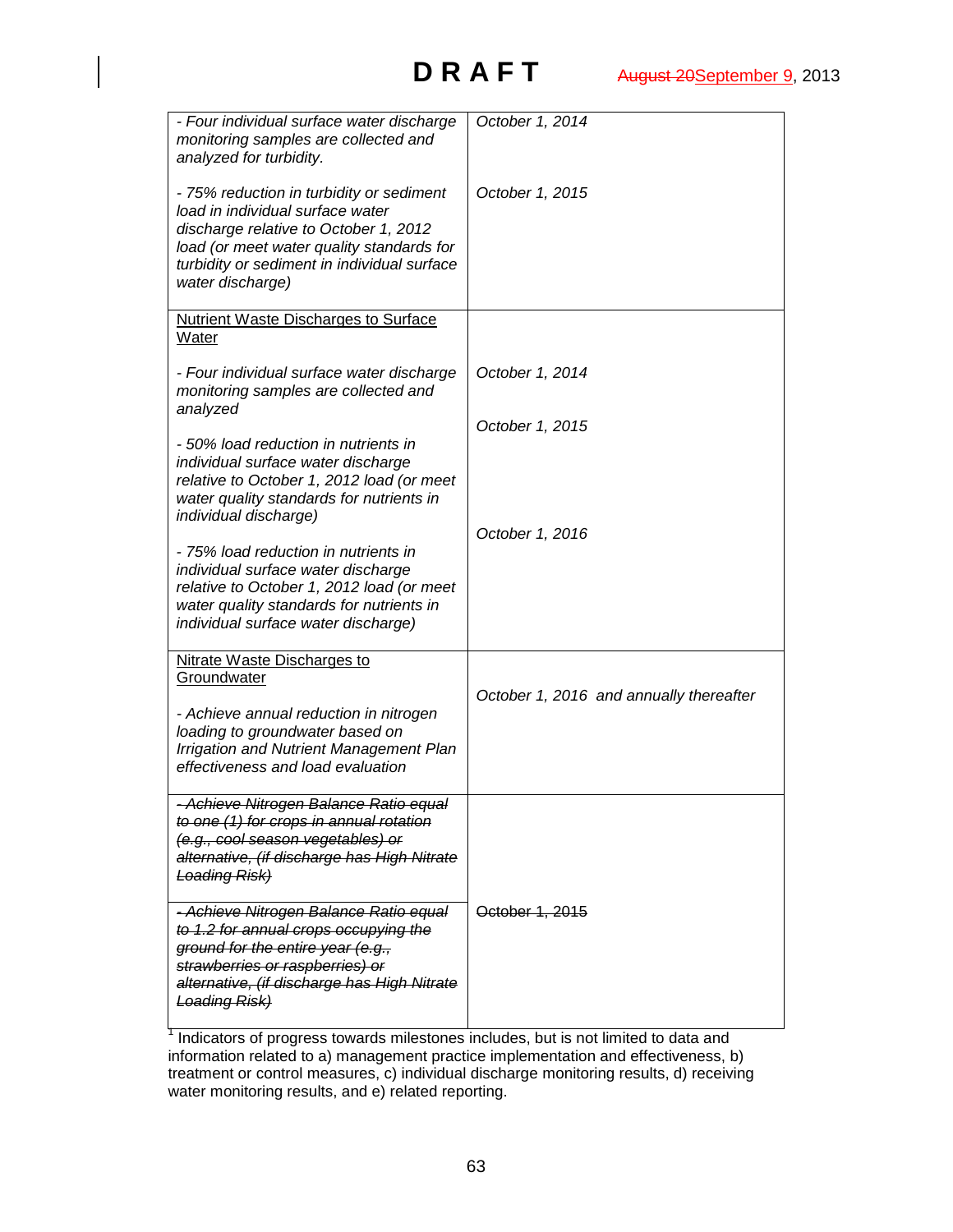| <b>REQUIREMENT</b>                                                                                                                                                                  | TIME SCHEDULE <sup>1</sup>                                                                 |
|-------------------------------------------------------------------------------------------------------------------------------------------------------------------------------------|--------------------------------------------------------------------------------------------|
| Submit Quality Assurance Project Plan and<br>Sampling And Analysis Plan for Surface<br><b>Receiving Water Quality Monitoring</b><br>(individually or through cooperative monitoring | Within three months                                                                        |
| program)                                                                                                                                                                            |                                                                                            |
| Initiate surface receiving water quality<br>monitoring (individually or through cooperative<br>monitoring program)                                                                  | Within six months                                                                          |
| Submit surface receiving water quality<br>monitoring data (individually or through<br>cooperative monitoring program)                                                               | Within nine months, quarterly<br>thereafter (January 1, April 1, July 1,<br>and October 1) |
| Submit surface receiving water quality Annual<br>Monitoring Report (individually or through<br>cooperative monitoring program)                                                      | Within one year, annually thereafter<br>by January 1                                       |
| Initiate monitoring of groundwater wells                                                                                                                                            | Within one year                                                                            |
| Tier 2 Dischargers with farms/ranches that                                                                                                                                          | October 1, 2012 June 1, 2014, June                                                         |
| contain or are adjacent to a waterbody                                                                                                                                              | 1, 2017, and every four years                                                              |
| impaired for temperature, turbidity or                                                                                                                                              | thereafter by October 1. June 1.                                                           |
| sediment:                                                                                                                                                                           |                                                                                            |
| Conduct photo monitoring of riparian or<br>wetland area habitat                                                                                                                     |                                                                                            |
| Submit electronic Annual Compliance Form                                                                                                                                            | October 1, 2012, and updated<br>annually thereafter by October 1                           |
| Submit groundwater monitoring results                                                                                                                                               | October 1, 2013                                                                            |
| Tier 2 Dischargers with farms/ranches that                                                                                                                                          | October 1, 2014, and annually                                                              |
| have High Nitrate Loading Risk:                                                                                                                                                     | thereafter by October 1.                                                                   |
| Report total nitrogen applied per acre to each                                                                                                                                      |                                                                                            |
| farm/ranch or nitrate loading risk unitfield or                                                                                                                                     |                                                                                            |
| management block or nitrate loading risk                                                                                                                                            |                                                                                            |
| unit, in electronic Annual Compliance Form                                                                                                                                          |                                                                                            |

### **Table 5. Tier 2 - Time Schedule for Key Monitoring and Reporting Requirements**

<sup>1</sup> Dates are relative to adoption of this Order or enrollment date for Dischargers enrolled after the adoption of this Order, unless otherwise specified.

## **Table 6. Tier 3 - Time Schedule for Key Monitoring and Reporting Requirements**

| <b>REQUIREMENT</b>                                                                                                                                                                              | TIME SCHEDULE <sup>1</sup>                                                                 |
|-------------------------------------------------------------------------------------------------------------------------------------------------------------------------------------------------|--------------------------------------------------------------------------------------------|
| Submit Quality Assurance Project Plan and<br>Sampling And Analysis Plan for Surface<br><b>Receiving Water Quality Monitoring</b><br>(individually or through cooperative monitoring<br>program) | Within three months                                                                        |
| Initiate surface receiving water quality<br>monitoring (individually or through cooperative<br>monitoring program)                                                                              | Within six months                                                                          |
| Submit surface receiving water quality<br>monitoring data (individually or through<br>cooperative monitoring program)                                                                           | Within nine months, quarterly<br>thereafter (January 1, April 1, July 1,<br>and October 1) |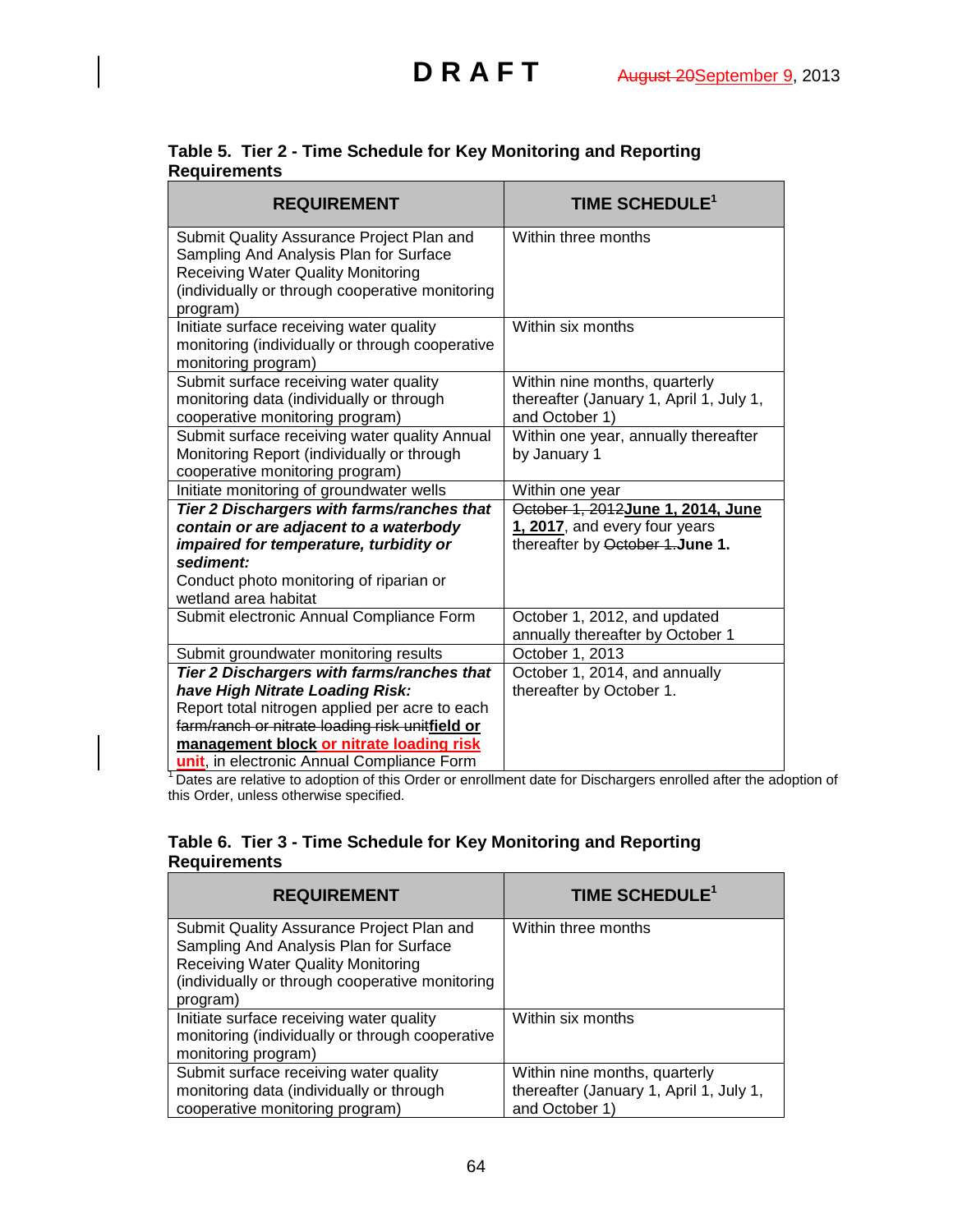| Submit surface receiving water quality Annual                              | Within one year, annually thereafter |
|----------------------------------------------------------------------------|--------------------------------------|
| Monitoring Report (individually or through                                 | by January 1                         |
| cooperative monitoring program)                                            |                                      |
| Initiate monitoring of groundwater wells                                   | Within one year                      |
| Submit individual surface water discharge                                  | March 15, 2013                       |
| Sampling and Analysis Plan                                                 |                                      |
| Initiate individual surface water discharge                                | October_December 1, 2013             |
| monitoring                                                                 |                                      |
| Submit individual surface water discharge                                  | March 15, 2014, October 1, 2014 and  |
| monitoring data                                                            | annually thereafter by October 1     |
| Submit electronic Annual Compliance Form                                   | October 1, 2012, and updated         |
|                                                                            | annually thereafter by October 1     |
| Submit groundwater monitoring results                                      | October 1, 2013                      |
|                                                                            |                                      |
| Tier 3 Dischargers with farms/ranches that contain or are adjacent to a    |                                      |
| waterbody impaired for temperature, turbidity or sediment:                 |                                      |
| Conduct photo monitoring of riparian or                                    | October 1, 2012June 1, 2014, June    |
| wetland area habitat                                                       | 1, 2017, and every four years        |
|                                                                            | thereafter by October 1. June 1.     |
| Submit Water Quality Buffer Plan or                                        | October 1, 2016                      |
| alternative                                                                |                                      |
| Tier 3 Dischargers with farms/ranches that have High Nitrate Loading Risk: |                                      |
| Report total nitrogen applied per acre to each                             | October 1, 2014, and annually        |
| farm/ranch or nitrate loading risk unitfield or                            | thereafter by October 1.             |
| management block or nitrate loading risk                                   |                                      |
| unit, in electronic Annual Compliance Form                                 |                                      |
| Determine Crop Nitrogen Uptake                                             | October 1, 2013                      |
|                                                                            |                                      |
| Submit INMP elements in electronic Annual                                  | October 1, 2015, and annually        |
| Compliance Form                                                            | thereafter by October 1              |
| Submit indication of progress towards                                      |                                      |
| Nitrogen Balance Ratio milestone equal to                                  |                                      |
| one (1) for crops in annual rotation (e.g. cool                            |                                      |
| season vegetables) or alternative,                                         |                                      |
| Submit indication of progress towards                                      | October 1, 2015                      |
| Nitrogen Balance Ratio milestone equal to 1.2                              |                                      |
| for annual crops occupying the ground for the                              |                                      |
| entire year (e.g. strawberries or raspberries)                             |                                      |
| or alternative                                                             |                                      |
| Submit INMP Effectiveness Report                                           | October 1, 2016                      |
|                                                                            |                                      |

<sup>1</sup> Dates are relative to adoption of this Order, unless otherwise specified.

## **N. Water Code Section 106.3's Human Right to Water and Antidegradation**

We now turn to the two remaining legal assertions made by the Environmental Justice Groups in their July 16, 2013, comment letter that have been opposed by Grower-Shipper in a Motion to Strike.

# **1. Water Code Section 106.3**

Water Code section 106.3 requires all relevant state agencies, including the State Water Board, when revising or adopting polices, regulations, and criteria, to consider "that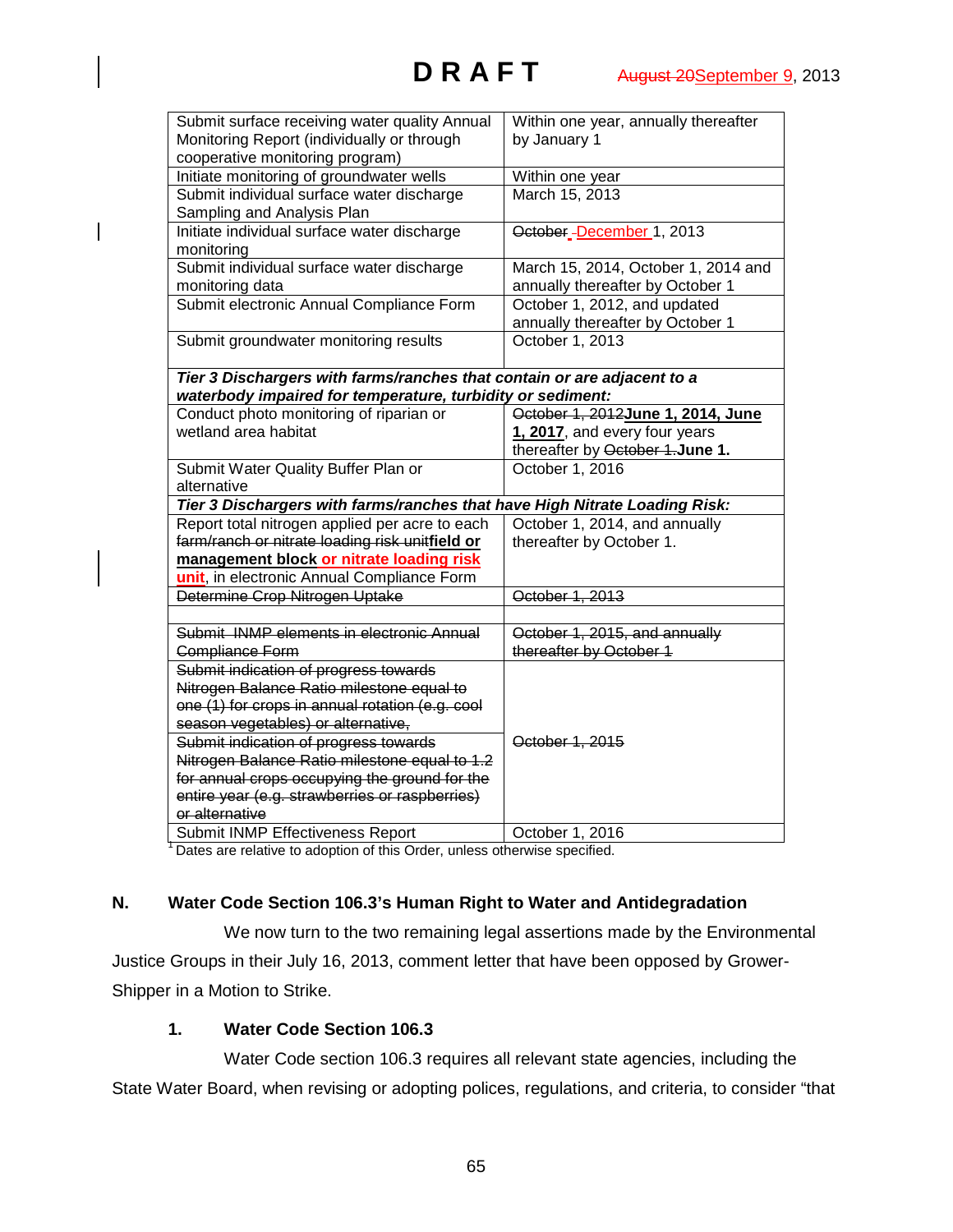every human being has the right to safe, clean, affordable, and accessible water adequate for human consumption, cooking, and sanitary purposes." The Environmental Justice Groups argue that section 106.3 applies to the State Water Board's action in reviewing and revising the Agricultural Order. Grower-Shipper objects to consideration of section 106.3 on grounds that the law was not in effect at the time of adoption of the Agricultural Order by the Central Coast Water Board. We understand the Environmental Justice Groups to be asserting not that the Central Coast Water Board should have considered section 106.3, but that the State Water Board should now consider it in adopting this Order.

The Environmental Justice Groups did not file a petition in this action and none of the petitioners raised consistency with section 106.3 as an issue in their petitions, presumably because Assembly Bill 685 had not yet become law. With regard to our action in adopting this Order, section 106.3, by its terms, does not apply to the issuance of a water quality order.<sup>[122](#page-65-0)</sup> Nonetheless, we recognize the important, basic human right expressed in Water Code section 106.3, subdivision (a), and the importance of this Order to a large number of residents throughout the Central Coast Region. We find that it is appropriate to address the human right to water established by section 106.3 in adopting the Order.

In considering this basic human right, we have considered this Order's requirements and its intent to protect beneficial uses, such as drinking water supplies. We find that this Order is consistent with advancing the human right to safe, clean, affordable, and accessible water, adequate for human consumption, cooking, and sanitary purposes. The Order, in conjunction with the Agricultural Order, advances the human right expressed in Water Code section 106.3 because it (1) requires implementation of management practices to reduce discharge of waste to groundwater and to assess the effectiveness of such practices for the purposes of protecting beneficial uses, including drinking water supplies; (2) requires monitoring of all on-farm wells that are or may be used for drinking water; (3) requires reporting to users of any exceedances of drinking water standards; (4) requires reporting of total nitrogen application to fields in a manner that will allow the Central Coast Water Board to identify excessive application and follow up to help reduce such application; and (5) requires avoidance of percolation of waste from containment structures to groundwater.

# **2. Antidegradation**

The Environmental Justice Groups additionally argue that the Agricultural Order fails to meet antidegradation requirements as laid out in State Water Board Resolution No. 68-

<span id="page-65-0"></span> <sup>122</sup> Wat. Code, § 106.3, subd. (b).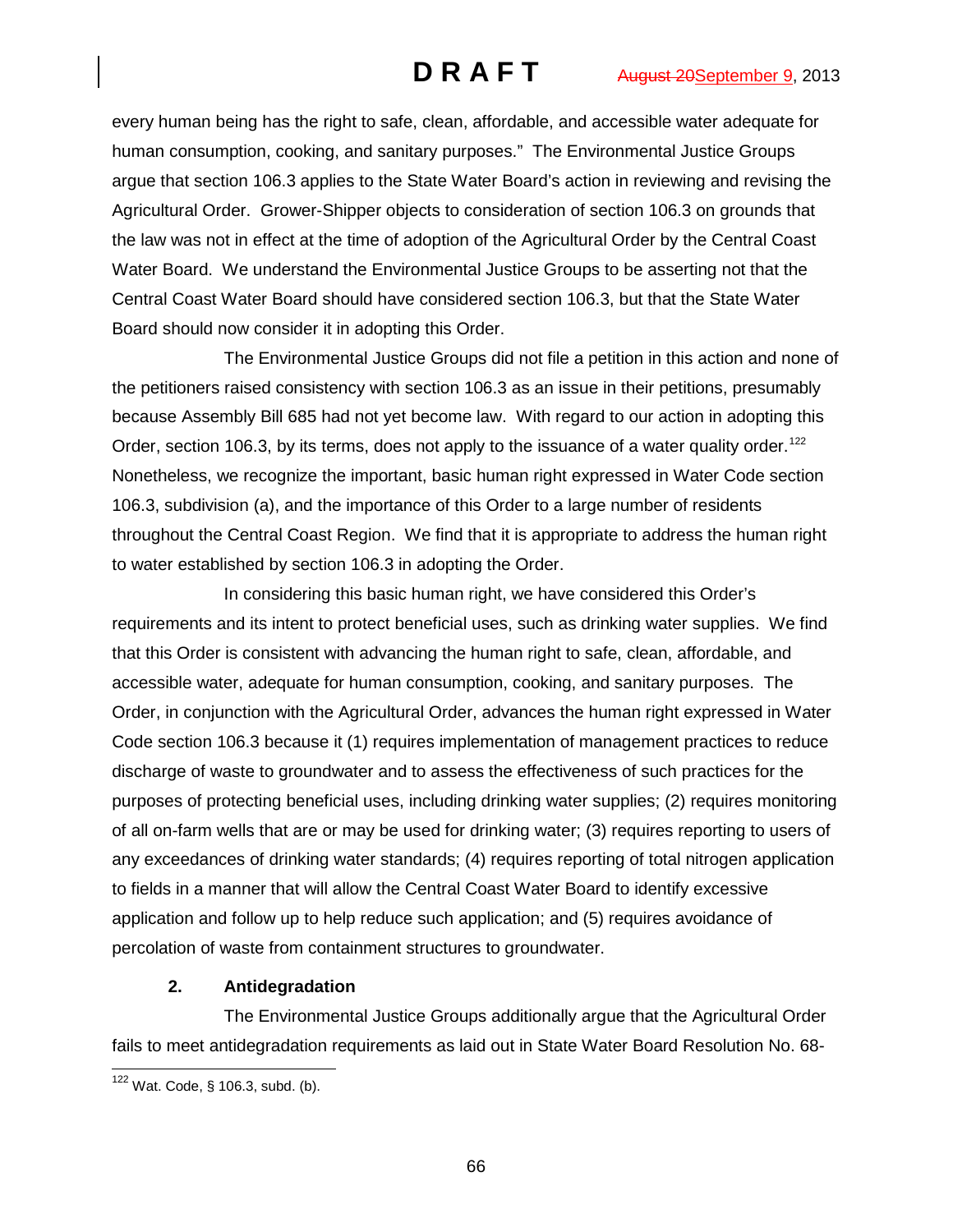16 (Antidegradation Policy) [123](#page-66-0) and as recently interpreted by the Court of Appeal in *Asociacion*  de Gente Unida por el Agua v. Central Valley Regional Water Quality Control Board (2012) 210 Cal.App.4<sup>th</sup> 1255 (AGUA decision).<sup>[124](#page-66-1)</sup> The Antidegradation Policy sets requirements regarding waters that are "high quality." High quality waters are those that have a baseline water quality better than required by water quality control plans and policies. The Antidegradation Policy requires that high quality waters be maintained unless it can be demonstrated that any change in water quality (1) will be consistent with maximum benefit to the people of the state; (2) will not unreasonably affect present or probable future beneficial uses of such water; and (3) will not result in water quality less than prescribed in water quality control plans or policies. Further, discharges to high quality waters must meet waste discharge requirements which result in the best practicable treatment or control (BPTC) necessary to assure that no pollution or nuisance will occur and the highest water quality consistent with the maximum benefit to the people of the State will be maintained.<sup>125</sup> The Environmental Justice Groups argue that the Central Coast Water Board failed to make the necessary findings and demonstrations in support of the conditions of the Agricultural Order.

Grower-Shipper has asked us to disregard the antidegradation argument on grounds that the Environmental Justice Groups should have raised the issue in comments before the Central Coast Water Board and further should have filed a petition with the State Water Board raising the argument. With regard to antidegradation arguments directed at the Agricultural Order as adopted by the Central Coast Water Board, we agree with Grower-Shipper. By raising antidegradation claims only through comments on the June 6, 2013, Draft Order, and not before the Central Coast Water Board and through a timely filed petition, the Environmental Justice Groups failed to exhaust their administrative remedies.<sup>126</sup> Raising the issue before the Central Coast Water Board would allow that board to consider the arguments, allow other parties to address the arguments, provide an appropriate record, and create a suitable foundation for our review. Challenging the Agricultural Order's compliance with the Antidegradation Policy in a comment letter on our draft Order circumvents the petition process,

<span id="page-66-0"></span><sup>&</sup>lt;sup>123</sup> State Water Board Resolution No. 68-16, Statement of Policy with Respect to Maintaining High Quality of Waters in California (1968).

<span id="page-66-1"></span><sup>124</sup> See also 40 C.F.R. §131.12.

<span id="page-66-2"></span><sup>&</sup>lt;sup>125</sup> *Ibid.* See also *AGUA*, 210 Cal.App.4<sup>th</sup> 1255.

<span id="page-66-3"></span><sup>126</sup> See. Wat. Code, § 13320; Cal. Code Regs., tit. 23, § 2050, subd. (a)(9). See generally, *Abelleira v. District Court of Appeal, Third Dist.* (1941) 17 Cal.2d 280, 293 (discussing the origin and jurisdictional nature of the exhaustion doctrine).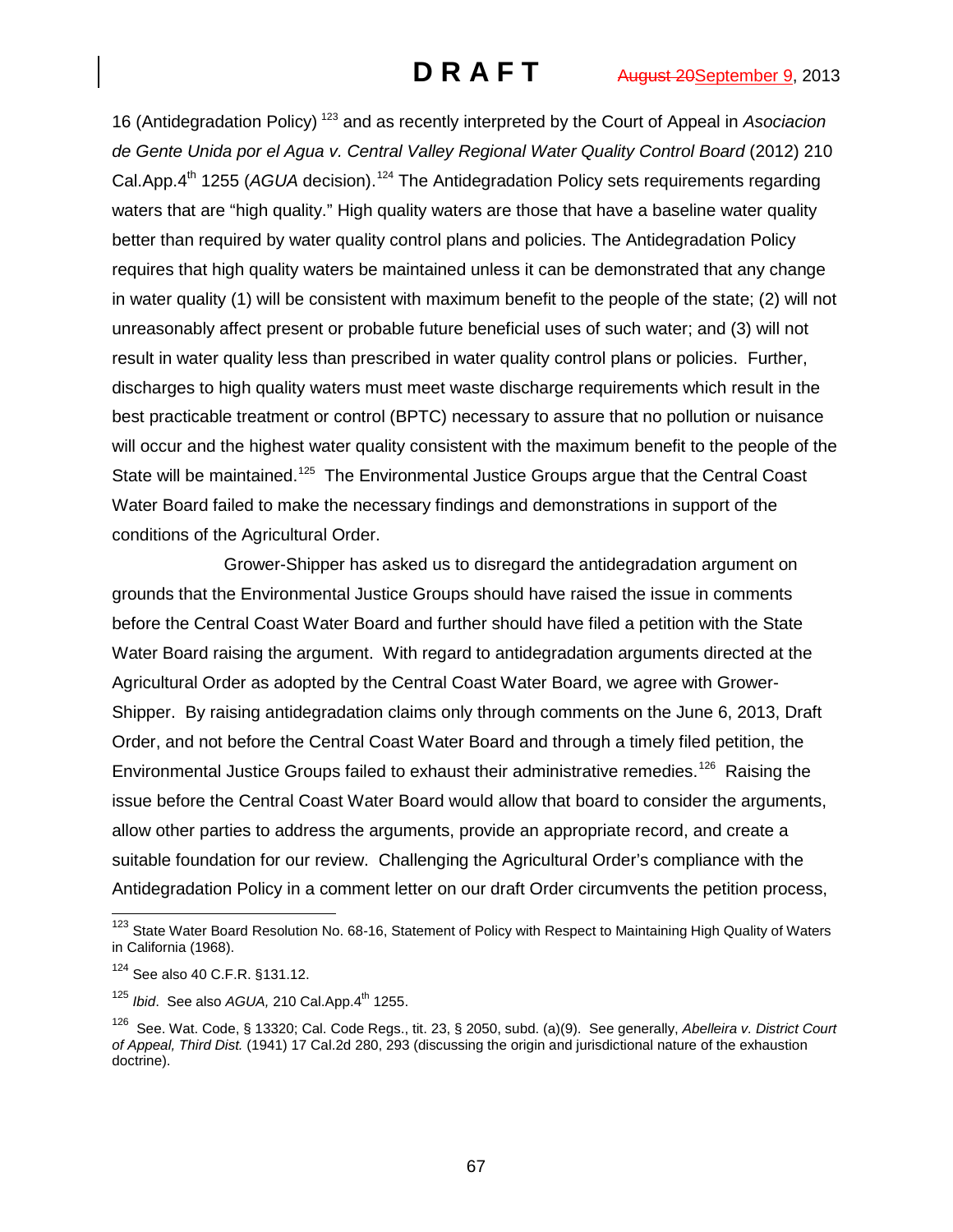prevents the Central Coast Water Board from considering the issue in the first instance, and forecloses other parties from properly responding to the issue. As a result, the issue is not properly before us.

To the extent the Environmental Justice Groups are arguing that the State Water Board's incremental action in revising the Agricultural Order has failed to comply with the Antidegradation Policy, we will consider the issue. Ultimately, however, we reject that argument on the merits. The incremental changes made to the Agricultural Order by the State Water Board do not alter the fundamental water quality protections and will not independently lead to any increases in volume or severity of the discharges already authorized by the Agricultural Order or any lowering of water quality. The most significant revisions are those that eliminate calculation and reporting of nitrogen balance ratios, and making progress toward certain balance ratio targets; however those revisions reflect our conclusions that the provisions related to the balance ratios are unlikely to yield reliable data in support of water quality improvements. We have substituted expanded total nitrogen reporting for reporting of the balance ratios to provide an alternative mechanism for the Central Coast Water Board to identify excessive nitrogen application. Further, we have retained all monitoring necessary to detect and track any degradation in surface water and groundwater, and, as a result, the Central Coast Water Board can require more stringent management practices where it determines that degradation is in fact occurring. Therefore, we are not obligated to make any additional findings regarding antidegradation in this Order.

While we decline to make any changes to the Agricultural Order or this Order based on antidegradation claims, we are cognizant of the important mandate to carry out an appropriate antidegradation analysis prior to water boards' regulatory actions. We previously commenced a review of the Antidegradation Policy. Following the *AGUA* decision, we understand the need to provide better tools for the regional water boards to conduct an appropriate analysis, consistent with the interpretation of the Antidegradation Policy in the *AGUA* decision. The State Water Board staff has already begun working on this effort, in conjunction with staff of the regional water boards. Interested persons will have an opportunity to weigh in on this important issue. We will use this process to provide specific tools to assist the regional water boards in conducting antidegradation analyses for agricultural discharges, among other types of discharges. These resources will be available to the Central Coast Water Board as it develops its next iteration of the Agricultural Order. Further, to the extent the Central Coast Water Board determines it necessary or appropriate to revisit its antidegradation analysis

68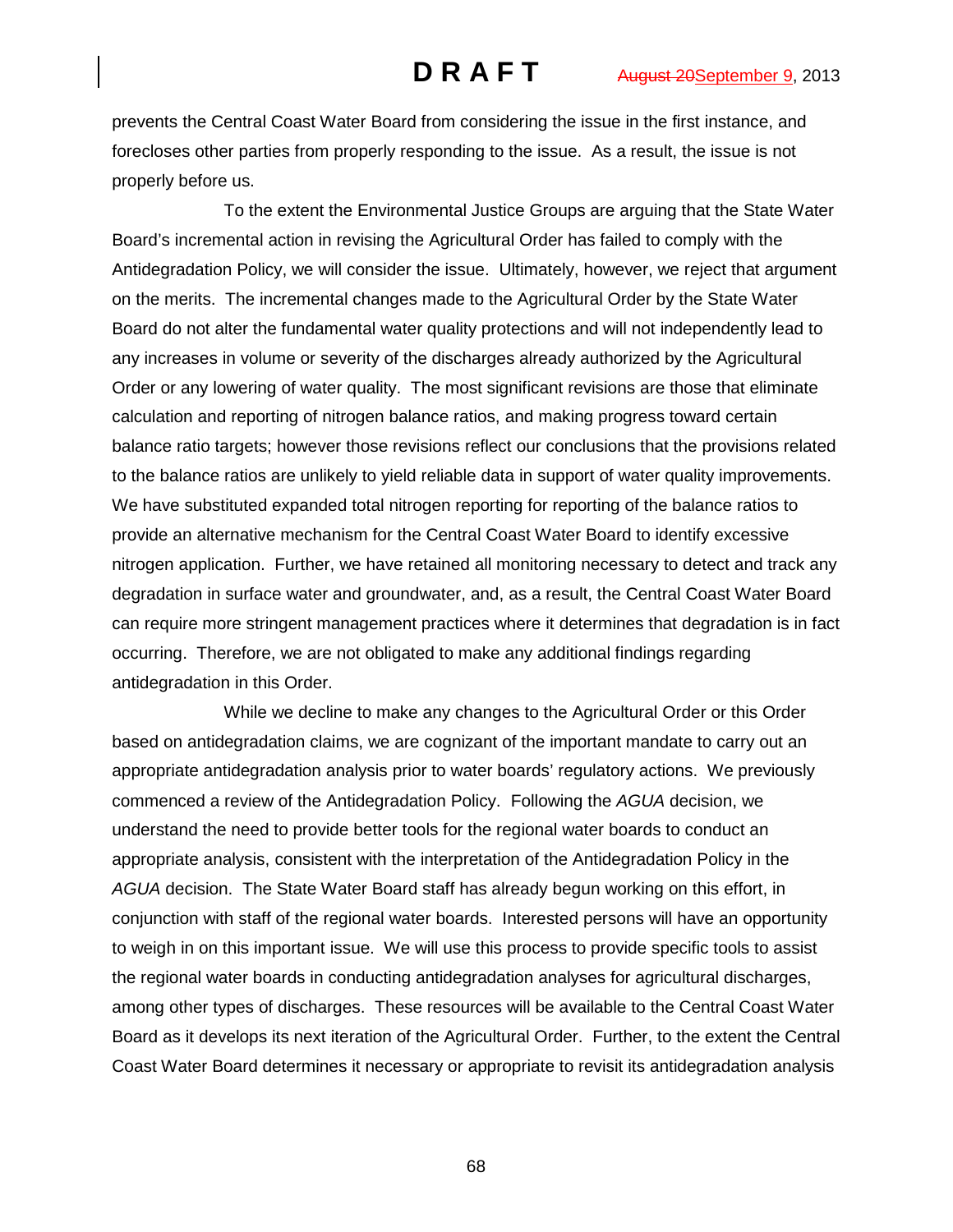consistent with the new analytical tools, we have previously noted that it may reopen and make revisions to the Agricultural Order.<sup>[127](#page-68-0)</sup>

## **III. CONCLUSION**

Based on the above discussion, the State Water Board concludes that:

1. An expert panel shall be convened to provide a more thorough analysis and long-term statewide recommendations regarding many of the issues implicated in the Agricultural Order, including indicators and methodologies for determining risk to surface and groundwater quality, targets for measuring reductions in risk, and the use of monitoring to evaluate practice effectiveness.

2. The Central Coast Water Board did not violate any due process rights, ex parte communication rules, or notice and comment procedures when it included Provision 11, which authorizes the approval of third party approaches. As described above, however, Provision 11 should be amended to expand the scope of allowable third party approaches and to provide for Central Coast Water Board review of an Executive Officer decision to approve or disapprove a third party project or program.

3. Water Code sections 13141 and 13241 do not apply to the Central Coast Water Board's adoption of the Agricultural Order.

4. The tiered discharger classification scheme adopted by the Central Coast Water Board is a reasonable, interim approach based on the evidence in the record. As described above, however, the procedures for approving revisions to the applicable tiers should be amended to provide for Central Coast Water Board review of an Executive Officer decision to approve or disapprove a new tier determination for a single discharger, and to provide that the decision to approve or disapprove a new tier determination for members of a sustainable agricultural program shall be taken by the Central Coast Water Board in the first instance.

5. A new provision is added to the Agricultural Order to make clear the Central Coast Water Board's intent that implementation of increasingly more effective management practices in an iterative manner constitutes compliance with the dischargers will comply with provisions requiring compliance with water quality standards and Central Coast Basin Plan provisions, as well as the provisions requiring dischargers to effectively control certain pollutant discharges, by (1) implementing management practices that prevent or reduce

<span id="page-68-0"></span> <sup>127</sup> See footnote 9, *ante*.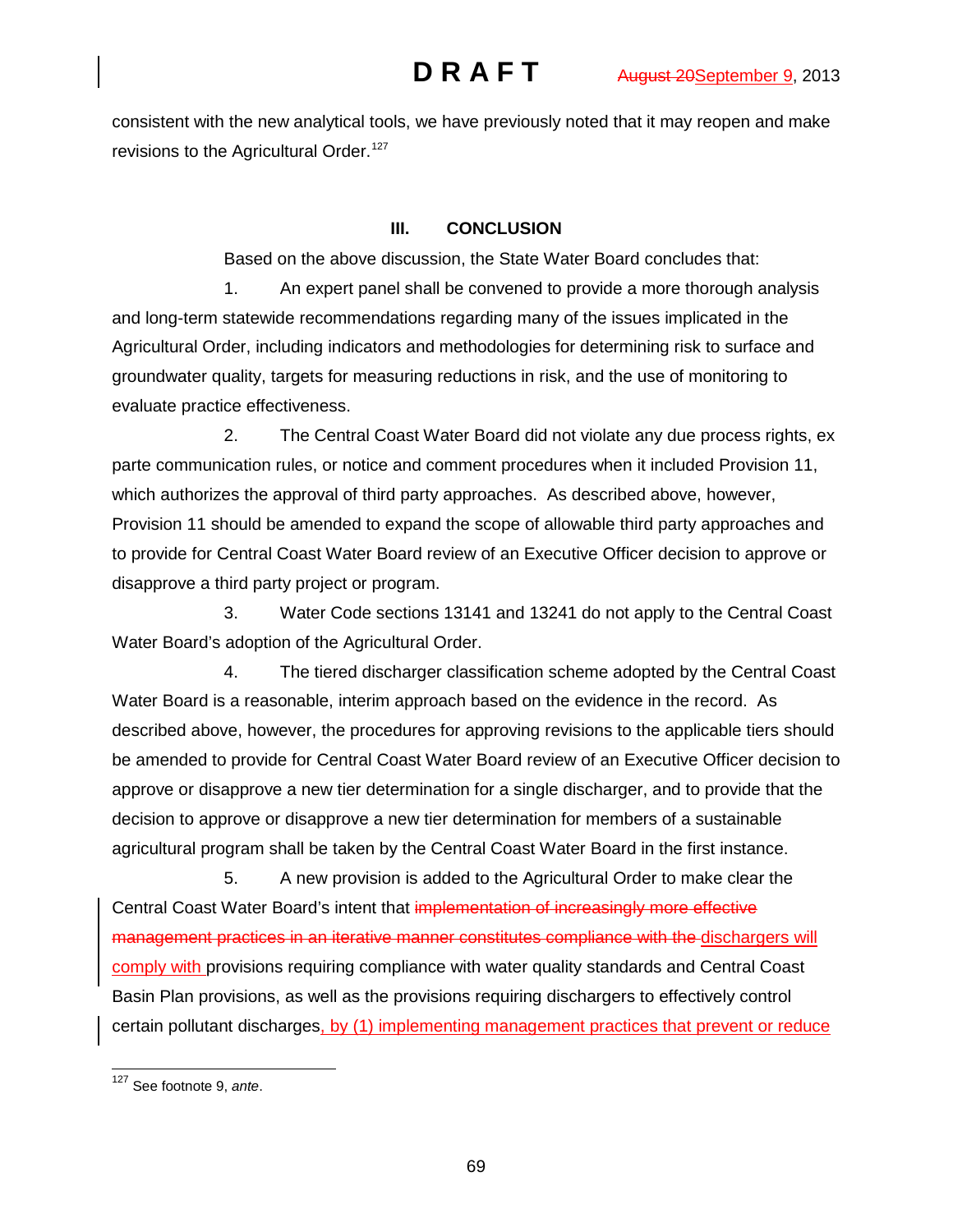discharges of waste that are causing or contributing to exceedances of water quality standards; and (2) to the extent practice effectiveness evaluation or reporting, monitoring data, or inspections indicate that the implemented management practices have not been effective in preventing the discharges from causing or contributing to exceedances of water quality standards, implementing modified management practices.

6. Provision 33, which deals with containment structures, should be amended as described above to make it clear that dischargers are required to avoid percolation of waste from containment structures to groundwater, and to identify various potential methods of -compliance.

7. Provision 44, which deals with Farm Plans, should be amended as described above to clarify that dischargers are expected to rely upon standard practices, such as visual inspections and record keeping, in assessing practice effectiveness.

8. The Agricultural Order includes an adequate process based on existing statutory protections for dischargers to identify sensitive information that the dischargers assert should be exempt from disclosure to the public.

9. The groundwater monitoring provisions are appropriate and do not impose unreasonable costs in light of the human health and groundwater characterization benefits to be derived from the monitoring. The cooperative groundwater monitoring provisions should be amended to require cooperative groundwater monitoring to, at a minimum, achieve initial sampling of all wells that are or may be used for drinking water and are at risk of exceeding the MCL for nitrate. Further, a provision is added to require individuals or third parties conducting groundwater monitoring to timely notify the Central Coast Water Board and users of exceedances of any MCLs.

10. The Central Coast Water Board did not fully follow the State Water Board's directive in the Stay Order to allow aerial and high vantage point photo monitoring methods. Provision 69, which deals with photo monitoring, should be amended as described above to expressly authorize aerial and high vantage point photography, and to allow additional time to comply for those dischargers who would like to use these methods.

11. The individual surface water discharge monitoring requirements are generally acceptable as an interim approach, but the requirements should be amended as described above to eliminate the requirements to monitor sheet flow discharges and to monitor water contained in tailwater ponds and other surface containment structures if the water is reused as irrigation water.

70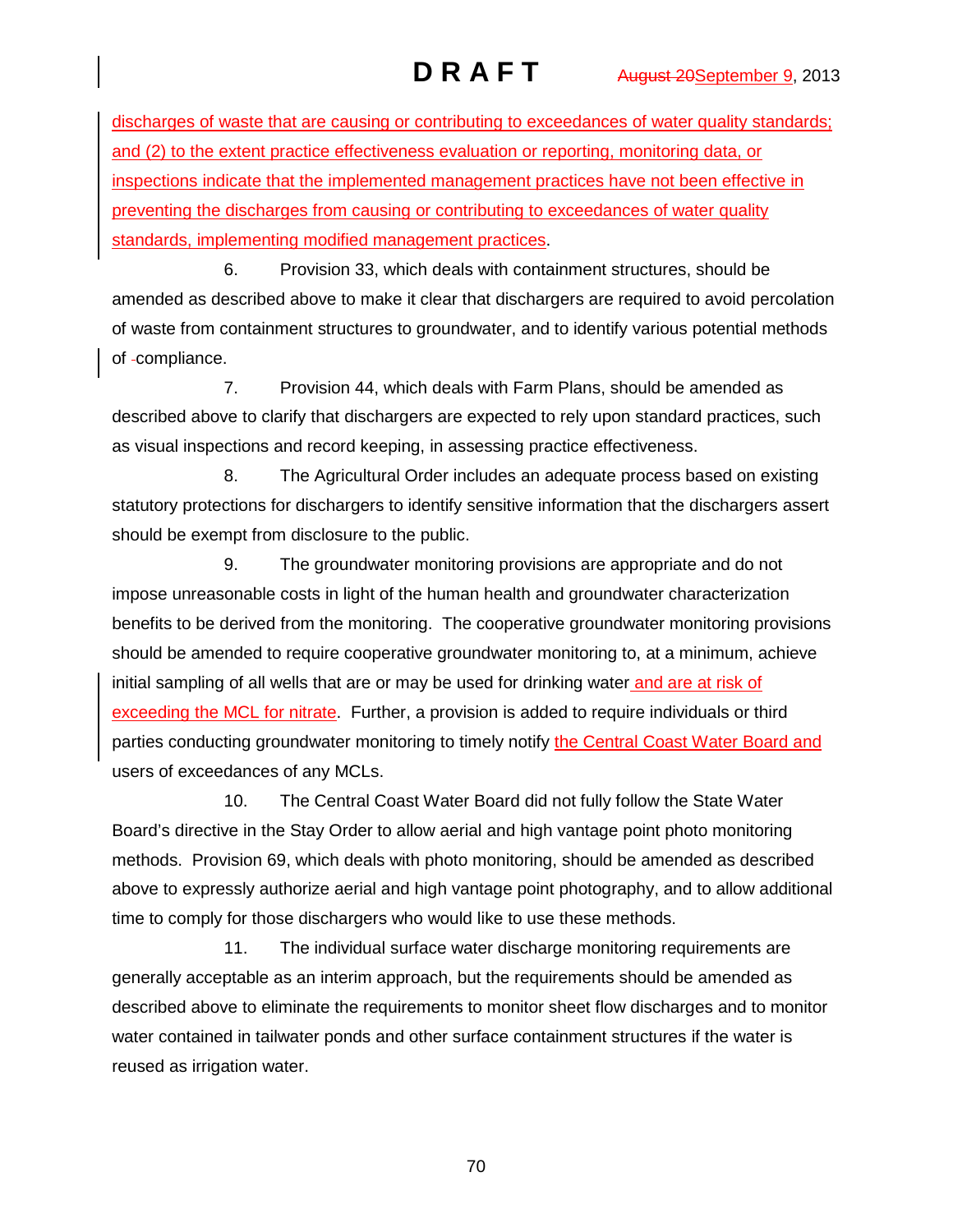12. The provisions addressing nitrogen application are generally appropriate as an interim approach, but the requirements should be amended as described above to allow additional time for Tier 2 and Tier 3 dischargers to calculate and report their nitrate loading risk factors and to revise the types of data that must be reported.

13. The requirement to calculate and report certain elements of the Irrigation and Nutrient Management Plan is unreasonable in light of the fact that the underlying data and the calculations for these elements are inexact and speculative. For the same reasons, the requirements to make progress toward certain nitrogen balance ratios are unreasonable.

14. The requirement to have the Irrigation and Nutrient Management Plan certified by a qualified professional is appropriate.

15. The requirement to evaluate and report the effectiveness of the Irrigation and Nutrient Management Plan is appropriate, but should be amended as discussed above to clarify that the evaluation may be carried out by dischargers, as opposed to qualified professionals, based on data collected under other provisions of the Agricultural Order.

16. The Water Quality Buffer Plan requirements for Tier 3 dischargers adjacent to an impaired water body are appropriate.

17. The Annual Compliance Form should be amended to be consistent with the remainder of this Order.

18. The time schedule tables should be amended to be consistent with the remainder of this Order.

19. This Order is consistent with Water Code section 106.3's directive to advance the human right to safe, clean, affordable, and accessible water, adequate for human consumption, cooking, and sanitary purposes, and with the Antidegradation Policy.

20. Consistent with the discussion above, the following provisions shall be deleted from the Agricultural Order:

a. Provisions 74, 76, 77, and 78, and

b. Section B.1 of Part 6 of the Tier 3 MRP.

# **IV. ORDER**

IT IS HEREBY ORDERED that the Agricultural Order is hereby amended as described above in this Order. The Central Coast Water Board is directed to prepare a complete version of the Agricultural Order (including any necessary non-substantive conforming corrections), post the conformed Agricultural Order on its website, and distribute it as appropriate.

71